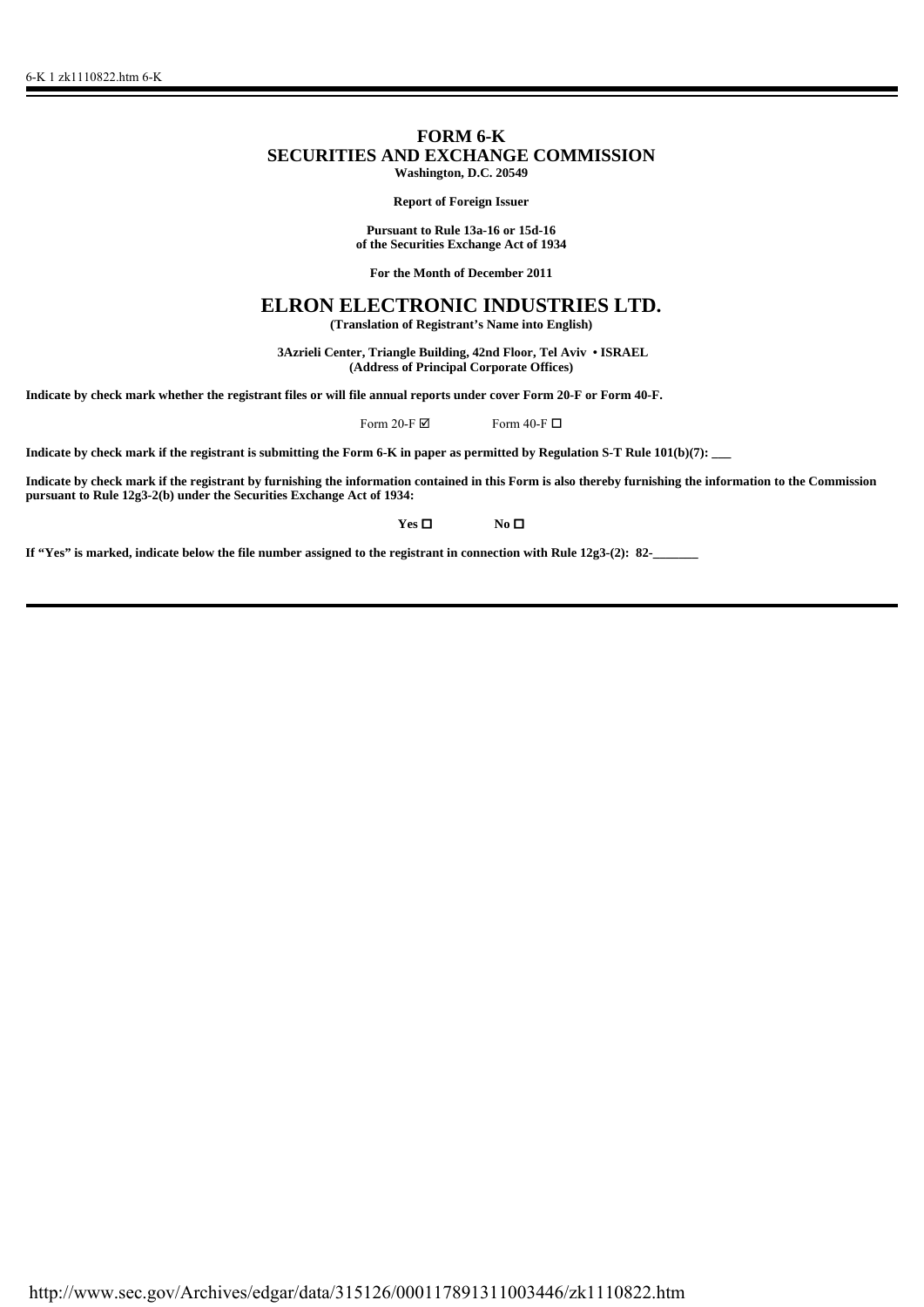English Translation of Registrant's Immediate Report filed with the Israeli Securities Authority on December 25, 2011 relating to the convening of a special general meeting of shareholders of the Registrant on February 1, 2012.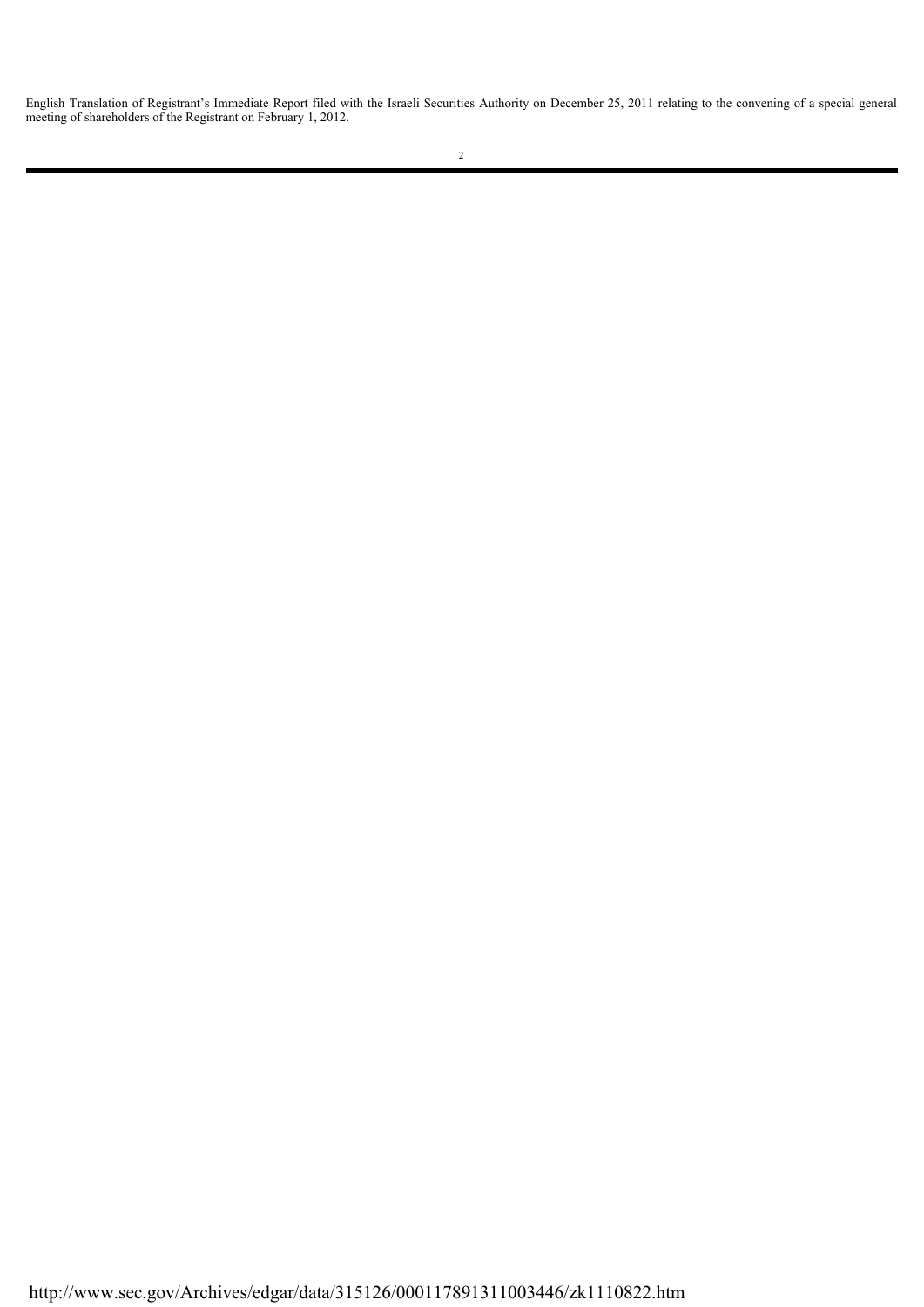# SIGNATURE

Pursuant to the requirements of the Securities Exchange Act of 1934, the Registrant has duly caused this report to be signed on its behalf by the undersigned, thereunto duly authorized.

> ELRON ELECTRONIC INDUSTRIES LTD. (Registrant)

 By: /s/ Yaron Elad Yaron Elad

VP & CFO

Dated: December 27, 2011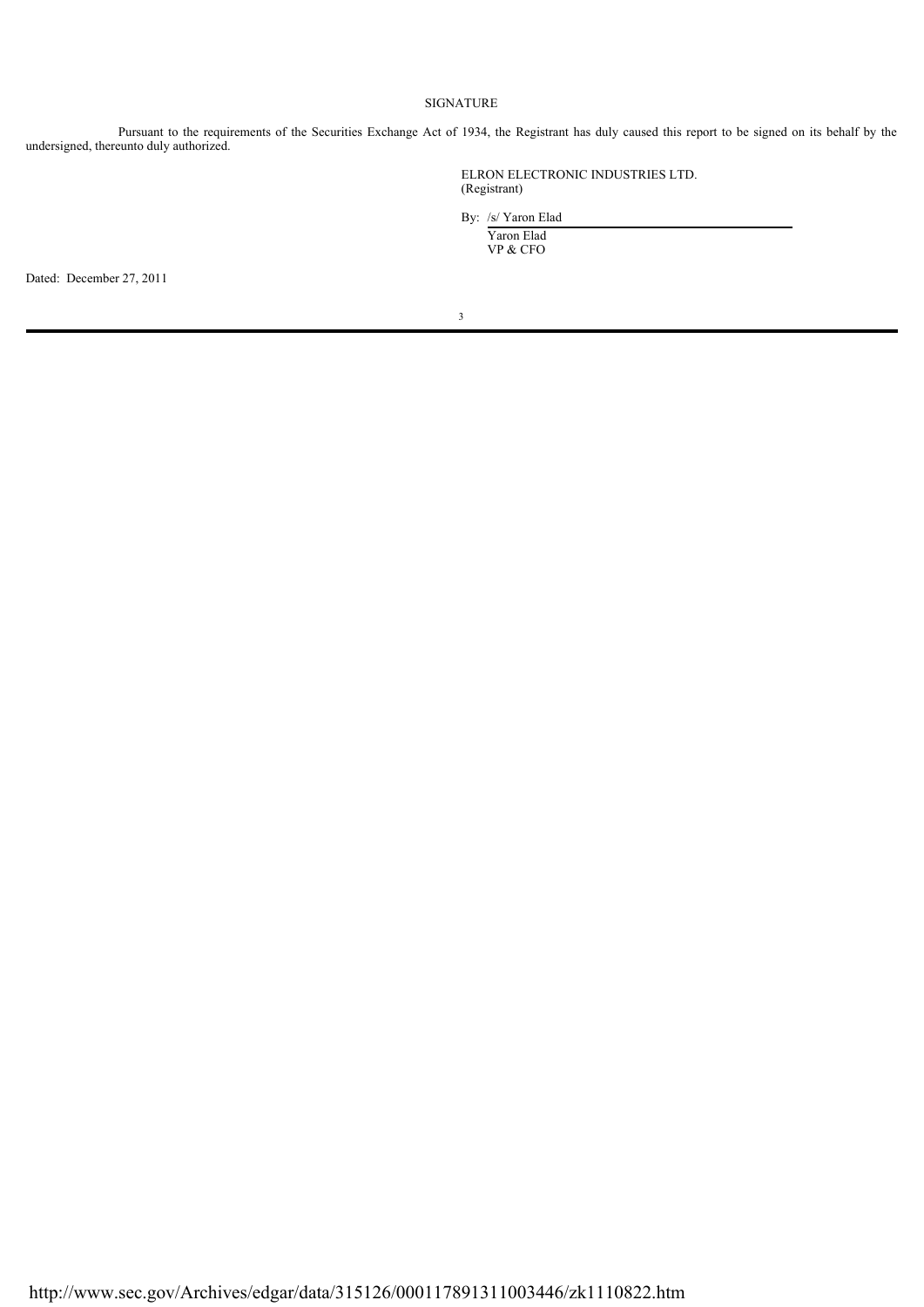### **Elron Electronic Industries Ltd. (the "Company", "Elron")**

#### **Re: Immediate Report pursuant to the Israel Securities Regulations (Transaction between a Company and a Controlling Shareholder thereof), 5761-2001, and Notice pursuant to the Israel Companies Law, 5759-1999 regarding the**

**Convening of a Special General Meeting of the Company's Shareholders**

An immediate report (the "**Report**") is hereby given pursuant to the Israel Companies Law, 5759-1999 (the "**Companies Law**"), the Israel Securities Regulations (Periodic and Immediate Reports), 5730-1970 ("**Immediate Report Regulations**") and pursuant to the Israel Securities Regulations (Transaction between a Company and a Controlling Shareholder thereof), 5761-2001 ("**Transaction with a Controlling Shareholder Regulations**"), regarding the convening of a special general meeting of the Company's shareholders, which will be held on February 1, 2012 at 10:30 a.m. at the Company's offices at 3 Azrieli Center, Triangular Tower, 42nd Floor, Tel Aviv, on whose agenda will be the issues described in this Report below.

## 1. **The Issues on the Agenda and a Summary of the Proposed Resolutions in respect thereof**:

- 1.1. To approve the amendment and extension of the Company's engagement with Discount Investment Corporation Ltd. ("**DIC**"), a controlling shareholder of the Company, in a service agreement for an additional period of three years from May 1, 2012.
- 1.2. To approve, in advance, the Company's engagement in a "directors and officers" insurance policy from July 1, 2012 (the date of expiration of the present insurance policy in which the Company engaged) through Clal Insurance Company. Ltd. ("**Clal**", "**Commencement of the First Insurance Period**"), or through another insurer, for a period to be determined (the "**First Insurance Period**"), and to approve, in advance, the Company's engagement in an insurance policy as stated in this section after expiration of the First Insurance Period, all including by way of extension of the present policy and/or through the purchase of new policies, and which shall apply with respect to the directors and officers, as shall serve at the Company and at the group from time to time, including officers who are controlling shareholders or their relatives, subject to the terms and conditions specified in the Report. This resolution will remain in effect for a period of three years from the date of Commencement of the First Insurance Period.
- 1.3. To approve an amendment to the Company's Articles of Association **("Articles**") as marked in Sections 1, 19, 52, 97, 104, 111, 138-142 (inclusive) in the amended form of the Articles, which is attached hereto as **Annex B**, which mainly concern expansion of the provisions of the Articles that pertain to indemnification and insurance of officers, as permitted in accordance with the changes in the Companies Law and with other legislation on matters pertaining to indemnification and insurance, as well as adaptation of the provisions of the Articles to additional changes that have occurred in the Companies Law.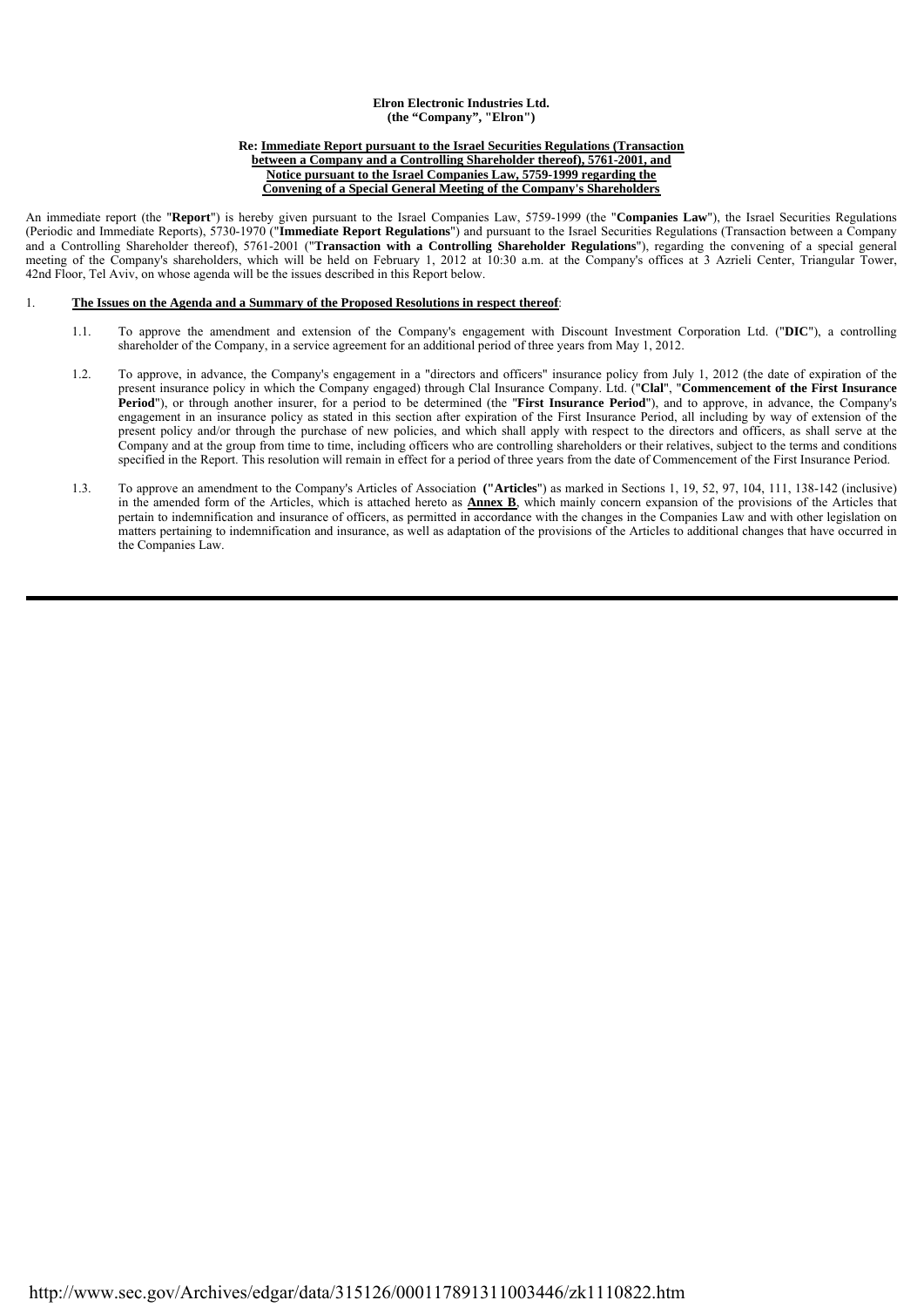- 1.4. To approve the granting of letters of indemnification in the new form attached hereto as **Annex C** (the "**New Letter of Indemnification**"), to all of the directors who serve and will serve from time to time in the Company, and to officers of the Company (including directors) who serve and/or shall serve therein from time to time and who are and/or whose relatives are controlling shareholders of the Company at the time of this Report and/or in the granting of which the controlling shareholders of the Company may have a personal interest, as specified herein, subject to approval of the resolution to amend the Company's Articles, as proposed in Section 1.3 above. Insofar as the resolution to grant new letters of indemnification as stated in this section shall be approved, the letters of indemnification shall remain in effect until 1 February 2021, with the exception of letters of indemnification that shall be granted to directors and to officers who are controlling shareholders or their relatives, which will remain in effect for three years, commencing on the date of the approval of the general meeting which is hereby summoned.
- 1.5. To approve anew the granting of an advance exemption from liability by the Company to officers of the Company (including directors) who serve and/or shall serve therein from time to time and who are and/or whose relatives are controlling shareholders of the Company at the time of this Report ("**Officers from among Controlling Shareholders**") and/or in the granting of which the controlling shareholders of the Company may have a personal interest. Insofar as the resolution to grant the exemption shall be approved, the exemption shall remain valid until 1 February 2021 except for the exemption to be granted to Officers from among Controlling Shareholders which will remain valid for a period of three years commencing on the date of approval of the general meeting that is hereby convened.

It is hereby clarified that the exemption from liability being brought for approval anew with respect to Officers from among Controlling Shareholders is identical to the exemption from liability already granted to other officers and directors as approved by the general meeting of shareholders of the Company in 2001 (following approval of the audit committee and board of directors).

 1.6. To grant "phantom" options to purchase 375,772 Series F preferred shares of Pocared Diagnostics Ltd ("**Pocared**") from the Company to the Chairman of the Company, Mr. Arie Mientkavich, on the terms and conditions detailed in this Report below.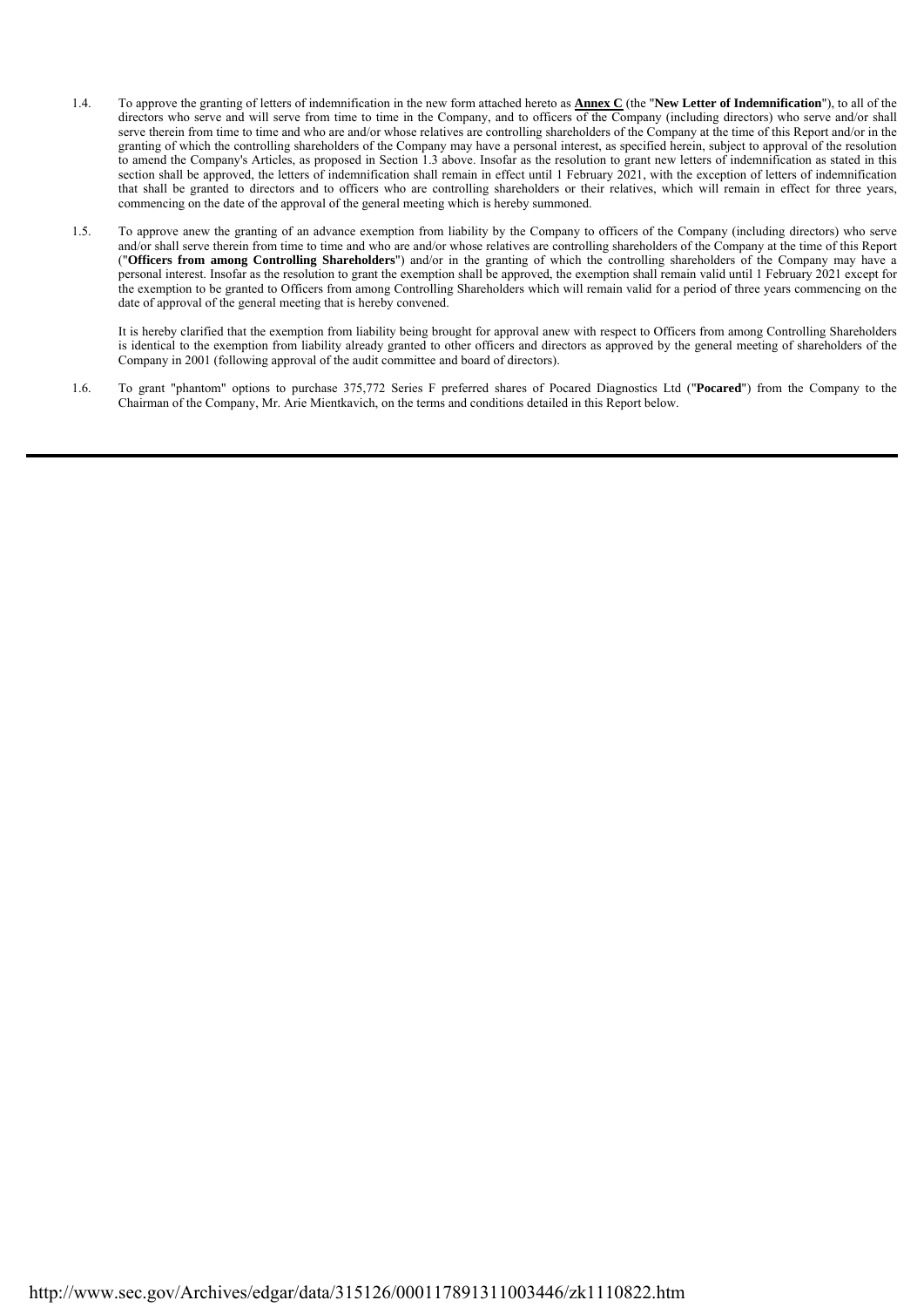# **Part A – Details required pursuant to the Transaction with a Controlling Shareholder Regulations**

2. **With respect to the issues stated in Sections 1.1, 1.2, 1.3, 1.4 and 1.5, set forth below is a summary of the engagements and the main terms and conditions thereof pursuant to the provisions of the Transaction with a Controlling Shareholder Regulations**

## 2.1. **Amendment and Extension of the Company's Engagement with DIC in a Services Agreement**

It is proposed to approve the extension and amendment of the Company's engagement with Discount Investment Corporation Ltd ("DIC"), a controlling shareholder of the Company, in a services agreement for an additional period of three years from May 1, 2012, whereby the Company receives from DIC management and administration services that include CEO, CFO, comptroller, general counsel, company secretary, junior employee and administration employee services (the "**Services Agreement**"). The services do not include chairman of the board services and other HQ services. For further details, see Section 2 of the Report.

# 2.2. **Engagement in a "Directors and Officers" Insurance Policy**

It is proposed to approve, in advance, the Company's engagement in a "directors and officers" insurance policy from July 1, 2012 (the date of expiration of the present insurance policy in which the Company engaged) through Clal Insurance Co. Ltd. ("**Clal**", "**Commencement of the First Insurance Period**"), an affiliate of Elron, which is controlled by IDB Development Corporation Ltd., the indirect controlling shareholder of the Company, or through another insurer, for a period to be determined (the "**First Insurance Period**"), and to approve, in advance, the Company's engagement in an insurance policy as stated in this section after expiration of the First Insurance Period, all including by way of extension of the present policy and/or through the purchase of new policies, and which shall apply with respect to the directors and officers, as shall serve at the Company and at the group from time to time, including officers who are controlling shareholders or their relatives, subject to the terms and conditions specified in the Report. This resolution will remain in effect for a period of three years from the date of Commencement of the First Insurance Period. For further details, see Section 3 of the Report.

# 2.3. **Approval of Amendment to the Company's Articles of Association**

It is proposed to approve the amendment to the Company's articles of association as marked in Sections 1, 19, 52, 97, 104, 111, 138-142 (inclusive) in the amended form of the Articles, attached hereto as **Annex B**, which mainly concern expansion of the provisions of the Articles that pertain to indemnification and insurance of officers, as permitted in accordance with the changes in the Companies Law and with other legislation on matters pertaining to indemnification and insurance, as well as adaptation of the provisions of the Articles to additional changes that have occurred in the Companies Law. For further details, see Section 4 of the Report.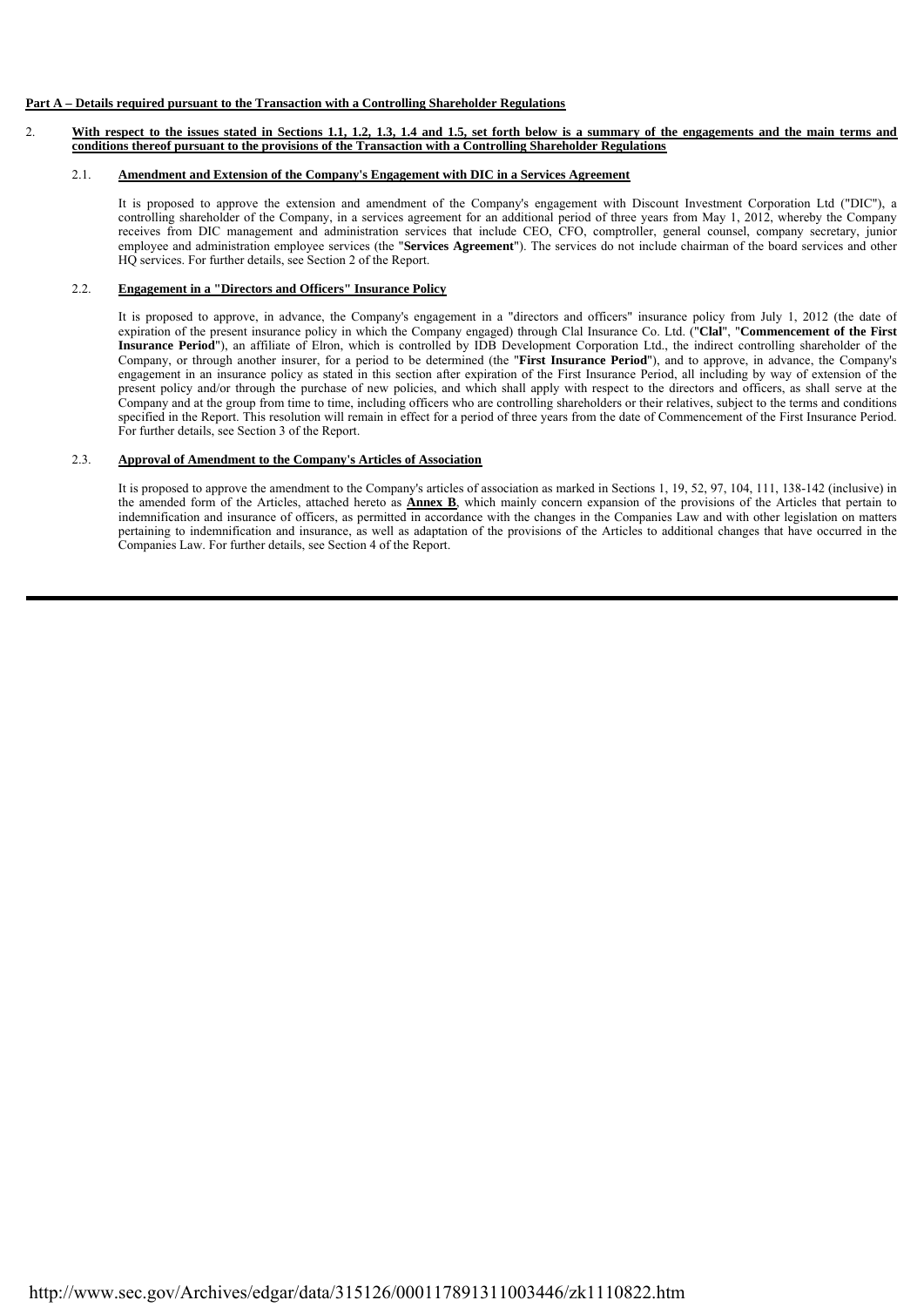#### 2.4. **Granting of Letters of Indemnification to all of the Directors of the Company as well as to Officers of the Company, who are Controlling Shareholders of the Company or their Relatives and/or in the Granting of which the Controlling Shareholders of the Company may have a Personal Interest**

It is proposed to approve the granting of letters of indemnification in new form attached hereto as **Annex C** (the "**New Letter of Indemnification**"), to all of the directors who serve and will serve from time to time at the Company, as well as to officers of the Company (including directors) who serve and/or shall serve therein from time to time and who are and/or whose relatives are controlling shareholders of the Company at the time of this Report and/or in the granting of which the controlling shareholders of the Company may have a personal interest, in respect of their actions by virtue of their office at the Company, as well as in respect of their actions by virtue of their office, at the Company's request, as officers of another company, in which the Company holds shares, either directly or indirectly, or in which the Company has any interest ("**Another Company**"), subject to approval of the resolution to amend the Company's Articles of Association, as proposed in Section 1.3 above. Insofar as the resolution to grant new letters of indemnification as stated in this section shall be approved, the letters of indemnification shall remain in effect until February 1, 2021, with the exception of letters of indemnification that shall be granted to directors and to officers who are controlling shareholders or their relatives, which will remain in effect for three years, commencing on the date of the approval of the general meeting which is hereby convened, and subject to any possibility to approve or extend the same, as shall be determined in the law from time to time. It is clarified in regard to the said periods, that the Company's indemnification obligation will remain in effect even after the end of the term of the directors and officers provided that the actions with respect to which the indemnification was given, were and/will be performed during the term of service or during the period in which the indemnification was in effect, as applicable. For further details pursuant to the Transaction with a Controlling Shareholder Regulations with respect to the granting of the New Letter of Indemnification in accordance with this section, see Section 5 of the Report.

The provisions of the New Letter of Indemnification prevail over any previous undertaking or consent (before the New Letter of Indemnification was signed), whether written or oral, between the Company and the said directors / officers on the matters stated in the New Letter of Indemnification, also in relation to events that occurred prior to the execution of the New Letter of Indemnification and before indemnification was requested from the Company in respect thereof. The aforesaid is subject to the fact that a previous letter of indemnification that was given to the said directors / officers, if any, will continue to apply and to be valid, subject to any law, in relation to any event that occurred prior to the execution of the New Letter of Indemnification (even if indemnification in respect thereof was requested from the Company after the execution of the New Letter of Indemnification) if the terms and conditions of the New Letter of Indemnification worsen the terms and conditions of the indemnification for the said director / officer in relation to such event. It shall further be emphasized that insofar as the amendment to the Articles that is being presented for the approval of the meeting as specified in Section 1.3 of the agenda shall not be approved, or the granting of the New Letter of Indemnification as specified in this section above and below shall not be approved, the indemnification arrangements existing at the Company in relation to directors and officers who hold letters of indemnification or are entitled thereto shall continue to apply.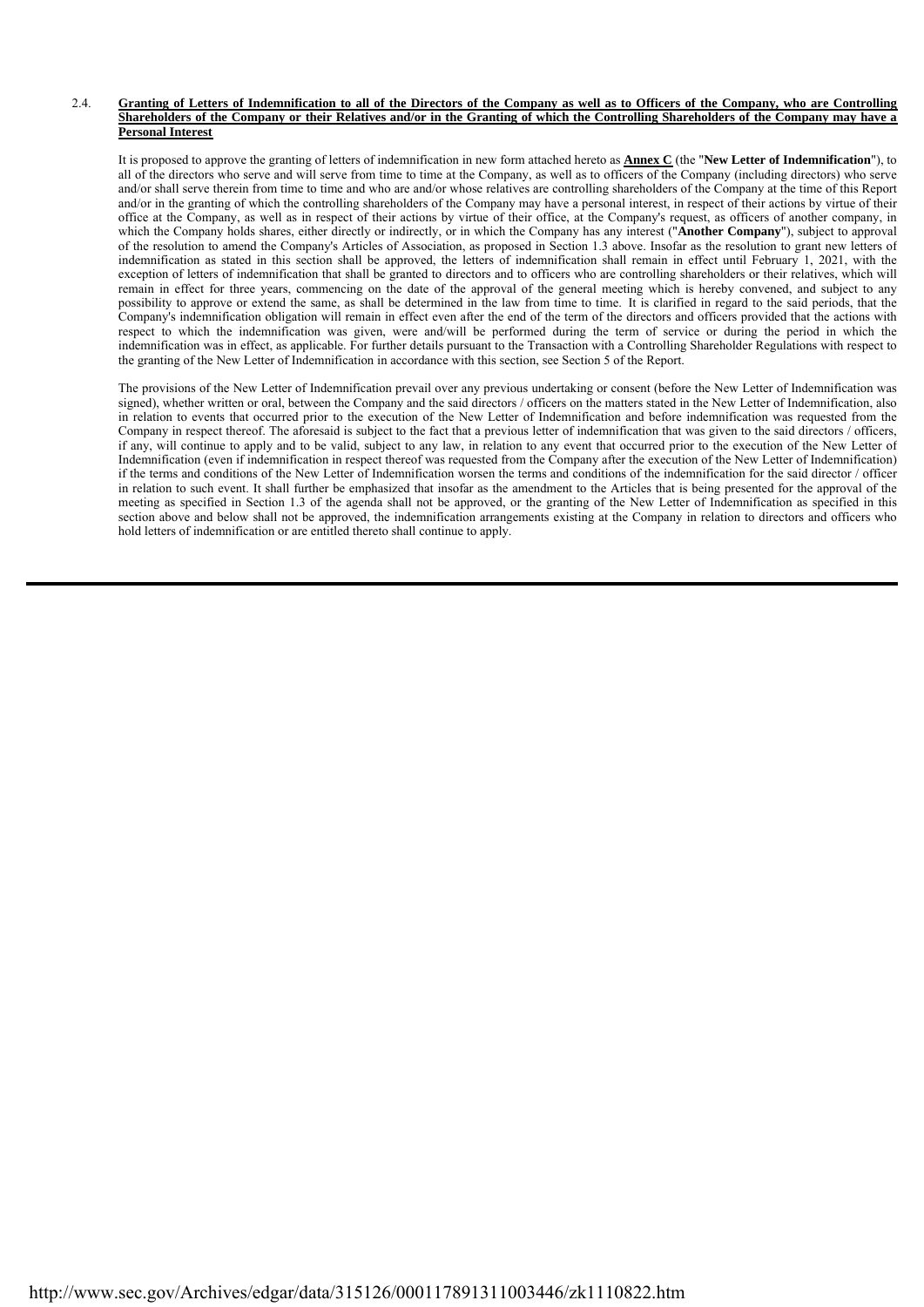It is further clarified in this respect that nothing in the granting of the New Indemnification Letter shall be construed to derogate from the past resolutions of the Company to grant exemption from liability to directors and officers according to Section 259 of the Companies Law and nothing in the resolutions regarding the granting of New Indemnification Letters shall be construed to derogate from the exemption granted within the framework of the previous Letter of Exemption and Indemnification granted to directors and officers or from resolutions to grant such exemption.

# 2.5. **Approval anew of the granting of an advance exemption from liability by the Company to certain officers of the Company (including directors)**

Approval anew of the granting of an advance exemption from liability by the Company to officers of the Company (including directors) who serve and/or shall serve therein from time to time and who are and/or whose relatives are controlling shareholders of the Company at the time of this Report and/or in the granting of which the controlling shareholders of the Company may have a personal interest, from any liability thereto due to any damage that shall be caused thereto due to a breach of their duty of care thereto in their good faith actions in their capacity as officers of the Company (the "**Exemption from Liability**"). Insofar as the resolution to grant the exemption shall be approved, the exemption shall remain valid until February 1, 2021 except for the exemption to be granted to Officers from among Controlling Shareholders which will remain valid for a period of three years commencing on the date of approval of the general meeting that is hereby convened. It is clarified that the Company's exemption obligation will remain in effect even after the end of the term of the directors and officers provided that the actions with respect to which the exemption was given, were and/will be performed during the term of service or during the period in which the exemption was in effect, as applicable. For additional details, see Section 6 of the Report.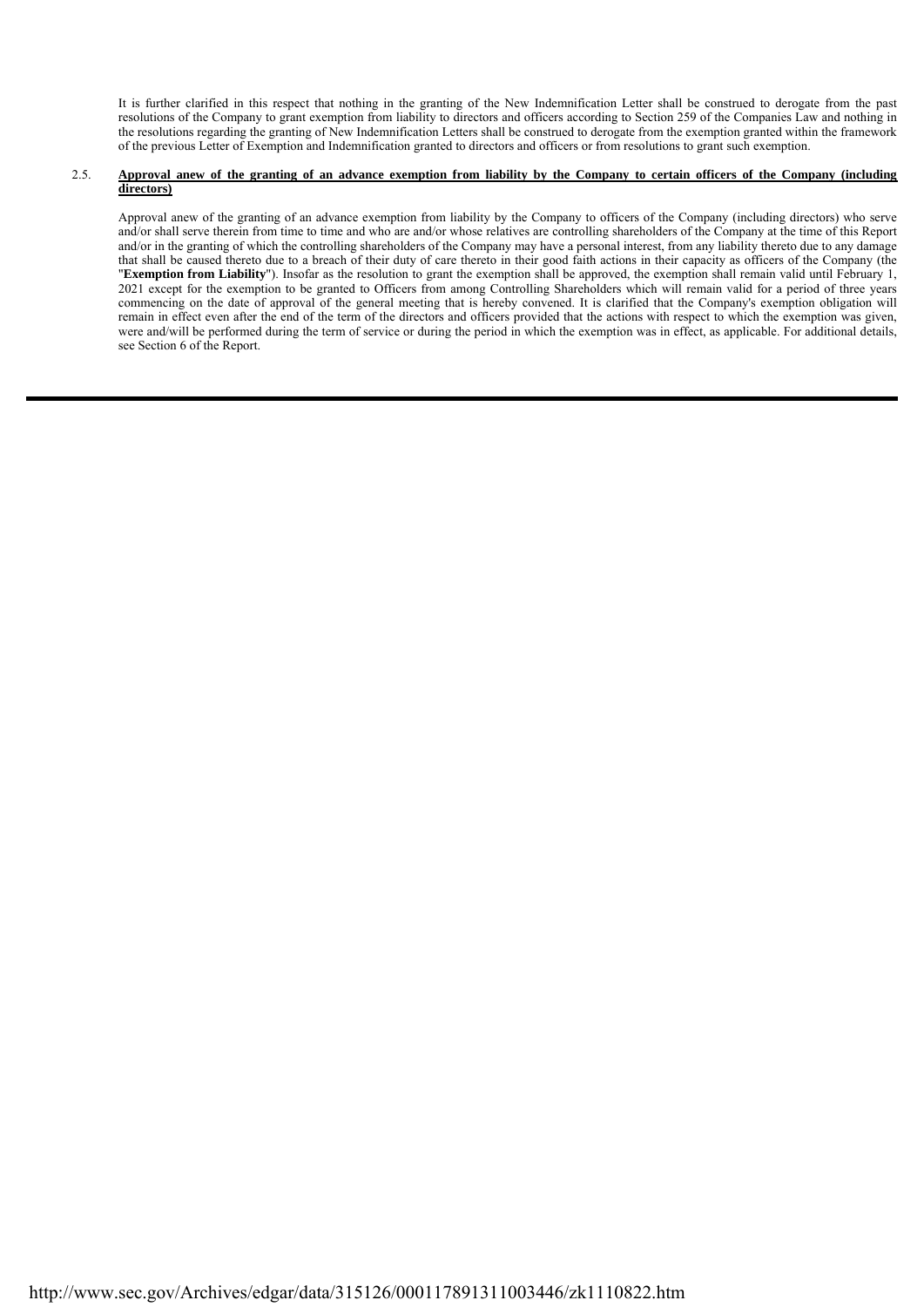## 3. **Controlling shareholders which have a personal interest in the approval of the engagements and the nature of their personal interest**

- 3.1. To the best of the Company's knowledge, the following may be deemed as controlling shareholders which have a personal interest (within the meaning thereof in the Companies Law) in the approval of the engagements:
	- 3.1.1. DIC is deemed as a controlling shareholder of the Company, by virtue of DIC's holdings as of December 22, 2011 in 50.46% of the Company's issued share capital and in the Company's voting rights. DIC is a public company whose shares are traded on the Tel Aviv Stock Exchange, and it has a personal interest in the approval of the amendment and extension of the engagement in the Service Agreement as stated in Section 1.1 above, due to its being a direct party thereto. In addition, it is deemed to have a personal interest in the resolutions stated in Sections 1.3, 1.4 and 1.5 of the agenda due to its being a company controlled, either directly and/or indirectly, by directors and/or Other Officers and/or their relatives who: (1) are entitled (or may be entitled) to the Exemption from Liability which is being presented for reaffirmation at the meeting; (2) are entitled (or may be entitled) to receive the New Letter of Indemnification; (3) expansion of the provisions of the Articles which pertain to indemnification and insurance of officers will allow their indemnification and insurance accordingly (4) are entitled (or may be entitled) to directors and officers insurance.
	- 3.1.2. IDB Development Corporation Ltd. ("**IDB**") is deemed as an indirect controlling shareholder of the Company by virtue of IDB's control of DIC which is deemed as a controlling shareholder of the Company, as specified above. Therefore, IDB has a personal interest in the approval of the engagement with DIC as stated in Section 1.1 above, due to its being a controlling shareholder of DIC and of the Company. In addition, it is deemed to have a personal interest in the resolutions stated in Sections 1.2, 1.3, 1.4 and 1.5 of the agenda, due to its being a company controlled, either directly and/or indirectly, by directors and/or Other Officers and/or their relatives who: (1) are entitled (or may be entitled) to the Exemption from Liability which is being presented for reaffirmation at the meeting; (2) are entitled (or may be entitled) to receive the New Letter of Indemnification; (3) expansion of the provisions of the Articles which pertain to indemnification and insurance of officers will allow their indemnification and insurance accordingly (4) are entitled (or may be entitled) to directors and officers insurance.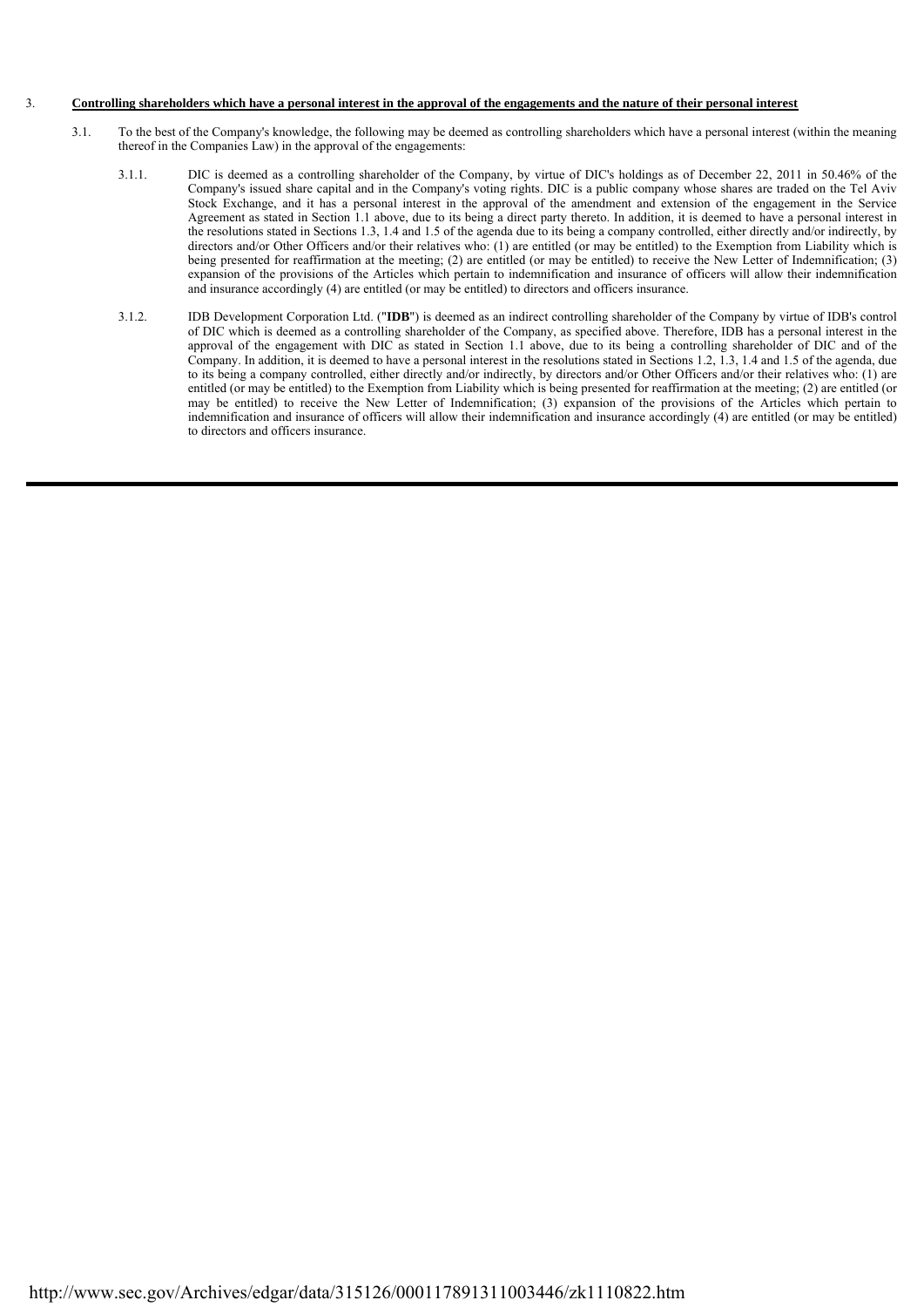- 3.1.3. The companies whose names are specified in Section 7.3 of the Report are deemed to have a personal interest in the resolution stated in Section 1.1 of the agenda, due to their being controlling shareholders, indirectly, of DIC, and are deemed to have a personal interest in the resolutions stated in Sections 1.2, 1.3, 1.4 and 1.5 of the agenda, due to their being companies controlled, either directly and/or indirectly, by directors and/or Other Officers and/or their relatives who: (1) are entitled (or may be entitled) to the Exemption from Liability which is being presented for reaffirmation at the meeting; (2) are entitled (or may be entitled) to receive the New Letter of Indemnification; (3) expansion of the provisions of the articles which pertain to indemnification and insurance of officers will allow their indemnification and insurance accordingly (4) are entitled (or may be entitled) to directors and officers insurance
- 3.1.4. In addition, for the sake of caution, IDB, DIC and the companies whose names are specified in Section 7.3 of the Report may have a personal interest in the resolutions stated in Sections 1.3 and 1.4 of the agenda, due to the fact that directors and/or Other Officers who are entitled (or may be entitled) to receive the New Letter of Indemnification, serve or may serve also as officers of such companies and may be entitled therein to indemnification which also applies in relation to their actions in the Company.
- 3.1.5. In addition, to the best of the Company's knowledge, as of 30 November 2011, approx. 1,563,459 shares of the Company (approx. 5.27% of the Company's issued share capital and voting rights) are held by Clal Insurance Enterprises Holdings Ltd. ("**Clal Holdings**"), a public company controlled by IDB; approx. 127,119 shares of the Company (approx. 0.42% of the Company's issued share capital and voting rights) are held by Clal Finance Ltd., a reporting corporation controlled by Clal Holdings. To the best of the Company's knowledge, Clal is controlled by Clal Holdings and therefore, IDB has a personal interest in the approval of the engagement with Clal in the insurance policy (insofar as the engagement will be with Clal), by virtue of its being an indirect controlling shareholder of Clal. For the sake of caution, DIC may also have a personal interest in the approval of the engagement with Clal due to its being an affiliate of Clal.

## 4. **Names of the Directors who have a Personal Interest in Approval of the Engagements and the Nature of their Personal Interest**

The directors specified below may be deemed to have a personal interest in approval of the resolution stated in Section 1.1 above: Arie Mientkavich, Shay Livnat, Dori Manor, Ami Erel, Hadar Udler and Rona Dankner. The personal interest of Messrs. Arie Mientkavich, Shay Livnat, Dori Manor, Ami Erel, Hadar Udler and Rona Dankner in the approval of the said resolution derives from their office and/or the office of their relatives as directors and/or as officers and/or from their being interested parties and/or relatives of interested parties of DIC and/or of IDB and/or of companies which control them.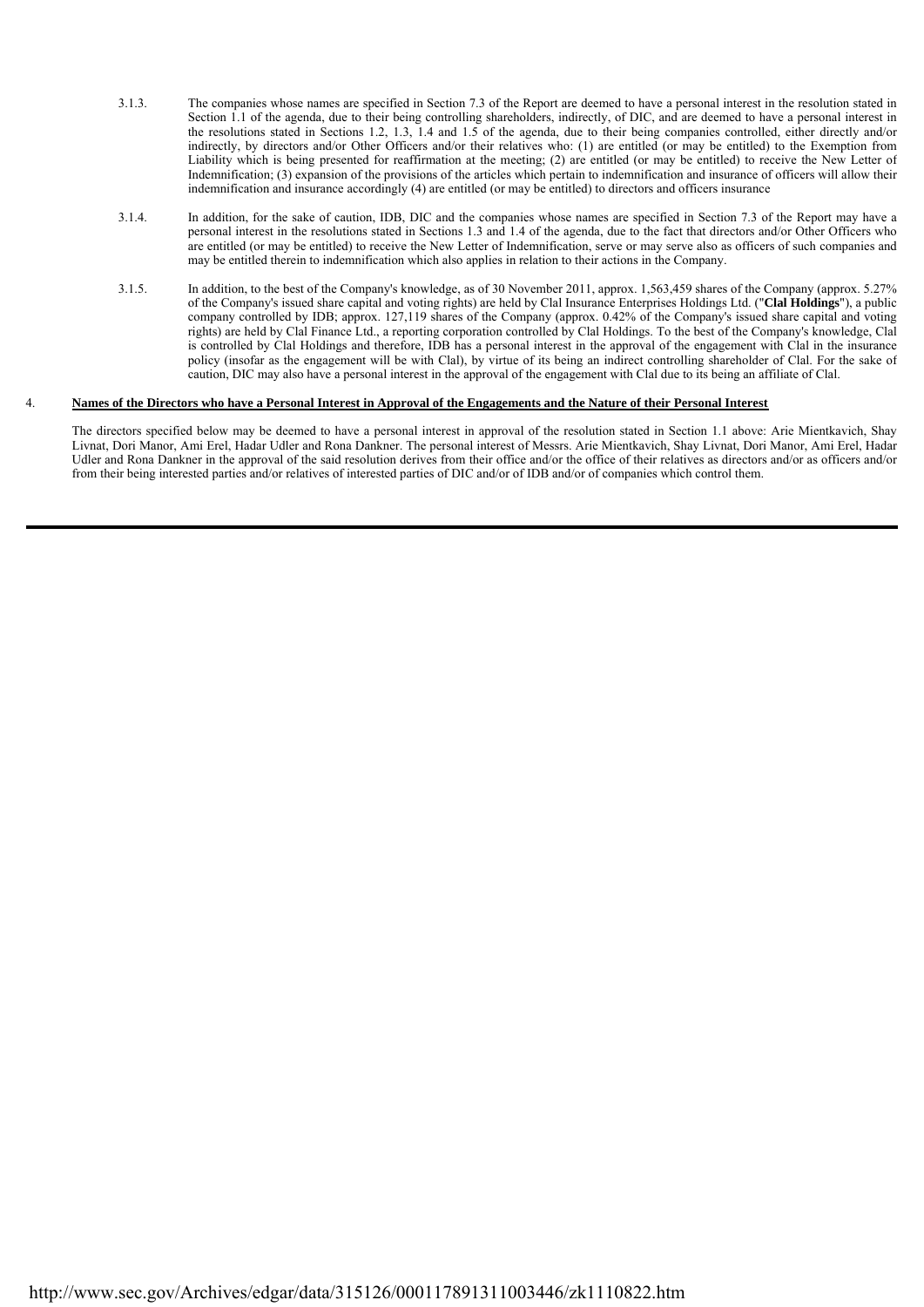All of the Company's directors have a personal interest in the resolutions stated in Section 1.2, due to their being entitled to the insurance stated therein. In addition, some of the directors may have a personal interest in the resolution stated in Section 1.2 above by virtue of their office and/or the office of their relatives as officers of IDB and/or of Clal and/or due to their being related parties and/or relatives of related parties of IDB and/or of Clal.

Regarding the said resolution in Section 1.5 of the agenda, it is pointed out that the directors specified below: Shay Livnat, Dori Manor, and Rona Dankner may be deemed to be controlling shareholders or their relatives who are entitled (or may be entitled) to the Exemption from Liability that is being presented for approval anew at the meeting. Nothing stated above shall derogate from the possible personal interest of additional directors, if and to the extent that the resolution also applies to them.

All of the directors serving at the Company have a personal interest in the resolutions stated in Sections 1.3 and 1.4 of the agenda due to the fact that they: (1) are entitled (or may be entitled) to receive the New Letter of Indemnification; (2) expansion of the provisions of the Articles pertaining to indemnification and insurance of officers will allow their indemnification and insurance accordingly.

## **Part B – Details regarding the Convening of a Special General Meeting**

# 5. **Location and Date of the Meeting**

A special general meeting of the Company's shareholders will be convened on February 1 ,2012 at 10:30 a.m. at the Company's registered office at 3 Azrieli Center (Triangular Tower, 42nd floor) in Tel Aviv (the "**Meeting**"). The resolutions specified herein will be on the Meeting's agenda.

# 6. **The Record Date**

The record date for the purpose of a shareholder's entitlement to participate in and vote at the Meeting, pursuant to Section 182 of the Companies Law, is the end of the trading day on the Tel Aviv Stock Exchange Ltd. occurring on January 3, 2012 (the "**Record Date**"). In the event that no trade shall be carried out on the Record Date, the record date will be the last trading day that preceded such date.

# 7. **The Majority Required**

 7.1. The majority required for adoption of the proposed resolutions specified in Sections 1.1, 1.2, 1.4 and 1.5 of this Report is a majority of the shareholders who are entitled to vote and who are participating in the vote, either in person or through an attorney (including by proxy or written proxy), provided that one of the following is fulfilled: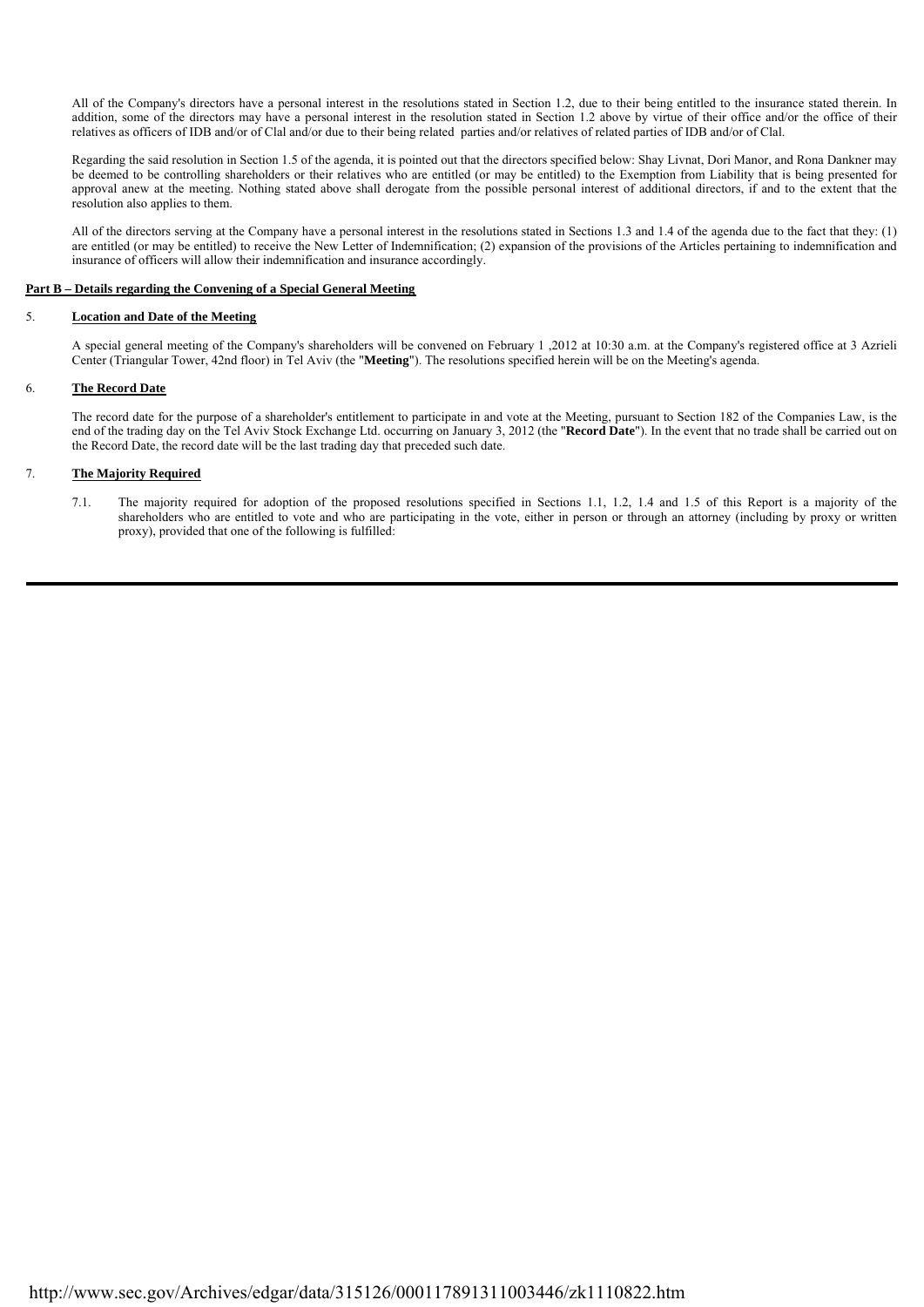- (a) The count of the majority votes at the Meeting includes a majority of all of the votes of the shareholders who do not have a personal interest in the approval of the said resolution, who are participating in the vote; the count of all of the votes of the said shareholders shall exclude abstaining votes.
- (b) The total dissenting votes from among the shareholders stated in Section (a) above shall not exceed two percent (2%) of all of the Company's voting rights.
- 7.2. The majority required for adoption of the proposed resolution specified in Section 1.3 of this Report is a majority of at least sixty-seven percent (67%) of all of the votes of the Company's shareholders present at the Meeting who are entitled to vote and voted therein, either in person or through an attorney (including by proxy or written proxy), excluding abstaining votes, provided that one of the following is fulfilled:
	- (a) The count of the majority votes at the Meeting includes a majority of all of the votes of the shareholders who do not have a personal interest in the approval of the said resolution, who are participating in the vote; the count of all of the votes of the said shareholders shall exclude abstaining votes.
	- (b) The total dissenting votes from among the shareholders stated in Section (a) above shall not have exceeded two percent (2%) of all of the Company's voting rights.
- 7.3. The majority required for adoption of the proposed resolution specified in Section 1.6 of this Report is a majority of the votes of the Company's shareholders present at the Meeting who are entitled to vote and participate in the vote, either in person or through an attorney (including by proxy or written proxy).

# 8. **Legal Quorum and Adjourned Meeting**

A legal quorum shall be formed upon the presence, either in person or by proxy, of at least two shareholders holding, in total, more than 33.3% of the issued shares conferring voting rights in the Company, within one half hour of the time that shall be scheduled for the opening of the meeting. In the absence of a legal quorum at the general meeting one half hour after the time scheduled for commencement of the meeting, the general meeting shall stand adjourned to the same day the following week, at the same time and location. If no legal quorum shall be formed at the adjourned meeting one half hour after the time scheduled for the meeting, then one shareholder holding at least 25% of the issued share capital of the Company, who is present, either in person or by proxy, shall constitute legal quorum.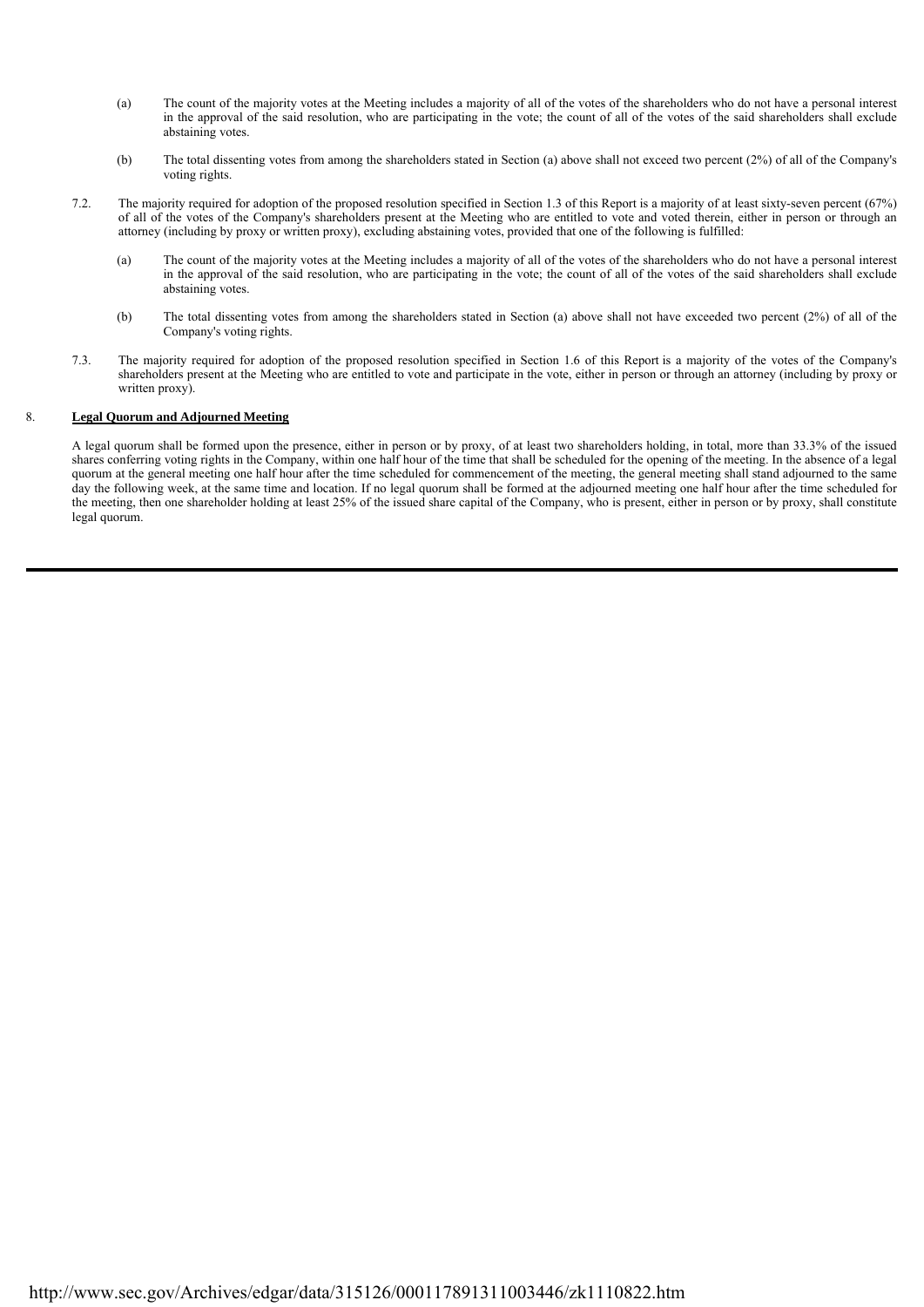#### 9. 9. **Inspection of the Immediate Report**

This Report, the documents as stated in Section 5 of the Transaction with a Controlling Shareholder Regulations and the full language of the proposed resolutions that are on the Meeting's agenda may be inspected at the Company's offices at 3 Azrieli Center (Triangular Tower, 42nd floor), Tel Aviv, after advance telephone coordination with the Company's secretariat at 972-3-6075555 on Sundays – Thursdays (excluding holiday eves and holidays) between 9:00 a.m. and 4:00 p.m. until the date of convening of the Meeting. In addition, this Report may be inspected on the ISA's website at: https://www.magna.isa.gov.il and on the website of the Tel Aviv Stock Exchange Ltd. at http://maya.tase.co.il. In addition, the language of the translation into English of this Report will also appear on the distribution website of the SEC at: http://www.sec.gov.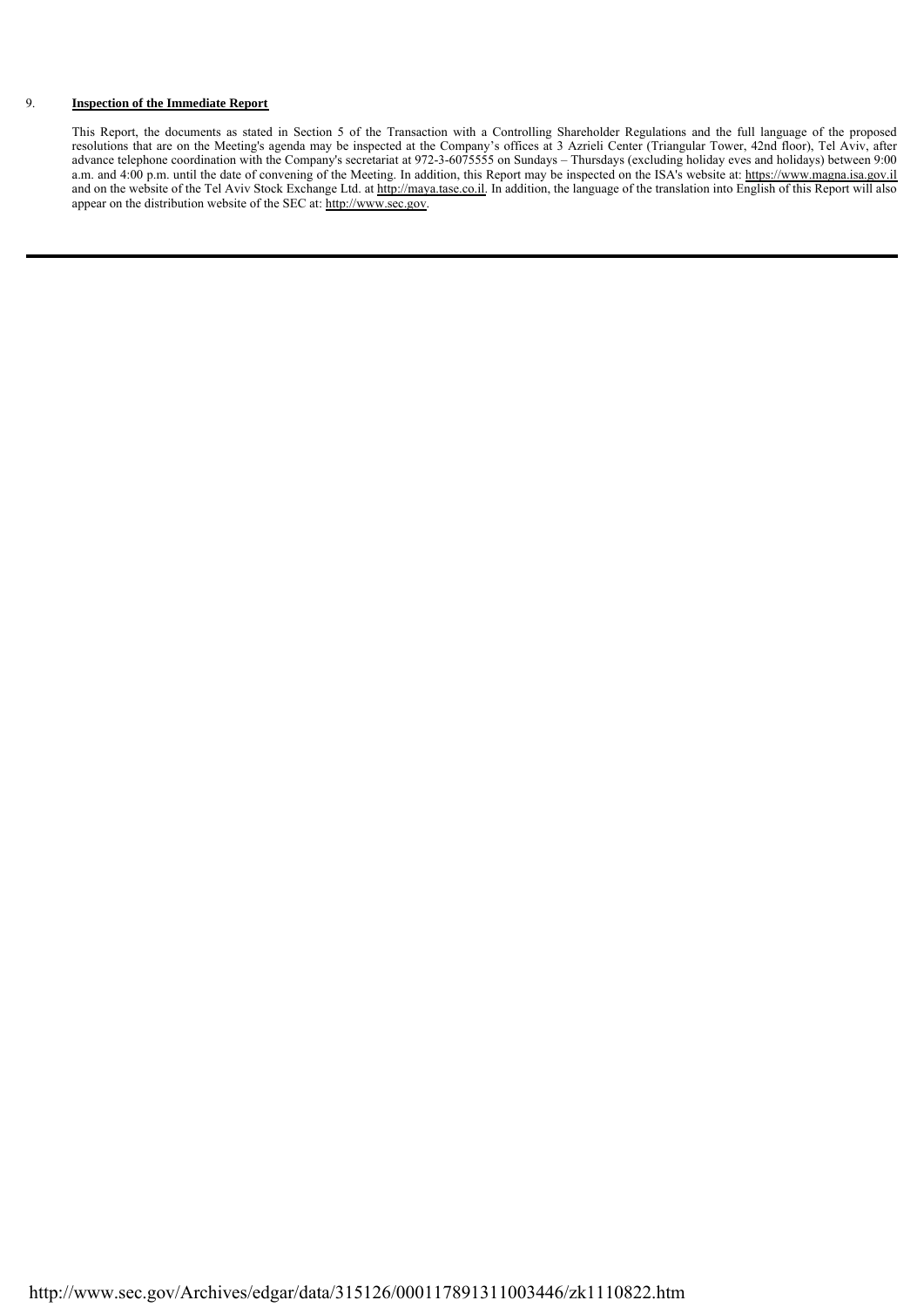**Elron Electronic Industries Ltd. (the "Company", "Elron")**

25 December 2011

**Israel Securities Authority**<br> **Tel Aviv Stock Exchange Ltd.**<br> **Performance 22 Kanfei Nesharim St.**<br> **Performance 24 Achad Ha'am St. 22 Kanfei Nesharim St. Jerusalem Tel Aviv**

Via Magna Via Magna

#### **Re: Immediate Report pursuant to the Israel Securities Regulations (Transaction between a Company and a Controlling Shareholder thereof), 5761-2001, and Notice regarding the Convening of a Special General Meeting of the Company's Shareholders**

An immediate report (the "**Report**") is hereby given pursuant to the Israel Companies Law, 5759-1999 (the "**Companies Law**"), the Israel Securities Regulations (Periodic and Immediate Reports), 5730-1970 ("**Immediate Report Regulations**") and pursuant to the Israel Securities Regulations (Transaction between a Company and a Controlling Shareholder thereof), 5761-2001 ("**Transaction with a Controlling Shareholder Regulations**"), regarding the convening of a special general meeting of the Company's shareholders, which will be held on February 1, 2012 at 10:30 a.m. at the Company's offices at 3 Azrieli Center, Triangular Tower, 42nd Floor, Tel Aviv, on whose agenda will be the issues described in this Report below.

# 1. **The Issues on the Agenda and a Summary of the Proposed Resolutions in respect thereof**:

- 1.1. To approve the amendment and extension of the Company's engagement with Discount Investment Corporation Ltd. ("**DIC**"), a controlling shareholder of the Company, in a service agreement for an additional period of three years from May 1, 2012.
- 1.2. To approve, in advance, the Company's engagement in a "directors and officers" insurance policy from July 1, 2012 (the date of expiration of the present insurance policy in which the Company engaged) through Clal Insurance Co. Ltd. ("**Clal**", "**Commencement of the First Insurance Period**"), or through another insurer, for a period to be determined (the "**First Insurance Period**"), and to approve, in advance, the Company's engagement in an insurance policy as stated in this section after expiration of the First Insurance Period, all including by way of extension of the present policy and/or through the purchase of new policies, and which shall apply with respect to the directors and officers, as shall serve at the Company and at the group from time to time, including officers who are controlling shareholders or their relatives, subject to the terms and conditions specified in the Report. This resolution will remain in effect for a period of three years from the date of Commencement of the First Insurance Period.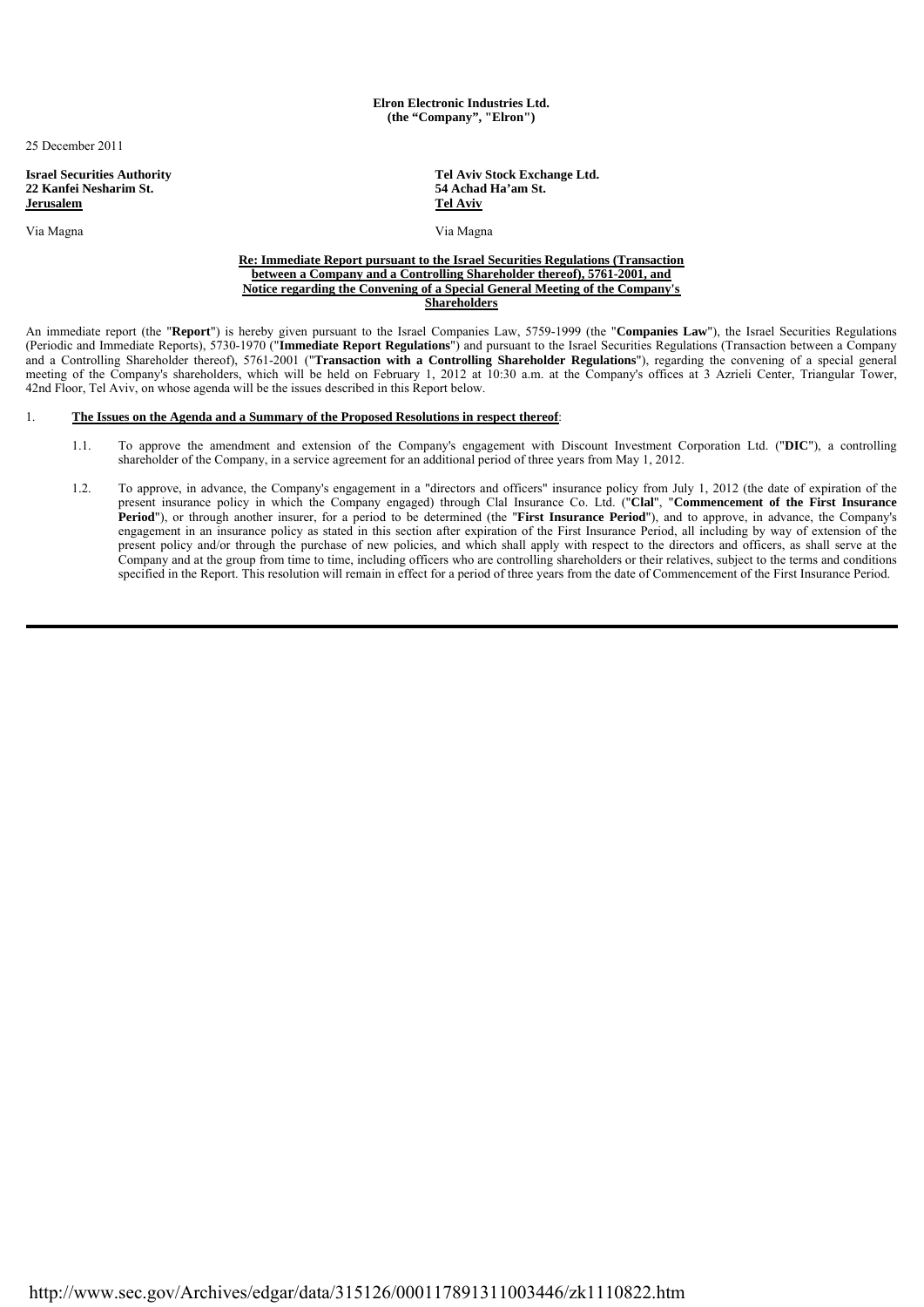- 1.3. To approve an amendment to the Company's Articles of Association ("**Articles"**) as marked in Sections 1, 19, 52, 97, 104, 111, 138-142 (inclusive) in the amended form of the Articles, which is attached hereto as **Annex B**, which mainly concern expansion of the provisions of the Articles that pertain to indemnification and insurance of officers, as permitted in accordance with the changes in the Companies Law and with other legislation on matters pertaining to indemnification and insurance, as well as adaptation of the provisions of the Articles to additional changes that have occurred in the Companies Law.
- 1.4. To approve the granting of letters of indemnification in new form attached hereto as **Annex C** (the "**New Letter of Indemnification**"), to all of the directors who serve and will serve from time to time at the Company, and to officers of the Company (including directors) who serve and/or shall serve therein from time to time and who are and/or whose relatives are controlling shareholders of the Company at the time of this Report and/or in the granting of which the controlling shareholders of the Company may have a personal interest, as specified herein, subject to approval of the resolution to amend the Company's Articles, as proposed in Section 1.3 above. Insofar as the resolution to grant amended letters of indemnification as stated in this section shall be approved, the letters of indemnification shall remain in effect until February 1, 2021, with the exception of letters of indemnification that shall be granted to directors and to officers who are controlling shareholders or their relatives which will remain in effect for three years, commencing on the date of the approval of the general meeting which is hereby convened.
- 1.5. To approve anew, the granting of an advance exemption from liability by the Company to officers of the Company (including directors) who serve and/or shall serve therein from time to time who are and/or whose relatives are controlling shareholders of the Company, as at the time of this Report ("**Officers from among Controlling Shareholders**") and/or in the granting of which the controlling shareholders of the Company may have a personal interest. Insofar as the resolution to grant an exemption as stated in this section shall be approved, the exemption shall remain in effect until 1 February 2021, with the exception of the exemption to be granted to directors and to officers who are controlling shareholders or their relatives which will remain in effect for three years, commencing on the date of the approval of the general meeting which is hereby convened.
- 1.6. To approve the grant of "phantom" options to purchase 375,772 Series F preferred shares of Pocared Diagnostics Ltd ("**Pocared**") from the Company to the Chairman of the Company, Mr. Arie Mientkavich, on the terms and conditions detailed in this Report below.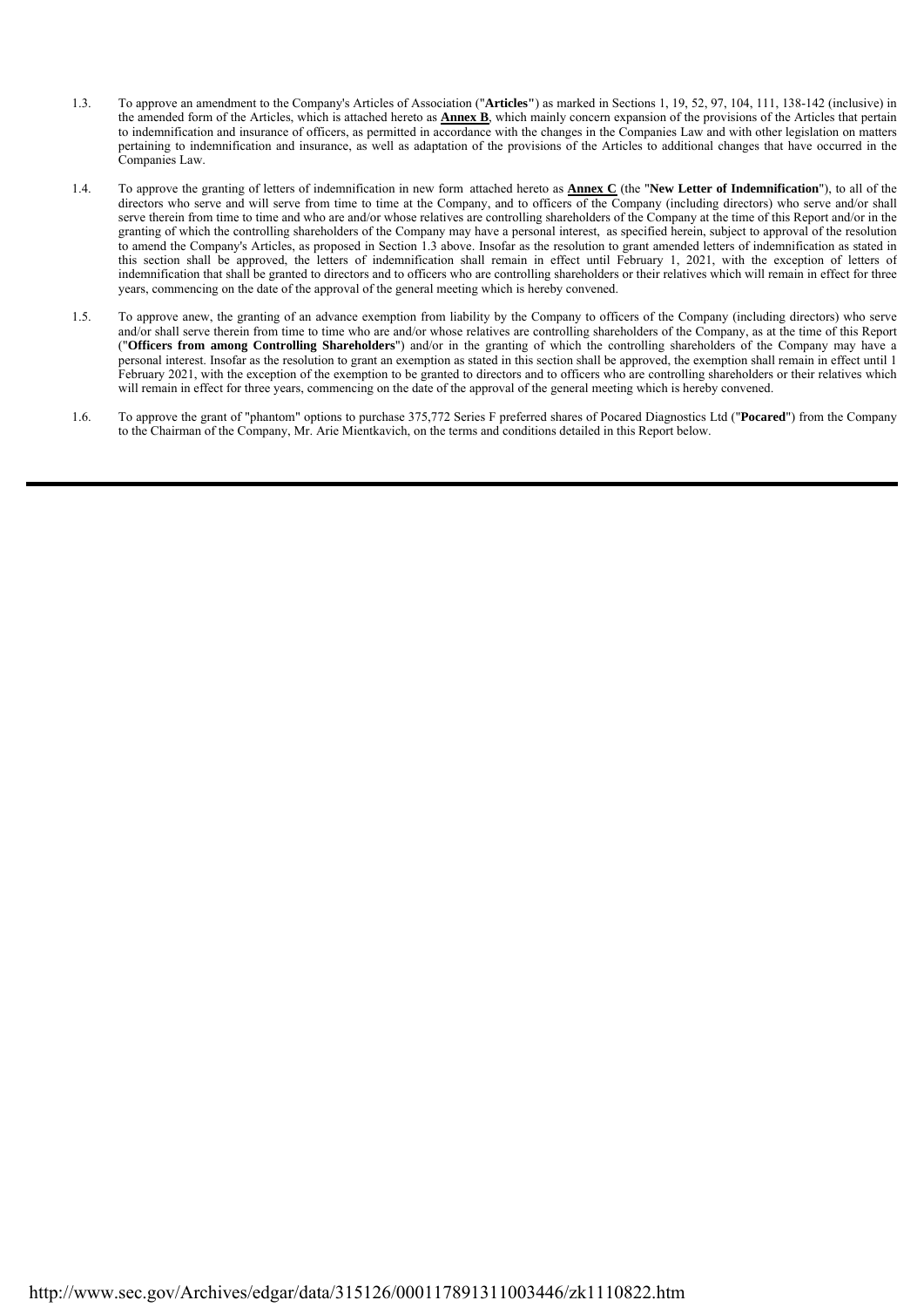# **Part A – Details required pursuant to the Transaction with a Controlling Shareholder Regulations**

# **Brief description of the engagements and the main terms and conditions thereof**

# 2. **Amendment and Extension of the Company's Engagement with DIC in a Services Agreement**

- 2.1. It is proposed to approve the amendment and extension of the Company's engagement with Discount Investment Corporation Ltd. ("DIC"), a controlling shareholder of the Company, in a service agreement for an additional period of three years from May 1, 2012, whereby the Company receives from DIC management and administration services that include CEO, CFO, comptroller, general counsel, company secretary, junior employee and administration employee services (the "**Services Agreement**", the "**Services**"). The Services are provided by functionaries who shall be appointed by DIC, subject to the Company's approval, and shall be employed or retained by DIC, at its expense, except as specified in Section 2.6.2 below ("**Staff**"). The Services do not include chairman of the board services and other HQ services (such as offices, professional services of third parties etc.). The engagement between the parties in the Services Agreement was first entered into in May 2009.
- 2.2. In consideration for the said Services, the Company will pay DIC a sum of NIS5,900 thousand per annum, linked to the consumer price index known at the time of publication of this Notice convening the meeting (approx. \$1,560 thousand per annum, as of December 22, 2011). The consideration will be paid quarterly. The consideration currently paid according to the Services Agreement amounts to NIS4,760 thousand per annum, linked to the index (approximately NIS5,100 thousand, per annum and \$1,350 thousands per annum as of December 18, 2011. The consideration that will be paid after the extension of the proposed engagement represents an increase of NIS800 thousand per annum compared to the consideration currently paid.
- 2.3. Each party may terminate the Services Agreement, subject to giving advance notice of one hundred and twenty days, provided that DIC shall cease to be the main shareholder of Elron. The Company, at its sole discretion and at its expense, and subject to the approvals required by law, may pay the Staff special bonuses for their special contribution to the Company.
- 2.4. According to the Services Agreement, the Company is obligated to indemnify DIC in respect of any amount which DIC shall be required to pay as a result of a legal or administrative proceeding initiated by a third party (with the exception of Staff) seeking to impose liability on DIC due to an act or omission in the performance of the Services, unless such act or omission shall have been performed with gross negligence or in bad faith. In addition, DIC will not be responsible for any act or omission of a member of staff in the performance of the Services, unless such act or omission was performed in accordance with the explicit instructions of DIC. In accordance with the Services Agreement, the Company provides Staff holding office as officers with letters of indemnification in respect of liabilities to which they are exposed as a result of their office.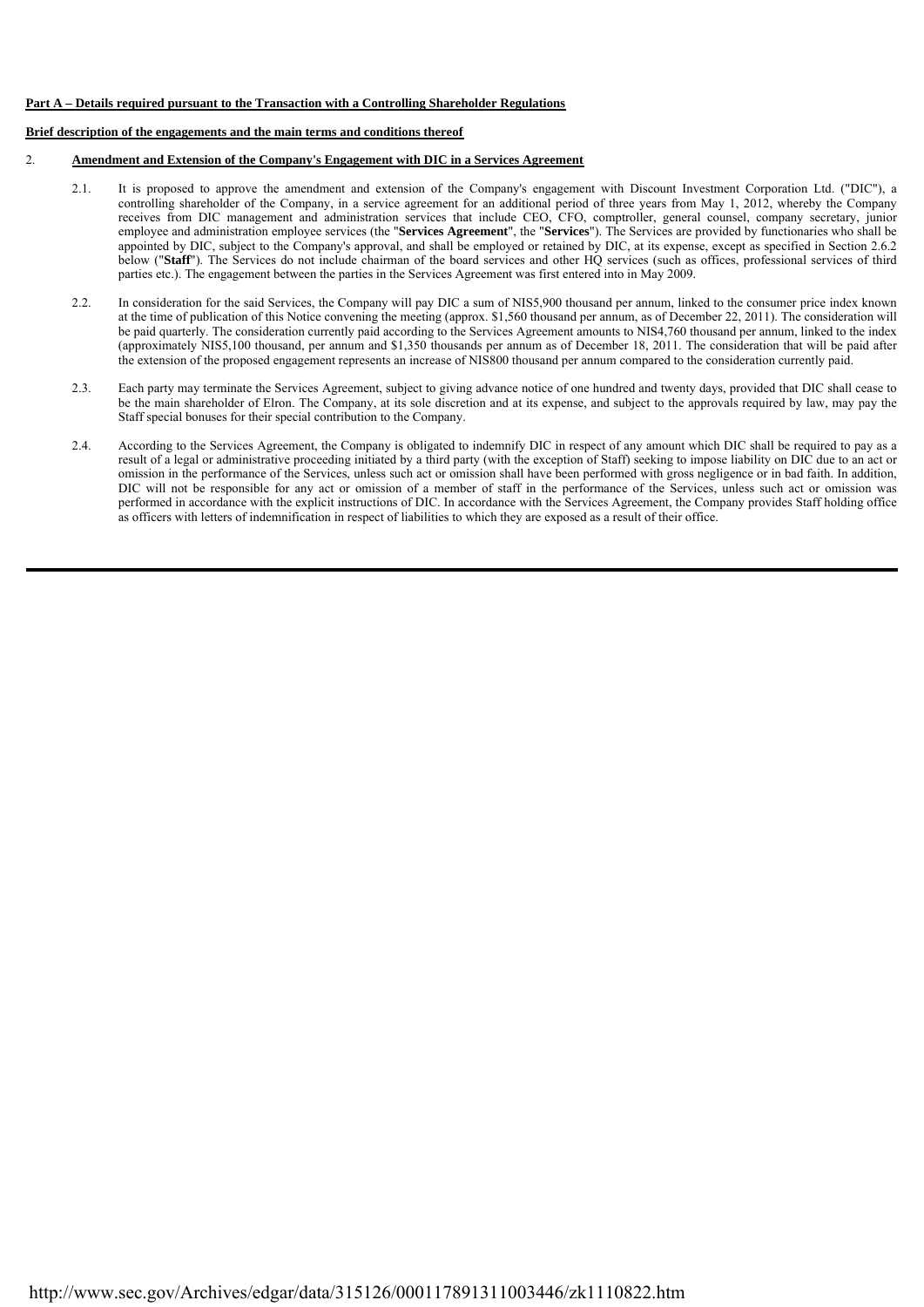- 2.5. According to the Services Agreement, DIC is obligated to provide the Services through a sufficient number of people with the appropriate experience and capabilities. In addition, DIC may designate Staff or other persons to serve on the boards of directors of companies in which the Company has invested, after receipt of the approval of the Company's CEO.
- 2.6. Set forth below are additional details pursuant to the First Schedule to the Transaction with a Controlling Shareholder Regulations
	- 2.6.1. Set forth below is a summary of the compensation that the Company will pay DIC in the framework of the Services Agreement, pursuant to the Sixth Schedule to the Immediate Reports Regulations:

| Details of the Recipient of the<br><b>Compensation</b> |          |                      |                                                   | Compensation for Services (in Terms of Cost to the Company) (NIS in<br>Thousands) |              |         |                                                    |     |  |       | <b>Other Compensation in</b><br><b>Terms of Cost to the</b><br><b>Bank (NIS in</b><br><b>Thousands</b> ) |      |       |       |
|--------------------------------------------------------|----------|----------------------|---------------------------------------------------|-----------------------------------------------------------------------------------|--------------|---------|----------------------------------------------------|-----|--|-------|----------------------------------------------------------------------------------------------------------|------|-------|-------|
| Name                                                   | Position | Scope of<br>Position | Rate of<br>Holding in<br>Corporation's<br>Capital | Salary                                                                            | <b>Bonus</b> | Payment | ShareBased Management Consulting Commission<br>Fee | Fee |  | Other | Interest                                                                                                 | Rent | Other | Total |
| DIC                                                    |          |                      | Approx.<br>50.46%                                 |                                                                                   |              |         | 5,900                                              |     |  |       |                                                                                                          |      |       | 5,900 |

- 2.6.2. The entity on behalf of DIC that provides the Services All of the Company's employees are employed by DIC (with the exception of the chairman of the board who is employed directly by the Company). According to the Services Agreement, the Company's CEO and the CFO are proposed and appointed by the Company, subject to receipt of the approval of the Company's board of directors and DIC. The comptroller, in-house general counsel and the company secretary are proposed and appointed by the Company, subject to receipt of DIC's approval. According to the Services Agreement, the Company may require DIC to terminate the activity in the Company's affairs of any of DIC's employees who are employed in its affairs.
- 2.6.3. The entities that provided the Services before the engagement in the Services Agreement Before the engagement in the Services Agreement, the said services were provided by the Company's employees. After the engagement in the Services Agreement, all of the Company's employees, with the exception of the chairman of the board, ended their employment at the Company and some of them were hired by DIC immediately thereafter, and continued to provide the Services as employees of DIC (it shall be stated that since May 2009, personnel changes have occurred in the manning of the DIC staff who provide services to the Company, although the scope of the Services and the nature thereof have not changed).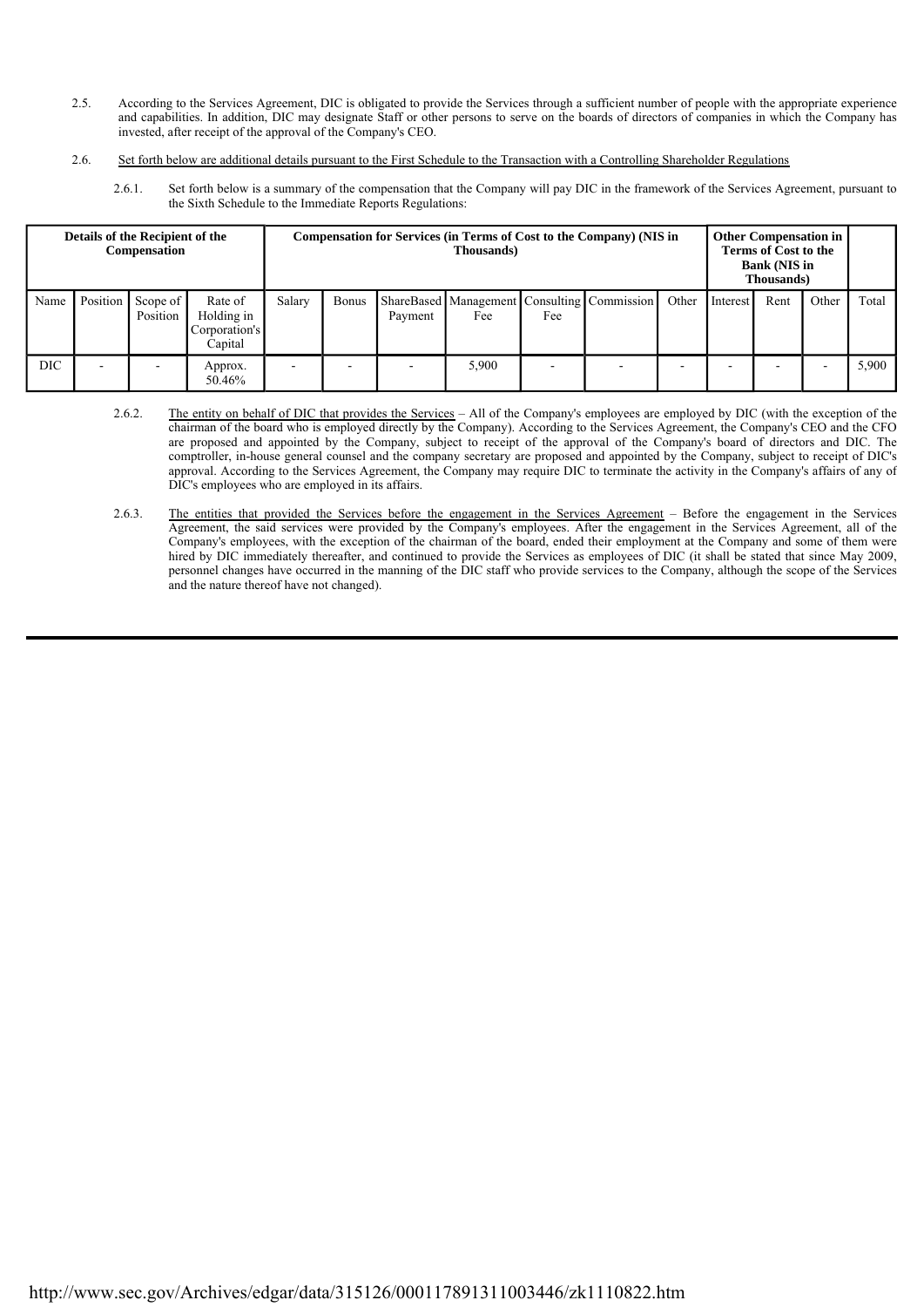- 2.6.4. The cost of the Services to the Company before and after the engagement The total cost of the Services to the Company after extension of the engagement in the Services Agreement, as proposed in this section, is expected to be approx. NIS5,900 thousand per annum, linked to the consumer price index (approx. \$1,560 thousand per annum as of December 22, 2011). The total cost of the Services to the Company after the engagement in the Services Agreement in May 2009 was approx. NIS4,670 thousand per annum, linked to the consumer price index (approx. NIS5,100 thousand per annum and \$1,350 thousand per annum as of December 18, 2011). Before the Services Agreement took effect, the cost of employing the employees who were employed directly by the Company amounted, in 2008, to approximately \$4,000 thousand. However, it shall be clarified that the number of the Company's employees before implementation of the Services Agreement was not identical to the number of DIC's employees who provide the Services in the framework of the agreement (which number was significantly reduced, by approximately one half, as part of a general cost reduction and focusing process), and therefore, since there was no similar services agreement prior to the implementation of the agreement with DIC, it is not a precise comparison of the cost of services before the engagement compared with their cost thereafter.
- 2.6.5. The basis for determination of the consideration The basis for determination of the consideration was an agreement between the Company and DIC regarding the costs and input involved in provision of the Services provided. The Company's board of directors determined that the consideration is fair and reasonable.
- 2.6.6. Additional payments that the Company makes to the controlling shareholder as salary, participation in expenses or provision of other services and their total cost to the Company – The Company engaged with IDB, DIC's parent company and the indirect controlling shareholder of the Company, in an arrangement for receipt of support center services, whereby the Company receives technical assistance and related support services for the Company's computer systems from IDB's support center (the "**Support Center**"), in consideration for the Company's participation in a proportionate share of the direct expenses entailed by the activity and maintenance of the Support Center. The Company bears such expenses in accordance with the ratio between the number of computer stations at the Company (including at the Company's subsidiary, RDC – Rafael Development Corporation Ltd.) and all of the computer stations of IDB and the companies from the IDB group which receive the support center services. The cost of this service amounted, in 2010, to approximately. \$78 thousand, and in the first nine months of 2011 to approximately \$53 thousand.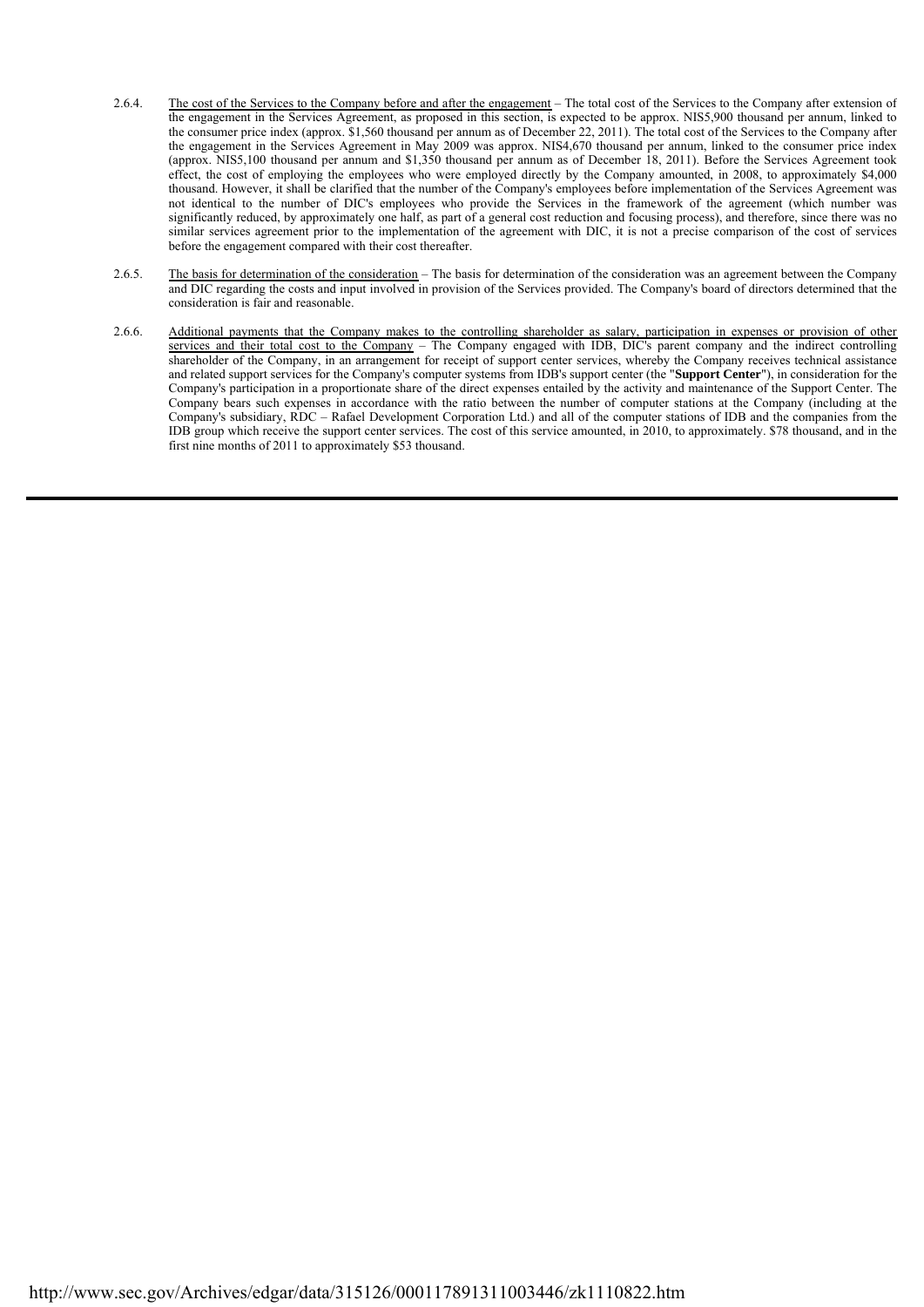In addition, directors' compensation which does not deviate from what is acceptable, that was paid by the Company or that the Company is required to pay and has not yet been paid in respect of 2010 to persons who were, in this period, directors of the Company, for a total of 10 directors as aforesaid, amounted to approximately \$486 thousand. Out of the said amounts, the sum of approximately \$25 thousand was paid to IDB Holding Corporation Ltd. in respect of the office of an officer thereof as a director of the Company, the sum of approximately \$70 thousand was paid to DIC in respect of the office of two officers thereof and an employee thereof as directors of the Company, and the sum of approximately \$26 thousand was paid to Dori Manor, a controlling shareholder of the Company, in respect of his office as a director of the Company, in 2010.

In addition, directors' compensation which does not deviate from what is acceptable, that was paid by the Company or that the Company is required to pay and has not yet been paid in respect of 2011 to persons who were, in this period, directors of the Company, for a total of 9 directors as aforesaid, amounted to approximately \$303 thousand. Out of the said amounts, the sum of approximately \$6 thousand was paid to IDB Holding Corporation Ltd. in respect of the office of an officer thereof as a director of the Company (who ceased to serve as a director on March 3, 2011), the sum of approximately \$36 thousand was paid to DIC in respect of the office of two officers thereof as directors of the Company, and the sum of approximately \$20 thousand was paid to Dori Manor, a controlling shareholder of the Company, in respect of his office as a director of the Company, in 2011.

From September 2010, Ms. Rona Dankner, a director of the Company and the daughter of the Company's controlling shareholder, Mr. Nochi Dankner, has waived the entire directors' compensation that she is entitled to receive from the Company.

Except as aforesaid, the Company does not pay DIC additional payments as salary, participation in expenses or provision of services.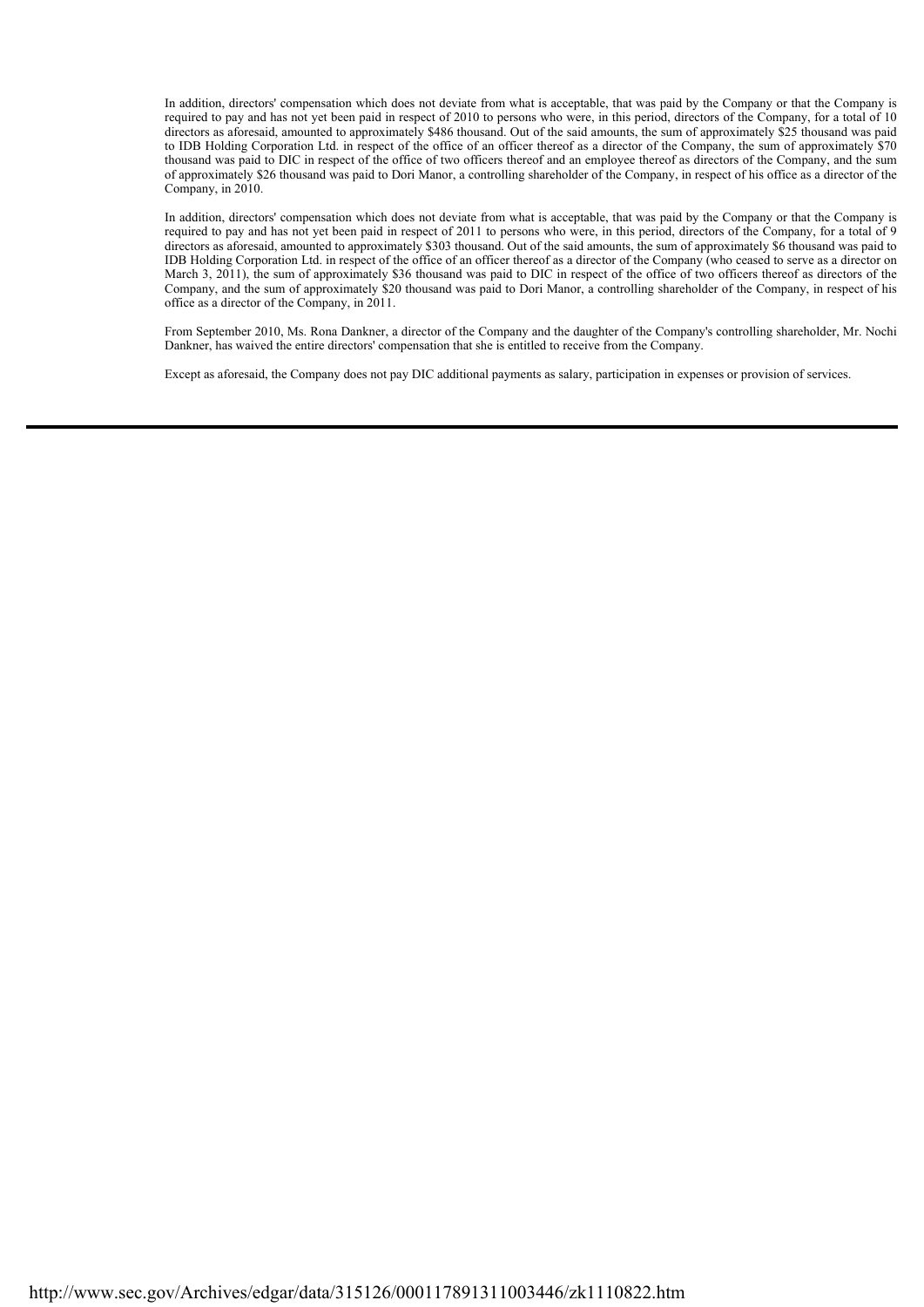# 3. **Engagement in a "Directors and Officers" Insurance Policy**

- 3.1. It is proposed to approve, in advance, the Company's engagement in a "directors and officers" insurance policy from July 1, 2012 (the date of expiration of the present insurance policy in which the Company engaged) through Clal Insurance Co. Ltd. ("**Clal**", "**Commencement of the First Insurance Period**"), an affiliate of Elron, which is controlled by IDB, the indirect controlling shareholder of the Company, or through another insurer, for a period to be determined (the "**First Insurance Period**"), and to approve, in advance, the Company's engagement in an insurance policy as stated in this section after expiration of the First Insurance Period, all including by way of extension of the present policy and/or through the purchase of new policies, and which shall apply with respect to the directors and officers, as shall serve at the Company and at the group from time to time, including officers who are controlling shareholders or their relatives, subject to the terms and conditions specified in the Report. This resolution will remain in effect for a period of three years from the date of Commencement of the First Insurance Period.
	- 3.2. The Company initially engaged with Clal in 2005 in a directors' and officers' insurance policy which also applies to directors and officers who may be deemed as controlling shareholders, which has been renewed from time to time until June 30, 2012 (the "**Present Policy**").
	- 3.3. The main terms and conditions of the Present Policy, which also covers the subsidiaries and directors and officers of the subsidiaries, as defined in the policy, are:
		- 3.3.1. Insurance period: From January 1, 2011 until June 30, 2012.
		- 3.3.2. Liability cap: \$30 million.
		- 3.3.3. Deductible (applies solely to the Company): In respect of a securities claim in the U.S. \$200,000. In respect of a securities claim elsewhere - \$150,000. In respect of another claim in the U.S. - \$75,000 and in respect of another claim elsewhere - \$20,000.
		- 3.3.4. The premium amounts to \$184,275 for a period of 18 months (i.e. an annual premium of \$122,850).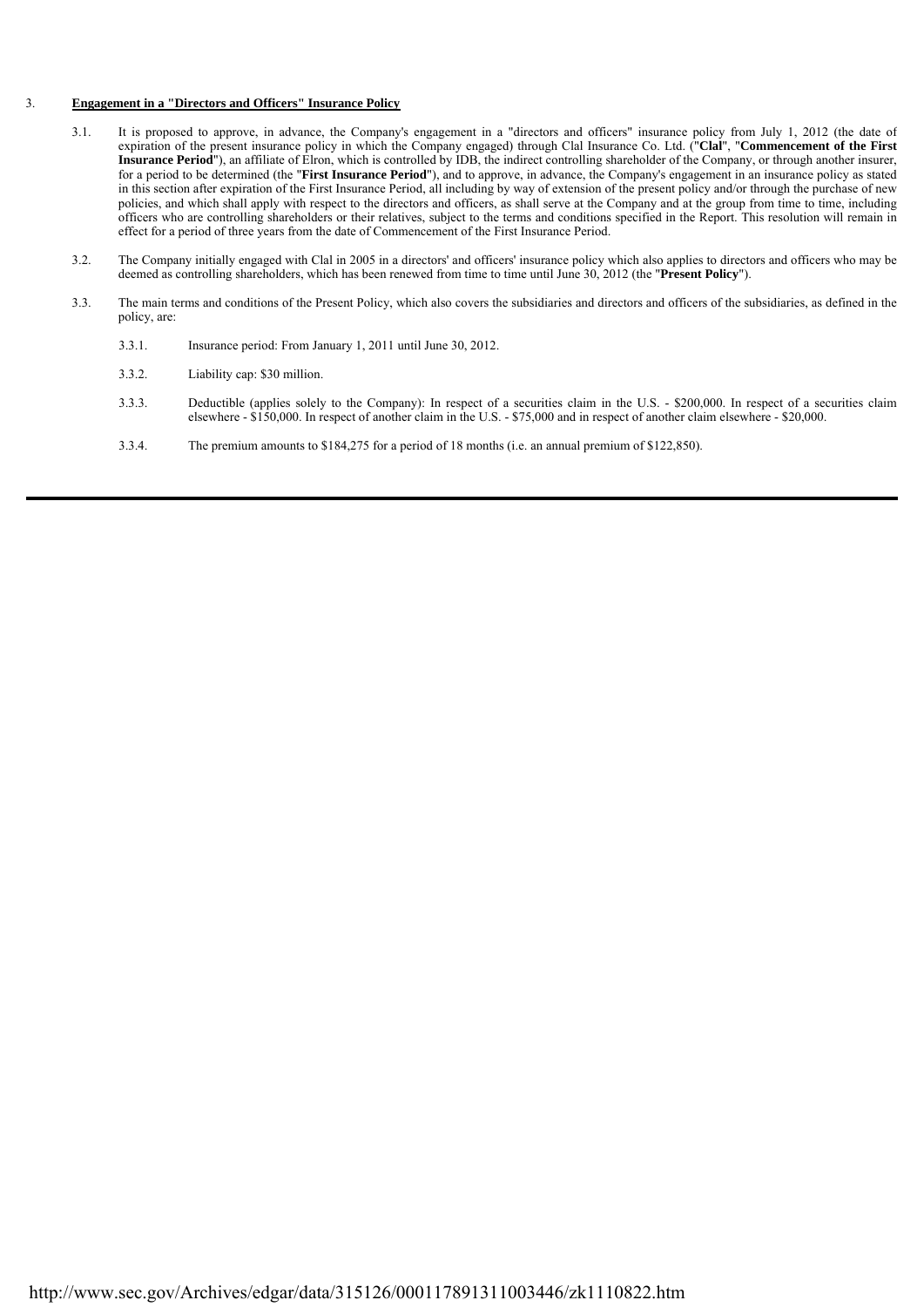- 3.3.5. In addition, the policy grants coverage to the Company in respect of securities claims and excludes claims on the part of DIC. The policy also covers directors who were appointed on its behalf in companies which are not subsidiaries thereof, according to the list of companies attached to the policy. The coverage will apply over and above the coverage provided to such directors in the framework of officers' liability insurance at such company at which they serve. In addition, according to the policy, directors' and officers' rights to receive indemnification from the policy precede the Company's right.
- 3.4. The Company's engagement in insurance policies as stated in Section 3.1 above will be subject to the following terms and conditions:
	- 3.4.1. The audit committee and the board of directors have approved the engagement in the policies and have determined that no material changes have occurred in the terms and conditions of the insurance compared with the terms and conditions of the Present Policy. For this purpose, a change in the scope of the insurance coverage shall not be deemed as a material change, provided that the cost of the premium is in accordance with Section 3.4.2 below.
	- 3.4.2. The increase in the sum of the insurance premium that will be paid shall not exceed 50% relative to the insurance premium paid for the Present Policy.
	- 3.4.3. This resolution shall remain in effect for a period of three years from the date of Commencement of the First Insurance Period, as defined in Section 3.1 above.
- 3.5. In addition, the said resolutions will constitute a resolution to approve a framework transaction, as defined in the Israel Companies Regulations (Relief in Transactions with Interested Parties), 5760-2000, which will also allow renewal of the insurance for directors and officers who are controlling shareholders of the Company or their relatives, from time to time, and also purchase of policies from Clal in accordance with the terms and conditions specified above, insofar as required pursuant to law.

## 4. **Amendment of the Company's Articles of Association**

 4.1. Recently, the Israel Companies Law (Amendment No. 16), 5771-2011 ("**Amendment No. 16**"), which amended the Companies Law, and the Israel Efficiency of Enforcement Proceedings at the Securities Authority Law (Legislative Amendments), 5771-2011 (the "**Efficiency of Enforcement Law**"), which amended, *inter alia*, the Companies Law and the Israel Securities Law, 5728-1968 (the "**Securities Law**") (in this section only: the "**Legislative Amendments**"), were enacted and took effect.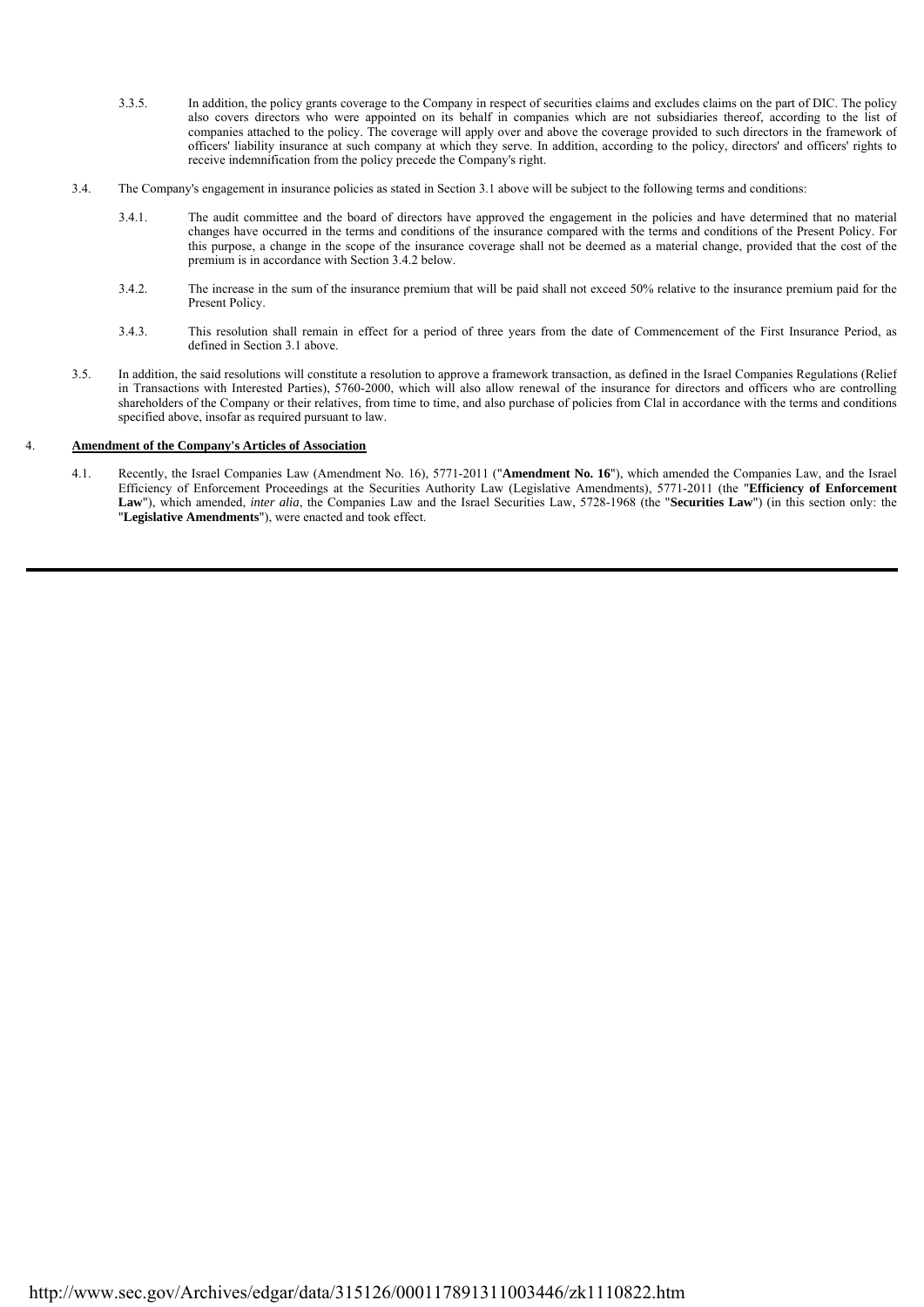4.2. It is proposed to approve the amendment to the Company's Articles of Association ("**Articles**") as marked in Sections 1, 19, 52, 97, 104, 111, 138-142 (inclusive) in the amended form of the Articles, attached hereto as **Annex B**, which mainly concern adaptation of the current language of the Company's Articles to the Legislative Amendments, expansion of the provisions of the Articles that pertain to indemnification and insurance of officers, as permitted in accordance with the changes in the Companies Law and with other legislation on matters pertaining to indemnification and insurance, as well as adaptation of the provisions of the Articles to additional changes that have occurred in the Companies Law.

#### 5. **Granting of Letters of Indemnification to all of the Directors of the Company as well as to Officers of the Company, who are Controlling Shareholders of the Company or their Relatives and/or in the Granting of which the Controlling Shareholders of the Company may have a Personal Interest**

- 5.1. On February 22, 2001, the Company's general meeting approved, after receiving the approval of the Company's board of directors and audit committee, the Company's undertaking to indemnify directors, and on February 13, 2001, the Company's board of directors, after receiving the approval of the audit committee, approved the Company's undertaking to indemnify officers of the Company, including those serving as directors and officers of the Company from time to time (the "**Original Letter of Indemnification**"). The indemnification undertaking according to the Original Letter of Indemnification will apply due to a monetary liability and due to reasonable litigation expenses, provided that the sum of the indemnification that the Company shall pay to all of the officers, in the aggregate, according to all of the Original Letters of Indemnification that shall be issued to them by the Company, in respect of one or more of the types of events specified in the letter of indemnification, shall not exceed an amount equal to 25% (twenty five percent) of the Company's equity (in U.S. dollars) according to the Company's consolidated financial statement as of December 31, 2000 (which is approximately \$70 million), plus amounts that shall be received, if any, from an insurance company in the framework of insurance in which the Company engaged. In addition, the Original Letter of Indemnification included an undertaking to grant an advance exemption from liability by the Company to officers (including directors).
- 5.2. The Efficiency of Enforcement Law permits the Company's engagement in an indemnification or insurance contract with respect to a monetary liability that shall have been imposed on the officer for all of the parties injured by the breach in an administrative proceeding as stated in Section  $52BBB(a)(1)(a)$  of the Securities Law, as well as in respect of expenses incurred by the officer in connection with an administrative proceeding conducted in his case, including reasonable litigation expenses, and in this context lawyers' fees.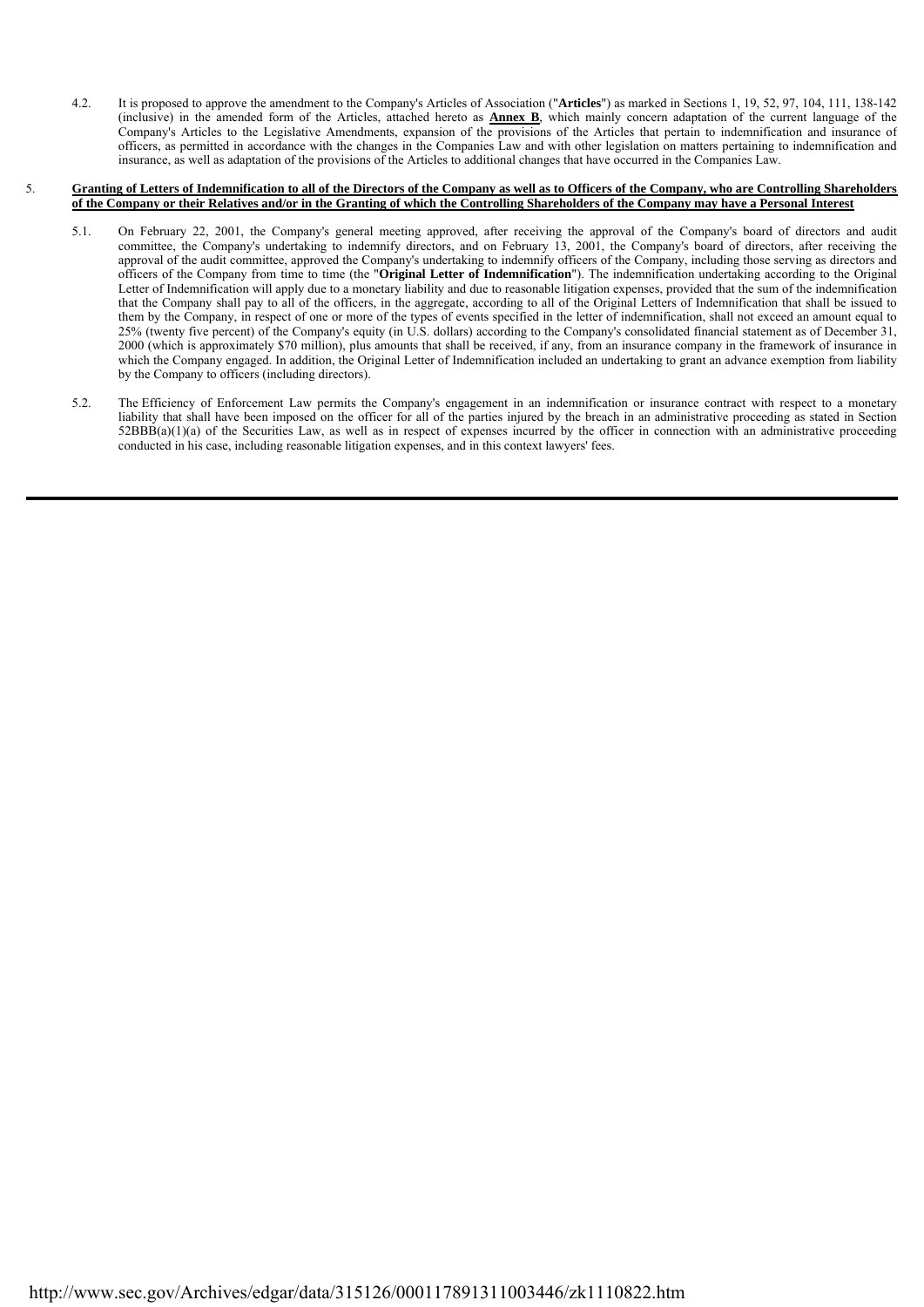- 5.3. In view of the aforesaid, on Thursday, December 22, 2011 and on Sunday, December 25, 2011, respectively, the Company's audit committee and board of directors approved, respectively, the granting to all of the directors who serve and will serve from time to time at the Company, as well as to officers of the Company (including directors), who are controlling shareholders of the Company or their relatives at the time of this Report and/or in the granting of which the controlling shareholders of the Company may have a personal interest, of a new form of letter of indemnification, which is attached hereto as **Annex C**, in respect of their actions by virtue of their office at the Company, as well as in respect of their actions by virtue of their office, at the Company's request, as officers of another company, in which the Company holds shares, either directly or indirectly, or in which the Company has any interest ("**Another Company**"). The letter of indemnification includes, *inter alia*, various adaptations to the current language of the Companies Law and to the changes as a result of the Efficiency of Enforcement Law, which expands the powers of the Israeli Security Authority ("ISA") in all that is connected with the manner of handling a violation of the provisions of the Securities Law and the regulations thereunder all subject to approval of the resolution to amend the Company's articles of association, as proposed in Section 1.3 above.
- 5.4. In this framework, the audit committee and the board of directors confirmed that the letters of indemnification to directors and officers, in the granting of which controlling shareholders have a personal interest shall remain in effect until February 1, 2021, and that such engagement is reasonable under the circumstances, with the exception of letters of indemnification that shall be granted to directors and to officers who are controlling shareholders or their relatives (as of the date of this Report, Messrs. Rona Dankner, Dori Manor and Shay Livnat), which, pursuant to the provisions of the law, will remain in effect for three years, which commence on the date of the approval of the general meeting which is hereby convened, and subject to any possibility to approve or extend the same, as shall be determined in the law from time to time. It is clarified in regard to the said periods, that the Company's indemnification obligation will remain in effect even after the end of the term of the directors and officers provided that the actions with respect to which the indemnification is given, were and/will be performed during the term of service or during the period in which the indemnification was in effect, as applicable.
- 5.5. As aforesaid, the resolution regarding the granting of new letters of indemnification is subject to the approval of the general meeting which is being convened according hereto, including with respect to amendment of the Company's Articles.
- 5.6. Set forth below are the main amendments made to the New Letter of Indemnification compared to the Original Indemnification Letter.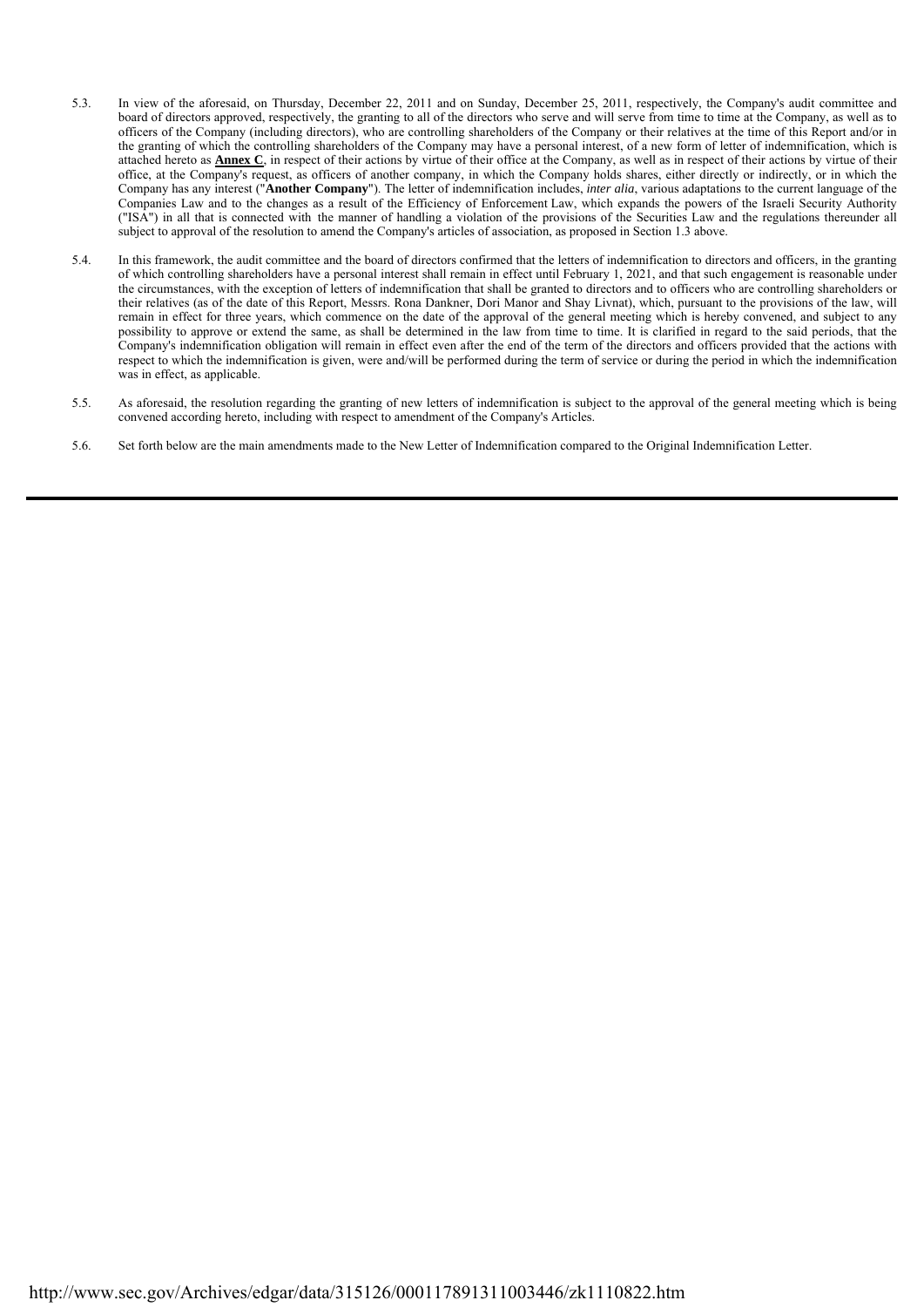- 5.6.1. It is proposed to amend the section concerning the maximum indemnification amount, such that the indemnification amount that the Company shall pay to all of the officers, in the aggregate, including officers who serve or will serve, at the Company's request, as officers of other companies, according to all of the letters of indemnification that shall be issued to them by the Company according to the indemnification resolution, in respect of a monetary liability, shall not exceed, in the aggregate, 25% (twenty five percent) of the Company's equity (in U.S. dollars) according to the latest financial statements (annual or quarterly) of the Company that are known before actual payment of the indemnification.
- 5.6.2. It is proposed to add the possibility of undertaking to indemnify directors and officers in respect of the following types of events:
	- 5.6.2.1. Reasonable litigation expenses, including legal fees, incurred due to an investigation or proceeding that was conducted by an authority which is authorized to conduct an investigation or proceeding, and which has ended without the filing of an indictment and without a monetary liability being imposed as a substitute for a criminal proceeding, or which has ended without the filing of an indictment but with the imposition of a monetary liability as a substitute for a criminal proceeding in an offense which requires no proof of general intent or in connection with a financial sanction;
	- 5.6.2.2. A payment to a party injured by a breach that shall be imposed on the officer or the director for payment in connection with an administrative proceeding;
	- 5.6.2.3. Expenses that shall be incurred in connection with an administrative proceeding that was conducted, including reasonable litigation expenses, and in this context lawyers' fees.
- 5.6.3. The timeframe for restitution of the amounts paid by the Company in the framework of the letter of indemnification, where it subsequently transpires that the beneficiary is not entitled to indemnification from the Company in respect of such amounts, was fixed at a period of 24 months.
- 5.6.4. Events have been added to the list of indemnifiable events which the board of directors has determined, on the date of provision of the letter of indemnification, are foreseeable in view of the actual business of the Company and the companies in its group, in respect of which the Company may undertake to indemnify a director or an officer.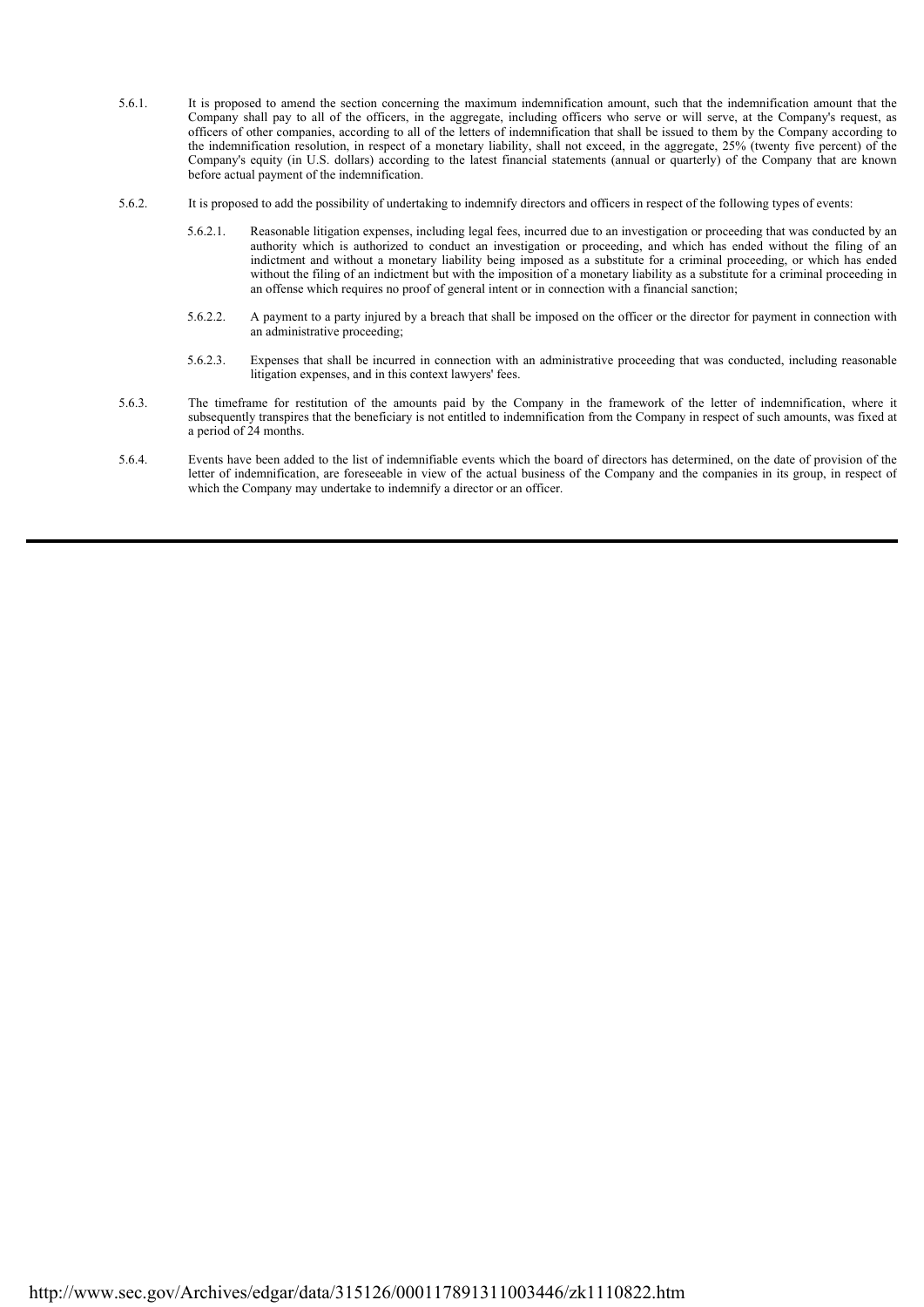- 5.7. The provisions of the New Letter of Indemnification prevail over any previous undertaking or consent (before the New Letter of Indemnification was signed), whether written or oral, between the Company and the said directors / officers on the matters stated in the New Letter of Indemnification, also in relation to events that occurred prior to the execution of the New Letter of Indemnification and before indemnification was requested from the Company in respect thereof. The aforesaid is subject to the fact that a previous letter of indemnification that was given to the said directors / officers, if any, will continue to apply and to be valid, subject to any law, in relation to any event that occurred prior to the execution of the New Letter of Indemnification (even if indemnification in respect thereof was requested from the Company after the execution of the New Letter of Indemnification) if the terms and conditions of the New Letter of Indemnification worsen the terms and conditions of the indemnification for the said director / officer in relation to such event. It shall further be emphasized that insofar as the amendment to the Articles that is being presented for the approval of the meeting as specified in Section 1.3 of the agenda shall not be approved, or the granting of the New Letter of Indemnification as specified in this section above and below shall not be approved, the indemnification arrangements existing at the Company in relation to directors and officers who hold letters of indemnification or are entitled thereto shall continue to apply.
- 5.8. It shall further be stated that without derogating from the Company's ability to give other or additional indemnification undertakings to officers who are not directors and/or Officers from among Controlling Shareholders ("**Other Officers**"), as of the date of the Report, the Company intends, subject to receipt of the approvals required by law and to amendment of the Company's articles as specified in Section 1.3, to grant letters of indemnification in the form of the New Letter of Indemnification also to Other Officers at the Company.
- 5.9. It shall be clarified in this regard that nothing in the granting of the New Letter of Indemnification shall be deemed to derogate from the Company's decisions in the past to grant exemptions from liability of directors and officers according to Section 259 of the Companies Law and nothing in the decisions to grant the New Letter of Indemnification shall be deemed to derogate from the exemption granted in the Original Letter of Indemnification granted to directors and officers of the Company or from decisions to grant the said exemption.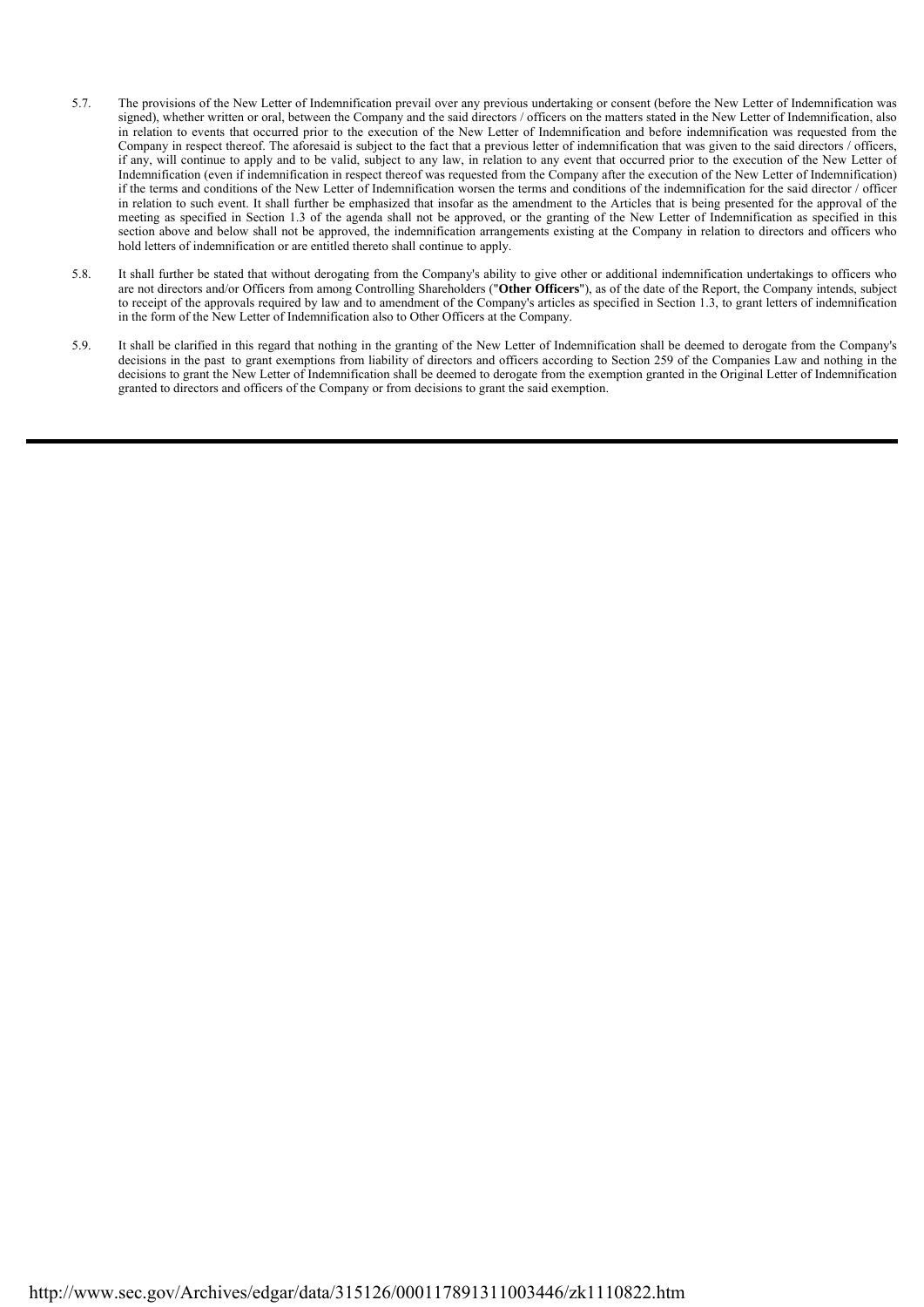# 6. **Approval anew of the granting of an advance exemption from liability by the Company to certain officers of the Company (including directors)**

Approval anew of the granting of an advance exemption from liability by the Company to officers of the Company who serve and/or shall serve therein from time to time who as of the date of this Report, are Officers from among Controlling Shareholders and/or their relatives and/or in respect of which the Controlling Shareholders may have a personal interest in the granting of an exemption to them, from any liability thereto due to any damage that shall be caused thereto due to a breach of their duty of care thereto in their good faith actions in their capacity as officers of the Company (the "**Exemption from**  Liability"). Insofar as the resolution to grant an exemption as stated in this section shall be approved, the exemption shall remain in effect until February 1, 2021, with the exception of the exemption to be granted to directors and to officers who are controlling shareholders or their relatives which will remain in effect for three years, commencing on the date of the approval of the general meeting which is hereby convened. It is clarified that the Company's exemption obligation will remain in effect even after the end of the term of the directors and officers provided that the actions with respect to which the exemption was given, were and/will be performed during the term of service or during the period in which the exemption was in effect, as applicable.

It shall be clarified that the Exemption from Liability which is being presented for approval anew in relation to Officers from among Controlling Shareholders as aforesaid, is identical to the exemption from liability in relation to all of the directors and the Other Officers of the Company that was previously granted, as was approved as aforementioned by the Company's general meeting (after approval by the audit committee and the Company's board of directors), in 2001.

It is further clarified that the Exemption from Liability for Officers from among Controlling Shareholders as aforesaid is being presented for the meeting's reaffirmation without prejudice to the indemnification arrangements existing on the date of the Report (see Section 5 above), which will continue to apply insofar as the granting of the New Letter of Indemnification, as specified in Section 5 above, shall not be approved.

# 7. **The controlling shareholders which have a personal interest in the approval of the engagements and the nature of their personal interest**

- 7.1. To the best of the Company's knowledge, the following may be deemed as controlling shareholders which have a personal interest (within the meaning thereof in the Companies Law) in the approval of the engagements:
	- 7.1.1. DIC is deemed as a controlling shareholder of the Company, by virtue of DIC's holdings as of December 22, 2011 in 50.46% of the Company's issued share capital and in the Company's voting rights. DIC is a public company whose shares are traded on the Tel Aviv Stock Exchange, and it has a personal interest in the approval of the amendment and extension of the engagement in the Services Agreement as stated in Section 1.1 above, due to its being a direct party thereto. In addition, it is deemed to have a personal interest in the resolutions stated in Sections 1.2, 1.3, 1.4 and 1.5 of the agenda due to its being a company controlled, either directly and/or indirectly, by directors and/or Other Officers and/or their relatives who: (1) are entitled (or may be entitled) to the Exemption from Liability which is being presented for reaffirmation at the meeting; (2) are entitled (or may be entitled) to receive the New Letter of Indemnification; (3) expansion of the provisions of the articles which pertain to indemnification and insurance of officers will allow their indemnification and insurance accordingly; (4) are entitled (or may be entitled) to directors' and officers' insurance.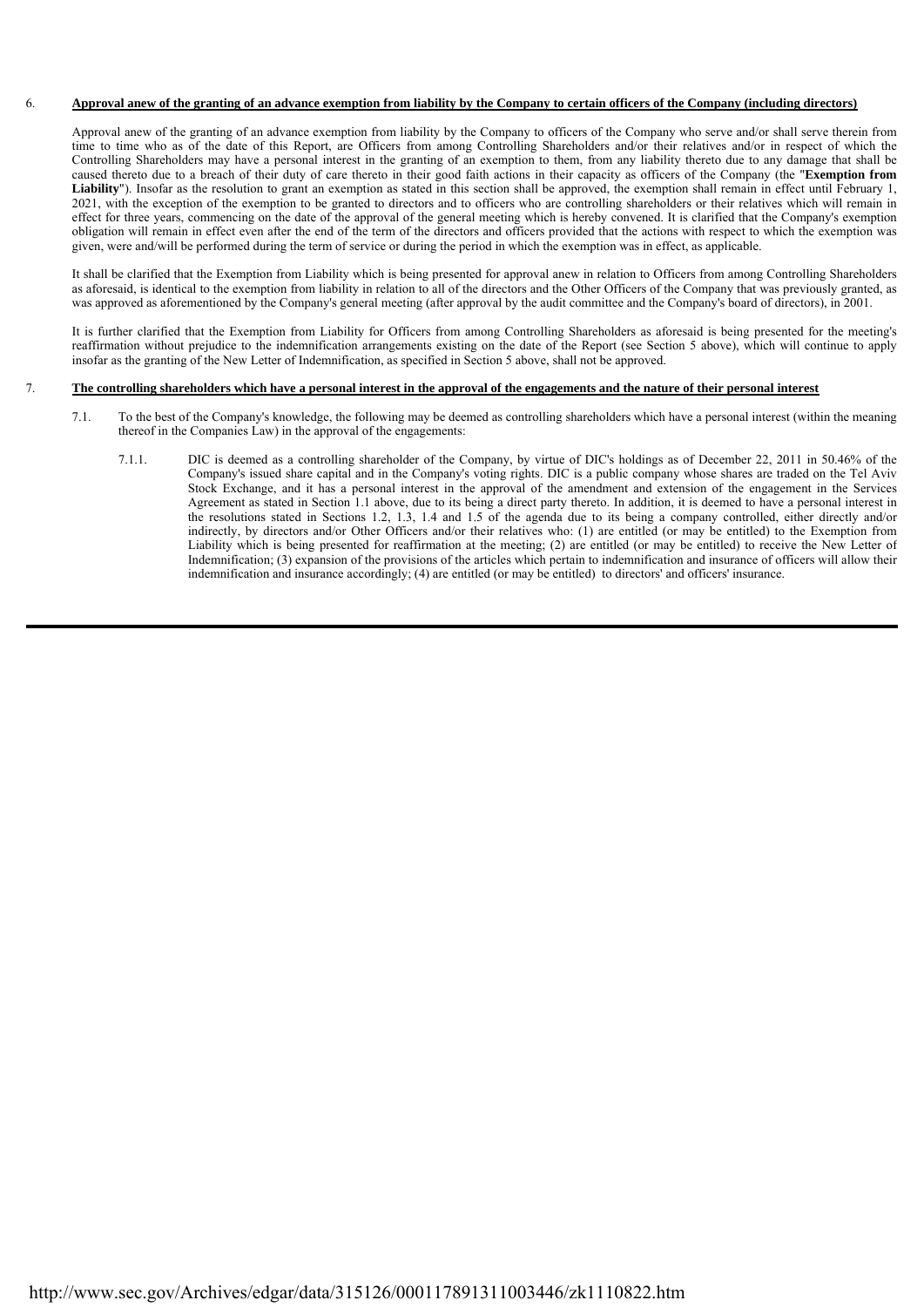- 7.1.2. IDB is deemed as an indirect controlling shareholder of the Company by virtue of IDB's control of DIC which is deemed as a controlling shareholder of the Company, as specified above (IDB holds approx. 73.58% of the issued share capital and voting rights of DIC as of December 22, 2011). Therefore, IDB has a personal interest in the approval of the engagement with DIC as stated in Section 1.1 above, due to its being a controlling shareholder of DIC and of the Company. In addition, it is deemed to have a personal interest in the resolutions stated in Sections 1.2, 1.3, 1.4 and 1.5 of the agenda, due to its being a company controlled, either directly and/or indirectly, by directors and/or Other Officers and/or their relatives who: (1) are entitled (or may be entitled) to the Exemption from Liability which is being presented for reaffirmation at the meeting; (2) are entitled (or may be entitled) to receive the New Letter of Indemnification; (3) expansion of the provisions of the Articles which pertain to indemnification and insurance of officers will allow their indemnification and insurance accordingly; (4) are entitled (or may be entitled) to directors' and officers' insurance.
- 7.1.3. The companies whose names are specified in Section 7.3 of the Report are deemed to have a personal interest in the resolution stated in Section 1.1 of the agenda, due to their being controlling shareholders, indirectly, of DIC, and are deemed to have a personal interest in the resolutions stated in Sections 1.2, 1.3, 1.4 and 1.5 of the agenda, due to their being companies controlled, either directly and/or indirectly, by directors and/or Other Officers and/or their relatives who: (1) are entitled (or may be entitled) to the Exemption from Liability which is being presented for reaffirmation at the meeting; (2) are entitled (or may be entitled) to receive the New Letter of Indemnification; (3) expansion of the provisions of the articles which pertain to indemnification and insurance of officers will allow their indemnification and insurance accordingly; (4) are entitled (or may be entitled) to directors' and officers' insurance.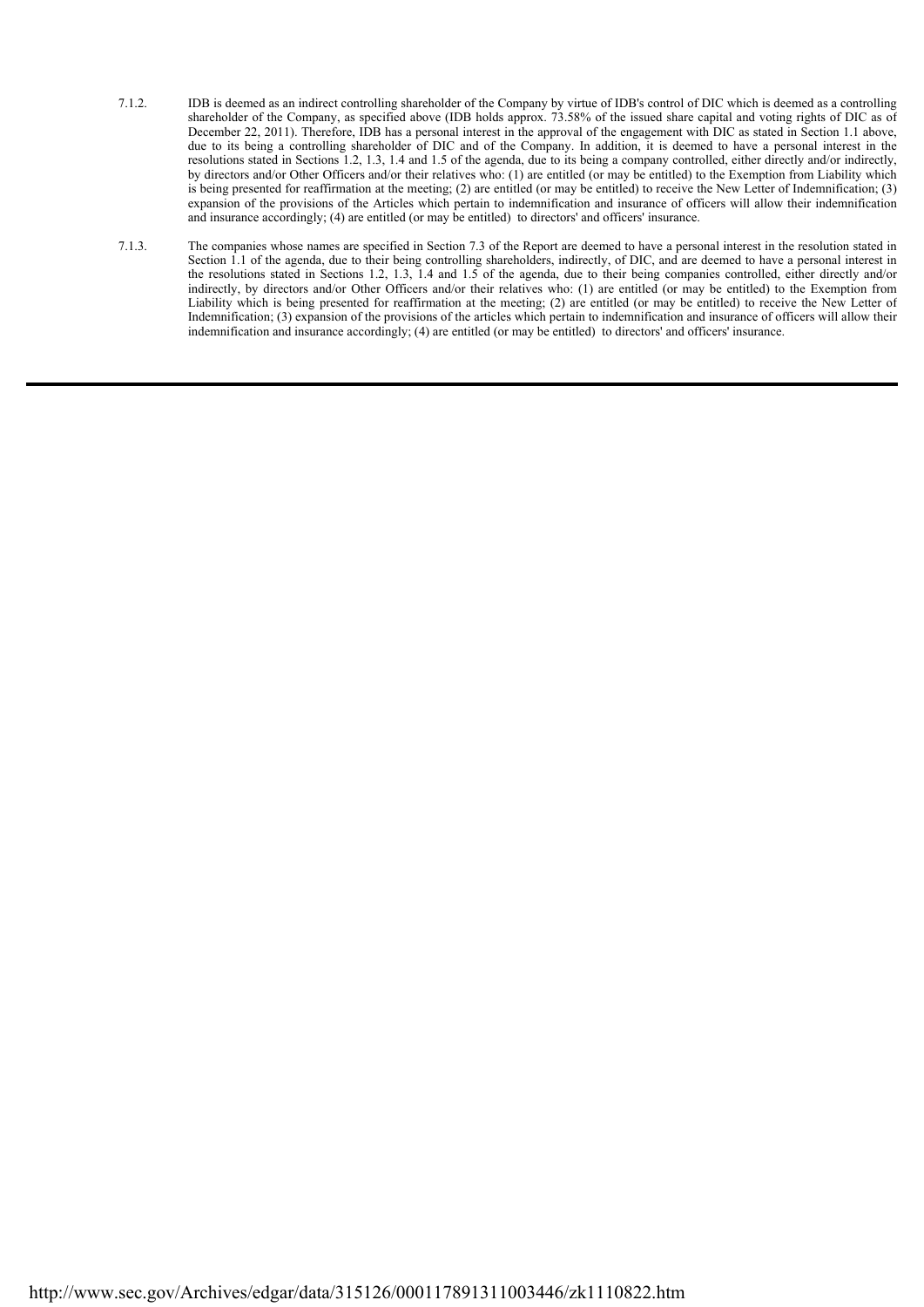- 7.1.4. In addition, for the sake of caution, IDB, DIC and the companies whose names are specified in Section 7.3 of the Report may have a personal interest in the resolutions stated in Sections 1.3 and 1.4 of the agenda, due to the fact that directors and/or Other Officers who are entitled (or may be entitled) to receive the New Letter of Indemnification, serve or may serve also as officers of such companies and may be entitled therein to indemnification which also applies in relation to their actions in the Company.
- 7.1.5. In addition, to the best of the Company's knowledge, as of November 30, 2011, approximately 1,563,459 shares of the Company (approximately 5.27% of the Company's issued share capital and voting rights) are held by Clal Insurance Enterprises Holdings Ltd. ("**Clal Holdings**"), a public company controlled by IDB; approximately 127,119 shares of the Company (approximately 0.42% of the Company's issued share capital and voting rights) are held by Clal Finance Ltd., a reporting corporation controlled by Clal Holdings. To the best of the Company's knowledge, Clal is controlled by Clal Holdings and therefore, IDB has a personal interest in the approval of an engagement with Clal in the insurance policy (insofar as the engagement will be with Clal), by virtue of its being an indirect controlling shareholder of Clal. For the sake of caution, DIC may also have a personal interest in the approval of the engagement with Clal due to its being an affiliate of Clal.
- 7.2. To the best of the Company's knowledge, as of December 20, 2011 and according to recent publications until December 21, 2011, DIC is controlled by IDB which holds approx. 73.58% of DIC's share capital. To the best of the Company's knowledge, DIC is a public company whose shares are listed on TASE.
- 7.3. To the best of the Company's knowledge, as of December 15, 2011, IDB is wholly owned (directly and indirectly) by IDB Holdings Corporation Ltd. ("**IDB Holdings**"). To the best of the Company's knowledge, IDB Holdings is a public company whose shares are listed on TASE, whose controlling shareholders and their holdings therein on December 15, 2011, are, to the best of the Company's knowledge, as follows:
	- 7.3.1. Ganden Holdings Ltd. ("**Ganden Holdings**"), a private company registered in Israel, which holds, directly and via Ganden Investments IDB Ltd. ("**Ganden**"), a private company registered in Israel wholly owned (indirectly) thereby, approx. 54.78% of the issued share capital and voting rights of IDB Holdings, as follows: Ganden holds approx. 37.22% of the issued share capital and voting rights of IDB Holdings, and Ganden Holdings holds, directly, approx. 17.55% of the issued share capital and voting rights of IDB Holdings. In addition, Shelly Bergman (one of the controlling shareholders of Ganden Holdings, as described below) holds, via Y.Z.D. Ltd., a private company registered in Israel wholly owned by her, approx. 4.17% of the issued share capital and voting rights of IDB Holdings.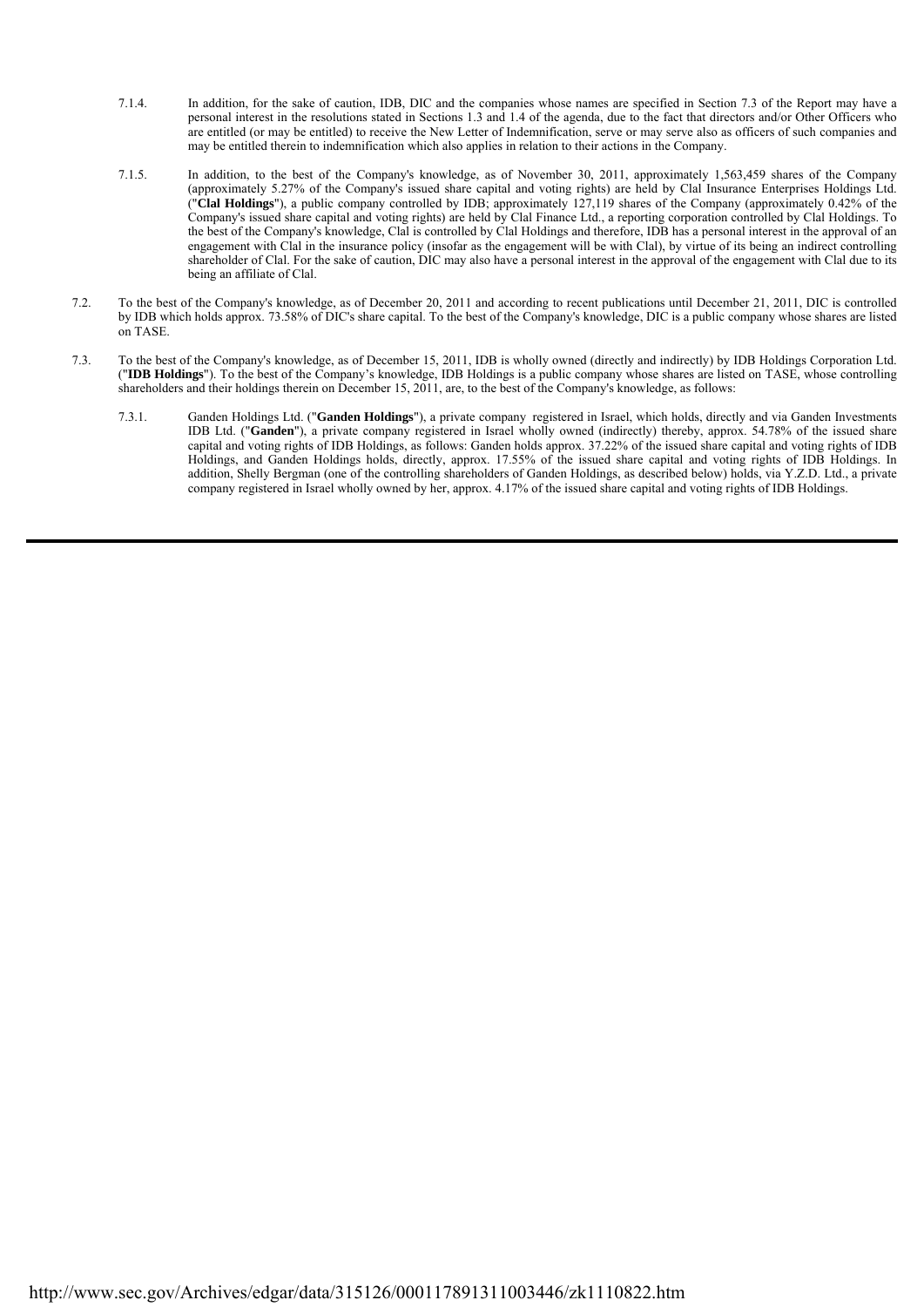- 7.3.2. Manor Holdings B.A. Ltd. ("**Manor Holdings**"), a private company registered in Israel, holds, directly and via Manor Investments IDB Ltd. ("**Manor**"), a private company registered in Israel which is a subsidiary thereof, approx. 13.32% of the issued share capital and voting rights of IDB Holdings, as follows: Manor holds approx. 10.25% of the issued share capital and voting rights of IDB Holdings, and Manor Holdings holds, directly, approx. 3.07% of the issued share capital and voting rights of IDB Holdings. The controlling shareholders (and other material shareholders) of Manor Holdings are as described below.
- 7.3.3. Avraham Livnat Ltd., a private company registered in Israel, holds directly and via Avraham Livnat Investments (2002) Ltd. ("**Livnat**"), a private company registered in Israel wholly owned thereby, approx. 13.33% of the issued share capital and voting rights of IDB Holdings, as follows: Livnat holds approx. 10.20% of the issued share capital and voting rights of IDB Holdings, and Avraham Livnat Ltd. holds, directly, approx. 3.13% of the issued share capital and voting rights of IDB Holdings as described below.
- 7.3.4. To the best of the Company's knowledge, as of the date of this Report, Ganden, Manor and Livnat have a shareholders' agreement between them (as amended) in connection with their joint holdings and control in IDB Holdings, (the "**IDB Holdings Shareholders' Agreement**"), with respect to approx. 51.7% of the issued share capital of IDB Holdings, according to the following specification: [1] Ganden – approx. 31.02%; [2] Manor – approx. 10.34%; and [3] Livnat – approx. 10.34% (jointly and via their parent companies).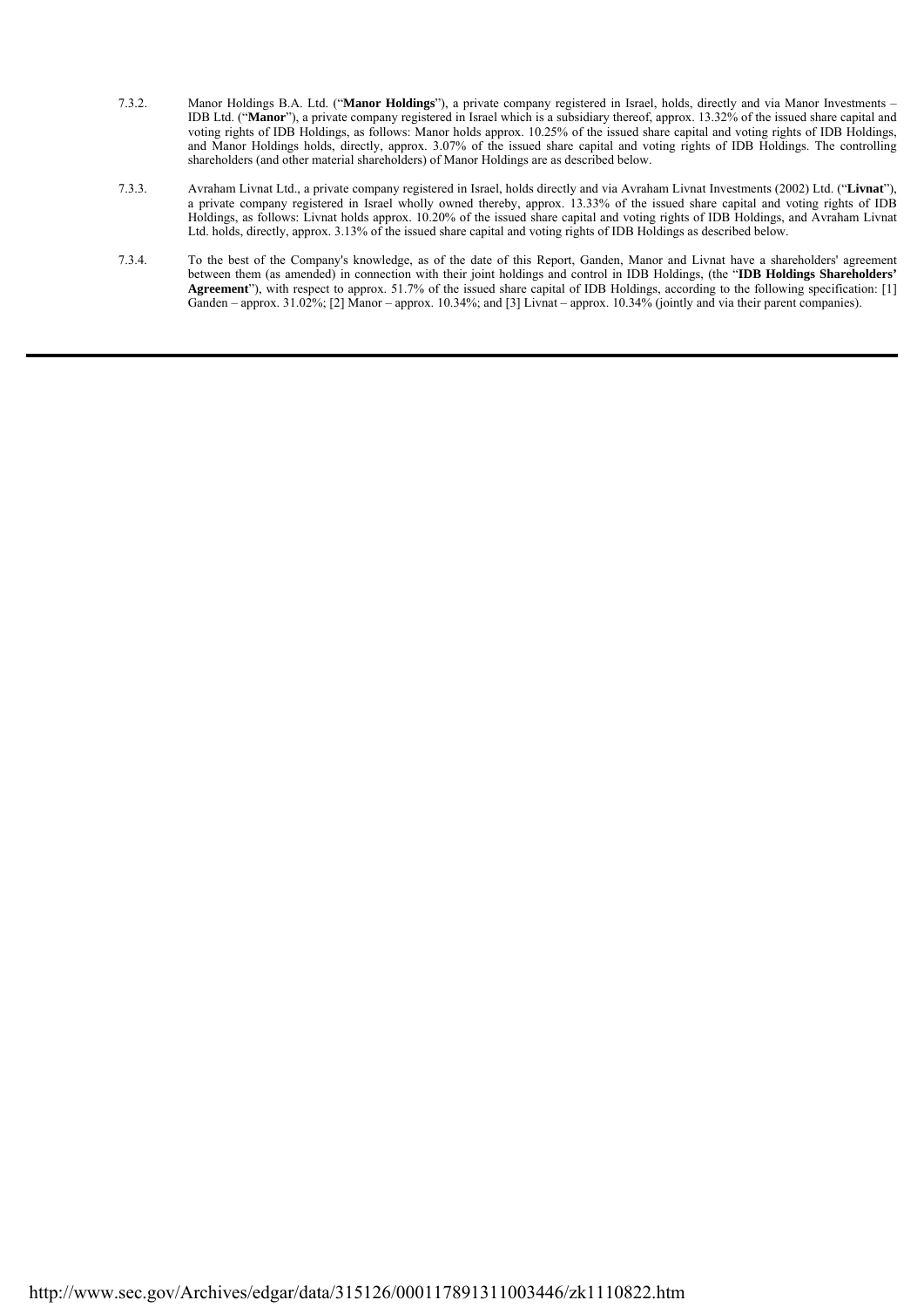- 7.3.5. To the best of the Company's knowledge, the IDB Holdings Shareholders' Agreement includes, *inter alia*, an arrangement for prior coordination of a uniform vote at shareholders' meetings of IDB Holdings, the exercise of voting power to obtain maximum representation for the persons recommended by Ganden, Manor and Livnat on the boards of directors of IDB Holdings and IDB, as well as representation on the boards of directors of its main subsidiaries; determination of the identity of the persons holding the office of chairman of the board and his deputies at IDB Holdings and at its main subsidiaries; confidentiality with regards to any matter that concerns the business of IDB Holdings and its investee companies; limitations with respect to transactions in the shares of IDB Holdings which constitute part of the control block; fixing a mechanism of a right of first offer, a right to tag along on a sale or transfer of shares of IDB Holdings, and Ganden's right to compel Manor and Livnat to sell, together therewith, the control block shares to a third party, upon the existence of certain circumstances; the mutual agreement of Ganden, Manor and Livnat to act to the best of their ability, subject to the provisions of any law, in order to ensure that IDB Holdings shall distribute to its shareholders, every year, at least one half of the distributable annual profits, as well as that each one of IDB Holdings' investee companies (including IDB) adopt a policy aiming to distribute as a dividend to its shareholders, every year, at least one half of the distributable annual profits, all provided that no significant harm shall be caused to the cash flow or the plans, as shall be approved and adopted from time to time by their boards of directors; the right of each of Ganden, Manor and Livnat to purchase surplus shares of IDB Holdings, that do not comprise part of the "control block", subject to an obligation to offer the other parties of IDB's Shareholders' Agreement to purchase a portion of such shares based on their pro-rate holding in IDB Holdings; the commitment of Ganden, Manor, and Livnat to refrain from any act or investment which may cause the terms of regulatory permits or approvals granted to Ganden, Manor and Livnat, to IDB Holdings or its investee companies, to be cancelled or materially adversely affected. IDB's Shareholders' Agreement at IDB is in effect for 20 years commencing May 2003.
- 7.3.6. To the best of the Company's knowledge, the additional holdings in IDB Holdings as aforesaid, which are held by Ganden Holdings at the rate of approx. 17.52%, by Ganden at the rate of approx. 6.20%, by Manor Holdings at the rate of approx. 2.98%, by Avraham Livnat Ltd., at the rate of approx. 2.99%, and by Shelly Bergman, via a company wholly owned by her, at the rate of approx. 4.17%, are not included in the "control block", as defined in the IDB Holdings Shareholders' Agreement.
- 7.3.7. To the best of the Company's knowledge, Ganden Holdings is a private company whose controlling shareholders are Nochi Dankner, who holds, directly and via a company controlled by him, approx. 56.30% of the issued share capital and voting rights of Ganden Holdings, and Shelly Bergman (the sister of Nochi Dankner) who holds approx. 12.41% of the issued share capital and voting rights of Ganden Holdings; the above controlling shareholders are deemed as holding, jointly, approx. 68.71% of the issued share capital and voting rights of Ganden Holdings, *inter alia*, by virtue of a prior cooperation and coordination agreement between them. Nochi Dankner's control of Ganden Holdings also derives from an agreement entered into by, or joint into by, all of the shareholders of Ganden Holdings, whereby Nochi Dankner was granted, *inter alia*, veto rights at the board of directors and general meetings of Ganden Holdings and its subsidiaries. It shall further be stated that Nochi Dankner acts as chairman of the board of IDB Holdings, of IDB Development and of DIC.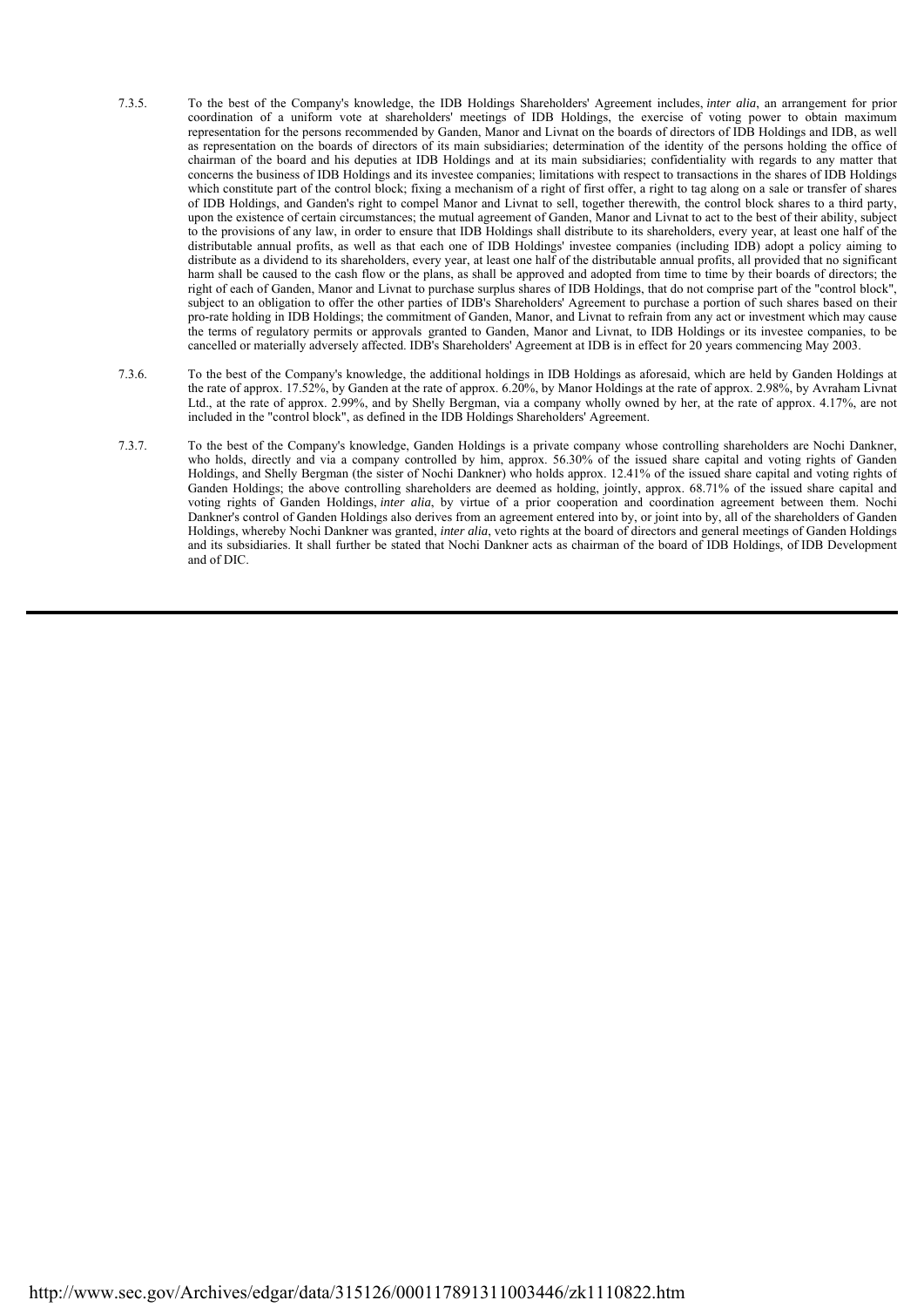- 7.3.8. To the best of the Company's knowledge, other material shareholders of Ganden Holdings, which are corporations, are as follows: Nolai B.V. (a private company that is held indirectly by The L.S. Settlement, which is held in escrow by a Gibraltarian law firm, and whose beneficiaries are the children and descendants of Ms. Anna Schimmel, including Mr. Yaakov Schimmel, who serves, *inter alia*, as a director of IDB Holdings and of IDB) holds approx. 9.9% of the issued share capital and voting rights of Ganden Holdings. Avi Fischer, who serves, *inter alia*, as Deputy CEO of IDB Holdings and Deputy Chairman of the Board of Directors of IDB, himself and via a company controlled by him and his spouse, holds, directly and indirectly, approx. 9.1% of the issued share capital and voting rights of Ganden Holdings.
- 7.3.9. To the best of the Company's knowledge, Manor is a company controlled by Yitzhak Manor and his spouse, Ruth Manor. Yitzhak Manor and Ruth Manor, as well as their four children, Dori Manor, Tamar Morel, Michal Topaz and Sharon Vishnia, hold all of Manor's shares, via two private companies registered in Israel – Manor Holdings and Euro Man Automotive Ltd. ("**Euro Man**"), according to the following specification: Ruth and Yitzhak Manor hold all of the shares of Manor Holdings, which holds 60% of Manor's shares; in addition, Ruth and Yitzhak Manor and their abovementioned children hold all of the shares of Euro Man, which holds 40% of Manor's shares as follows: Ruth Manor and Yitzhak Manor each hold 10% of Euro Man's shares; Dori Manor, Tamar Morel, Michal Topaz and Sharon Vishnia each hold 20% of Euro Man's shares. It shall further be noted that Yitzhak Manor acts as deputy chairman of the board of IDB Holdings and as a director of IDB, and Dori Manor acts, *inter alia*, as a director of IDB Holdings and IDB.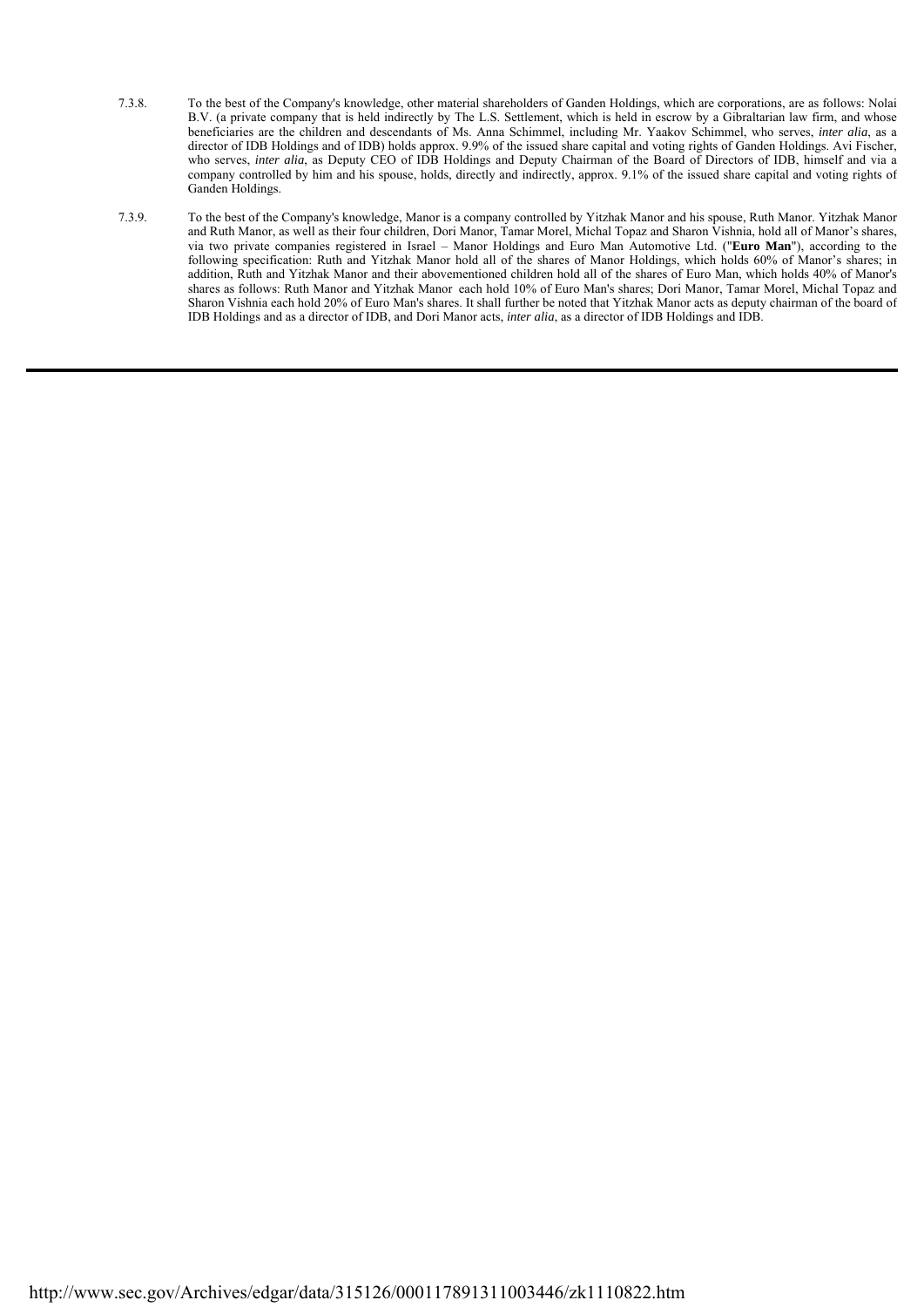7.3.10. To the best of the Company's knowledge, Avraham Livnat Ltd. is a company controlled by Avraham Livnat, which is held entirely by Avraham Livnat and his three sons, Ze'ev Livnat, Tzvi Livnat and Shay Livnat, as follows: Avraham Livnat holds 75% of the voting rights of Avraham Livnat Ltd. and Tzvi Livnat holds 25% of the voting rights of Avraham Livnat Ltd., and Ze'ev Livnat, Tzvi Livnat and Shay Livnat each hold approximately. 33.3% of the capital of Avraham Livnat Ltd. It shall further be noted that Tzvi Livnat acts as a director and deputy CEO of IDB Holdings, as deputy chairman of the board of IDB, and Shay Livnat acts, *inter alia*, as a director of IDB Development.

## 8. **The Manner in which the Consideration was Determined**

- 8.1. Amendment and Extension of the Company's engagement with DIC in a Services agreement For detail regarding the manner in which the consideration was determined, see Section 2.6 above.
- 8.2. Engagement in a "directors and officers" insurance policy Since the Company has not yet engaged in a new policy, the consideration has not yet been determined for the policy.

## 9. **The Approvals Required for Performance of the Engagements and the Conditions Determined for Performance of the Transactions**

- 9.1. The resolutions on the matters described in Sections 1.1-1.5 were approved by the Company's audit committee and by the Company's board of directors on December 22, 2011 and on December 25, 2011, respectively.
- 9.2. The said resolutions require the approval of the Company's general meeting, which has been convened as described below in this Report.

#### 10. **Detail of Transactions of the Type of the Engagements or Transactions Similar to the Engagements, between the Company and the Controlling Shareholder or in which the Controlling Shareholder had a Personal Interest in the Last Two Years**

10.1. Amendment and Extension of the Company's engagement with DIC in a services agreement - As specified above, the Company's engagement with DIC in the Services Agreement was made for the first time in May 2009 for a period of three years which is due to end in May 2012. In addition, for the sake of caution, it shall be stated that in 2010, the Company engaged with IDB in an arrangement regarding IDB's use of vacant office space at the Company's offices, as well as in an arrangement regarding the Company's use of technical assistance and related support services for computer systems which are provided by IDB's support center. In addition, the Company engaged in a transaction from September 2004 in the framework of which the Company, together with IDB and a certain company from the IDB group, jointly leased space at 3 Azrieli Center (Triangular Tower, 41st Floor), Tel Aviv, and they divide the costs of this space between them in accordance with certain fixed rates. In addition, the Company pays directors compensation, *inter alia* to controlling shareholders – in this regard, see Section 2.6.6 above.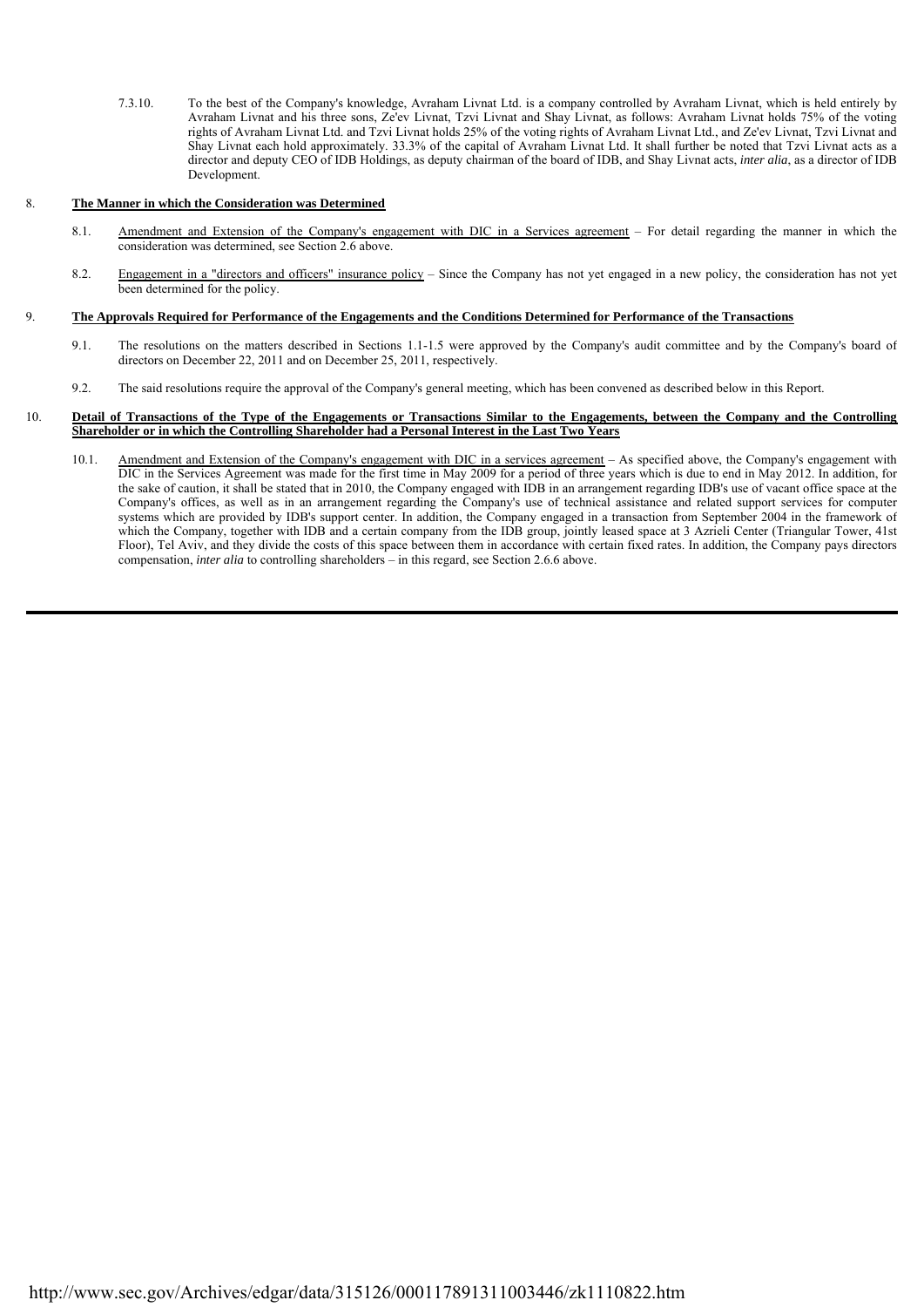- 10.2. Engagement in a "directors and officers" insurance policy As specified above, the Company engaged with Clal in 2005 in a directors' and officers' insurance policy which also applies to directors and officers who may be deemed as controlling shareholders, which was renewed from time to time until June 30, 2012.
- 10.3. Indemnification and exemption undertaking On February 22, 2001, the general meeting of the Company's shareholders approved (after approval by the audit committee and approval by the Company's board of directors) the granting of an exemption and indemnification to directors and officers as specified in Section 5 above.

#### 11. **The Reasons of the Audit Committee and the Board of Directors for Approving the Engagements contemplated in the Report**

The Company's audit committee and board of directors unanimously approved the engagements for the reasons briefly specified below:

- 11.1. Amendment and Extension of the Company's engagement with DIC in the Services Agreement
	- 11.1.1. In view of the experience acquired since commencement of the provision of the Services by DIC, the scope of the Services provided to the Company by DIC and the quality thereof are professional and suit, both in nature and scope, the Company's business.
	- 11.1.2. The Services Agreement's contribution to the Company is significant to the Company's business and to its achievements, and continued receipt of the management services in the framework of the Services Agreement is in the Company's best interests, *inter alia* in view of the experience acquired since commencement of the engagement with DIC in 2009.
	- 11.1.3. Renewal of the engagement in the Services Agreement allows some of the Company's management expenses to be fixed for the longterm and reduces the uncertainty of the scope of the Company's expenses.
	- 11.1.4. The consideration that is paid by the Company to DIC in the framework of the Services Agreement is fair and reasonable, considering the scope and complexity of the Company's business, the scope and type of services that are provided to the Company, their quality and their contribution to the Company. According to the figures that were provided to the audit committee and to the board of directors, the cost of provision of the said Services independently by the Company would not be lower than the consideration paid by the Company to DIC for the said management services. Management services and payment of the consideration therefor differ from one company to another and therefore there is no significant relevance to examining the consideration therefor on the basis of a comparison with management fees paid by other companies.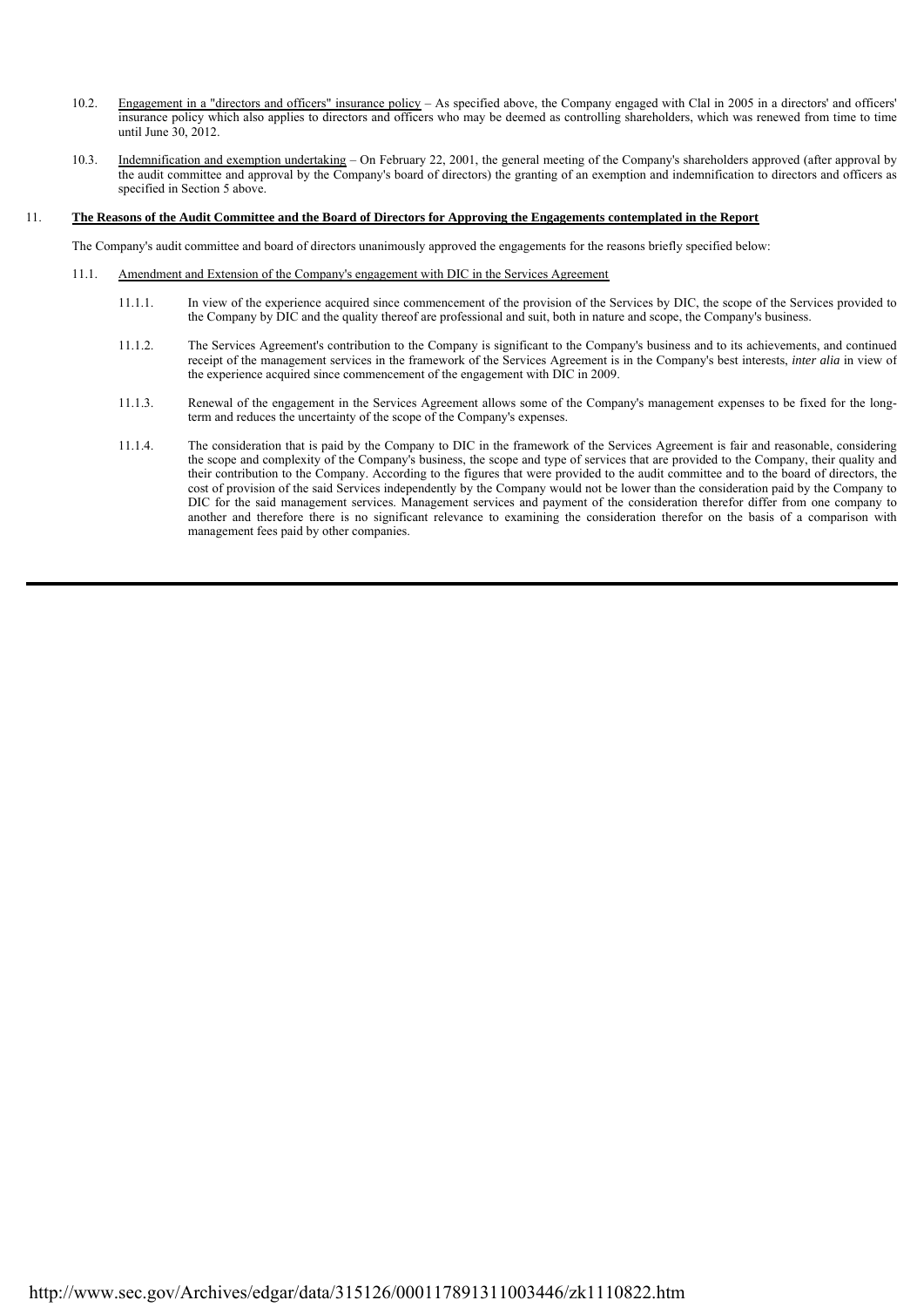# 11.2. Engagement in a "directors and officers" insurance policy

- 11.2.1. Directors' and officers' liability insurance is required for the Company's activity in order to allow the officers and directors to act freely in the Company's best interests, considering the risk involved in the officers' activity in the fields of business of the Company's group, its scope, and the Company's being a public company and a reporting entity.
- 11.2.2. Directors' and officers' liability insurance is a common practice in companies of a similar size to that of the Company, and the conditions determined for extension of the engagement in the policy or for the purchase of new policies are acceptable under the circumstances.

# 11.3. Approval of the Amendment to the Articles of Association of the Company

- 11.3.1. The amendment to the provisions of the Articles of Association regarding indemnification and insurance of officers, is in accordance with recent legislative amendments to the Companies Law and Securities Law. Amending the Articles of Association is required in order to suit the indemnification and insurance sections to the Efficiency of Enforcement Law.
- 11.3.2. In addition, the Amendment to the Articles of Association is required to suit it to the Companies Law.
- 11.4. The granting of letters of indemnification to all of the Company's directors as well as to officers of the Company, who are controlling shareholders of the Company or their relatives and/or in the granting of which the Company's controlling shareholders may have a personal interest
	- 11.4.1. The granting of letters of indemnification is accepted in companies of the type and size of the Company and is intended to allow all of the directors and the officers of the Company to act freely and in the best interests of the Company, considering the risk involved in their activity in the Company's fields of business.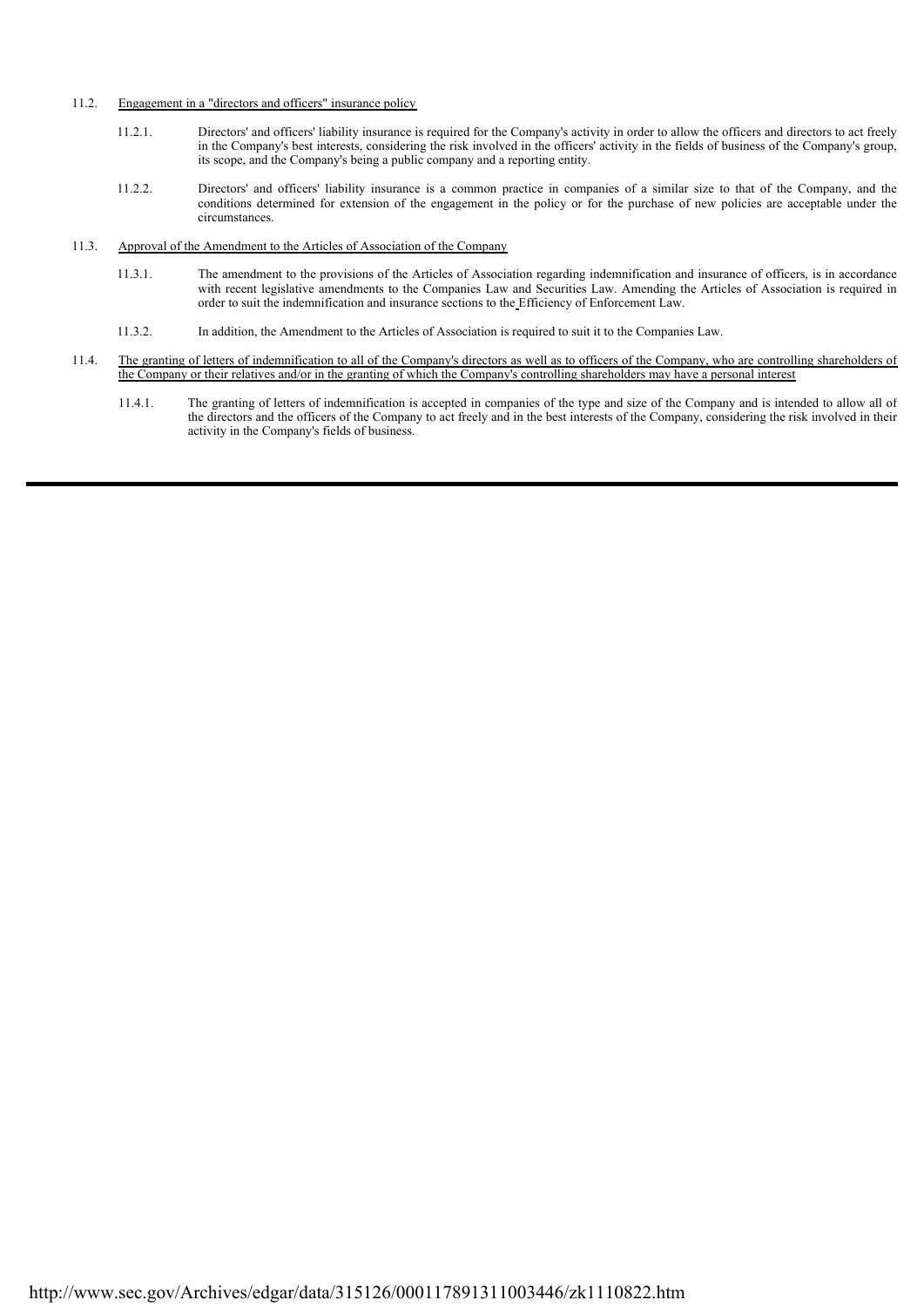- 11.4.2. In recent years, the personal liability of the directors and officers in respect of acts and omissions that they perform in the framework of their duties at the Company has been expanded. The granting of an indemnification undertaking to directors and officers is vital in order to allow directors and officers to act in the Company's best interests, while reducing their personal exposure, and with the knowledge that even if they err, they will be granted protection in accordance with restrictions pursuant to the law. The creation of a more protected work environment for the officers as aforesaid contributes to the deepening of their involvement and contribution to the Company, from a business and administrative perspective, and allows the Company to recruit and retain high-quality officers.
- 11.4.3. In addition, past changes in the provisions of the Companies Law which pertain to the indemnification of officers have added other specific types of payments in respect of which it is permitted to indemnify officers. The Company's audit committee and board of directors are of the opinion that the Company ought to grant its officers an advance indemnification undertaking which will allow their indemnification, insofar as the same is permitted by law, following the said legislative changes.
- 11.4.4. Efficiency of Enforcement Law expands the powers of the ISA with respect to the manner of handling, including the manner of penalization, a breach of the provisions of securities laws. One of such tools stipulated by law for the purpose of handling such breaches is an administrative proceeding through an administrative enforcement committee which may impose various sanctions on the perpetrator of the breach. The Efficiency of Enforcement Law thus increases the scope of the exposure and the liability of the Company's officers.
- 11.4.5. The letter of indemnification that shall be granted to the directors and officers of the Company who are controlling shareholders or their relatives and/or in the granting of which the controlling shareholders of the Company have a personal interest, is identical in its language to the language of the letters of indemnification that shall be granted to the other directors and officers of the Company.
- 11.4.6. In the opinion of the Company's audit committee and board of directors, the granting of the letter of indemnification to the directors and officers of the Company who are controlling shareholders or their relatives and/or in the granting of which the controlling shareholders of the Company have a personal interest, is reasonable and appropriate under the circumstances, considering the liability that is imposed on the officers of the Company and the scope and field of the Company's business.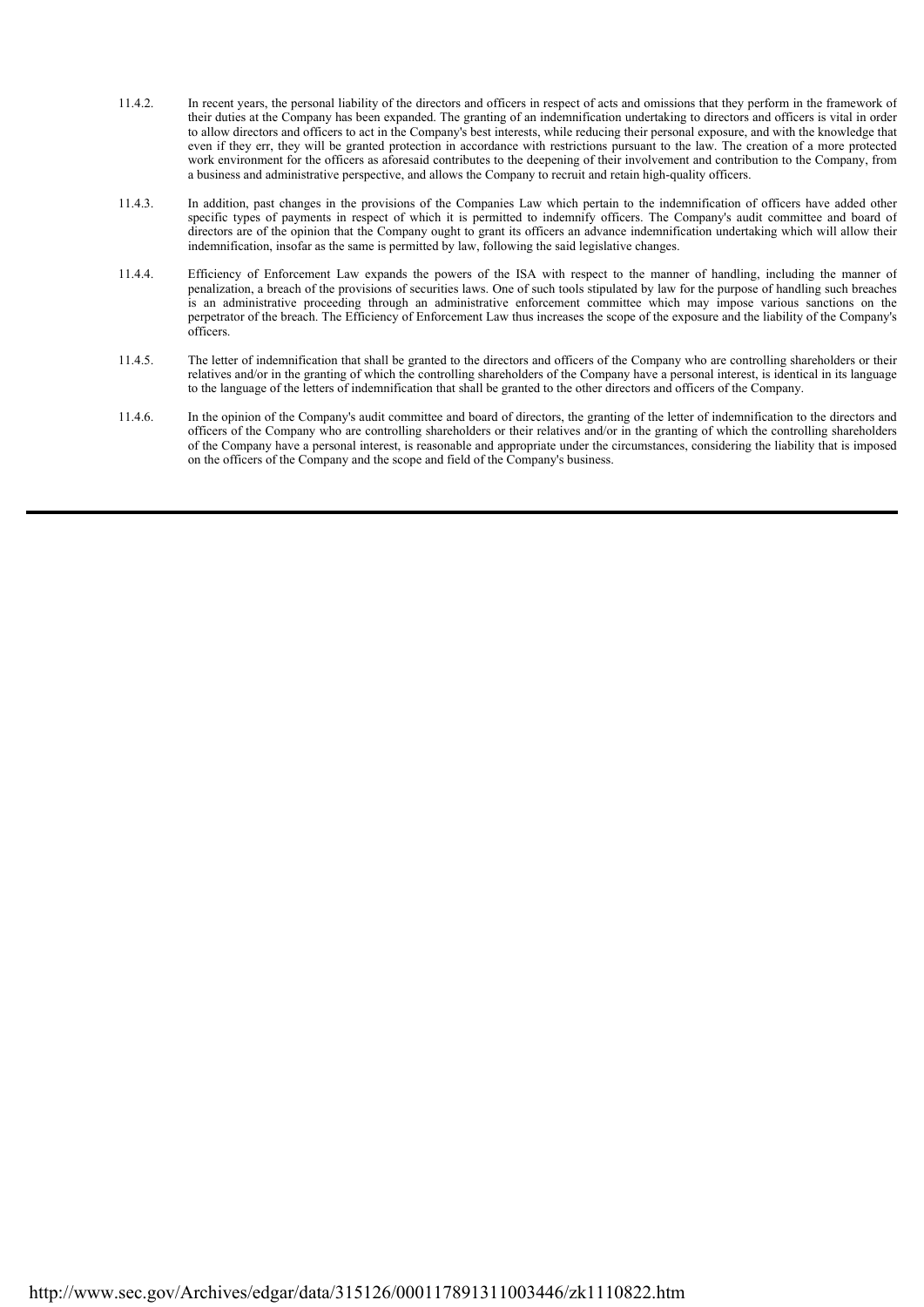- 11.4.7. The form of the New Letter of Indemnification is in accordance with the provisions of the applicable law and according to the restrictions set forth therein.
- 11.4.8. The indemnification undertaking in respect of a monetary liability in favor of another person according to the New Letter of Indemnification is in relation to events which, in the opinion of the Company's board of directors, are foreseeable in view of the actual business of the Company business on the date of the Report. In addition, the maximum indemnification amount in respect of such liability, as specified in the new letter of indemnification, is appropriate and reasonable, considering the character and scope of the Company's business and considering the risks involved in managing a public company and the scope of the liability that is imposed on the Company's officers.
- 11.4.9. In the audit committee's opinion, a resolution that the letters of indemnification shall remain in effect until February 1, 2021 (with the exception of letters of indemnification that shall be granted to directors and officers who are controlling shareholders or their relatives) is reasonable under the circumstances.
- 11.4.10. In view of all of the aforesaid, the Company's audit committee and board of directors are of the opinion that the granting of the new letter of indemnification is appropriate and reasonable.

# 11.5. Approval anew of the granting of an advance exemption from liability by the Company to certain officers of the Company (including directors)

 11.5.1. An exemption from liability constitutes one of several accepted means (alongside indemnification and insurance) of protection that a public company provides to officers acting on its behalf in order to allow them to act in its best interests with the knowledge that even if they err, they will be protected, in accordance with the lawful restrictions. The creation of a more protected work environment for the officers as aforesaid, contributes to the deepening of their involvement and contribution to the Company from a business and administrative perspective.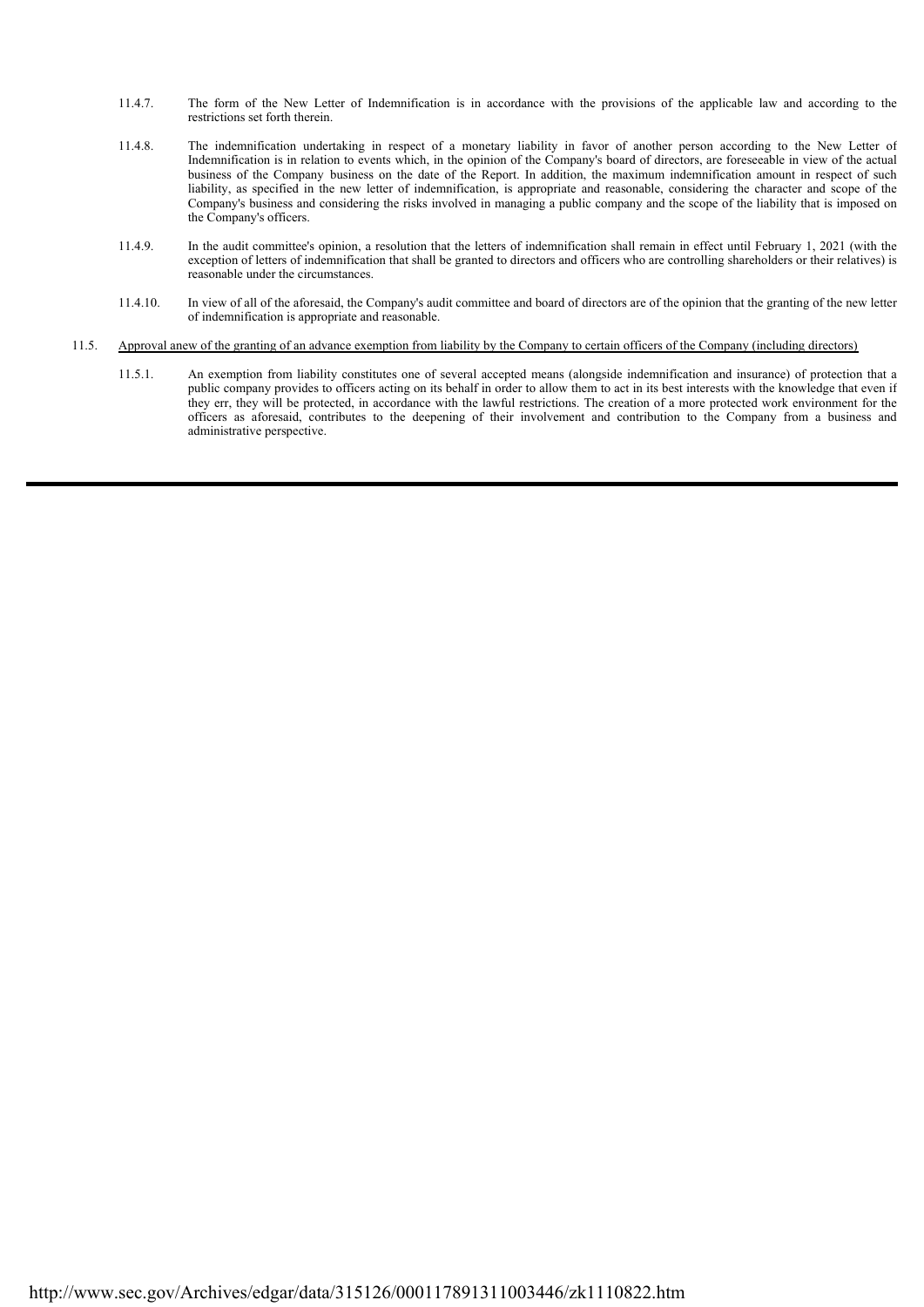- 11.5.2. The conditions for the Exemption from Liability are identical in relation to all of the directors and the Other Officers of the Company.
- 11.5.3. The Exemption from Liability is in accordance with what is explicitly permitted by the Companies Law.
- 11.5.4. In the opinion of the Company's audit committee, the decision that that the granting of the Exemption from Liability will be valid until February 1, 2021 (except for directors and officers who are controlling shareholders or their relatives, is reasonable in the circumstances.
- 11.5.5. In view of the aforesaid, the Company's audit committee and board of directors are of the opinion that the Exemption from Liability is appropriate and reasonable considering the character and scope of the Company's business and considering the risks involved in managing a public company such as this and the scope of the liability that is imposed on the Company's officers.

#### 12. **Names of the Directors who Participated in Deliberations at the Audit Committee and at the Board of Directors**

- 12.1. Messrs. Gad Arbel (external director and audit committee chairman), Yaacov Goldman (external director), Avraham Asheri and Arie Ovadia participated in the resolution of the audit committee dated December 22, 2011 regarding extension of the Company's engagement with DIC in a service agreement, regarding engagement in a "directors and officers" insurance policy, regarding approval of the granting of the letter of indemnification and regarding reaffirmation of the granting of an advance exemption.
	- 12.2. Messrs. Gad Arbel (external director), Yaacov Goldman (external director), Avraham Asheri, Arie Ovadia and Prof. Gabi Barbash participated in the resolution of the board of directors dated December 25, 2011 regarding extension of the Company's engagement with DIC in a service agreement, regarding engagement in a "directors and officers" insurance policy, regarding approval of the granting of the letter of indemnification and regarding approving anew of the granting of an advance exemption.

#### $13.$ 13. **Names of the Directors who have a Personal Interest in Approval of the Engagements and the Nature of their Personal Interest**

 13.1. The directors specified below may be deemed to have a personal interest in approval of the resolution stated in Section 1.1 above: Arie Mientkavich, Shay Livnat, Dori Manor, Ami Erel, Hadar Udler and Rona Dankner. The personal interest of Messrs. Arie Mientkavich, Shay Livnat, Dori Manor, Ami Erel, Hadar Udler and Rona Dankner in the approval of the said resolutions derives from their office and/or the office of their relatives as directors and/or as officers and/or from their being interested parties and/or relatives of interested parties of DIC and/or of IDB and/or of companies which control them.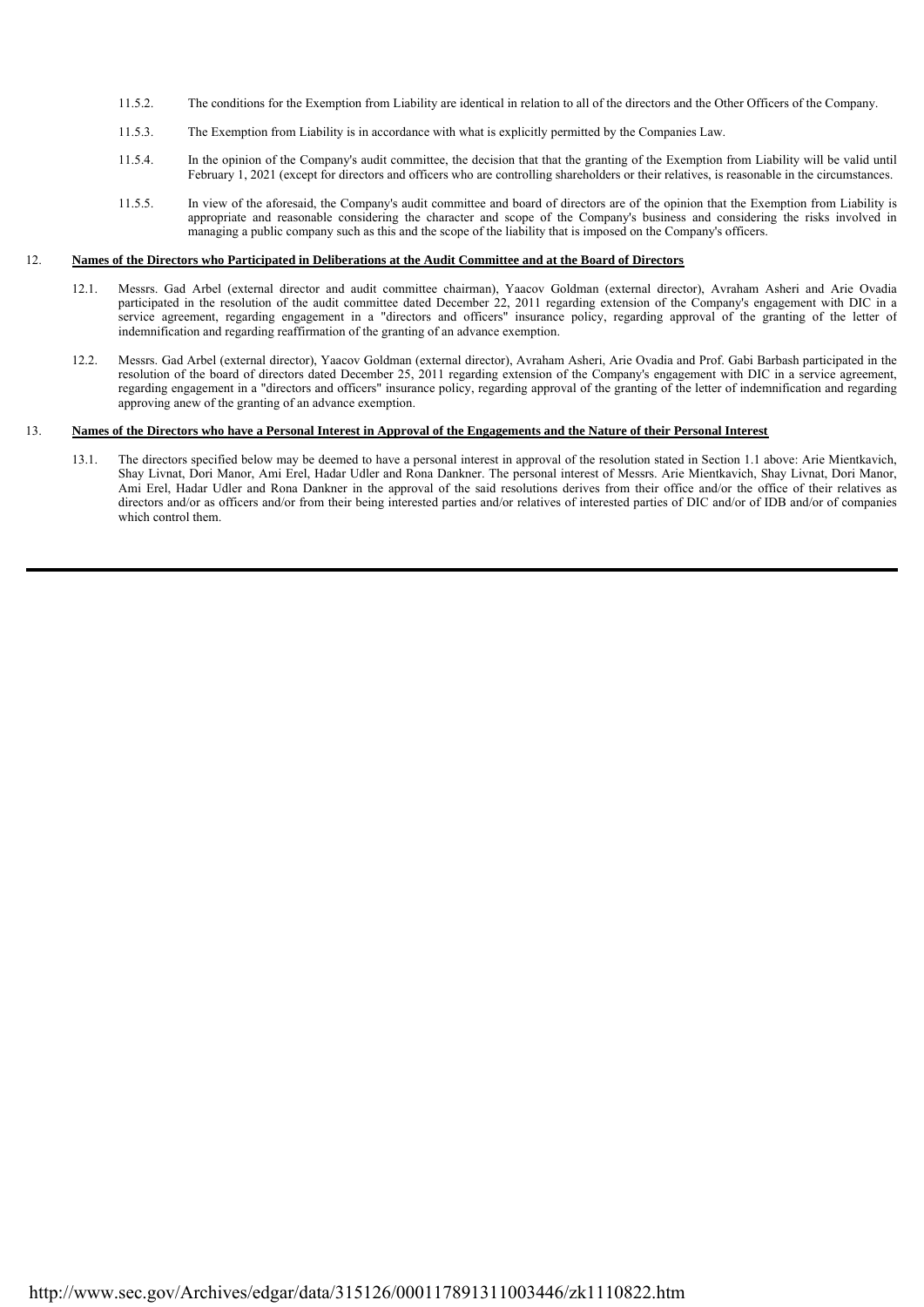- 13.2. All of the Company's directors have a personal interest in the resolutions stated in Section 1.2, due to their being entitled to the insurance stated therein. In addition, some of the directors may have a personal interest in the resolution stated in Section 1.2 above by virtue of their office and/or the office of their relatives as officers of IDB and/or of Clal and/or due to their being interested parties and/or relatives of interested parties of IDB and/or of Clal.
- 13.3. Regarding the resolution stated in Section 1.5, it should be noted that the directors specified below: Arie Mientkavich, Shay Livnat, Dori Manor and Rona Dankner may be deemed controlling shareholders or their relatives who are entitled (or may be entitled) to the Exemption from Liability that is being presented for reaffirmation at the meeting. Nothing stated above shall derogate from the possible personal interest of additional directors, if and to the extent that the resolution also applies to them.
- 13.4. All of the directors serving at the Company have a personal interest in the resolutions stated in Sections 1.3 and 1.4 of the agenda due to the fact that they: (1) are entitled (or may be entitled) to receive the New Letter of Indemnification; (2) expansion of the provisions of the articles pertaining to indemnification and insurance of officers will allow their indemnification and insurance accordingly.

## **Part B – Additional Matters that will be Presented for the Meeting's Approval**

## **Information in connection with Additional Issues which are on the Meeting's Agenda:**

- **14. The granting of phantom options to purchase 375,772 Series F preferred shares of Pocared Diagnostics Ltd from the Company to the Chairman of the Board of Directors**
	- 14.1. On the agenda of the Meeting is a proposed resolution to approve the granting of phantom options to purchase 375,772 Series F preferred shares of Pocared Diagnostics Ltd ("Pocared<sup>"</sup>) from the Company to the Chairman of the Board of Directors, Mr Arie Mientkavich.
	- 14.2. In March 2011, the Audit Committee and Board of Directors approved the payment of a bonus to the Chairman of the Board of Directors in the amount of NIS 1.2 million for the year 2010. Ultimately, the bonus was not presented to the Company shareholders for approval and accordingly was not received by the Chairman.
	- 14.3. Due to the fact that the bonus was not ultimately granted, despite having been approved as aforementioned, the Chairman approached the Company and proposed that the bonus be turned into a performance bonus in lieu of a cash bonus, such that the value of the bonus will be only approximately 45% of the value that was previously approved but not paid, and will include an option component that is directly linked to the Company's performance or to significant challenges it faces.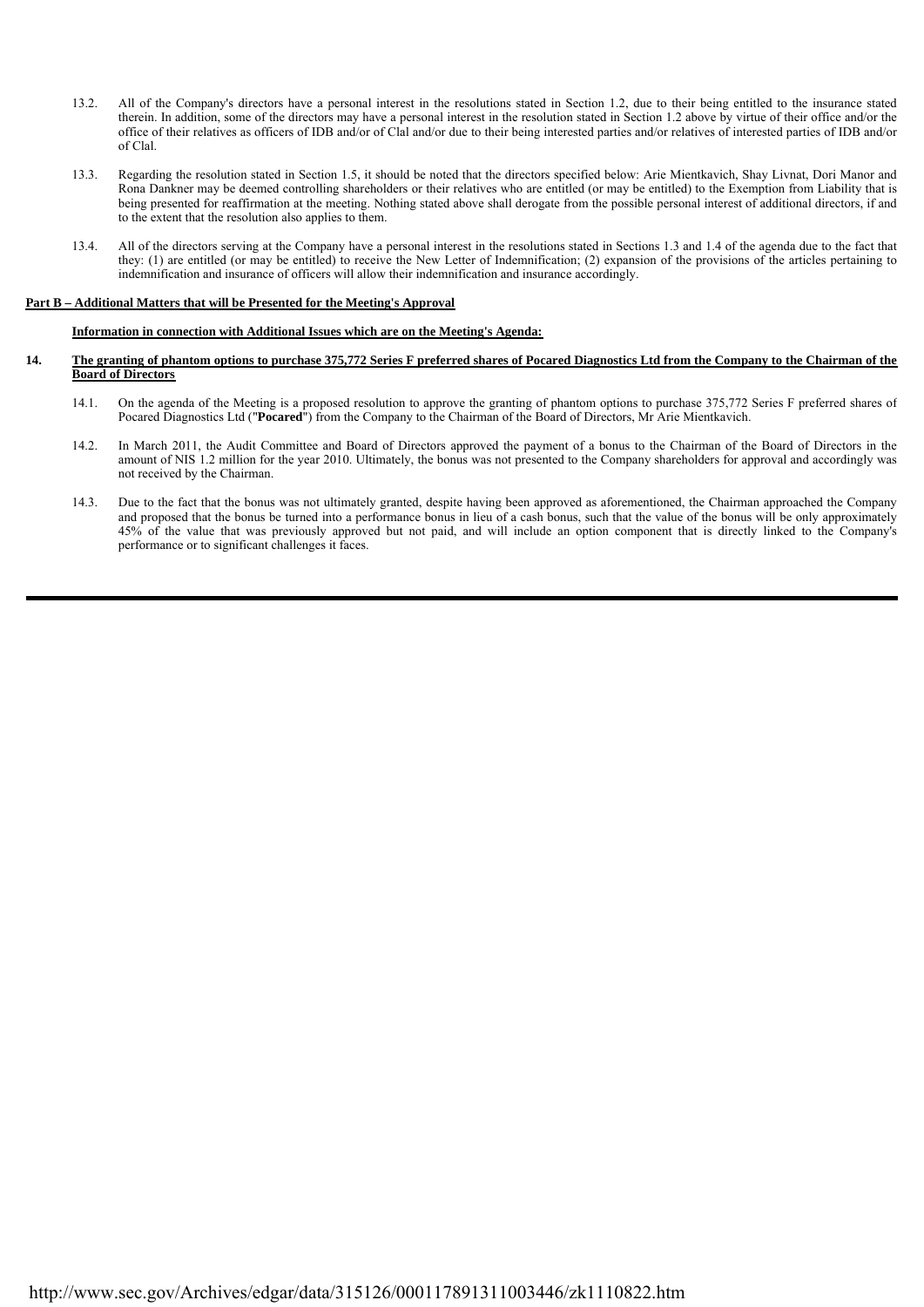- 14.4. For the reasons set forth below and due to Pocared's importance to the Company and its holdings, it is proposed that in lieu of such bonus, the Chairman of the Board of Directors shall be granted (phantom) options to Pocared shares held by the Company, on a cashless "net exercise" basis.
- 14.5. It is proposed that the Chairman of the Board of Directors be granted 375,772 options for the purchase of Series F preferred shares of Pocared representing approximately 2% of the Series F preferred shares of Pocared held by the Company (equivalent to 0.5% of Pocared's equity).
- 14.6. The exercise price per share of each option shall be \$0.605 representing the actual price per share paid by the Company for each share in its last investment in Pocared in September 2011. The options are exercisable until the fourth anniversary of the date of approval by the shareholders of the Company. The options shall be automatically exercisable upon an exit event (as defined below) during the four year period. If an exit event does not occur by the fourth anniversary of the date of approval by the shareholders of the Company, then the value of the options will be determined on the date of their expiry based on a valuation to be performed by a valuator chosen by the Company's audit committee. The options will be exercised into cash, in an amount equal to the difference between the exercise price and the price at which they are either sold or valued. It is clarified that the options do not confer any rights to receive Pocared shares in lieu of money, nor do they limit the Company in any action or any of its rights in relations to the shares held by it. For this purpose, an exit event shall be deemed to have occurred in the event of a sale of most of the shares or assets of Pocared or in the event of an initial public offering of the securities of Pocared or in the event of the sale of more than 50% of the holdings of the Company in Pocared.

If the proceeds received by the Company in respect of the Pocared shares are in the form of cash, then the Chairman will be entitled to receive the consideration in respect of the exercised options within thirty (30) days following the date upon which the Company receives the payment. If the proceeds in respect of the Pocared shares, in the case of an exit event, received by the Company are in the form of securities, then the Company shall pay the Chairman in cash an amount equal to the fair value of the said securities as determined by an external independent valuator appointed by the Company's audit committee.

The options for shares of Pocared granted to the Chairman shall be changed or exchanged, as a result of any change to the Series F Preferred Shares of Pocared in accordance with changes in equity. In the event that any dividends are distributed with respect to the Series F Preferred Shares at any time until the exit event, the exercise price per sare of each option will be reduced by the amount per share of the dividend so distributed.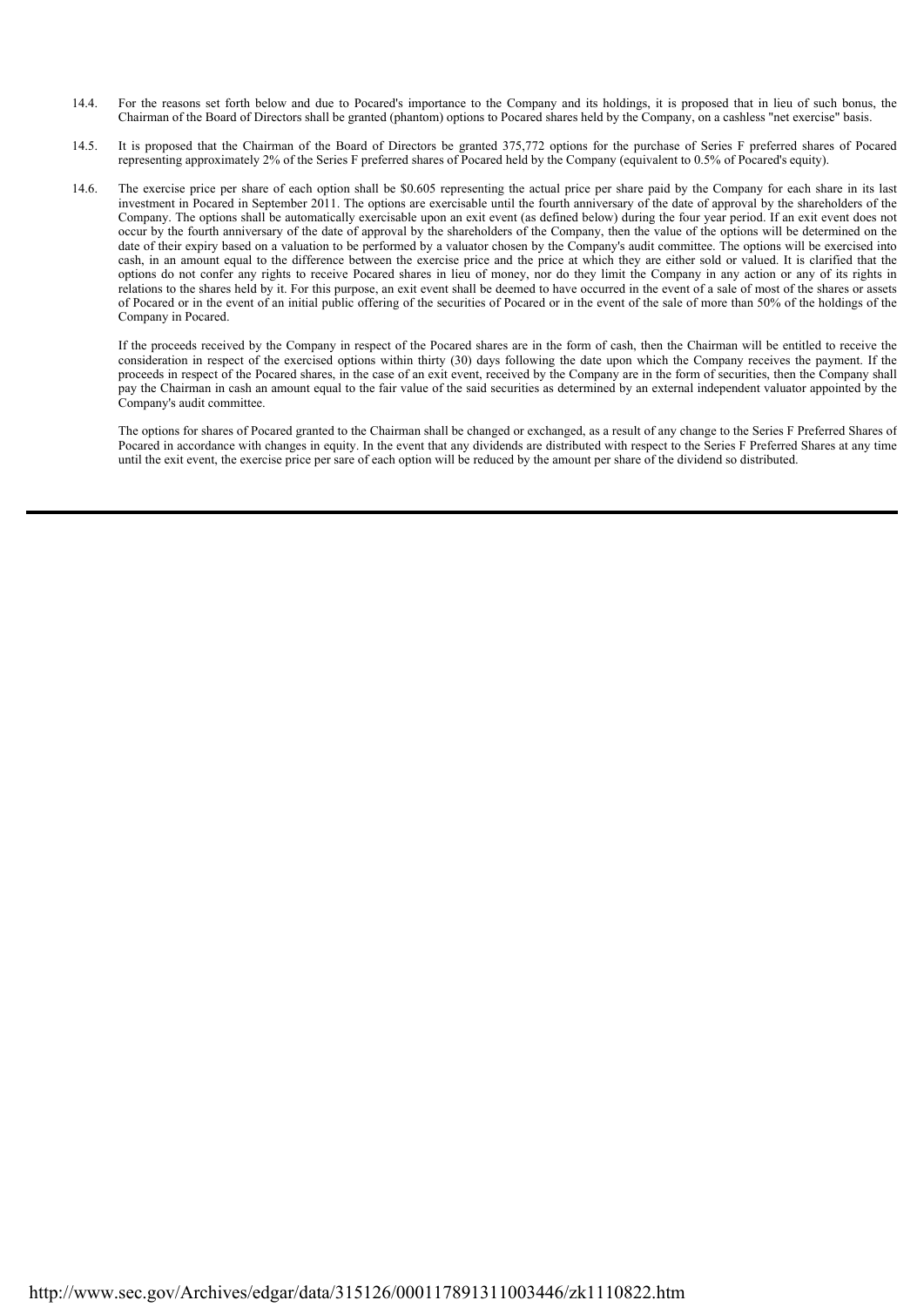- 14.7. According to accounting standards (IFRS2), the value of the accounting expense on the date of grant is approximately \$132,000 (based on the Black & Scholes model). It is pointed out that the value of the options will be measured at each balance sheet date and the accounting expense will be recorded accordingly if the value increases (or vice versa).
- 14.8. In accordance with Pocared's capital structure, the Company holds 27,579,617 shares representing 40.5% of Pocared's share capital, of which approximately 16,619,088 are Series F preferred shares held by the Company. Pocared's capital is comprised of ordinary shares and preferred shares of Series A, B, C, D, D1, D2, E, and F. Upon liquidation event or dividend distribution, the Series F shares, in preference to any other securities of Pocared, shall be entitled to receive an amount equal to 200% of the original issue price per Preferred F Share plus interest on the original issue price at the rate of 8% per annum. The other preferred securities will then be entitled to receive the original issue price plus interest on the original issue at a certain rate per annum. The remaining distribution shall then be distributed among all of the ordinary shares and preferred shares on a pro rata pari passu basis, meaning that the Series F preferred shares shall also be entitled to participate in the pro rata distribution.
- 14.9. To date approximately \$57 million have been invested in Pocared, out of which the Company has invested approximately \$23 million (in addition, the Company invested approximately \$1 million in the purchase of Pocared shares from another shareholder). In January 2011, Pocared completed a financing round of approximately \$5,800 thousand in consideration for 9,586,777 Preferred F shares. The Company's share in this amount was approximately \$2,600 thousand. In addition, simultaneously with the financing round, convertible loans in the amount of approximately \$9,200 thousand were converted into 15,244,457 Preferred F shares. The Company's share in these loans was approximately \$4,100. Pursuant to the investment agreement, the shareholders of Pocared, including the Company, have the option at their discretion to invest up to an additional approximately \$11,200 thousand in three additional installments, pro rata to their holdings of Pocared. In June and September 2011, the first two installments (out of the additional three installments) were completed. The Company's share in these installments was approximately \$3,400 thousand. To date, the Company is assuming that it will invest the third installment as well, however there is no assurance that this will be the case.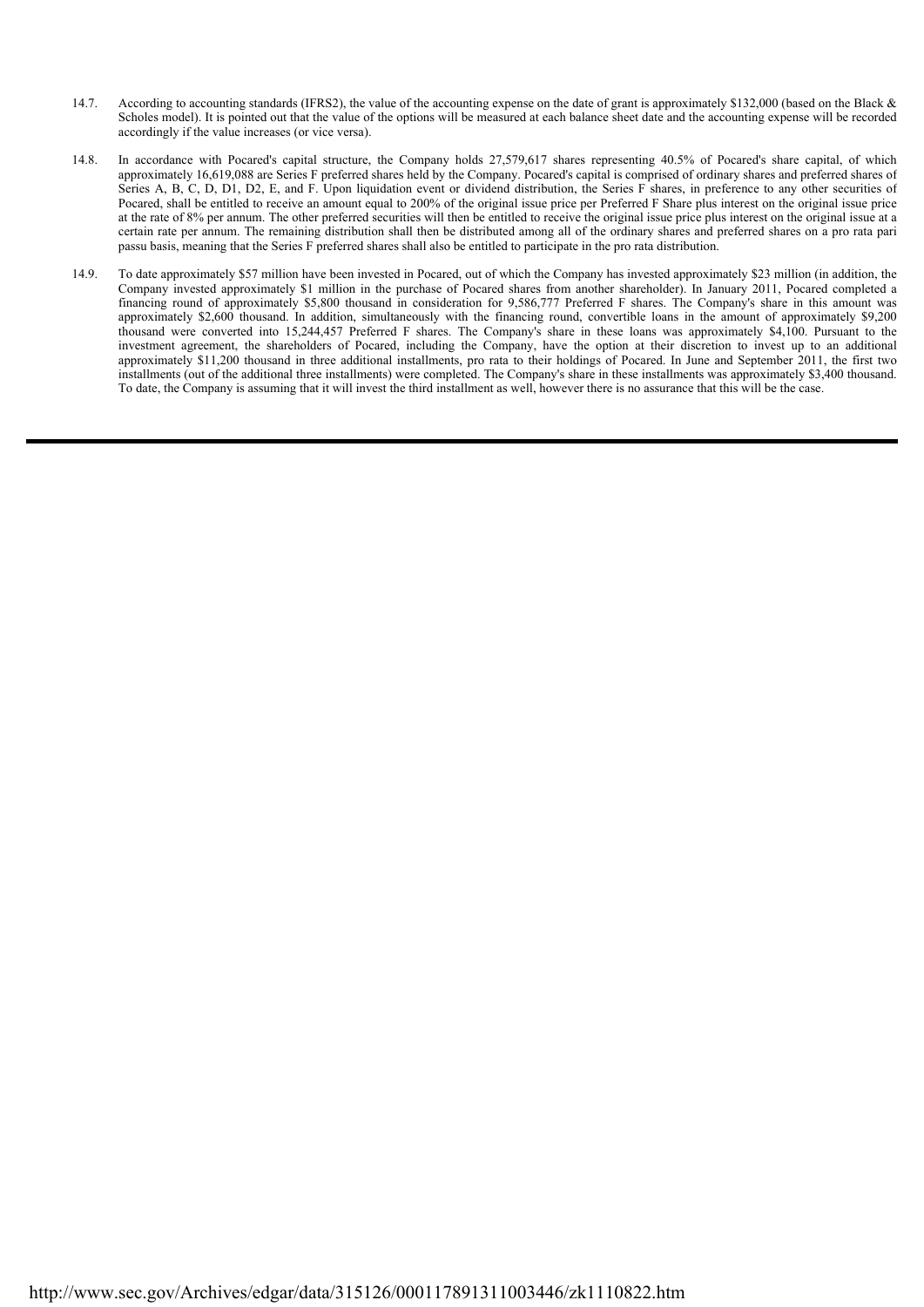# 14.10. Set forth below are the details of the compensation the Chairman of the Board of Directors received during 2010:

| Information on compensation recipient |                                                                 |                    | *Compensation for services |                                  |        |              |                         | Total             |          |
|---------------------------------------|-----------------------------------------------------------------|--------------------|----------------------------|----------------------------------|--------|--------------|-------------------------|-------------------|----------|
|                                       |                                                                 |                    | Thousand Dollars           |                                  |        |              |                         |                   |          |
| Name                                  | Position                                                        | Employment<br>date | Type of<br>Position        | Shareholdings<br>(Fully diluted) | Salary | <b>Bonus</b> | Share-based<br>payments | Management<br>fee |          |
| Arie<br>Mientkavich                   | Chairman of<br>the<br>Company's<br><b>board</b><br>of directors | January, 2007      | 150%                       | $0.4\%$                          | 502(1) | 334(2)       | $190(3)$ , $(4)$        |                   | $-1,026$ |

- (1) The amount includes all of the following components: 12 months salaries linked to the consumer price index (as of December 2010 NIS 130,000 per monthly salary (approximately \$30,000)), social benefits and related benefits, as customary, and loss of earning capacity insurance and accommodation expenses. In May 2007, the Company's shareholders approved (after receiving approval from the Company's audit committee and board of directors) the Company's engagement in an agreement with Mr. Arie Mientkavich for his employment as the Company's Chairman of the board as of January 8, 2007. According to the agreement, Mr. Mientkavich will be employed on a part-time (50%) basis. The engagement between the parties shall terminate three months after the date on which either party shall provide the other written notice of his desire to terminate the engagement according to the employment agreement. According to the employment agreement, the grant of an annual bonus as well as options in the Company to the Chairman is at the discretion of the Board of Directors, in an amount to be determined by the Board of Directors, and subject to the approval of the Company's shareholders.
- (2) Pursuant to the employment agreement, on March 10, 2011, the Company's board of directors approved (after receiving the approval of the Company's audit committee) the payment of a bonus for the year 2010 subject to the approval of the Company's shareholders meeting. **It is pointed out that the compensation in the form of options to purchase Pocared shares will be in lieu of the aforementioned bonus,** which was approved to Mr. Mientkavich in March 2011 but not ultimately paid.
- (3) In May 2007, the Company allotted to Mr. Mientkavich, in the framework of the Company's option plan, 120,000 options for the purchase of ordinary shares of the Company at an exercise price of \$15.53 per option (subject to adjustments), exercisable in 4 equal annual portions starting from the first, second, third and fourth anniversary, respectively, of the date of allotment thereof, and until May 2012, all subject to the terms and conditions of the aforesaid plan. The amount indicated in the "Share-Based Payment" column includes approximately \$85 thousand recorded by the Company as an expense in its financial statements for 2010, according to accounting standard IFRS2, due to the grant of options to Mr. Mientkavich, as specified above. For a description of the terms of the option plan within the framework of which the options were granted, See note  $17(g)$  of the consolidated financial statements for the year ending December 31, 2010.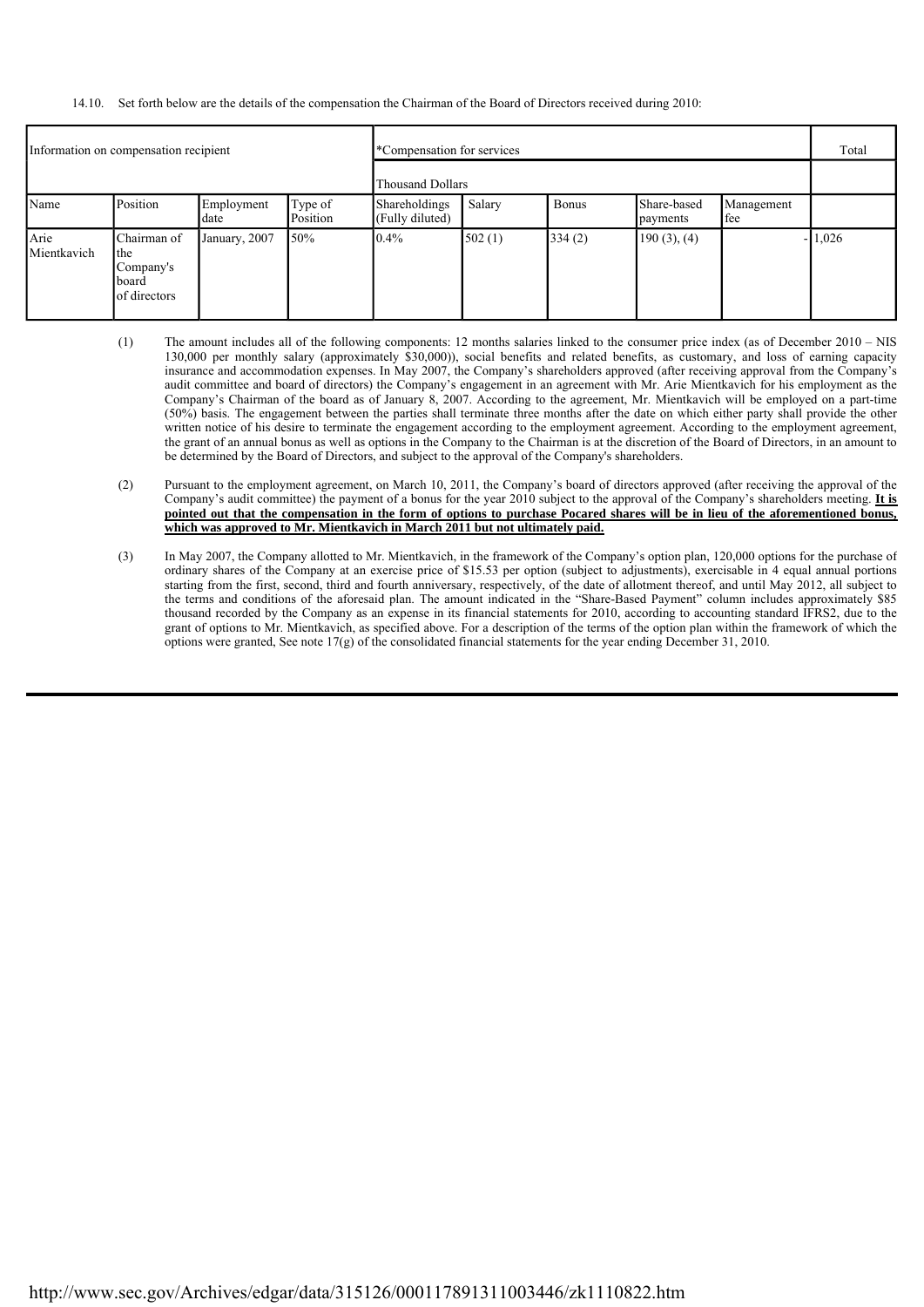- (4) In connection with his office as a director at Given Imaging Ltd. ("**Given Imaging**"), Given Imaging allotted to Mr. Mientkavich stock options as well as restricted share units in the framework of an option plan and a restricted share unit grant plan of Given Imaging, in accordance with the following details:
	- (a) In July 2007, Given Imaging allotted to Mr. Mientkavich options for the purchase of 35,000 ordinary shares of Given Imaging at an exercise price of \$29.42 per share, exercisable in 4 equal annual portions starting from the first, second, third and fourth anniversary, respectively, of the date of allotment thereof, and they are exercisable until July 2014.
	- (b) In June 2008, Given Imaging allotted to Mr. Mientkavich options for the purchase of 10,000 ordinary shares of Given Imaging at an exercise price of \$16 per share, exercisable from the first anniversary of allotment thereof, and until July 2015.
	- (c) In August 2009, Given Imaging allotted to Mr. Mientkavich options for the purchase of 10,000 ordinary shares of Given Imaging at an exercise price of \$11.55 per share, exercisable from the first anniversary of allotment thereof, and until August 2014.
	- (d) In June 2010, Given Imaging allotted to Mr. Mientkavich 4,545 restricted share units.

The amount indicated in the "Share-Based Payment" column includes approximately \$104 thousand recorded by Given Imaging as an expense according to accounting standard IFRS2, due to the grant of options and restricted share units to Mr. Mientkavich, as specified above.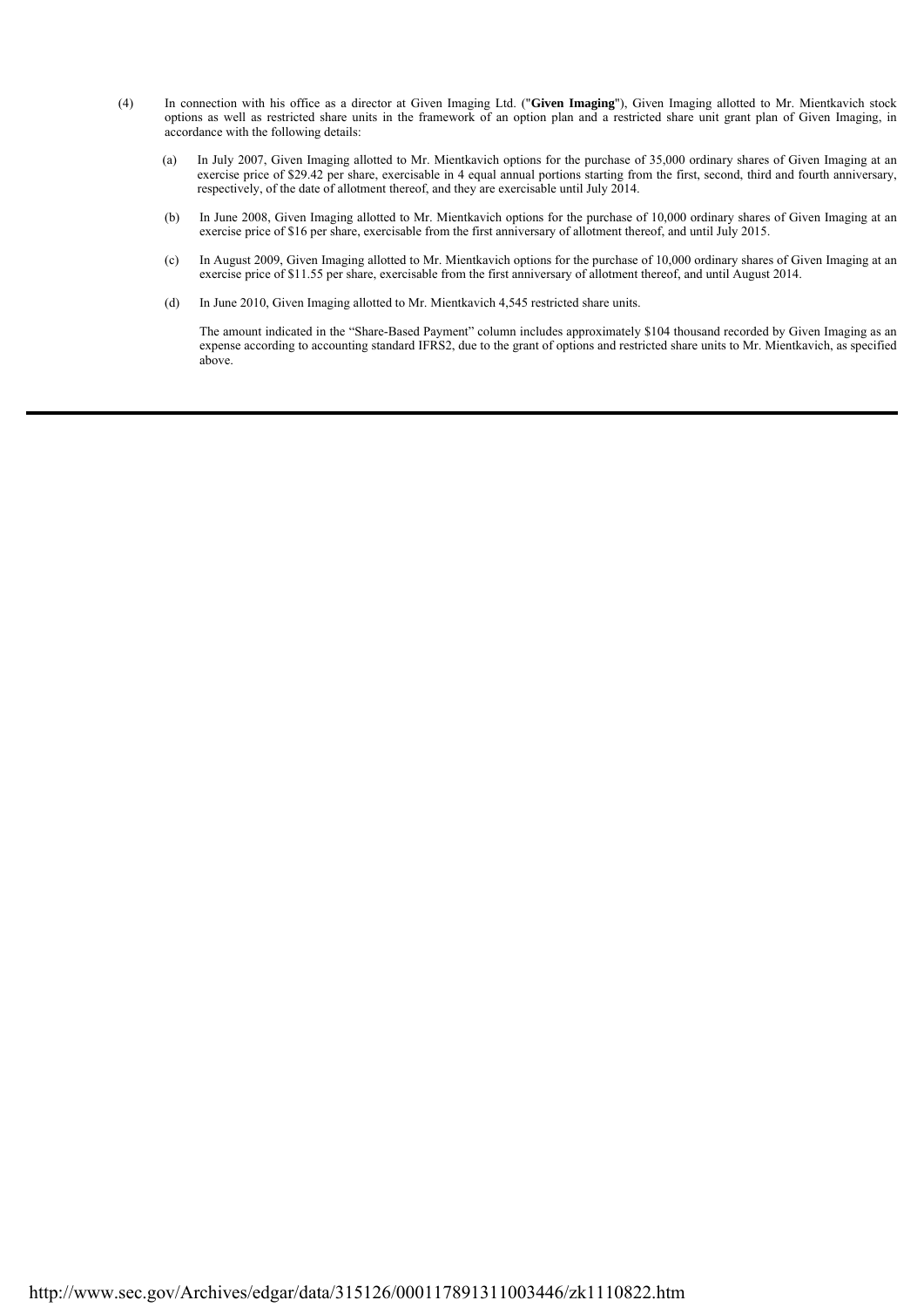14.11. Set forth below are the details of the compensation the Chairman of the Board of Directors received during 2011:

| Information on compensation recipient |                                                          |                    | *Compensation for services |                                         |        |              |                         | Total             |     |
|---------------------------------------|----------------------------------------------------------|--------------------|----------------------------|-----------------------------------------|--------|--------------|-------------------------|-------------------|-----|
|                                       |                                                          |                    | Thousand Dollars           |                                         |        |              |                         |                   |     |
| Name                                  | Position                                                 | Employment<br>date | Type of<br>Position        | <b>Shareholdings</b><br>(Fully diluted) | Salary | <b>Bonus</b> | Share-based<br>payments | Management<br>fee |     |
| Arie<br>Mientkavich                   | Chairman of<br>the<br>Company's<br>board<br>of directors | January, 2007      | 150%                       | $0.4\%$                                 | 416(1) |              | 216(2), (3)             |                   | 632 |

- (1) The amount includes all of the following components: 11 months salaries linked to the consumer price index (as of November 2011 NIS 136,000 per monthly salary (approximately \$36,000)), social benefits and related benefits, as customary, and loss of earning capacity insurance and accommodation expenses.
- (2) The amount of \$132 thousand in respect of the proposed compensation in this Section in the form of options for Pocared shares.
- (3) In connection with his office as a director at Given Imaging, Given Imaging allotted to Mr. Mientkavich stock options as well as restricted share units in the framework of an option plan and a restricted share unit grant plan of Given Imaging as detailed in Section 14.10 above. In addition, in May 2011, Given Imaging allotted to Mr. Mientkavich 4,545 restricted share units, that are locked-up until the next general shareholders meeting of Given Imaging in 2012. The amount indicated in the "Share-Based Payment" column includes approximately \$84 thousand recorded by Given Imaging in its financial statements for the nine months ended September 30, 2011 as an expense according to accounting standard IFRS2, due to the grant of options and restricted share units to Mr. Mientkavich, as specified above.

# **Manner of Approval of the granting of the options**

 14.12. For the purposes of the discussion of the approval to grant the options to the Chairman of the board of directors, the parameters were presented to the audit committee and board of directors regarding: the terms of the options and the exercise thereof (including the draft option agreement); the compensation given in 2010 and the first 11 months of 2011; the manner of calculating the accounting expense in respect of the granting of the options and the capitalization of Pocared. It is pointed out that examination of the compensation parameters of similar companies or compensation parameters acceptable in the branch are not relevant in light of the fact that this relates to granting options for shares in a held company of the Company.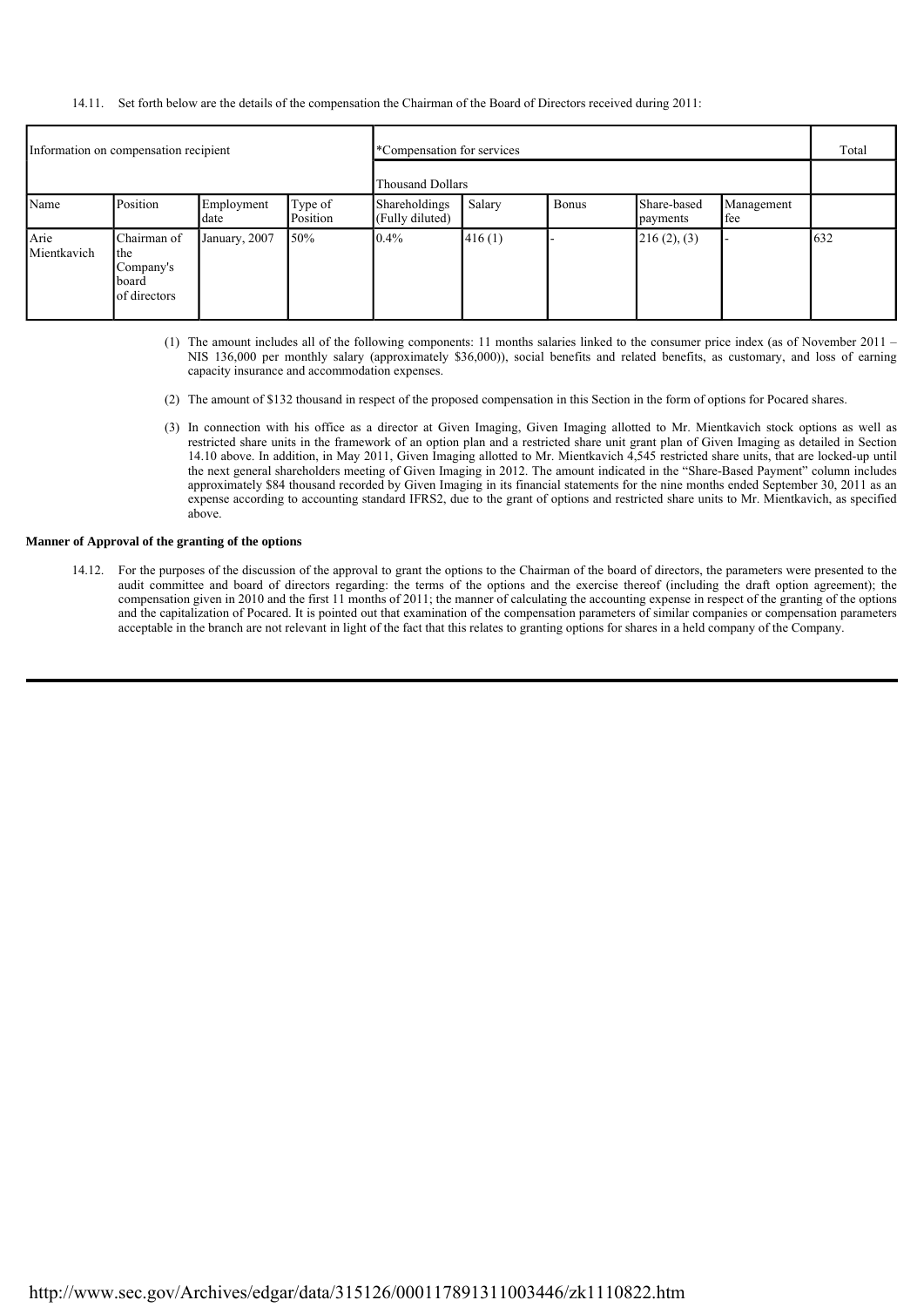- 14.13. The audit committee and the board of directors approved the payment of the bonus to Mr. Mientkavich on December 22, 2011 and December 25, 2011, respectively.
- 14.14. Hereunder is a summary of the reasons of the audit committee and the board of directors for the approval of the grant of options to the Chairman of the Board of Directors:
	- 14.14.1. The compensation is being granted in lieu of a bonus to the Chairman of the Board of Directors that was previously approved by the Audit Committee and the Board of Directors in the amount of NIS 1.2 million (and which ultimately was not granted). It is noted that the fair value of the compensation, approximately NIS500 thousand, is only approximately 45% of value of the bonus already approved yet not paid to him.
	- 14.14.2. The proposed compensation is performance linked and its future value is linked to the future value of central assets held by Elron.
- 14.14.3. Pocared is one of the main companies held by the Company and the involvement in Pocared required by the Company is expected to have a material impact on the Company's value. Therefore, granting the Chairman of the Board of Directors a bonus that is linked to the value of the holding in Pocared, links such compensation to the Company's holding in a material asset and his contribution to the Company in this matter.
	- 14.14.4. Based on figures that were presented to the Board of Directors, the cost of the Chairman's terms of employment, including the proposed compensation, on the whole, relative to the Company's business and results, is reasonable and acceptable for officers in his position.

## **Part C – Details regarding the Convening of a Special General Meeting**

#### $15.$ 15. **Notice regarding the Convening of a Special General Meeting**

The special general meeting of the Company's shareholders (the "**Meeting**"), will be held on February 1, 2012 at 10:30 a.m., at the Company's registered office at 3 Azrieli Center (Triangular Tower, 42nd floor) in Tel Aviv.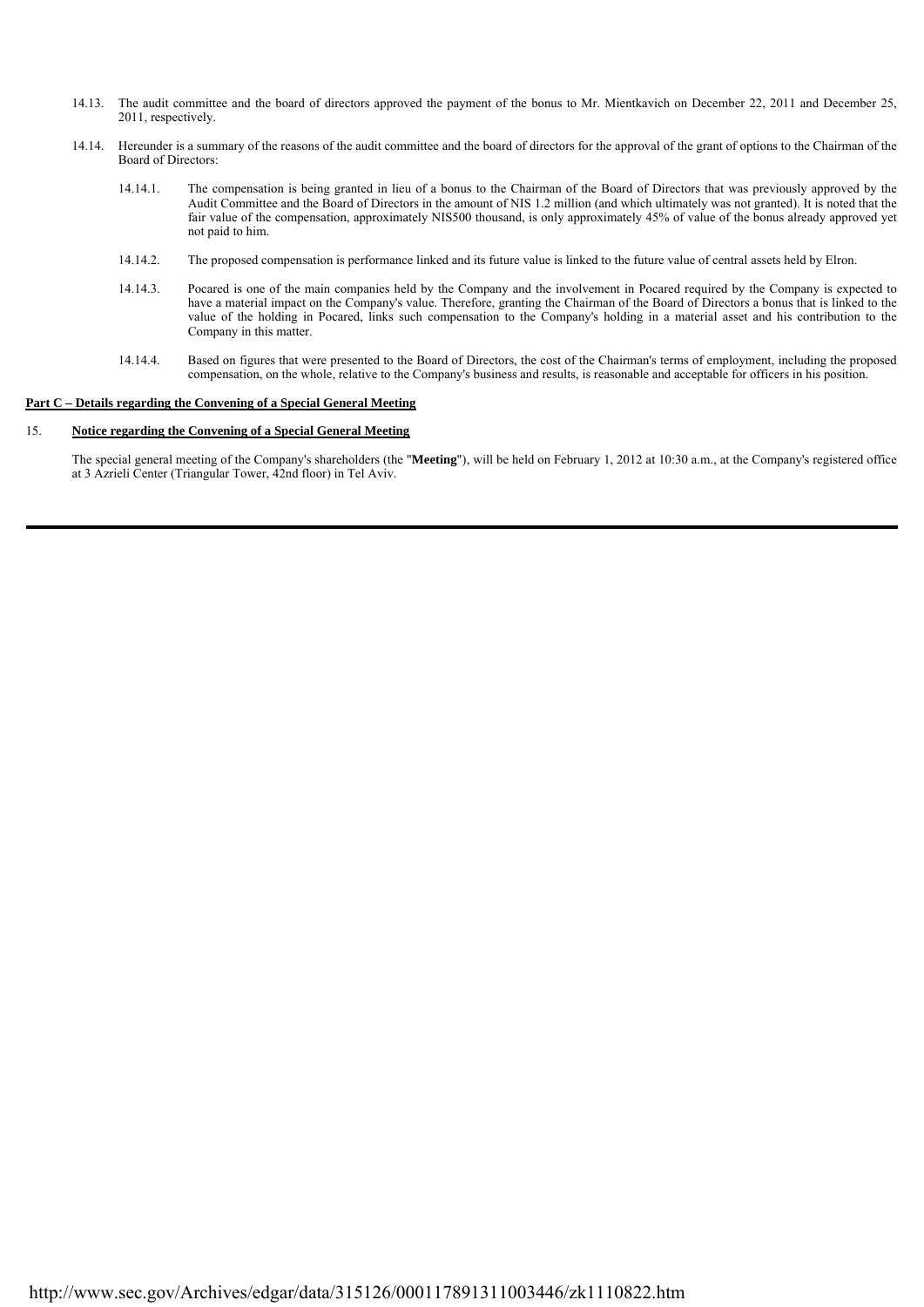# 16. **Location and Date of the Meeting**

A special general meeting of the Company's shareholders will be convened on February 1, 2012 at 10:30 a.m. at the Company's registered office at 3 Azrieli Center (Triangular Tower, 42nd floor) in Tel Aviv (the "**Meeting**"). The resolutions specified herein will be on the Meeting's agenda.

# 17. **The Record Date**

The record date for the purpose of a shareholder's entitlement to participate in and vote at the Meeting, pursuant to Section 182 of the Companies Law, is the end of the trading day on the Tel Aviv Stock Exchange Ltd. occurring on January 3, 2012 (the "**Record Date**"). In the event that no trading shall be carried out on the Record Date, the record date will be the last trading day that preceded such date.

## 18. **The Majority Required**

- 18.1. The majority required for adoption of the proposed resolutions specified in Sections 1.1, 1.2, 1.4 and 1.5 of this Report is a majority of the shareholders who are entitled to vote and who are participating in the vote, either in person or through an attorney (including by proxy or written proxy), provided that one of the following is fulfilled:
	- (a) The count of the majority votes at the Meeting includes a majority of all of the votes of the shareholders who do not have a personal interest in the approval of the said resolution, who are participating in the vote; the count of all of the votes of the said shareholders shall exclude abstaining votes.
	- (b) The total dissenting votes from among the shareholders stated in Section (a) above shall not have exceeded two percent (2%) of all of the Company's voting rights.
- 18.2. The majority required for adoption of the proposed resolution specified in Section 1.3 is a majority of at least sixty-seven percent (67%) of all of the votes of the Company's shareholders present at the Meeting who are entitled to vote and who voted therein (either in person or through an attorney (including by proxy or written proxy)), excluding abstaining votes, provided that one of the following is fulfilled:
	- (1) The count of the majority votes at the general meeting includes a majority of all of the votes of the shareholders who are not controlling shareholders of the Company or who do not have a personal interest in the approval of the appointment, with the exception of a personal interest which is not as a result of a relationship with the controlling shareholder, who are participating in the vote. The count of all of the votes of the said shareholders shall exclude abstaining votes.
	- (2) The total dissenting votes from among the shareholders stated in Subsection (1) above shall not have exceeded the rate of two percent (2%) of all of the Company's voting rights.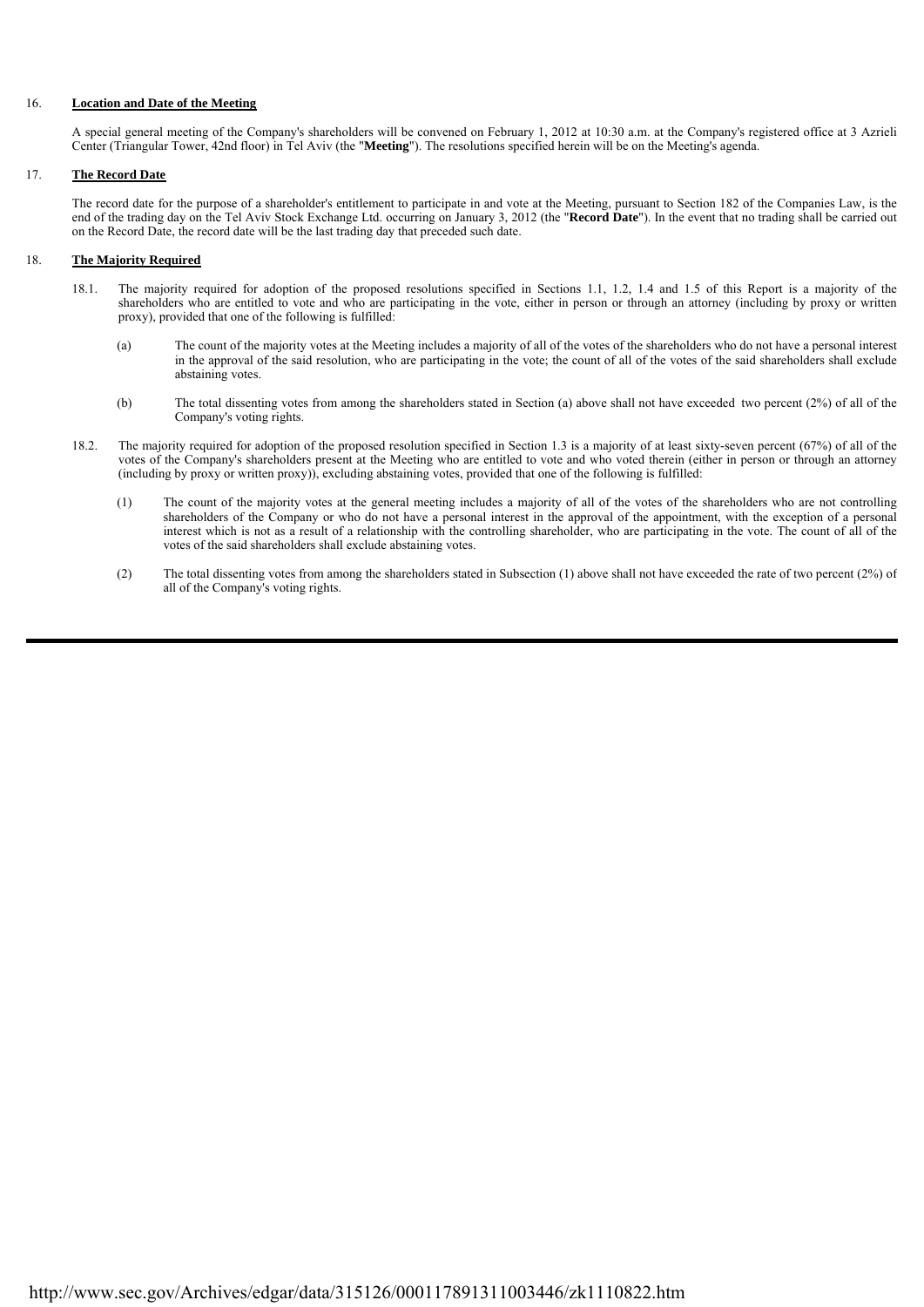18.3. The majority required for adoption of the proposed resolution specified in Section 1.6 is a majority of all of the votes of the Company's shareholders present at the Meeting who are entitled to vote and who voted therein (either in person or through an attorney (including by proxy or written proxy)), excluding abstaining votes,

#### $19$ 19. **Legal Quorum and Adjourned Meeting**

A legal quorum shall be formed upon the presence, either in person or by proxy, of at least two shareholders holding, in total, more than 33.3% of the issued shares conferring voting rights in the Company, within one half hour of the time that shall be scheduled for the opening of the meeting. In the absence of a legal quorum at the general meeting one half hour after the time scheduled for commencement of the meeting, the general meeting shall stand adjourned to the same day the following week, at the same time and location. If no legal quorum shall be formed at the adjourned meeting one half hour after the time scheduled for the meeting, then one shareholder holding at least 25% of the issued share capital of the Company, who is present, either in person or by proxy, shall constitute legal quorum.

## 20. **Manner of Voting**

- 20.1. A shareholder who wishes to participate in and vote at the Meeting will be entitled to do so if he shall have delivered to the Company, before commencement of the Meeting, confirmation regarding his ownership of the shares on the Record Date, prepared pursuant to the Israel Companies Regulations (Proof of Share Ownership for the Purpose of Voting at the General Meeting), 5760-2000, as specified below.
- 20.2. A shareholder of the Company may participate in and vote at the Meeting in person, or may appoint a proxy who will be able to participate in the general meeting and to vote on his behalf (in accordance with the provisions of the Company's articles). A document appointing a proxy (the "**Letter of Appointment**"), as well as an original power of attorney by virtue of which the Letter of Appointment was signed (if any), must be deposited at the Company's registered office at least 48 hours before the time scheduled for the meeting. The Letter of Appointment shall state both the full names of the principal and of his proxy, as appears at the Registrar of Companies or in the I.D. card (as the case may be), their number at the Registrar of Companies or their I.D. numbers (as the case may be), and the place of their incorporation or their passport country (as the case may be).
- 20.3. Pursuant to the Companies Regulations (Proof of Share Ownership for the Purpose of Voting at the General Meeting), 5760-2000, a shareholder in whose favor a share is registered with a TASE member, which share is included among the shares registered in the shareholders' register in the transfer agent's name, who wishes to vote at the Meeting, will provide the Company with confirmation regarding his ownership of the share on the Record Date, which must be received from the TASE member with which his right to the share is registered, as required by the said regulations.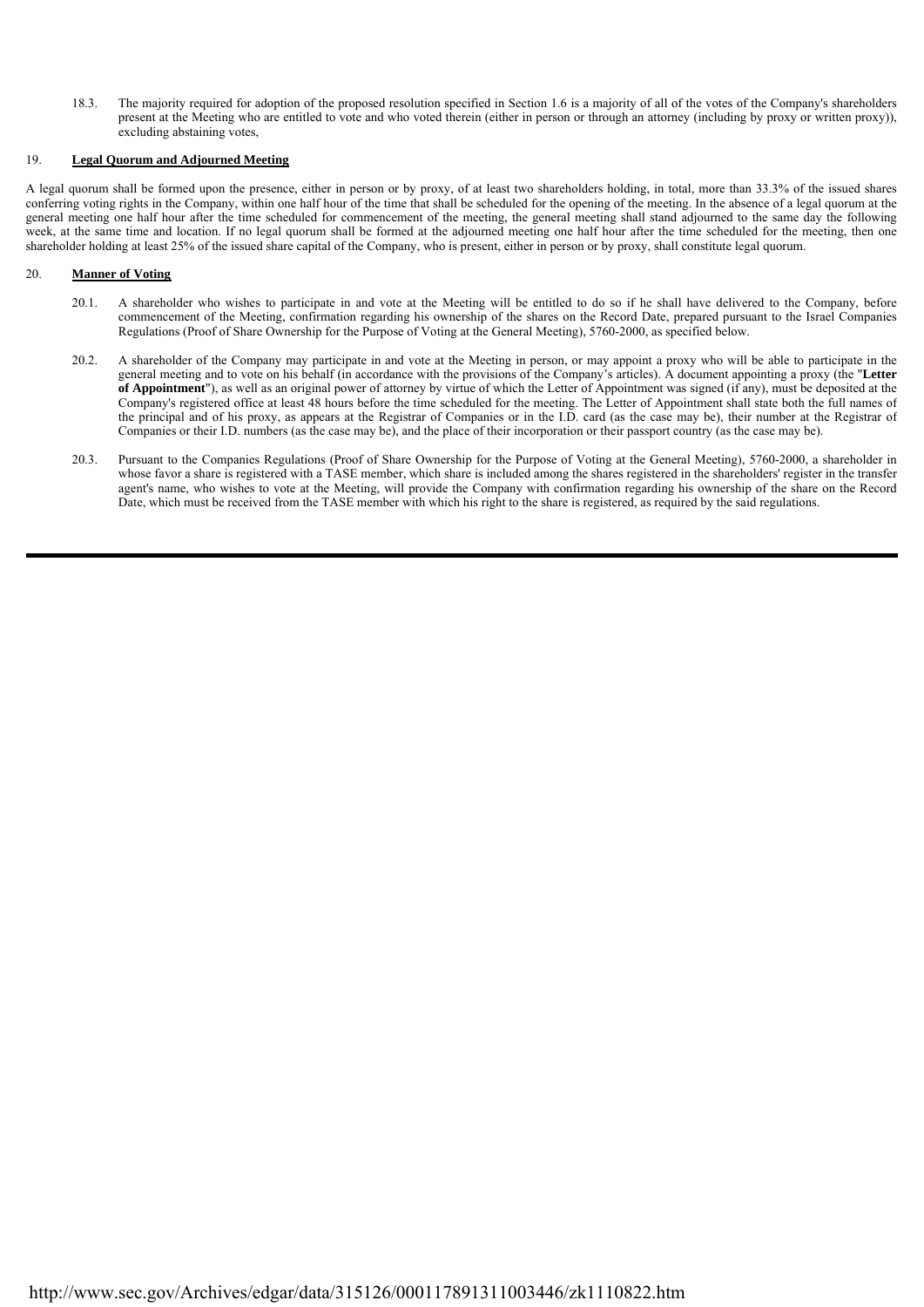# 21. **Confirmation of Ownership and Proxy Card**

- 21.1. A shareholder whose shares are registered with a TASE member may receive confirmation of the ownership from the TASE member through which he holds his shares, at a branch of the TASE member or by mail to his address in consideration for the delivery fee only, if he shall have so requested, provided that a request in this regard shall be made in advance for a specific securities account.
- 21.2. In addition, shareholders of the Company whose shares are registered with American Stock Transfer ("**AST**") only, whether they are registered in their name or they hold the same through a broker in the U.S., will be entitled to vote at the Meeting by delivering, to AST or to the broker through which the shares are held (as the case may be), a proxy card whose language, in English, will be posted by the Company on the SEC's website stated below, and which will be sent to the foregoing shareholders. Voting shall be made by such shareholders only in accordance with the instructions stated in the proxy card. The proxy card must be delivered to AST up to 48 hours before the time of the convening of the Meeting (i.e. by January 30, 2012 at 10:30 a.m., Israel time).

# 22. **Voting by Written Proxies and Position Statements**

A shareholder may vote at the Meeting on the proposed resolutions that are on the agenda by a written proxy as specified below. The language of the written proxy and position statements in respect of the Meeting may be found on the distribution website of the ISA at https://www.magna.isa.gov.il and on the website of the Tel Aviv Stock Exchange Ltd. at http://maya.tase.co.il. A shareholder may approach the Company directly and receive therefrom, free of charge, the language of the written proxy and the position statements.

A TASE member will send, free of charge, via e-mail, a link to the language of the written proxy and the position statements on the distribution website of the ISA to any shareholder who is not registered in the shareholders' register of the Company and whose shares are registered with the TASE member, unless the shareholder shall have notified such TASE member that he is not interested therein, provided that the notice shall have been given with respect to a specific securities account and on a date prior to the Record Date.

The vote shall be cast on the second part of the written proxy, as posted on the distribution website of the ISA, which is stated above.

A shareholder who is registered in the shareholders' register and who wishes to vote in writing shall state his vote on the form and shall deliver it to the Company or send it thereto via registered mail, together with a photocopy of his I.D. card, or a photocopy of his passport, or a photocopy of the certificate of incorporation thereof, as the case may be, such that the written proxy shall reach the Company's offices at least seventy-two hours (72 hours) before the time of the convening of the general meeting, i.e. by January 29, 2012 at 10:30 a.m. A shareholder who is not registered in the shareholders' register shall deliver or send the voting form to the Company as aforesaid, together with confirmation of ownership, such that the voting form shall reach the Company's offices on such date. The confirmation of ownership may be received from the TASE member through which he holds his shares, at a branch of the TASE member or by mail to his address in consideration for the delivery fee only, if he shall have so requested, provided that a request in this regard shall be made in advance for a specific securities account.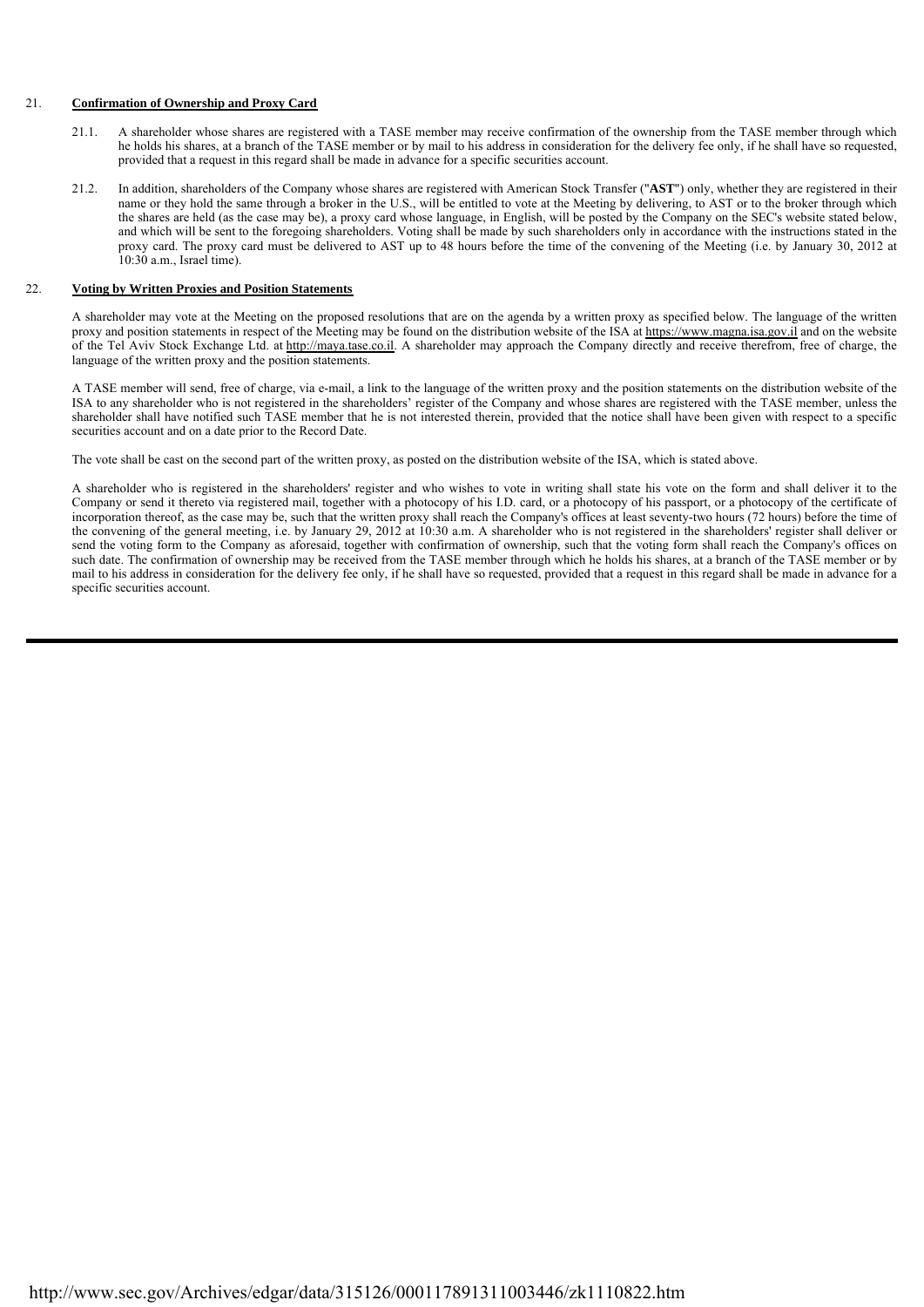The last date for delivery of position statements to the Company is: January 13, 2012.

The last date for delivery of the response of the board of directors to position statements, if and insofar as position statements of shareholders shall be submitted, and the board of directors shall choose to submit its response to the said position statements, is: January 18, 2012.

A written proxy and position statements shall be delivered by hand delivery or via registered mail.

A shareholder participating in the vote with respect to the proposed resolutions specified in Sections 1.1, 1.2, 1.3, 1.4 and 1.5, whether in person or by proxy, shall notify the Company before the vote at the Meeting, or if the vote is by written proxy – on the written proxy by marking in Part B of the written proxy in the place designated therefor, whether or not he has a personal interest in the approval of the engagements that are on the Meeting's agenda.

The vote of a shareholder who fails to mark the existence or absence of a personal interest (or who shall mark that he has a personal interest but shall fail to specify the nature of the interest) shall not be counted.

# 23. **Authority of the ISA**

Pursuant to the Transaction with a Controlling Shareholder Regulations, within 21 days from the date of the filing of this Report, the ISA or an employee who it shall have authorized therefor (the "**ISA**") may instruct the Company to provide, within such timeframe as the ISA shall determine, any explanation, details, information and documents with respect to the engagements, and instruct the Company to amend this Report in such manner and on such date as it shall determine. In the event that an instruction is given to amend this Report, the ISA may order the postponement of the date of the Meeting to a date no earlier than 3 business days and no later than 35 days after the date of publication of the amendment to this Report.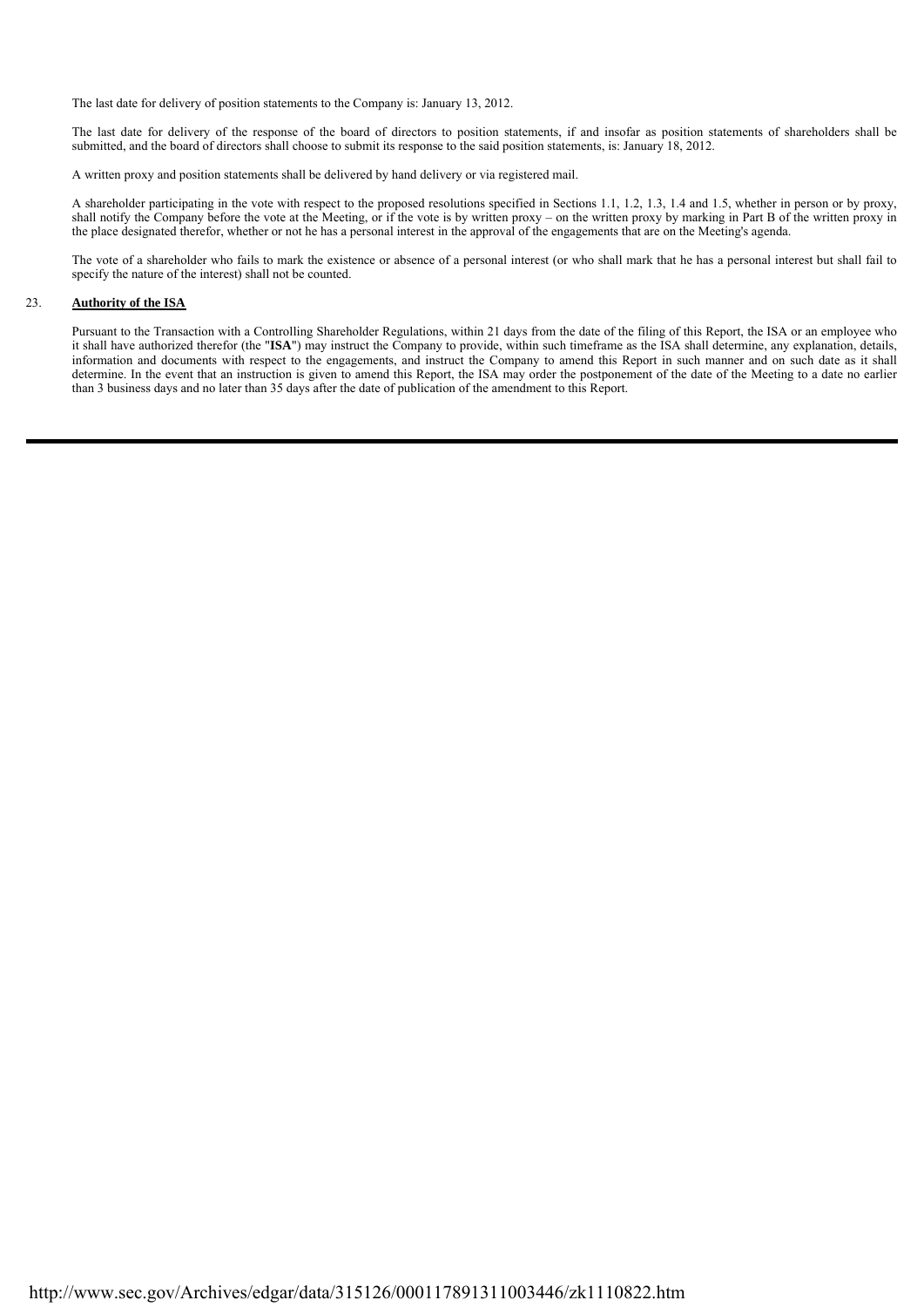## 24. **Inspection of the Documents and Details regarding the Company's Representatives**

This Report, the documents as stated in Section 5 of the Transaction with a Controlling Shareholder Regulations and the full language of the proposed resolutions that are on the Meeting's agenda may be inspected at the Company's offices at 3 Azrieli Center (Triangular Tower, 42nd floor), Tel Aviv, after advance telephone coordination with the Company's secretariat at 972-3-6075555 on Sundays – Thursdays (excluding holiday eves and holidays) between 9:00 a.m. and 4:00 p.m. until the date of convening of the Meeting. In addition, this Report may be inspected on the ISA's website at: https://www.magna.isa.gov.il and on the website of the Tel Aviv Stock Exchange Ltd. at http://maya.tase.co.il. In addition, the language of the translation into English of this Report will also appear on the distribution website of the SEC at: http://www.sec.gov.

The Company's representative for the purpose of the handling of this transaction report is Adv. Ofer Hanoh and Adv. Ravid Aharoni, of Gross Kleinhendler, Hodak, HaLevy, Greenberg and Co., whose address is 1 Azrieli Center (Circular Tower, 40th Floor), Tel Aviv, Tel: 972-3-6074444, Fax: 972-3-6074499.

**Annexes** – this report is accompanied by the following annexes:

Annex  $A - Form$  of written proxy

Annex B – Proposed language of Articles of Association

Annex C – New indemnification letter

**Sincerely,**

**Elron Electronic Industries Ltd.**

**Details and titles of signatories for the Company: Ari Bronstein, CEO**

 **Yaron Elad, CFO**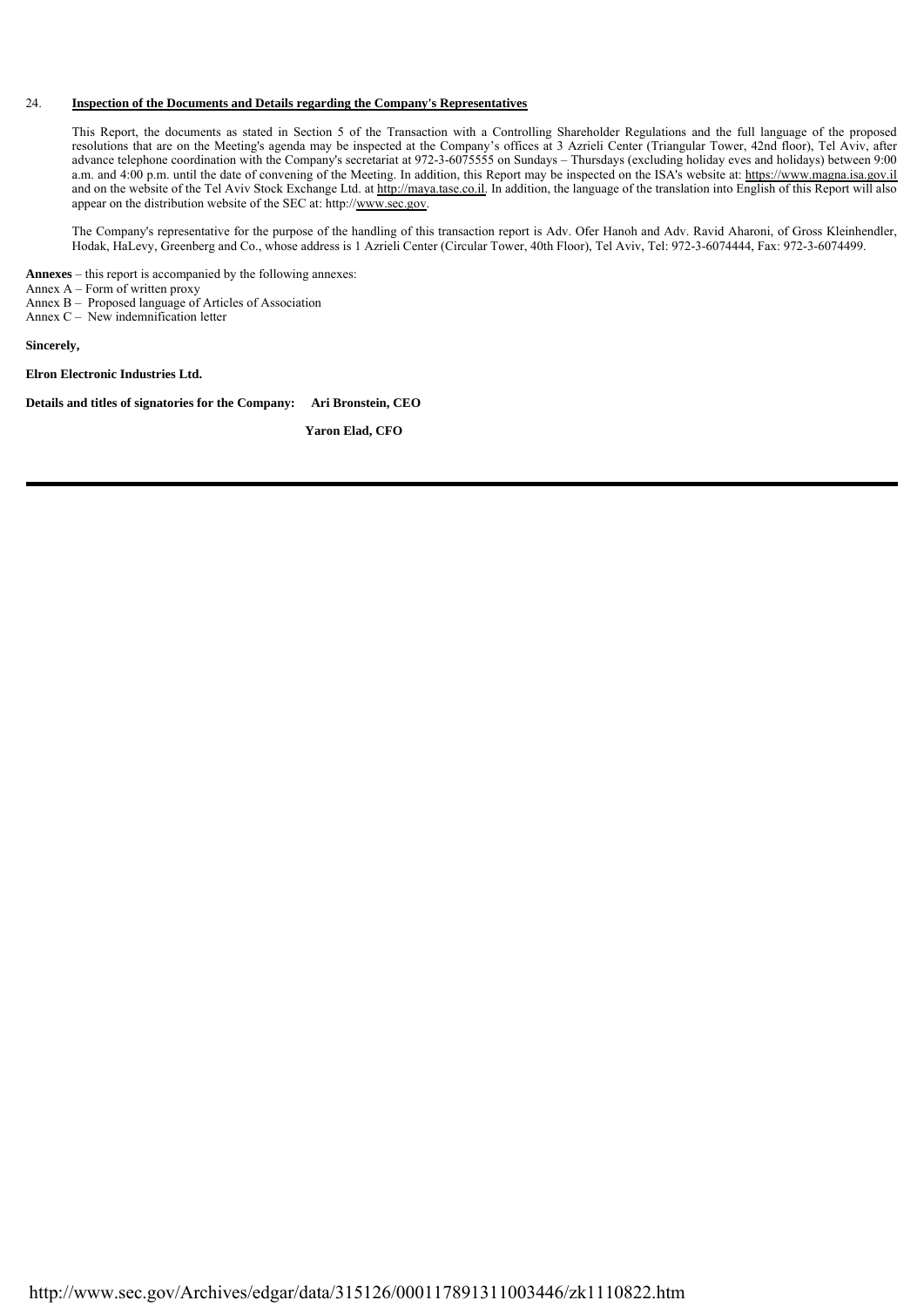#### **Written Proxy pursuant to the Israel Companies Regulations (Voting in Writing and Position Statements), 5766-2005 (the "Regulations")**

- 1. **Name of Company**: Elron Electronic Industries Ltd.
- 2. **Type of general meeting and place and time of convening thereof**: Special general meeting of the shareholders of the Company, to be convened on February 1, 2012 at 10:30 in the Company's offices at 3 Azrieli Center, Triangular Tower, 42nd floor, Tel Aviv.

## 3. **Detail of the issues on the agenda which may be voted on through the written proxy**:

- 3.1. To approve the amendment and extension of the Company's engagement with Discount Investment Corporation Ltd. ("**DIC**"), a controlling shareholder of the Company, in a services agreement for an additional period of three years from May 1, 2012.
- 3.2. To approve, in advance, the Company's engagement in a "directors and officers" insurance policy from July 1, 2012 (the date of expiration of the present insurance policy in which the Company engaged) through Clal Insurance Co. Ltd. ("**Clal**", "**Commencement of the First Insurance Period**"), or through another insurer, for a period to be determined (the "**First Insurance Period**"), and to approve, in advance, the Company's engagement in an insurance policy as stated in this section after expiry of the First Insurance Period, all including by way of extension of the present policy and/or through the purchase of new policies, and which shall apply with respect to the directors and officers, as shall serve at the Company and at the group from time to time, including officers who are controlling shareholders or their relatives, subject to the terms and conditions specified in the Report. This resolution will remain in effect for a period of three years from the date of Commencement of the First Insurance Period.
	- 3.3. To approve an amendment to the Company's Articles of Association as marked in Sections 1, 19, 52, 97, 104, 111, and 138-142 (inclusive) in the amended form of the Articles, which is attached hereto as **Annex B**, which mainly concern expansion of the provisions of the Articles that pertain to indemnification and insurance of officers, as permitted in accordance with the changes in the Companies Law and with other legislation on matters pertaining to indemnification and insurance, as well as adaptation of the provisions of the Articles to additional changes that have occurred in the Companies Law.
	- 3.4. To approve the granting of letters of indemnification in the new form attached hereto as **Annex C** (the "**New Letter of Indemnification**"), to all of the directors who serve and will serve from time to time at the Company, and to officers of the Company (including directors), who are controlling shareholders of the Company or their relatives at the time of this Report and/or in the granting of which the controlling shareholders of the Company may have a personal interest, who serve and will serve from time to time at the Company, as specified herein, subject to approval of the resolution to amend the Company's Articles of Association, as proposed in Section 3.3 of the Report. Insofar as the resolution to grant new letters of indemnification as stated in this section shall be approved, the letters of indemnification shall remain in effect until February 1, 2021, with the exception of letters of indemnification that shall be granted to directors and to officers who are controlling shareholders or their relatives, which will remain in effect for three years, commencing on the date of the approval of the general meeting which is hereby convened.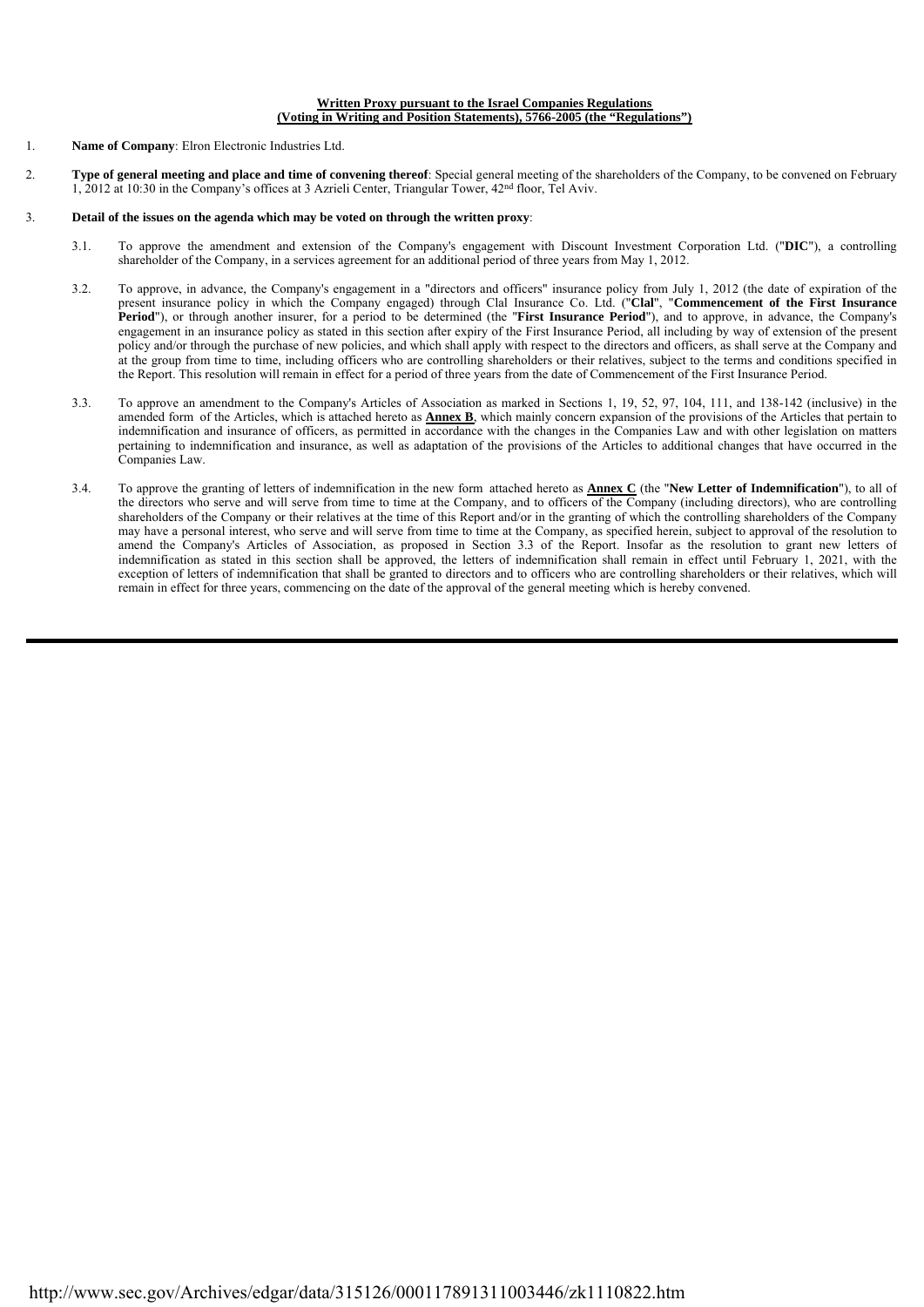3.5. To approve anew the granting of an advance exemption from liability by the Company to officers of the Company (including directors) who serve and/or shall serve therein from time to time and who are and/or whose relatives are controlling shareholders of the Company at the time of this Report ("**Officers from among Controlling Shareholders**") and/or those officers in the granting of which the controlling shareholders of the Company may have a personal interest. To the extent that the resolution to grant the exemption, the exemption shall remain valid until February 1, 2021 except for the exemption to be granted to Officers from among Controlling Shareholders which will remain valid for a period of three years commencing on the date of approval of the general meeting that is hereby convened.

It is hereby clarified that the exemption from liability being brought for approval anew with respect to Officers from among Controlling Shareholders is identical to the exemption from liability already granted to other officers and directors as approved by the general meeting of shareholders of the Company in 2001 (following approval of the audit committee and board of directors).

 3.6. To grant "phantom" options to purchase 375,772 Series F preferred shares of Pocared Diagnostics Ltd from the Company to the Chairman of the Company, Mr. Arie Mientkavich, on the terms detailed in this Report.

### 4. **The place and times at which the full language of the proposed resolutions may be inspected**:

This Report, the documents as stated in Section 5 of the Transaction with a Controlling Shareholder Regulations and the full language of the proposed resolutions that are on the Meeting's agenda may be inspected at the Company's offices at 3 Azrieli Center (Triangular Tower, 42nd floor), Tel Aviv, after advance telephone coordination with the Company's secretariat at 03-6075555 on Sundays – Thursdays (excluding holiday eves and holidays) between 9:00 a.m. and 4:00 p.m. until the date of convening of the Meeting. In addition, this Report may be inspected on the ISA's website at: https://www.magna.isa.gov.il and on the website of the Tel Aviv Stock Exchange Ltd. at http://maya.tase.co.il. In addition, the language of the translation into English of this Report will also appear on the distribution website of the SEC at: http://www.sec.gov.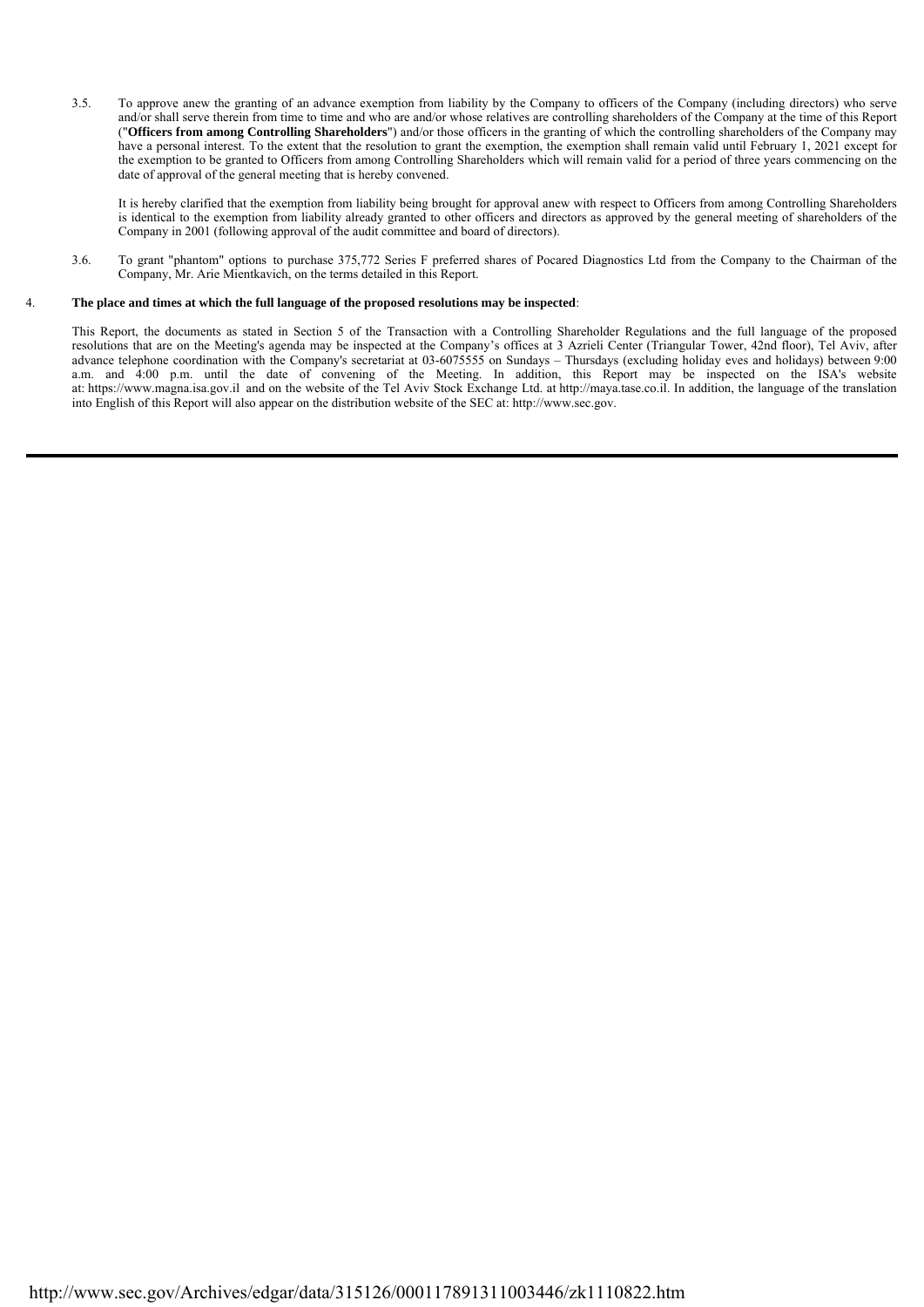#### 5. **The majority required for adoption of the resolutions on the agenda:**

- 5.1. The majority required for adoption of the proposed resolutions specified in Sections 3.1, 3.2, 3.4 and 3.5 of this Report is a majority of the shareholders who are entitled to vote and who are participating in the vote, either in person or through an attorney (including by proxy or written proxy), provided that one of the following is fulfilled:
	- (c) The count of the majority votes at the Meeting includes a majority of all of the votes of the shareholders who do not have a personal interest in the approval of the said resolution, who are participating in the vote; the count of all of the votes of the said shareholders shall exclude abstaining votes.
	- (d) The total dissenting votes from among the shareholders stated in Section (a) above shall not have exceeded the rate of two percent (2%) of all of the Company's voting rights.
- 5.2. The majority required for adoption of the proposed resolution specified in Section 3.3 is a majority of at least sixty-seven percent (67%) of all of the votes of the Company's shareholders present at the Meeting, who are entitled to vote and who voted therein, either in person or through an attorney (including by proxy or written proxy), excluding abstaining votes, provided that one of the following is fulfilled:
	- (a) The count of the majority votes at the Meeting includes a majority of all of the votes of the shareholders who do not have a personal interest in the approval of the said resolution, who are participating in the vote; the count of all of the votes of the said shareholders shall exclude abstaining votes.
	- (b) The total dissenting votes from among the shareholders stated in Section (a) above shall not have exceeded the rate of two percent (2%) of all of the Company's voting rights.
- 5.3. The majority required for adoption of the proposed resolution specified in Section 3.6 is a majority of all of the votes of the Company's shareholders present at the Meeting, who are entitled to vote and who voted therein, either in person or through an attorney (including by proxy or written proxy).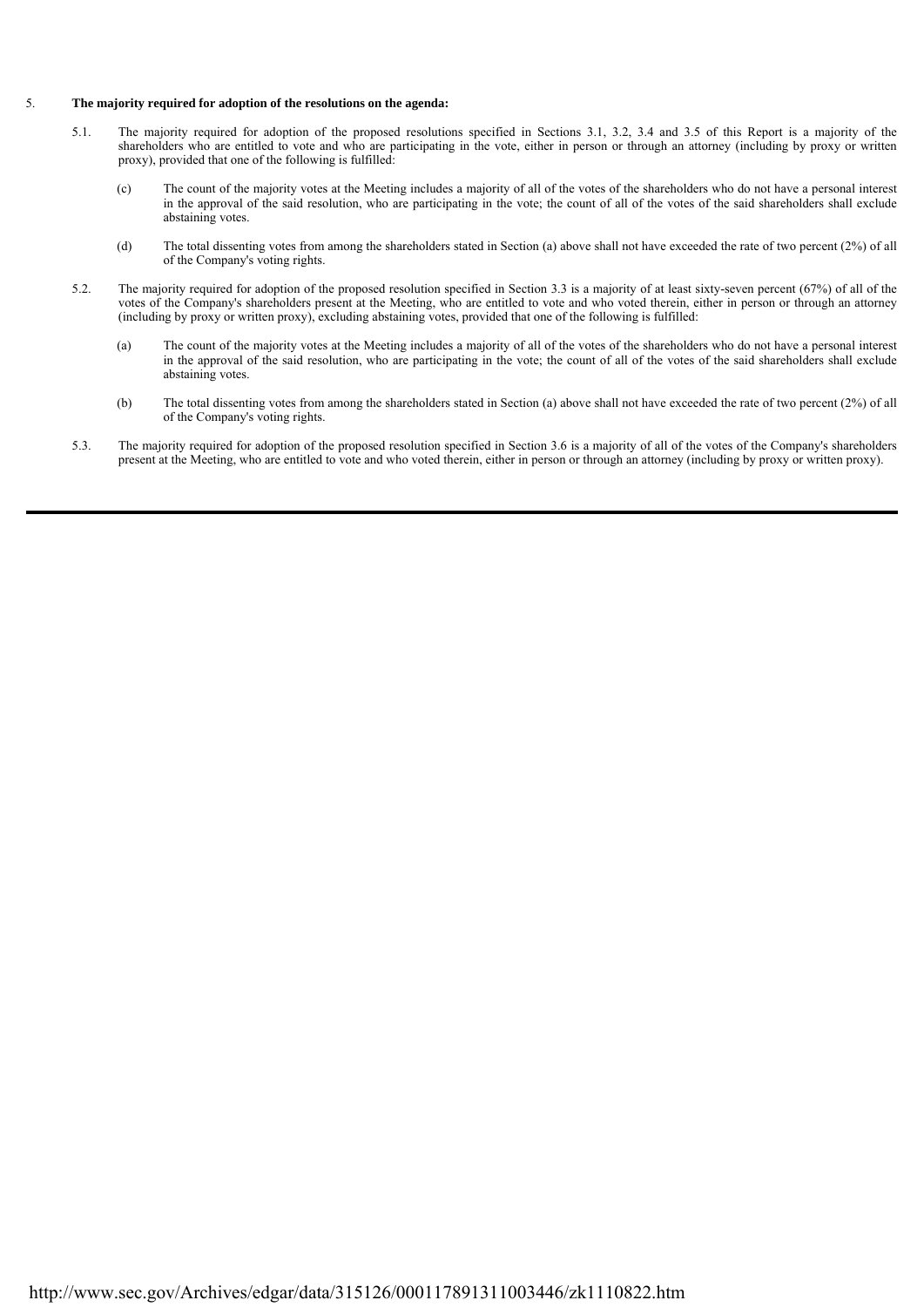- 6. **Validity of the written proxy**: The written proxy shall only be valid if accompanied by the following documents, and delivered to the Company (including via registered mail) up to seventy two hours prior to the time of the Meeting, namely by January 29, 2012 at 10:30:
	- 6.1. If the shareholder is not registered: It is accompanied by a confirmation of ownership of the unregistered shareholder.
	- 6.2. If the shareholder is registered on the Company's books: It is accompanied by a photocopy of an identity card, passport or certificate of incorporation.

A written proxy not provided in accordance with the provisions of this section shall be invalid. For this purpose, "time of delivery" shall be the time at which the written proxy and the accompanying documents shall have reached the Company's offices.

- 7. **Internet**: The Company does not enable voting via the internet.
- 8. **Address for delivery of written proxies and position statements**: The Company's offices at 3 Azrieli Center, Triangular Tower, 42nd floor, Tel Aviv.
- 9. **Dates for delivery of position statements and written proxies**: The last date for delivery of position statements of shareholders to the Company is January 13, 2012. The last date for delivery of written proxies is up to 72 hours before the time of convening of the general meeting, i.e. by 10:30am on January 29, 2012. The last date for delivery of a position statement on behalf of the Company, which shall include the answer of the Company's board of directors to the position statements on behalf of the shareholders, is January 18, 2012.
- 10. **Distribution website address and TASE website** where the written proxies and position statements are posted: https://www.magna.isa.gov.il and http://maya.tase.co.il, respectively.
- 11. **Receipt of confirmation of ownership**: A shareholder is entitled to receive the confirmation of ownership at the TASE member's branch or by postal delivery (against payment of the postage fee only), if so requested by him. A request for this purpose shall be made in advance for a particular securities account.
- 12. **Receipt of written proxies and position statements**: An unregistered shareholder is entitled to receive by e-mail (to the address held by the TASE member), free of charge, a link to the language of the written proxy and position statements on the distribution website, from the TASE member through which he holds his shares, unless he shall have notified the TASE member that he is not interested in receiving such a link or is interested in receiving written proxies by post for a fee. His notice in respect of the written proxies shall also be applicable to receipt of the position statements.
- 13. **Inspection of written proxies**: One or more shareholders, holding shares on the record date at a rate constituting five percent (5%) or more of the total voting rights in the Company, and anyone holding such a rate out of the total voting rights which are not held by a controlling shareholder of the Company, as defined in Section 268 of the Companies Law (a "**Controlling Shareholder**"), is entitled, either in person or through an agent on his behalf, after the convening of the general meeting, to inspect the written proxies at the Company's office (whose address is stated in Section 4 above), during normal working hours, as specified in Section 10(a) of the Regulations.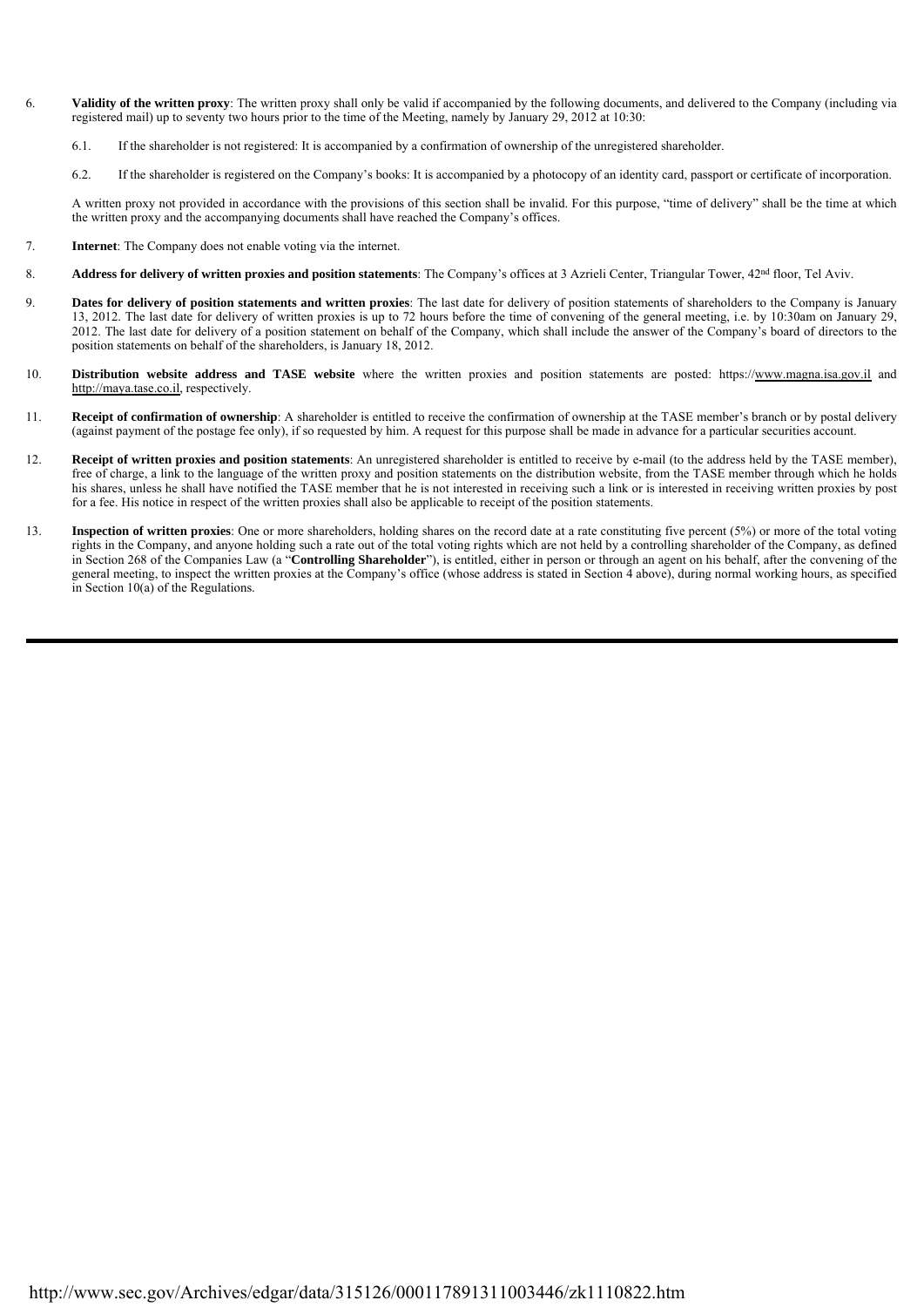- 13.1. The quantity of shares constituting 5% of the total voting rights in the Company is 1,483,001 ordinary shares of the Company.
- 13.2. The quantity of shares constituting 5% of the total voting rights in the Company, which are not held by the Controlling Shareholder, is 649,917 ordinary shares of the Company.
- 14. **Statement of manner of vote**: A shareholder shall state his vote on the issues on the agenda in Part II of this written proxy, which also provides room for indicating the existence or lack of a personal interest in the resolutions as follows:

A shareholder participating in a vote in reference to the proposed resolutions specified in Sections 3.1, 3.2, 3.4 and 3.5, either in person or by proxy, shall notify the Company before the vote at the Meeting, or if the vote is via the written proxy – on the written proxy by checking the appropriate place in Part II of the written proxy, whether or not he has a personal interest in approval of the engagements on the Meeting's agenda.

A shareholder who does not indicate the existence or absence of personal interest (or checks having a personal interest but does not specify the nature of such interest), his vote will not be counted.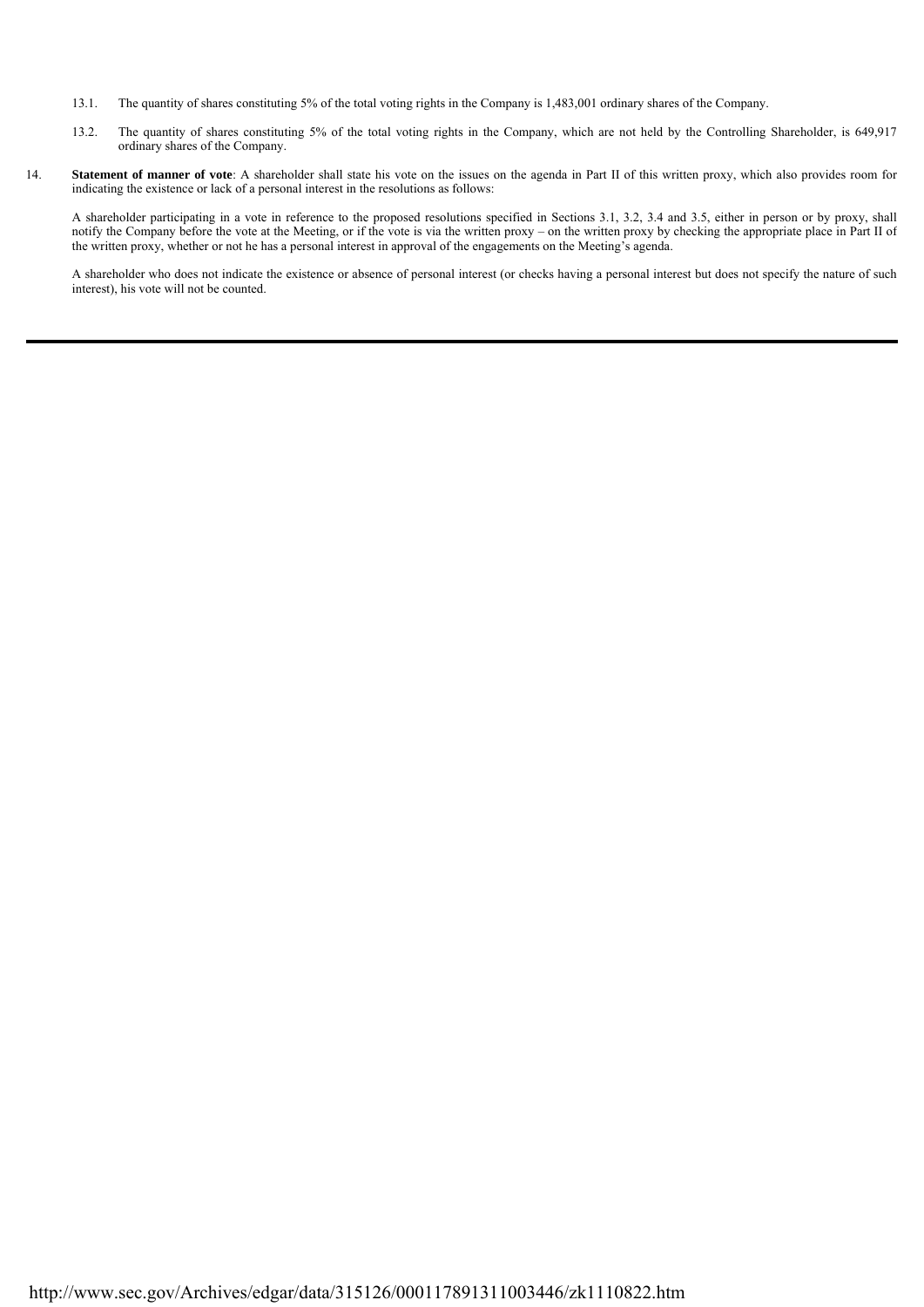# **Written Proxy – Part II**

**Name of the Company**: Elron Electronic Industries Ltd., Public Company 520028036

**Address of the Company (for delivery and postage of written proxies)**: 3 Azrieli Center, Triangular Tower, 42nd floor, Tel Aviv.

**Date of the meeting**: February 1, 2012 at 10:30.

**Type of meeting**: Special general meeting.

## **Record date for shareholding for purposes of the right to vote at the general meeting**: January 3, 2012

#### **Details of Shareholder**

| Shareholder's name: |  |
|---------------------|--|
|                     |  |

I.D. number:

If the shareholder has no Israeli I.D. card:

Passport number:

Country of issue:

Valid until:

If the shareholder is a corporation:

Corporation number:

Jurisdiction of incorporation:

Are you an interested party in the Company? Yes/No [please check]

For this purpose, "interested party" shall mean: (1) Anyone holding five percent or more of the company's issued share capital or voting power, anyone entitled to appoint one director or more of the company's directors or its general manager, anyone holding office as a director or the general manager of the company, or a corporation in which such person holds twenty five percent or more of its issued share capital or voting power, or is entitled to appoint twenty five percent or more of its directors; for this purpose –

(a) The manager of a joint investment trust fund shall be deemed as holding the securities included in the fund's assets;

(b) If a person holds securities through a trustee, the trustee too shall be deemed as holding the said securities; for this purpose, a "trustee" – excluding a transfer agent and excluding anyone holding securities merely in his capacity as trustee in an arrangement, within the meaning thereof according to Section  $46(a)(2)(f)$ or as trustee for the allotment of shares to employees, as defined in Section 102 of the Income Tax Ordinance;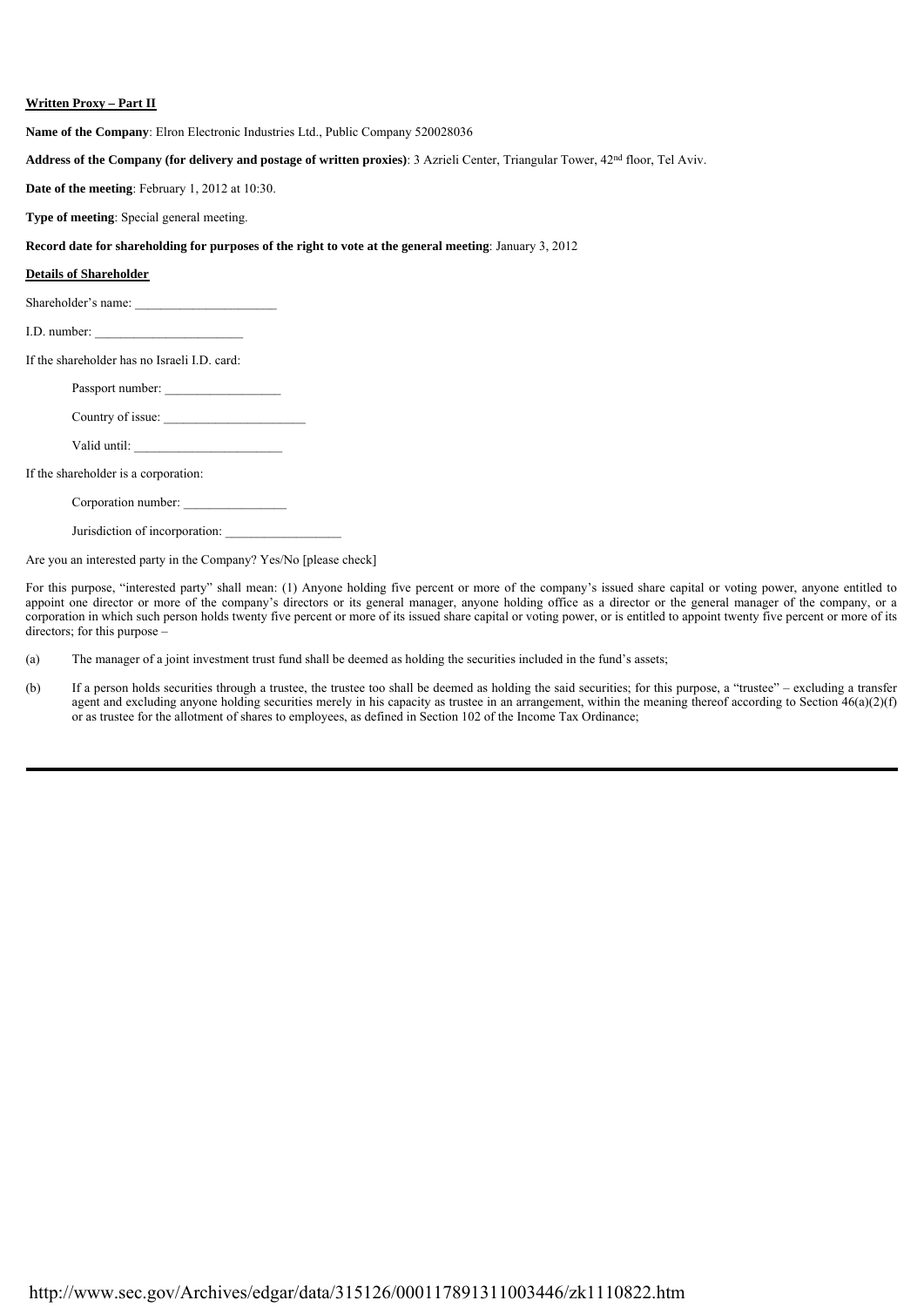## (2) A subsidiary of the company, apart from a transfer agent;

Are you a senior officer? Yes/No [please check]

For this purpose, a "senior officer" means: An officer, as defined in the Companies Law, and the chairman of the board of directors, an alternate director, an individual appointed pursuant to Section 236 of the Companies Law on behalf of a corporation holding office as a director, comptroller, internal auditor, independent authorized signatory, and any person performing such functions even under a different title, and a senior officer in a corporation controlled by the corporation, who has a material effect on the corporation and any individual employed by the corporation in another position, who holds five percent or more of the par value of the issued share capital or voting power.

Are you an institutional investor? Yes/No [Please check]

For this purpose, an "institutional investor" means any one of the following:

(1) A managing company – for investments made for the provident fund managed thereby;

 $(2)$ An insurer – for investments made against yield-dependent liabilities.

And the manager of a joint investment trust fund, within the meaning thereof in the Joint Investments Trust Law, 5754-1994.

**\_\_\_\_\_\_\_\_\_\_\_\_\_\_\_\_\_\_\_\_\_ \_\_\_\_\_\_\_\_\_\_\_\_\_\_\_\_\_\_\_\_\_\_**

Date Signature Signature

For shareholders holding shares via a TASE member (according to Section 177(1) of the Companies Law, 5759-1999) – this written proxy is valid only together with a confirmation of ownership.

For shareholders who are registered in the Company's shareholders' registry – the written proxy is valid when accompanied by a photocopy of the identity card/passport/certificate of incorporation.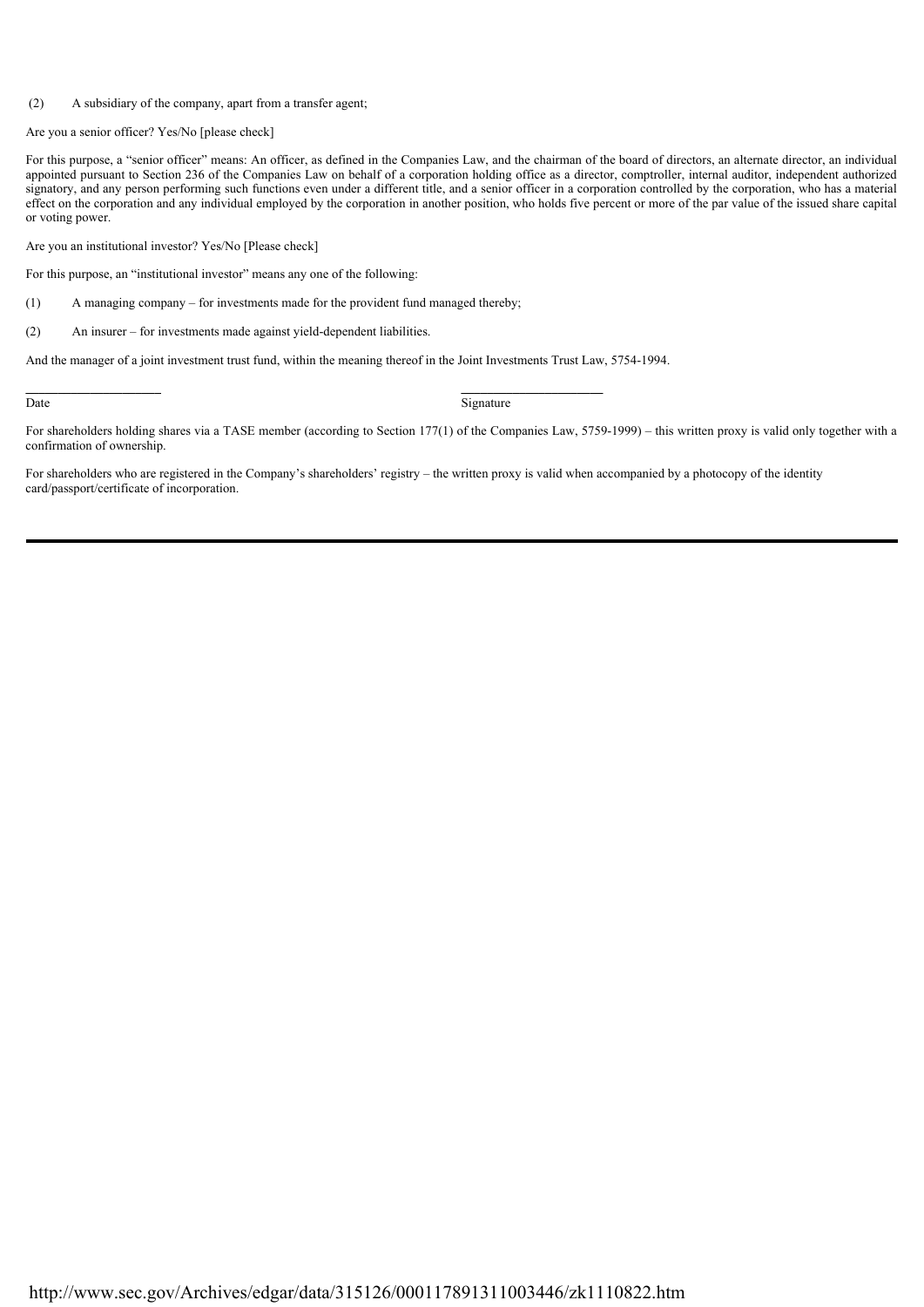#### **ELRON ELECTRONIC INDUSTRIES LTD. THIS PROXY SOLICITED BY THE BOARD OF DIRECTORS FOR THE SPECIAL GENERAL MEETING OF SHAREHOLDERS TO BE HELD ON FEBRUARY 1, 2012**

The undersigned hereby constitutes and appoints ADV. ROY CARMONA, the true and lawful attorney, agent and proxy of the undersigned, with full power of substitution, to vote with respect to all of the Ordinary Shares of ELRON ELECTRONIC INDUSTRIES LTD. (the "Company"), standing in the name of the undersigned at the close of business on January 3, 2011 at the Special General Meeting of Shareholders of the Company to be held at the offices of the Company at 3 Azrieli Center, The Triangle Tower, 42<sup>nd</sup> Floor, Tel-Aviv, Israel, on February 1, 2012, at 10:30 am (Israel time), and at any and all adjournments thereof, with all power that the undersigned would possess if personally present and especially (but without limiting the general authorization and power hereby given) to vote as follows:

#### **Please mark your vote in blue or black ink as shown here**

 **1. Proposal No. 1** - To approve the amendment and extension of the Company's engagement with Discount Investment Corporation Ltd. a controlling shareholder of the Company, in a services agreement for an additional period of three years from May 1, 2012.

# **PLEASE STATE WHETHER OR NOT YOU HAVE A PERSONAL INTEREST IN THE RESOLUTION DESCRIBED IN THE ABOVE PROPOSAL.**

**DIVES** DNO

**If your response to the above question is YES, please provide details:**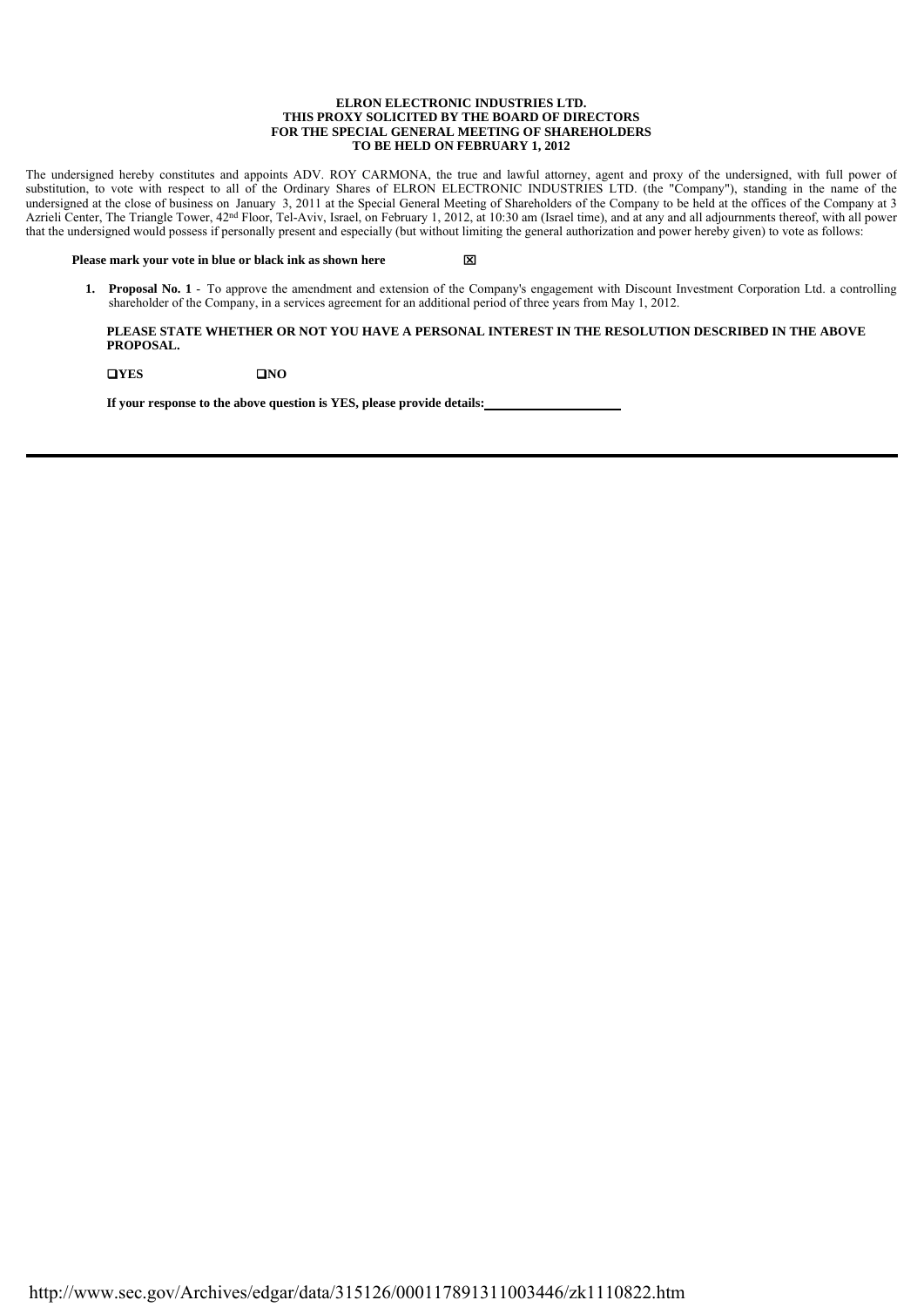**2. Proposal No**. **2** - To approve, in advance, the Company's engagement in a "directors and officers" insurance policy from July 1, 2012 through Clal Insurance Co. Ltd, or through another insurer, for a period to be determined (the "First Insurance Period"), and to approve, in advance, the Company's engagement in an insurance policy as stated in this section after expiration of the First Insurance Period, which shall apply with respect to the directors and officers, as shall serve at the Company and at the group from time to time, including officers who are controlling shareholders or their relatives, subject to the terms and conditions specified in the accompanying proxy.

## **PLEASE STATE WHETHER OR NOT YOU HAVE A PERSONAL INTEREST IN THE RESOLUTION DESCRIBED IN THE ABOVE PROPOSAL.**

# **DIVES** DNO

**If your response to the above question is YES, please provide details:** 

 **3. Proposal No. 3.** To approve an amendment to the Company's Articles of Association relating mainly to indemnification and insurance of officers and as well other applicable changes in the Companies Law, 1999, in the form attached to the accompanying proxy.

# **PLEASE STATE WHETHER OR NOT YOU HAVE A PERSONAL INTEREST IN THE RESOLUTION DESCRIBED IN THE ABOVE PROPOSAL.**

**DIVES** DNO

**If your response to the above question is YES, please provide details:** 

**4. Proposal No.4.** To approve the granting of letters of indemnification in a new form attached to the accompanying proxy, to all of the directors who serve and will serve from time to time at the Company, and to officers of the Company (including directors), who serve and will serve from time to time at the Company, who are or whose relatives are controlling shareholders of the Company as of the date of the accompanying proxy, and/or in the granting of which the controlling shareholders of the Company may have a personal interest, subject to approval of the resolution to amend the Company's articles of association, as proposed in Proposal No. 3 above.

## **PLEASE STATE WHETHER OR NOT YOU HAVE A PERSONAL INTEREST IN THE RESOLUTION DESCRIBED IN THE ABOVE PROPOSAL.**

**NONONO** 

**If your response to the above question is YES, please provide details:**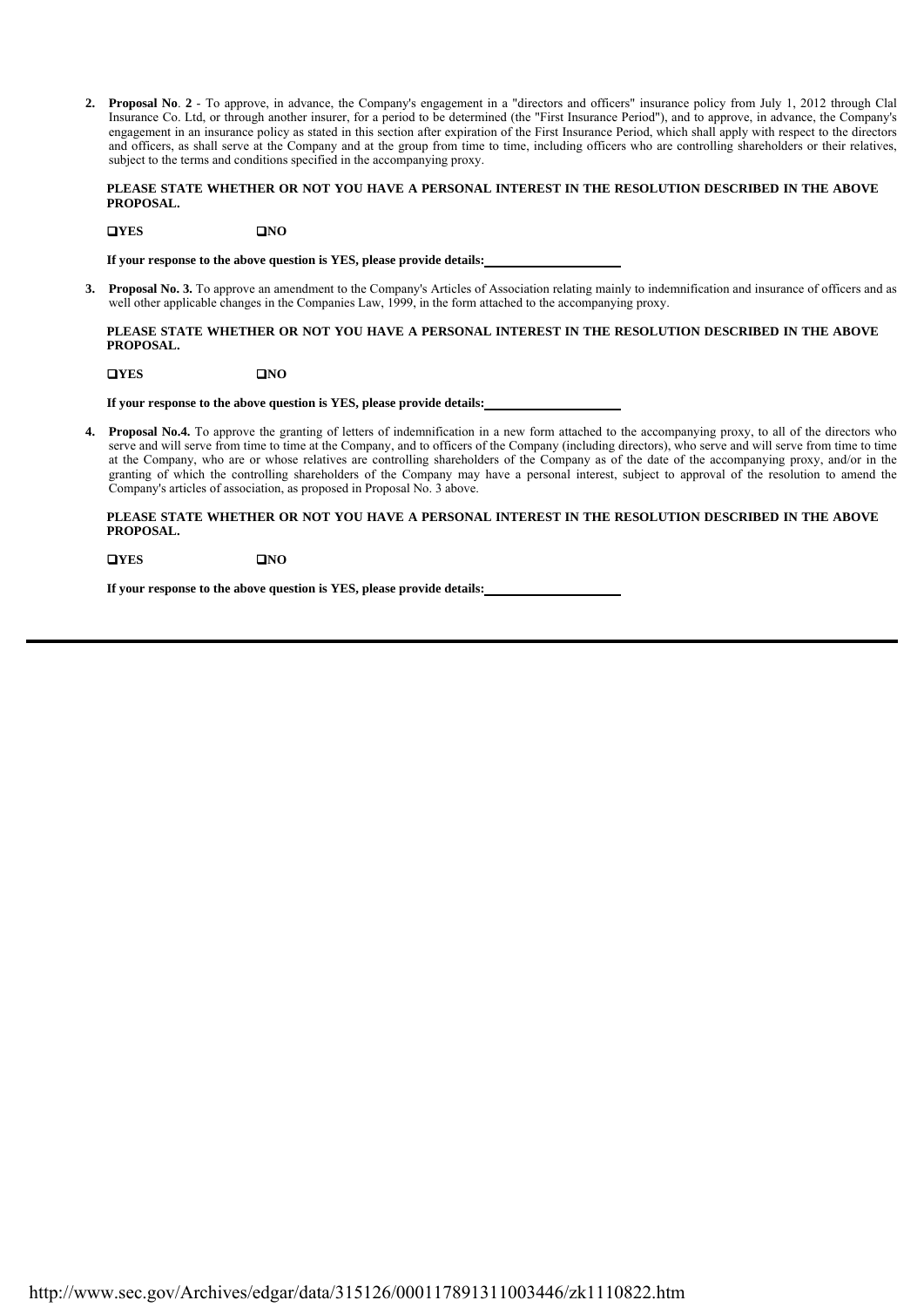**5. Proposal No.5**. To approve anew, the granting of an advance exemption from liability by the Company to officers of the Company (including directors) who serve and/or shall serve therein from time to time, who are and/or whose relatives are controlling shareholders of the Company as of the date of the accompanying proxy and/or in the granting of which the controlling shareholders of the Company may have a personal interest.

# **PLEASE STATE WHETHER OR NOT YOU HAVE A PERSONAL INTEREST IN THE RESOLUTION DESCRIBED IN THE ABOVE PROPOSAL.**

# **NO NO**

**If your response to the above question is YES, please provide details:** 

 **6. Proposal No.6**. To approve the grant of 375,772 options for the purchase of Series F preferred shares of Pocared Diagnostics Ltd from the Company to the Chairman of the board of directors.

**NOTE**: Under the Companies law, 1999 you are required to indicate whether or not you have a personal interest in each of the resolutions no. 1-5 described in the above proposals and if so, to provide the necessary details in connection therewith. The term "personal interest" includes the persona interest of any of your relatives or any entity in which you or any of your relatives (i) holds 5% or more of the issued and outstanding share capital o voting rights, or (ii) has the power to appoint one or more directors or a general manager (which in Israel is the equivalent of a president in the United States), or (iii) is a director or a general manager. The term "personal interest" also includes a personal interest of an individual voting via a power o attorney given by a third party (even if the empowering shareholder has no personal interest), and the vote of an attorney-in-fact shall be considered personal interest vote if the empowering shareholder has a personal interest, and all with no regard as to whether the attorney-in-fact has voting discretion or not.

An interest resulting merely from the holding of a company's shares shall not be deemed to be a personal interest.

**IF YOU FAIL TO INDICATE WHETHER OR NOT YOU HAVE A PERSONAL INTEREST IN THE RESOLUTIONS DESCRIBED IN EACH OF PROPOSAL NOS. 1-5, OR MARK THAT YOU HAVE A PERSONAL INTEREST BUT DO NOT PROVIDE THE NECESSARY DETAILS IN CONNECTION THEREWITH, YOUR SHARES WILL NOT BE VOTED AND YOUR VOTE WILL NOT BE COUNTED FOR WITH RESPECT TO THE RESOLUTIONS DESCRIBED IN THE ABOVEMENTIONED PROPOSALS.**

**The shares represented by the Proxy will be voted in the manner directed, and if no instructions to the contrary are indicated, will be voted "FOR" in the Proposal listed above.**

Dated: \_\_\_\_\_\_\_\_\_\_\_\_\_\_\_\_\_\_\_\_\_\_, 2012

 $\_$ **IMPORTANT: Please sign exactly as name appears at the left. Each joint owner should sign. Executors, administrators, trustees, etc. should indicate the capacity in which they sign.**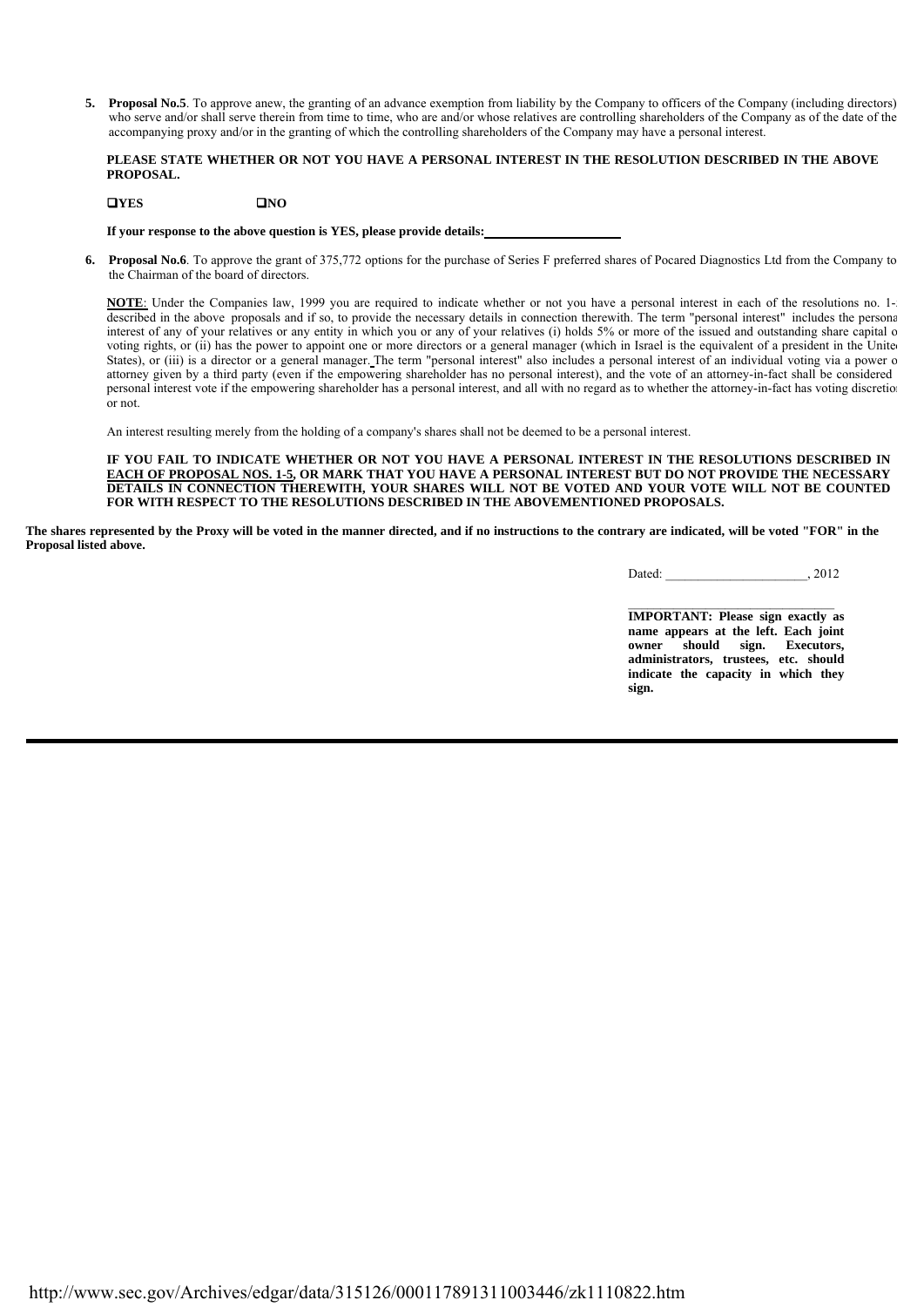**This is an English translation from the original Hebrew version. In case of any discrepancy, the binding version is the Hebrew original.**

# **Articles of Association of**

# **Elron Electronic Industries Ltd.**

# **INTRODUCTION**

 $\mathbf{u}$ 1. 1.1 In these Articles, unless the context otherwise requires -

| "Person" or "Persons" -               | Including a corporation;                                                                                                                                                                                                                                          |  |  |
|---------------------------------------|-------------------------------------------------------------------------------------------------------------------------------------------------------------------------------------------------------------------------------------------------------------------|--|--|
| "Shareholders meeting" -              | General meeting of all the shareholders of the Company;                                                                                                                                                                                                           |  |  |
| "In writing" -                        | In handwriting, print, type, photo, telex, facsimile, e-mail, computer or through any other<br>electronic media, which creates or enables the creation of a copy and/or printout of the<br>document:                                                              |  |  |
| "Shareholder" -                       | A Registered Shareholder and a Non-Registered Shareholder;                                                                                                                                                                                                        |  |  |
| "Law"                                 | The provisions of any law prevailing in the State of Israel;                                                                                                                                                                                                      |  |  |
| "Registered Shareholder" -            | A shareholder registered in the Shareholders Register of the Company;                                                                                                                                                                                             |  |  |
| "Non-Registered Shareholder" -        | Any person to whose credit a share is registered with a member of the Stock Exchange (as<br>defined in the Companies Law) and such share is included among the shares registered in the<br>Shareholders Register of the Company in the name of a Nominee Company; |  |  |
| "The Company" -                       | Elron Electronic Industries Ltd.;                                                                                                                                                                                                                                 |  |  |
| "The Board" -                         | The Board of Directors of the company, including every committee of the Board acting within<br>the framework of authorities empowered to it lawfully by the Board.                                                                                                |  |  |
| "The Law" or<br>"The Companies Law" - | The Companies Law, 5759-1999, and the Regulations enacted thereunder, as from time to time<br>in force;                                                                                                                                                           |  |  |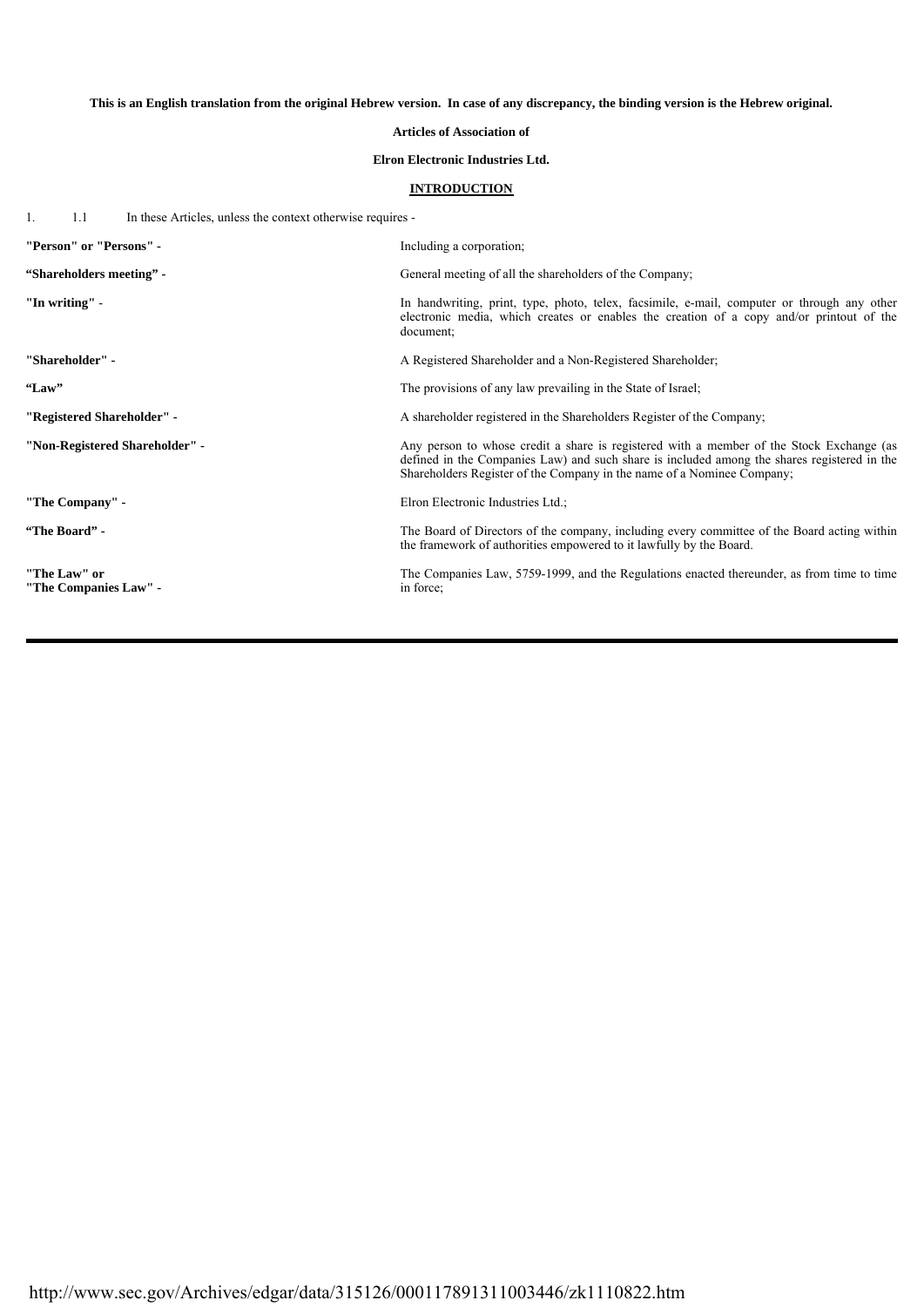| "Administrative Proceeding" -                      | A proceeding pursuant to Chapter H3 (imposition of a monetary sanction by the authority),<br>Chapter H4 (imposition of administrative enforcement measures by the administrative<br>enforcement committee) or Chapter I1 (Arrangement for avoidance of institution of proceedings<br>or cessation of proceedings, contingent upon conditions) of the Securities Law; Proceeding<br>pursuant to Chapters J, J1 and K1 of the Joint Investments Law; Proceeding according to<br>Chapters G1, G2 and H1 of the Advice Law; Proceeding according to Chapter I1 of the<br>Insurance Supervision Law and according to Chapter H of the Pension Funds Law; Proceeding<br>for imposition of a monetary sanction according to Article D of Chapter 4 of Part IX in the<br>Companies Law; and also any other administrative proceeding which according to law,<br>indemnification may be granted for payments related thereto or expenses incurred in relation<br>thereto; |
|----------------------------------------------------|------------------------------------------------------------------------------------------------------------------------------------------------------------------------------------------------------------------------------------------------------------------------------------------------------------------------------------------------------------------------------------------------------------------------------------------------------------------------------------------------------------------------------------------------------------------------------------------------------------------------------------------------------------------------------------------------------------------------------------------------------------------------------------------------------------------------------------------------------------------------------------------------------------------------------------------------------------------|
| "The Secretary" -                                  | Whoever may be appointed as secretary of the Company;                                                                                                                                                                                                                                                                                                                                                                                                                                                                                                                                                                                                                                                                                                                                                                                                                                                                                                            |
| "The General Manager" -                            | The General Manager of the Company;                                                                                                                                                                                                                                                                                                                                                                                                                                                                                                                                                                                                                                                                                                                                                                                                                                                                                                                              |
| "The Register" or<br>"The Shareholders Register" - | The register of shareholders of the Company which must be maintained by law;                                                                                                                                                                                                                                                                                                                                                                                                                                                                                                                                                                                                                                                                                                                                                                                                                                                                                     |
| "The Office" or<br>"The Registered Office" -       | The office of the Company, the address of which is from time to time registered with the<br>Register of Companies:                                                                                                                                                                                                                                                                                                                                                                                                                                                                                                                                                                                                                                                                                                                                                                                                                                               |
| "The Ordinance" or<br>"The Companies Ordinance" -  | The Companies Ordinance (New Version), 5743-1983, and the Regulations enacted thereunder,<br>as from time to time in force;                                                                                                                                                                                                                                                                                                                                                                                                                                                                                                                                                                                                                                                                                                                                                                                                                                      |
| "Advice Law" -                                     | Israel Regulation of Investment Advice, Investment Marketing and Investment Portfolio<br>Management Law, 5755-1995;                                                                                                                                                                                                                                                                                                                                                                                                                                                                                                                                                                                                                                                                                                                                                                                                                                              |
| "Insurance Supervision Law" -                      | The Israel Financial Services (Insurance) Supervision Law, 5741-1981;                                                                                                                                                                                                                                                                                                                                                                                                                                                                                                                                                                                                                                                                                                                                                                                                                                                                                            |
|                                                    | $\overline{c}$                                                                                                                                                                                                                                                                                                                                                                                                                                                                                                                                                                                                                                                                                                                                                                                                                                                                                                                                                   |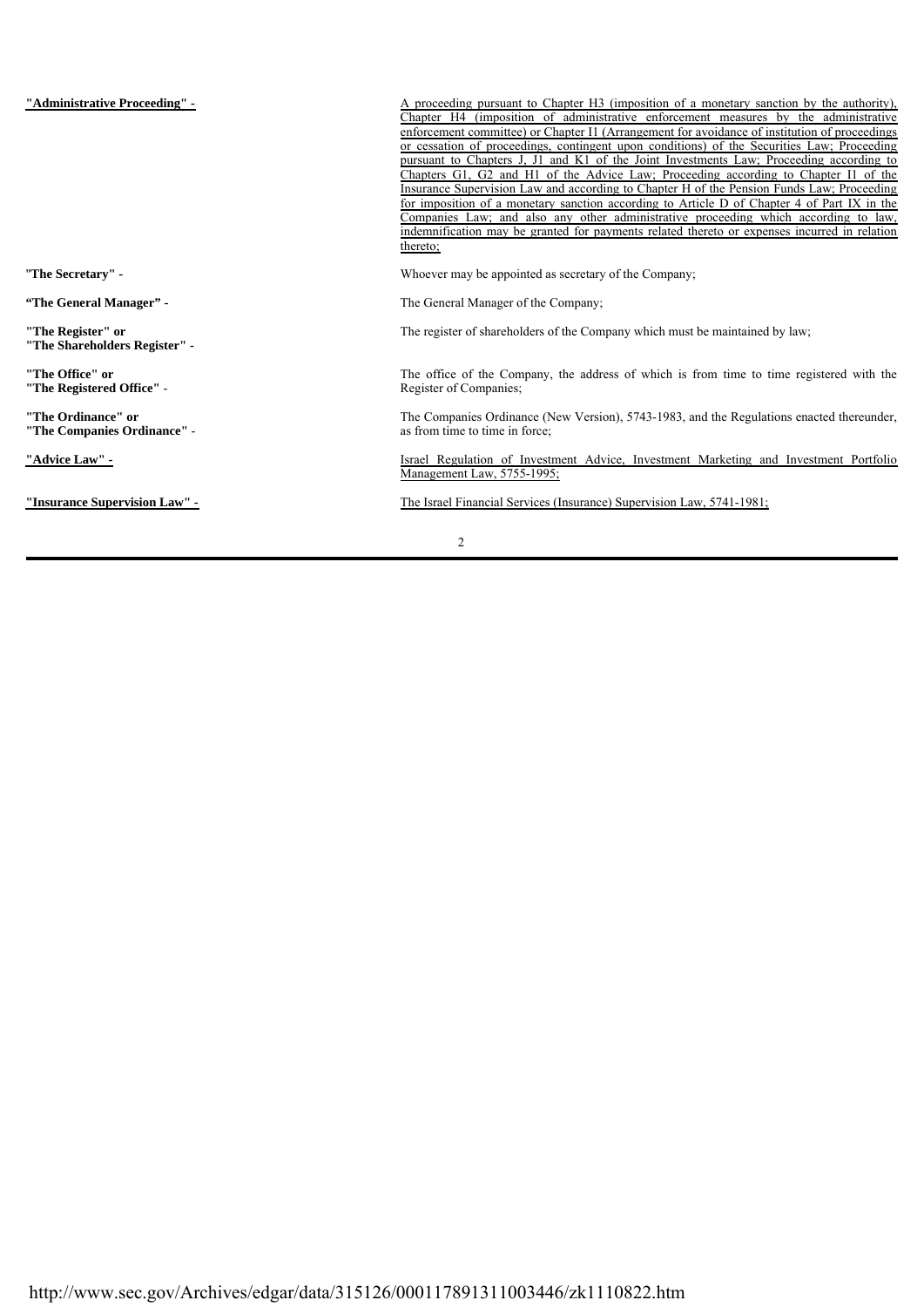| "Joint Investments Law" -                  | The Israel Joint Investments in Trust Law, 5754-1994;                                                                                                                                                                                                                                                                                                                                     |
|--------------------------------------------|-------------------------------------------------------------------------------------------------------------------------------------------------------------------------------------------------------------------------------------------------------------------------------------------------------------------------------------------------------------------------------------------|
| "Securities Law" -                         | The Israel Securities Law, 5728-1968;                                                                                                                                                                                                                                                                                                                                                     |
| "Pension Funds Law" -                      | The Israel Financial Services (Pension Funds) Supervision Law, 5765-2005;                                                                                                                                                                                                                                                                                                                 |
| "Share" -                                  | A share of the Company;                                                                                                                                                                                                                                                                                                                                                                   |
| "Special Majority" -                       | A majority of at least sixty seven percent of all votes of the shareholders present at a general<br>meeting or class meeting, as the case may be, who are entitled to vote and who voted at such<br>meeting, without taking abstentions into account;                                                                                                                                     |
| "Ordinary Majority" -                      | A simple majority of more than fifty percent of all votes of the shareholders present at a general<br>meeting or class meeting, as the case may be, who are entitled to vote and who voted at such<br>meeting, without taking abstentions into account;                                                                                                                                   |
| "Year" or "Month" -                        | In accordance with the Gregorian calendar;                                                                                                                                                                                                                                                                                                                                                |
| "Corporation" -                            | A company, partnership, cooperative society, association and any other body of persons<br>whether incorporated or unincorporated;                                                                                                                                                                                                                                                         |
| "These Articles" or<br>"The Articles" -    | The Articles of Association set forth in this document, as may from time to time be amended;                                                                                                                                                                                                                                                                                              |
| "Payment to a Party Injured"<br>by Breach" | Payment to a party injured by breach as stated in Section $52(54)(a)(1)(a)$ of the Securities Law<br>(including as applied in the Joint Investments Law and in the Advice Law); as well as payment<br>to a party injured by breach imposed by the Commissioner of the Capital Market according to<br>Section 92L of the Insurance Supervision Law or Section 47 of the Pension Funds Law. |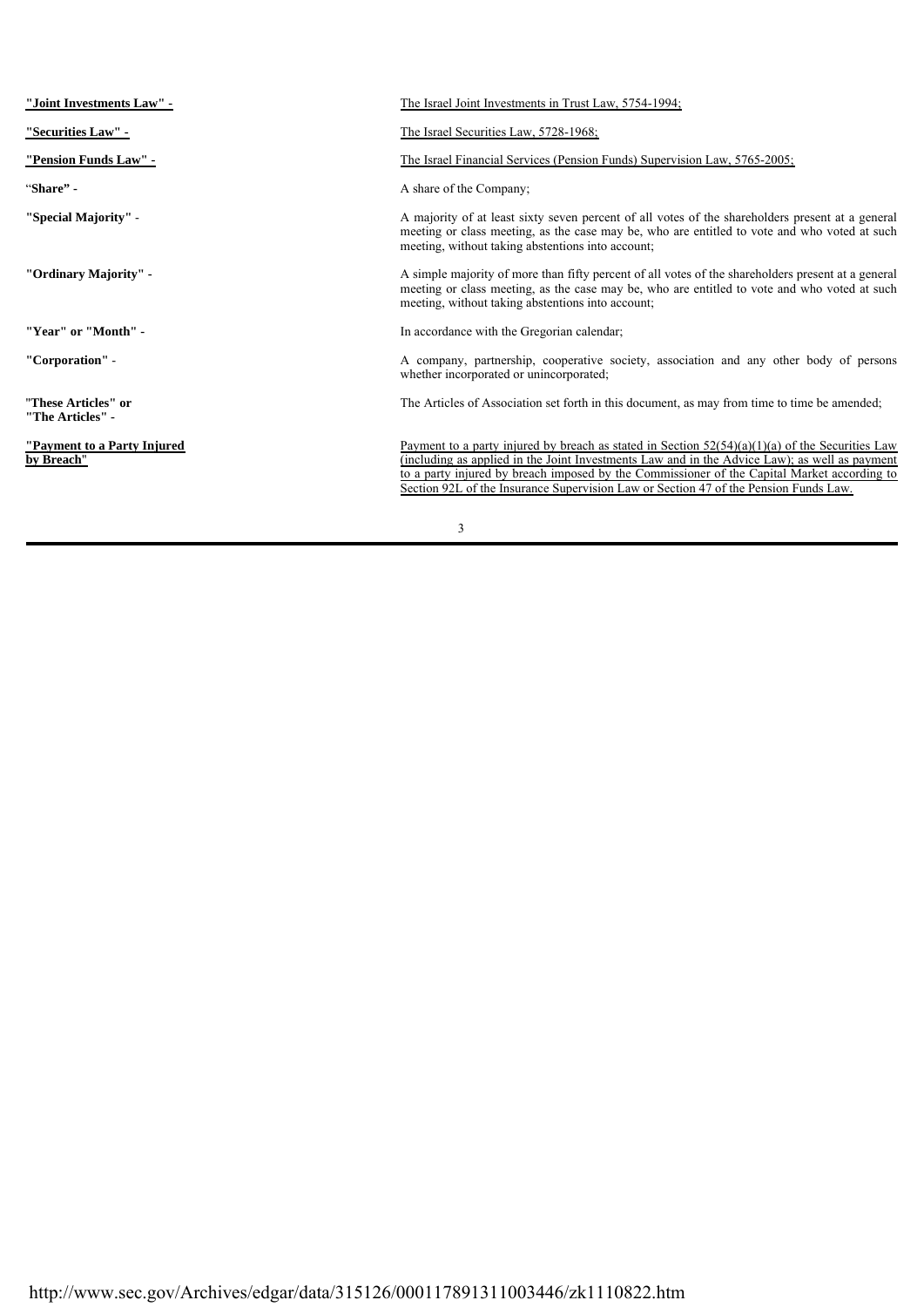- 1.2 Any expression in these Articles which is not defined in Article 1.1 above, shall have the meaning assigned to it in the Companies Law, unless this may be in contradiction to the subject matter or its content. Words in the singular shall mean also the plural, and vice versa, words in masculine gender shall mean also feminine gender.
- 1.3 The headings in these Articles are meant for the purpose of convenience only and shall not be used for the interpretation of these Articles.
- 1.4 In any place in these Articles which provides that the provisions thereof shall apply subject to the provisions of the Ordinance and/or subject to the provisions of the Companies Law and/or subject to the provisions of any law, the intention is to provisions of the Ordinance and/or provisions of the Companies Law and/or provisions of any law which are not elective, unless the context otherwise demands.
- 1.5 Provisions of the Companies Law which are dispositive shall apply to the Company, to the extent that it is not otherwise provided in these Articles and to the extent that there is no contradiction between them and between the provisions of these Articles.
- 1.6 Any place where the name of a law or a section of law is referred to in these Articles, the intention is to the form thereof as shall be amended from time to time (directly or through another law) and including regulations promulgated thereunder and provisions given according thereto.

## **Name of the Company**

- 2. The name of the Company is as follows:
	- אלרון תעשיה אלקטרונית בע"מ"" Hebrew In 2.1.
	- 2.2. In English "Elron Electronic Industries Ltd."

#### **Limitation of Liability**

3. The liability of the shareholders is limited, each to payment of the full amount which he undertook to pay for the shares allotted to him at the time of the allotment.

#### **Objects of the Company**

4. The Company shall engage in any legal business.

## **Business**

5. The Company may, at any time, engage in any branch or kind of business in which it is, expressly or by implication, authorized to engage in accordance with Article 4 above. The Company may also cease to engage in such businesses, whether or not it has commenced to engage in such branch or kind of business.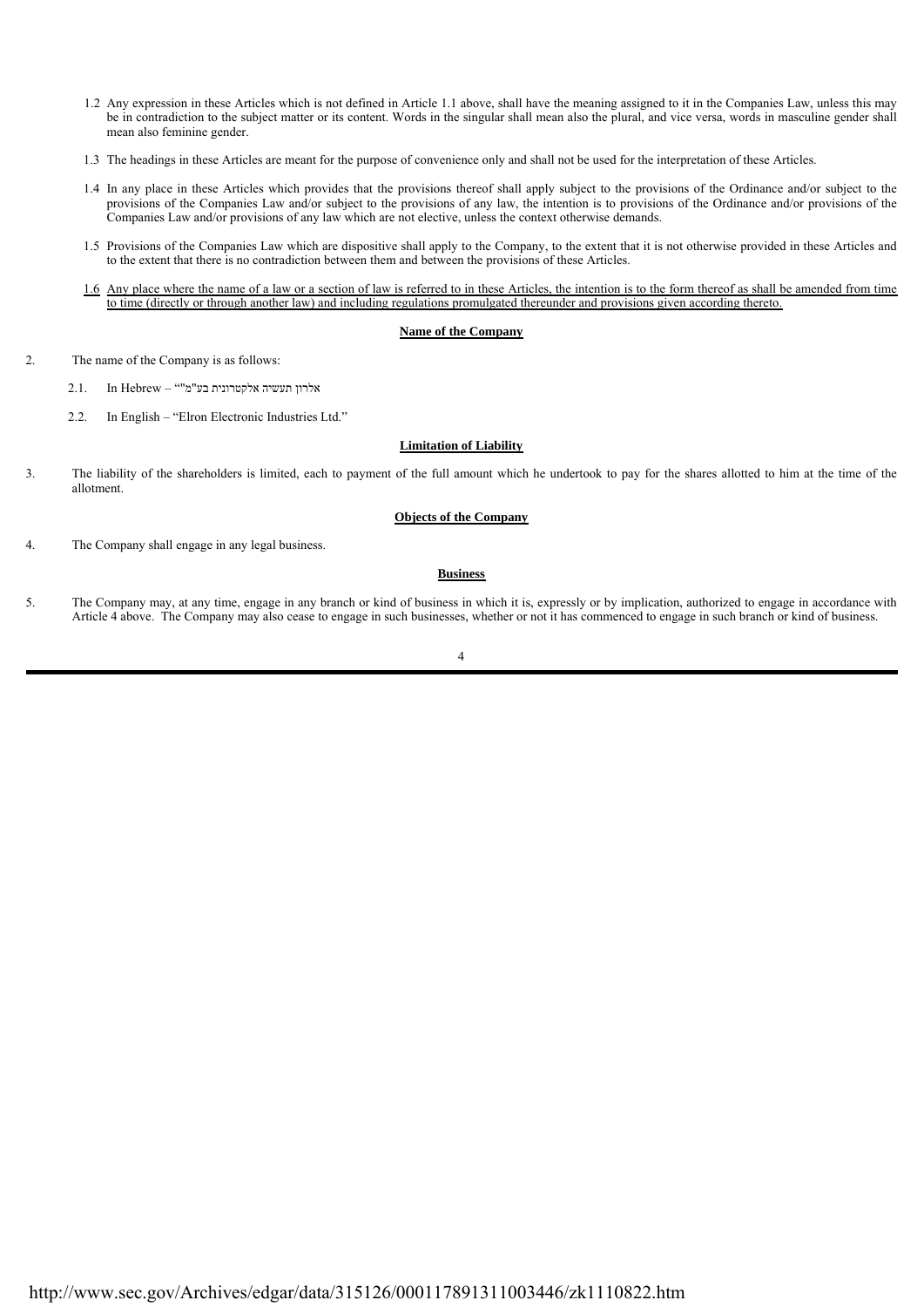#### **Donations**

6. The Company may donate reasonable amounts for deserving causes, even though the donation is not within the framework of the business considerations of the Company. The Board, at its discretion, is authorized to determine the amounts of the donations, the causes for which they are made, the identity of the recipient of the donation and any other condition relating thereto.

#### **Registered Office**

7. The registered office of the Company shall be the address determined by the Board or by a person designated to it by the Board, as may from time to time be changed.

## **The Articles**

- 8. The Company may alter these Articles by resolution carried at a General Meeting by a Special Majority.
- 9. A resolution carried at a General Meeting by the majority required for alteration of the Articles, as aforesaid in Article 8 above, which alters any provision of the provisions of these Articles, shall be deemed to constitute a resolution for the alteration of these Articles even though the resolution does not expressly state "alteration of Articles".
- 10. Subject to the provisions of the Companies Law, alterations of these Articles shall be valid as from the date of adoption of the resolution by the Company or from such later date as may be determined in the resolution.

#### **Registered Share Capital**

11. The registered share capital of the Company is NIS 94,500 divided into 31,500,000 Ordinary Shares of par value NIS 0.003 each (hereinafter - "**The Ordinary Shares**"). The Company may alter the registered share capital in accordance with the provisions of the Companies Law and of these Articles.

#### **The Shares**

- 12. The following rights shall be attached to the Ordinary Shares of the Company:
	- 12.1. The Ordinary Shares shall confer upon the holders thereof the right to receive from time to time, proportionately to the amounts of capital paid up or credited as paid up on such shares, all profits which will be distributed to all the shareholders of the Company, all profits and reserves which will be capitalized and distributed either in cash or in shares of the Company, to all the shareholders of the Company, and the return of capital and distribution of surplus of assets upon winding up of the Company.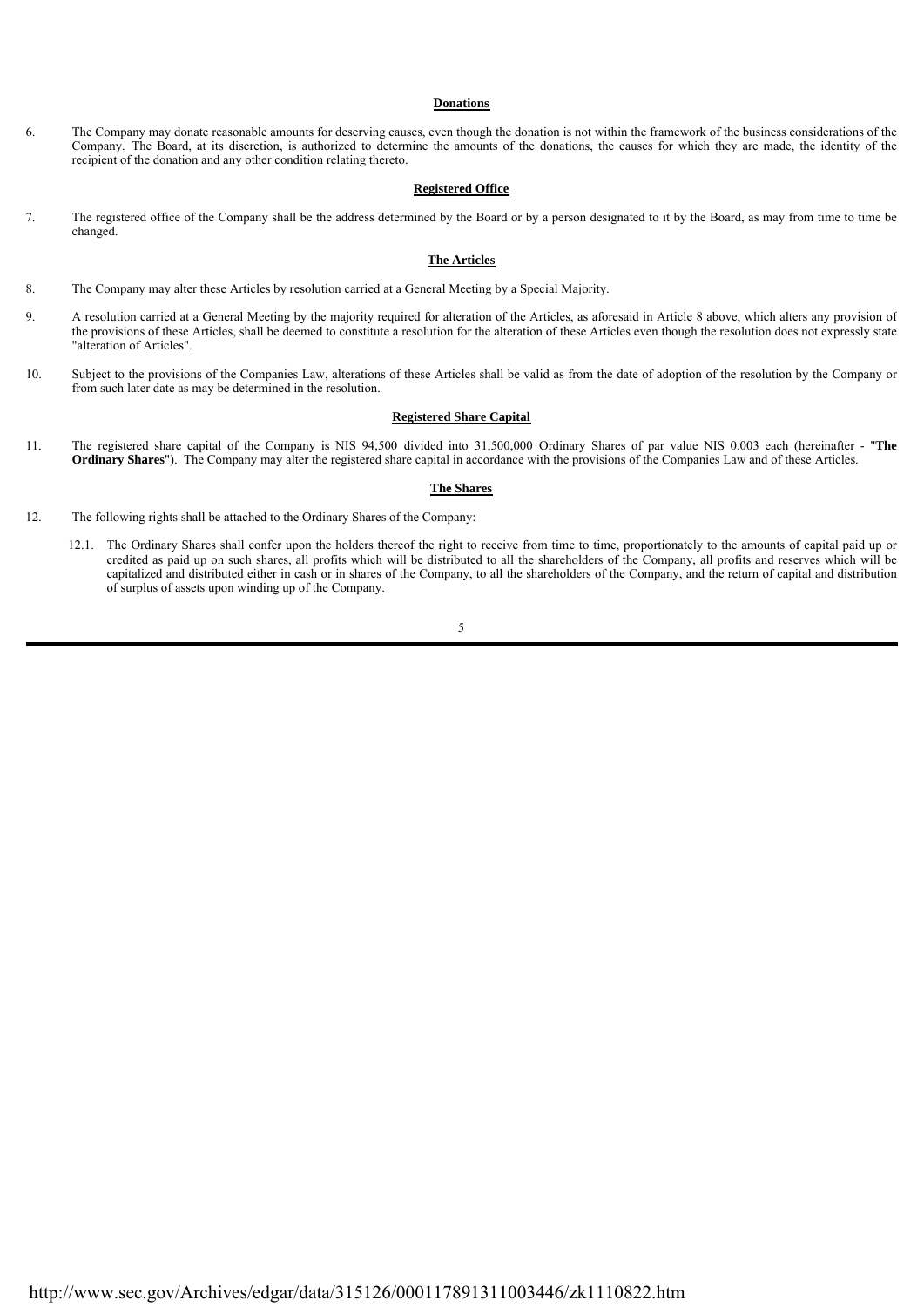- 12.2. The Ordinary Shares shall confer upon the holders thereof the right to receive notices of and to participate in all General Meetings of the Company.
- 12.3. The Ordinary Shares shall confer upon the holders thereof equal right to vote at the General Meetings of the Company.
- 12.4. The provisions of these articles in respect of shares shall also apply to other securities issued by the Company, mutatis mutandis, unless expressly declared otherwise at the time of issue.
- 13. The Board of Directors (hereinafter the "Board") may fix any record date it deems fit subject to the provisions of the Companies Law for the purpose determining the shareholders entitled to vote at a shareholders meeting, or to receive dividends or any rights issuance, or for any other lawful purpose. Had the Board fixed a record date for any such specific entitlement, the shareholders at such record date will be the only ones entitled thereto.
- 14.
- 14.1. A shareholder who is a trustee shall be registered in the Shareholders Register with a note as to his trusteeship, and for the purpose of the Companies Law he shall be deemed to be a shareholder. Without derogating from the aforesaid, the Company shall recognize a trustee, as aforesaid, as a shareholder, for all intents and purposes, and shall not recognize any other person whomsoever, including the beneficiary, as the owner of any right whatsoever to the share
- 14.2. Without derogating from the aforesaid, and subject to the provisions of these Articles, apart from registered and non-registered shareholders of the Company, no person will be recognized by the Company as the owner of any right whatsoever to a share and the Company will not be bound and will not recognize any beneficial right in accordance with the laws of equity or trustee relations or a future or partial right to any share or any beneficial right in a fraction of a share or any other right in respect of a share, but only the right of the shareholder as aforesaid in Article 14.1 above to the share in its entirety, all the aforesaid except if a court of competent jurisdiction may otherwise direct.

# **Share Certificates**

15. The certificates evidencing the right of ownership to shares shall bear the stamp of the Company and the signatures of one Director together with the CEO of the Company or together with the secretary of the Company or the signatures of any two persons appointed by the Board for such purpose.

The Board may resolve that a signature or signatures as aforesaid may be effected by any mechanical means, as may be determined by the Board.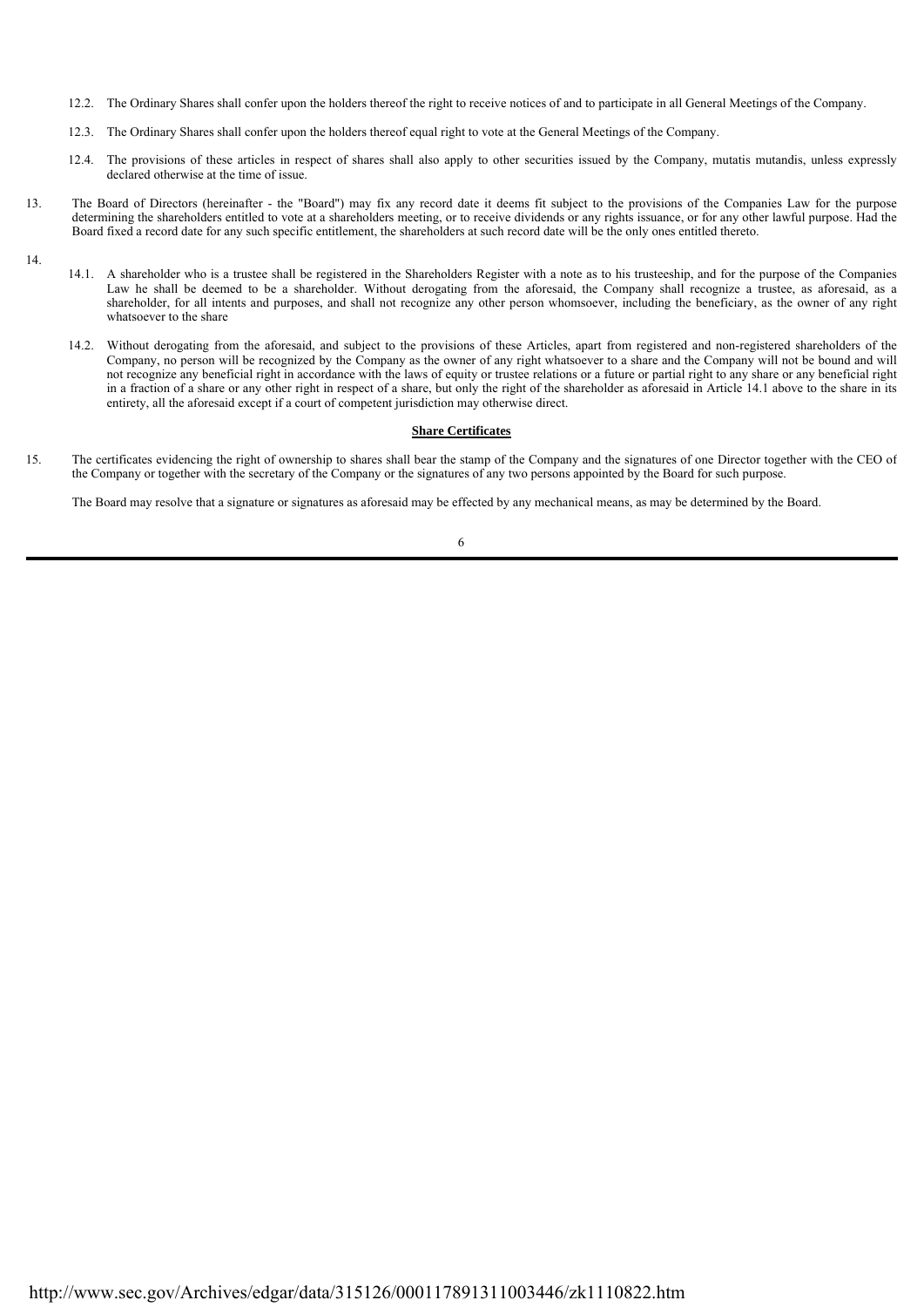- 16. Except in the event that the conditions of the issuance of shares otherwise provide:
	- 16.1. Every registered shareholder is, at his request, entitled to receive from the Company within a period of two months following the allotment or the registration of transfer, as the case may be, one certificate evidencing his ownership of the shares registered in his name, or, with the consent of the Company, several such certificates.
	- 16.2. A Nominee Company is, at its request, entitled to receive from the Company within a period of two months following the allotment or the registration of transfer, as the case may be, one certificate evidencing the number of shares and class of shares registered in its name in the Shareholders Register.
- 17. Subject to the provisions of the Companies Law, there shall be detailed in every certificate the number of shares in respect of which the certificate was issued, their serial numbers and par value.
- 18. A certificate which relates to a share registered in the name of two or more persons, shall be delivered to the person whose name appears first in the Shareholders Register in respect of such share, unless all the registered shareholders of such share shall direct the Company, in writing, to deliver the certificate to another of the registered shareholders.
- 19. If a share certificate is destroyed, spoiled,damaged, lost or damaged destroyed, the Board Company may order the cancellation thereof and the issue of a new certificate in place thereof, provided that the existing share certificate is cancelled by the Company after it is delivered to the Company and destroyed by it, or that it is proved to the satisfaction of the Board that the certificate has been lost or destroyed and that the Company has received security to the satisfaction of the Board against any possible damage. A reasonable sum as may be determined by the Board from time to time shall be paid in respect of every certificate issued pursuant to this Article.

## **Payments for Shares**

20. The consideration to be given to the Company for any issuance of shares as well as the time and manner of delivery thereof to the Company and all other conditions applying in connection therewith, if any, shall be determined by the Board, and the Board may determine the same at its discretion subject to the provisions of the Companies Law. In the event that the entire or part of the consideration for any share will not be given to the Company until the issuance thereof, such share may not be issued before the consideration therefor and the time and manner of delivery thereof to the Company, as determined by the Board, shall have been documented in writing, and the Company shall have received a written commitment thereto of the person to whom such share is to be issued.

<sup>7</sup>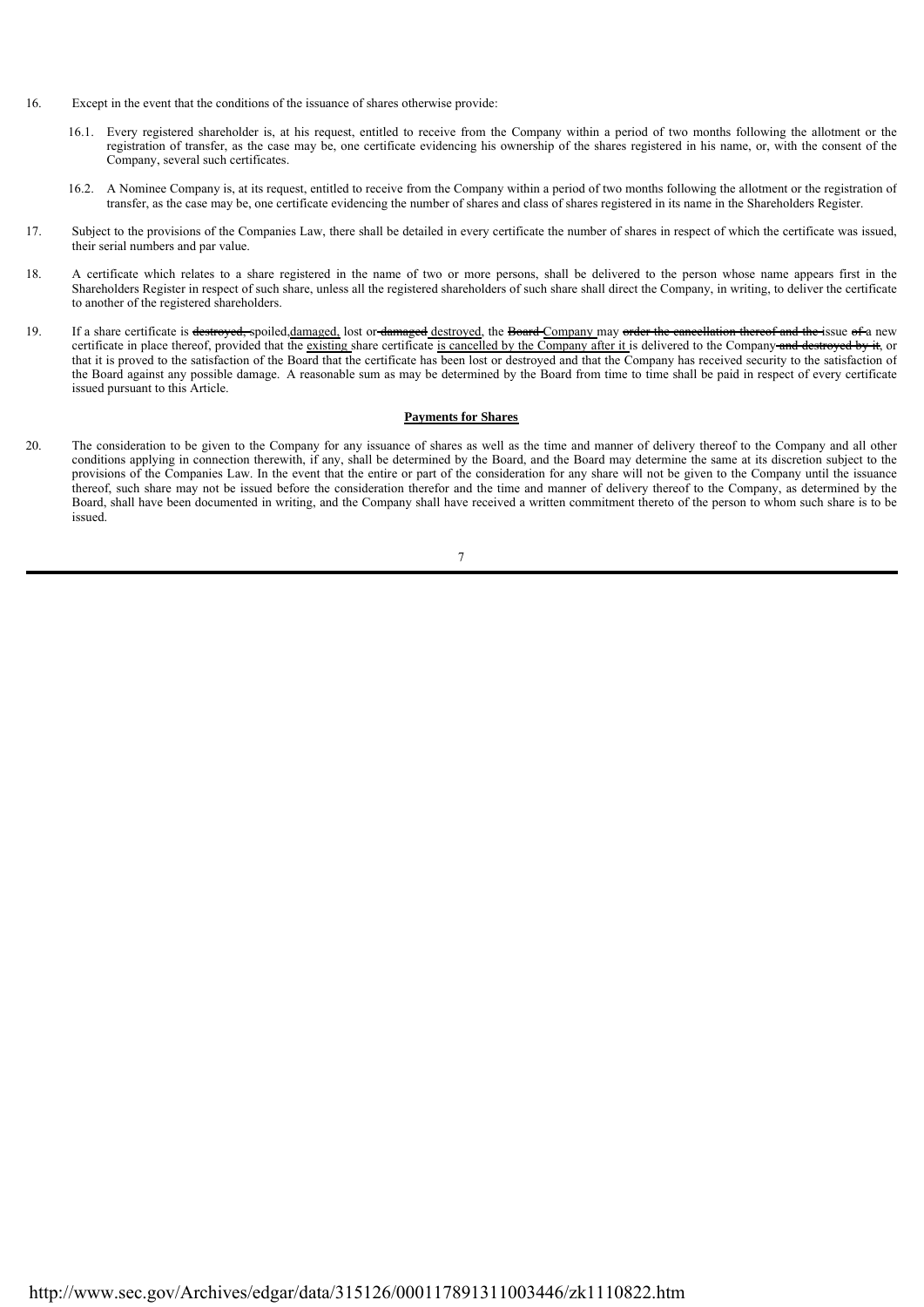## **Forfeiture of Shares**

21. The Board may resolve to forfeit a share issued by the Company if the consideration therefor which the shareholder has committed to deliver to the Company has not been delivered to the Company at the time and according to the conditions as committed to by such shareholder. Such resolution may not be adopted unless a written notice of the Company's intention to forfeit the share has been sent by the Company to the shareholder and the entire or any part of the consideration as should have been delivered to the Company prior to the date of such notice has not been delivered to the Company by the end of fourteen days from the date of such notice. The date of adoption of such resolution shall be deemed to be the date of forfeiture of such share, and thereafter the Company may sell such share at such date, in such manner and on such conditions as the Board shall determine in its discretion. Subject to the foregoing, in all matters regarding such forfeiture of shares and sale thereof the provisions of the Companies Law in this respect shall also apply.

## **Transfer of Shares**

- 22. Every transfer of shares registered in the Shareholders Register in the name of a registered shareholder, including by or to the Nominee Company, shall be made by a Deed of Transfer in the form usual in Israel or in such other form as may be approved by the Board or by the person/s designated by the Board for this purpose. The Deed of Transfer shall be signed in handwriting only by the transferor and by the transferee, in person or by their attorneys and also by witnesses to their signature.
- 23. Before the registration of transfer of shares in the Company's Registrer of Shareholders, the Deed of Transfer shall be lodged for registration at the registered office of the Company or any other place as may be fixed by the Board, or by the person/s designated by the Board for this purpose, together with the share certificates of the shares to be transferred, if such a certificate has been issued, and together with any other proof required by the Company as to the proprietary right of the transferor or his right to transfer the shares or the authority of the attorney for the transferor or the attorney for the transferee to sign behalf the name of the transferor or the transferee on the Deed of Transfer, if it was signed by an attorney as mentioned above.
- 24. The Company shall be entitled to charge a fee for registration of transfer in an amount to be fixed by the Board from time to time and which is reasonable in the circumstances of the matter.
- 25. Subject to the provisions of the Companies Law, a transfer of shares will not be registered in the Register of Shareholders other than after the Transfer Deed, share certificate and proof required by the Company as aforesaid shall have been delivered to the Company, and the amount fixed, if any, for registration of the transfer has been paid to the Company; the transferor shall continue to be considered as the shareholder of the transferred shares until the registration of the transferee in the Register of Shareholders as the shareholder of such shares.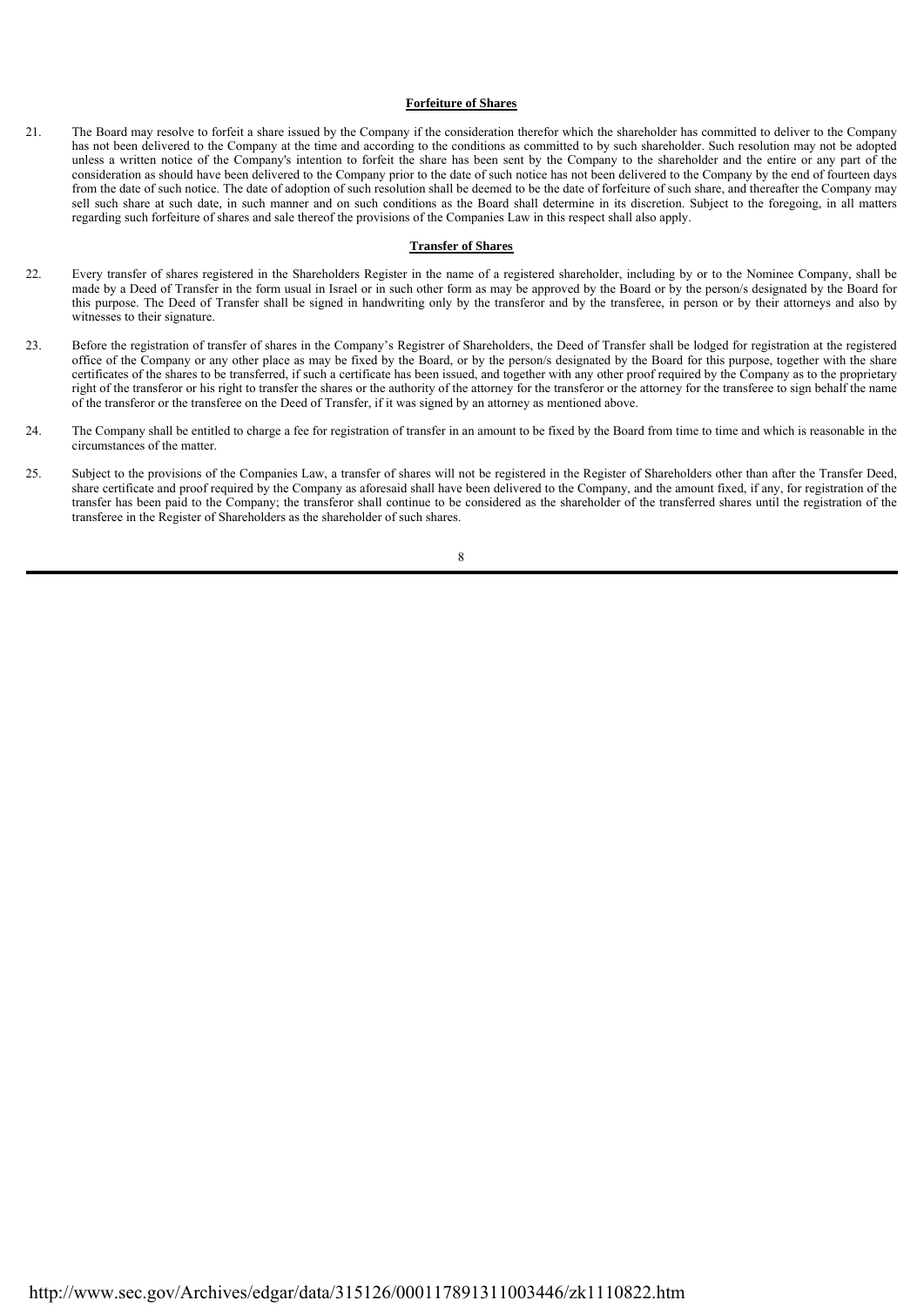- 26. The Company may close the Shareholders Register for a period fixed by the Board provided that such period shall not exceed, in total, above thirty days in any year. When the Register is closed, no transfer of shares shall be registered in the Register.
- 27. Subject to the provisions of these Articles or to the terms of the issue of shares of any class, any share that was fully paid may be transferred without necessity for approval by the Board.
- 28. If the Company refuses to approve the transfer of shares, it shall notify the transferor of the same not later than one month from the date of receipt of the Deed of Transfer.
- 29. A Deed of Transfer that shall be registered in the Company's Register of Shareholders shall be kept by the Company. Any Deed of Transfer which the Company refuses to register in the Register of Shareholders shall be returned to the person who submitted it, according to his/her demand.
- 30.
	- 30.1. Subject to the provisions of the Companies Law and to the provisions ofthese Articles, if there shall be proved to the Company to its satisfaction in such manner as may be determined by it, the existence of the legal requirements for the transmission of shares registered in the name of a registered shareholder, the Company shall recognize the assignee alone as the owner of the right to the said shares.
	- 30.2. Notwithstanding the aforesaid, in the event of the death of one or more of the shareholders in whose joint names shares are registered in the Shareholders Register, the Company shall recognize only the surviving shareholders as owners of the proprietary right to such shares.
- 31.
- 31.1. Subject to the provisions of these Articles, the Company shall change the registration of the ownership of shares in the Shareholders Register in the event that there shall be lodged with the Company a court order for the amendment of the Register or if there shall be proved to the Company, to its satisfaction of the in the manner fixed by it, the existence of the legal requirements for the transmission of shares, and the Company shall not recognize any right of any person to shares unless his right shall first be proved, as aforesaid.
- 31.2. Without derogating from the aforesaid, the Board may refuse to effect the registration or delay the same, as it would have been entitled to do had the registered shareholder himself transferred the share, prior to the transmission of the right.
- 32. Subject to the provisions of the Companies Law and to the provisions of these Articles, a person who becomes entitled to a share as aforesaid in Article 30 above, shall be entitled to transfer the shares in the same way that the registered owner was entitled to do himself, prior to the transmission of the right.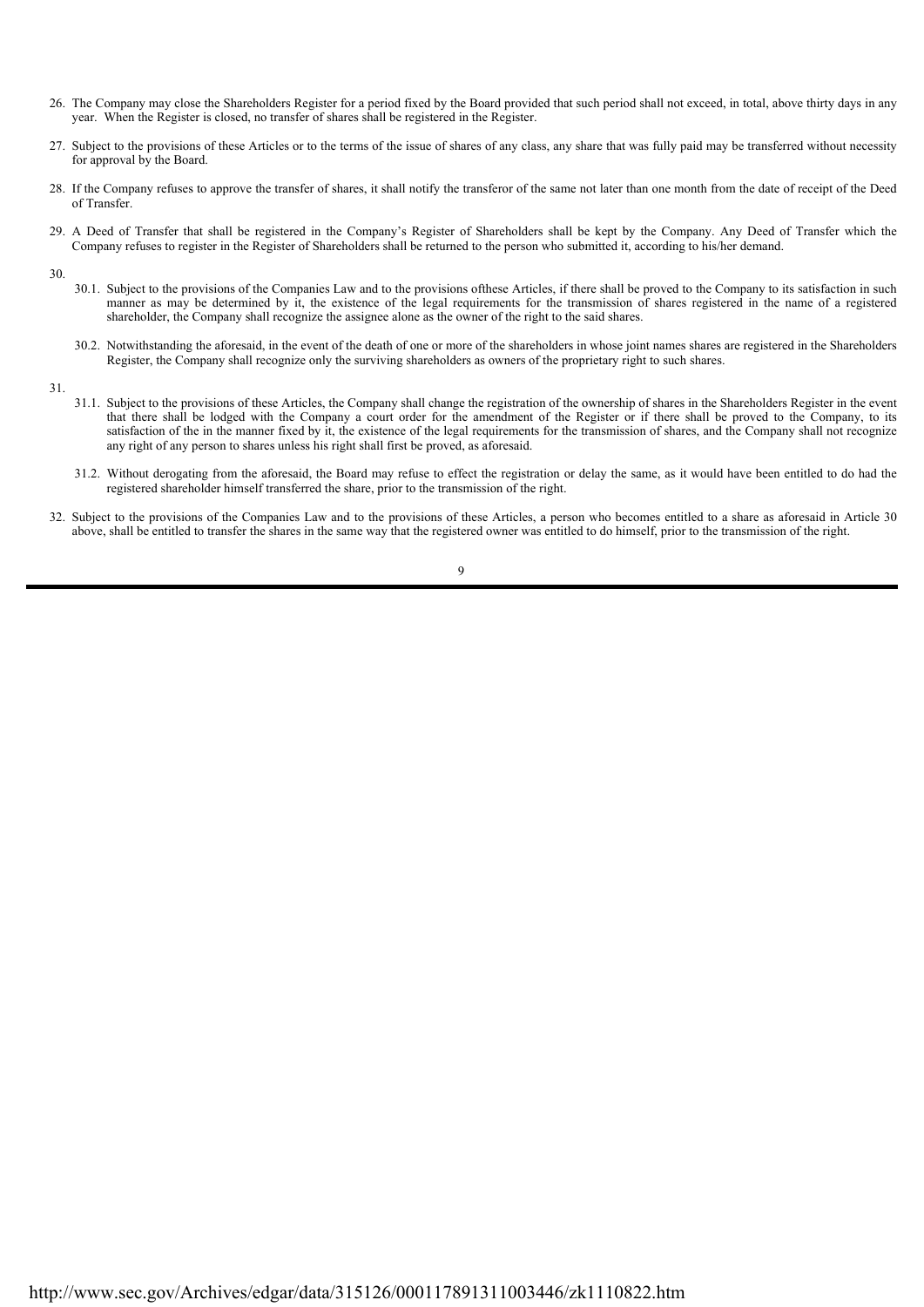33. The Company may destroy the Deeds of Transfer of shares on the expiration of seven years from registration in the Register, the Company may also destroy share certificates which have been cancelled on the expiration of seven years from their cancellation, and there shall be a prima facie presumption that the Deeds of Transfer and certificates destroyed were fully valid and that the transfers, cancellations and registrations, as the case may be, were correctly effected.

## **Alteration of the Share Capital**

- 34. The Company may, by resolution carried at a General Meeting by a special majority, increase the registered share capital of the Company, by classes of shares, as it may determine.
- 35. Subject to the provisions of the Companies Law, the Company may, by resolution carried at a General Meeting by an ordinary majority:
	- 35.1. To consolidate all or part of its shares and to divide them into shares of a greater par value than the par value of the existing shares;
	- 35.2. To split all or part of its shares, by way of subdivision, into shares of lesser par value than the par value of the existing shares;
	- 35.3. To decrease the capital of the Company and of any reserve fund from redemption of capital.

For the execution of any resolution as aforesaid, the Board may, at its discretion, resolve any difficulty which may arise in connection therewith.

- 36. Without derogating from the generality of the authority of the Board, as aforesaid, if as a result of the consolidation or split, as aforesaid, fractions of a share shall stand to the credit of the any shareholders, the Board is authorized at its discretion, to act as follows:
	- 36.1. To determine that fractions of shares which do not entitle their owners to a whole share, shall be sold by the Company and that the consideration for the sale be paid to the beneficiaries, on the terms and in the manner which may be determined.
	- 36.2. To allot to every shareholder whom the consolidation and/or split leaves with a fraction of a share, shares of the class which existed prior to the consolidation and/or split, in such quantity which, when consolidated with the fraction, will constitute one whole share, and such allotment shall be deemed to be valid immediately prior to the consolidation or split, as the case may be.
	- 36.3. To determine the manner in which the amounts to be paid for shares allotted as aforesaid in Article 36.2 above, shall be paid up, including on account of bonus shares.
	- 36.4. To determine that the owners of fractions of shares shall not be entitled to receive a whole share in respect of a share fraction.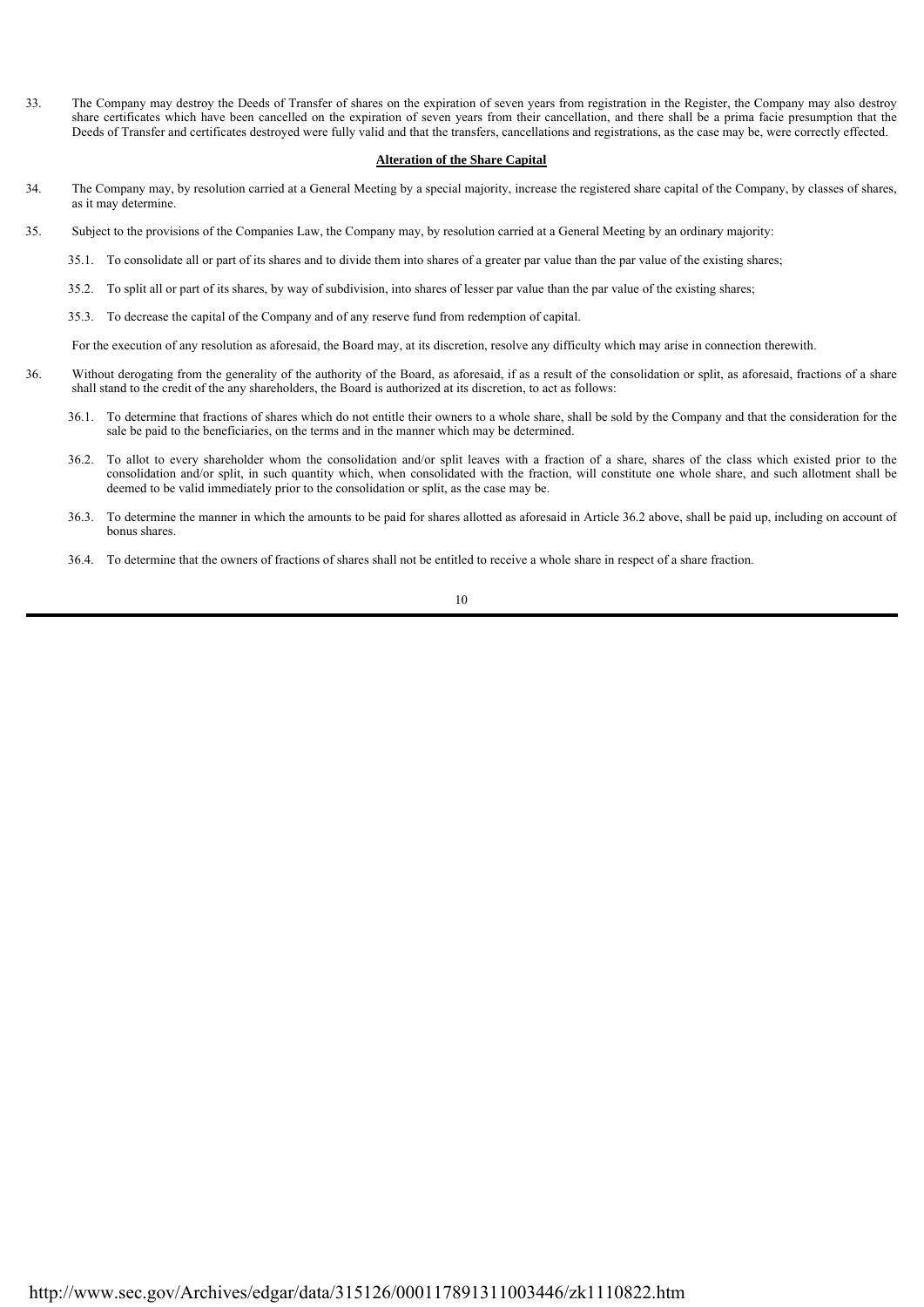- 36.5. To determine that shareholders shall not be entitled to receive a whole share in respect of a fraction of a whole share of a determined par value or less than same, or that they shall be entitled to receive a whole share in respect of a fraction of a whole share the par value of which is greater than such determined par value.
- 37. The Company may, by resolution carried at a General Meeting, by a special majority, annul registered share capital which has not yet been issued, provided that the Company has no undertaking, including a provisional undertaking, to allot such shares.

# **Modification of Rights**

- 38. At any time during which the share capital is divided into different classes, the Company may by resolution carried at a General Meeting, by a special majority, except if the terms of the issuance of the shares of such class otherwise provide, annul, convert, expand, supplement, restrict, amend or otherwise modify the rights of a class of shares of the Company, provided that the consent, in writing, of all the shareholders of such class thereto shall be received or that the resolution shall have been approved by a General Meeting of the shareholders of such class by special majority, or in the event that it was otherwise provided in the terms of the issuance of a particular class of the shares of the Company, as may have been provided in the terms of issuance of such class.
- 39. The provisions of these Articles concerning General Meetings shall apply, subject to the necessary changes, to any class meeting provided that the quorum at the class meeting shall be the presence, in person or by proxy, at the opening of the meeting of at least two shareholders who own at least thirty three and one third percent of the number of the issued shares of such class. However if there is no such quorum with half an hour from the time fixed for the meeting, the meeting shall be adjourned in a week, to the same day, time and place, or to a later date or to another place if such was specify in the Company's notice, and at the adjourned meeting a quorum shall be constituted by any number of participants regardless of the number of shares held by them.
- 40. The rights conferred upon the shareholders or owners of a class of shares, whether issued with ordinary rights or with preference rights or with other special rights, shall not be deemed to have been converted, restricted, prejudiced or altered in any other manner by the creation or issuance of additional shares of any class, whether of the same degree or in a degree different or preferable to them, nor shall they be deemed to have been converted, restricted, prejudiced or altered in any other manner by a change of the rights linked to any other class of shares, all the aforesaid unless otherwise expressly provided in the terms of the issuance of such shares.

## **Issuance of Shares and Other Securities**

41. The Company may issue shares and other securities which are convertible or realizable for shares, as determined by the Board, up to the extent of the registered share capital of the Company; for this purpose convertible securities which may be converted or realized for shares shall be deemed to have been converted or realized at the time of issue. Without derogation from the generality of the aforesaid, the Company may issue shares and other securities, as aforesaid, to grant optional rights for the purchase thereof including options or to confer them in any other manner, all the aforesaid to such persons, at such times, for such prices and upon such conditions, and also to determine any other provision in connection therewith, including provisions as to the manner of the distribution of the shares and the securities issued by the Company, between the purchasers thereof, including in the case of over subscription, all the aforesaid at the discretion of the Board.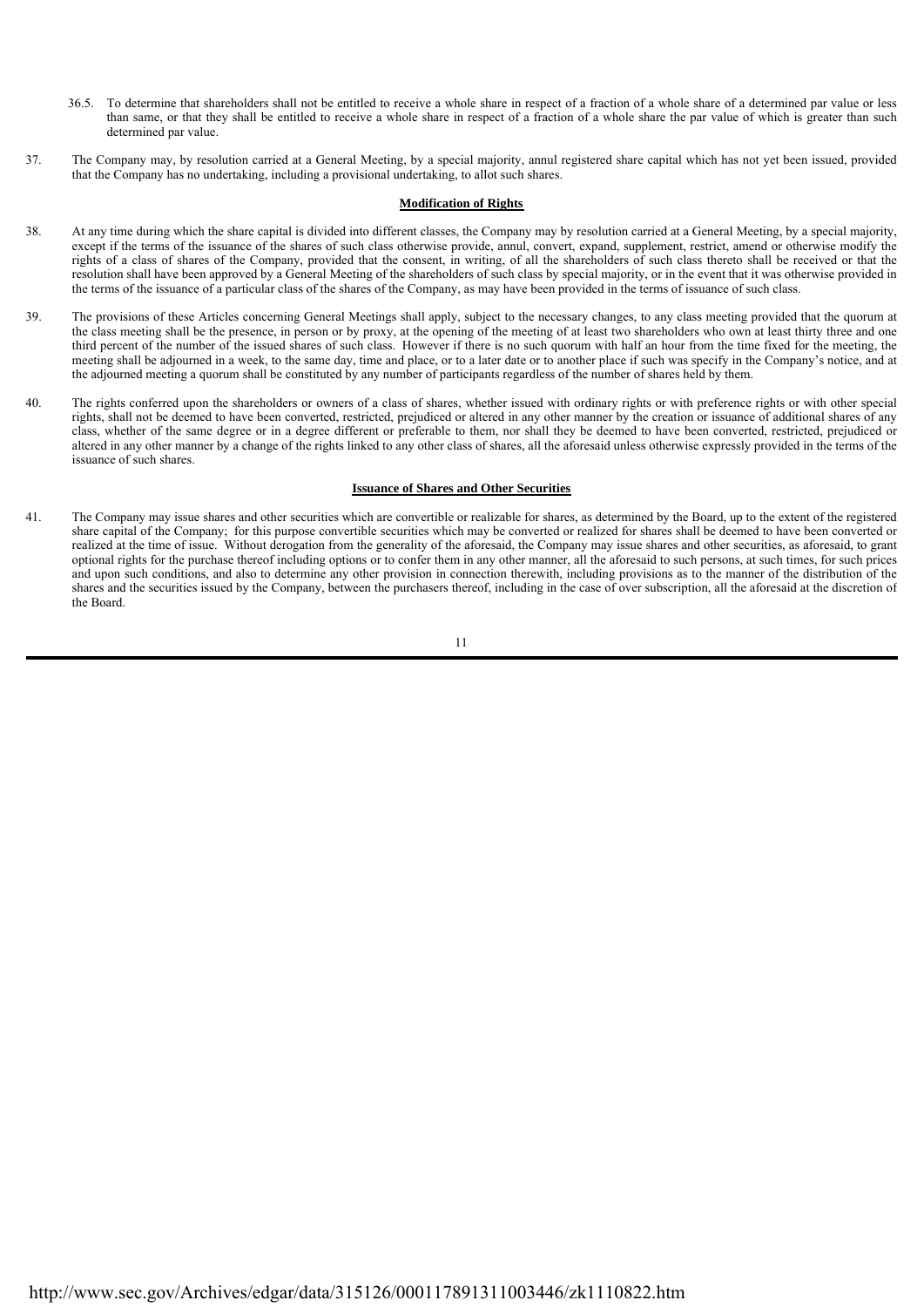- 42. Without derogating from the generality of the foregoing, and subject to the provisions of the Companies Law and of these Articles, the Board may determine, at its discretion, that the consideration for shares shall be paid in cash or in kind, including in securities or in any other manner, or that the shares shall be allotted as bonus shares or be allotted for a consideration equal to or greater than their par value, either in units or in series, all the aforesaid on the terms and at the times as may be determined by the Board at its discretion.
- 43. In a resolution for the increase of the registered share capital of the Company, the General Meeting may determine that the new shares included in the amount by which the registered share capital was increased as aforesaid (hereinafter - the "**New Shares**"), or any part of them, shall first be offered, at par value or at a premium, to all the existing shareholders in proportion to the par value of their shares in the Company or may determine other provisions with regard to the issuance and allotment of the new shares. However, in the absence of such a determination by the General Meeting in the resolution to increase the registered share capital of the Company, the Board may offer such shares as aforesaid in Article 41 above.
- 44. The Company may pay commissions or underwriting fees to any person, at the time of subscription or a subscription agreement or the procurement of subscriptions or pledge of subscriptions for shares or debentures or other securities of the Company as the Board may determine. The Company may also pay, in the event of any issuance of securities of the Company, agency commissions, the aforesaid in cash, in shares of the Company or in other securities issued by the Company, or in any other manner, or partly in one manner and partly in another manner, all the aforesaid as the Board may determine subject to the provisions of law.

## **Redeemable Securities**

45. Subject to the provisions of the Companies Law the Company may issue securities which may be redeemed on such terms and in such manner as may be determined by the Board at its discretion.

#### **Registers**

- 46.
- 46.1. The Company shall maintain a Register of Shareholders according to theprovisions of the Companies Law. Subject to the provisions of the Companies Law, upon registration in the Register the registered shareholder shall be deemed to be the owner of the shares registered in his name even if share certificates have not been issued in respect of such shares.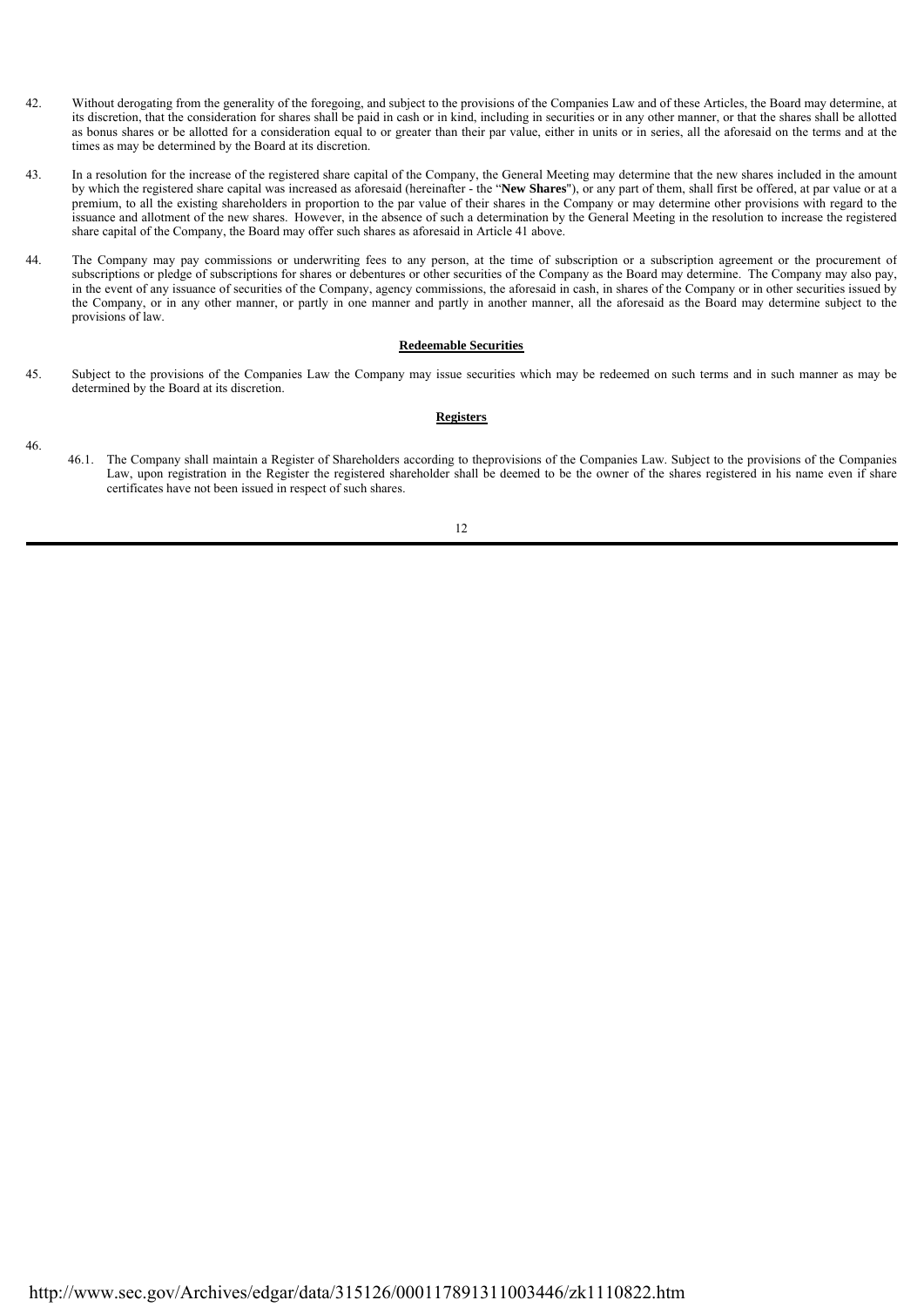46.2. The Company shall maintain a Register of Material Shareholders, as required by the Companies Law and defined there.

- 47. The Company may maintain an additional Shareholders Register outside of Israel on the terms provided for such purpose by the Companies Law.
- 48. The Company shall maintain a Register of Debenture Holders and Convertible Security Holders and all the provisions of these Articles relating to shares shall apply with regard to such Convertible Securities, as regards registration in the Register, issue of certificates, exchange of certificates, transfer and transmission, subject to such changes as the context may require, all the aforesaid subject to the terms of the issue of the securities.

## **General Meetings**

- 49. Resolutions of the Company in the following matters shall be adopted at a General Meeting:
	- 49.1. Alterations of the Articles or Memorandum of the Company;
	- 49.2. Exercise of the authorities of the Board of Directors by General Meeting in the event that the Board is not able to exercise its authorities and the exercise of any authority is vital for the proper management of the Company, as provided in the provisions of the Companies Law;
	- 49.3. Appointment and termination of employment of auditors;
	- 49.4. Appointment and dismissal of Directors;
	- 49.5. Approval of actions and transactions which are subject to approval at a General Meeting in accordance with the provisions of sections 255 and 268 to 275 of the Companies Law;
	- 49.6. Increase of the registered share capital and the decrease thereof in accordance with the provisions of sections 286 and 287 of the Companies Law as well as alterations in capital as provided for in Article 35 above;
	- 49.7. Merger in accordance with section 320(a) of the Companies Law;
	- 49.8. Any matter which pursuant to the Law or in accordance with these Articles is required to be adopted by resolution of a General Meeting.
- 50. The Company shall hold an Annual General Meeting each year not later than fifteen months after the previous Annual Meeting, at such time and place as may be determined by the Board.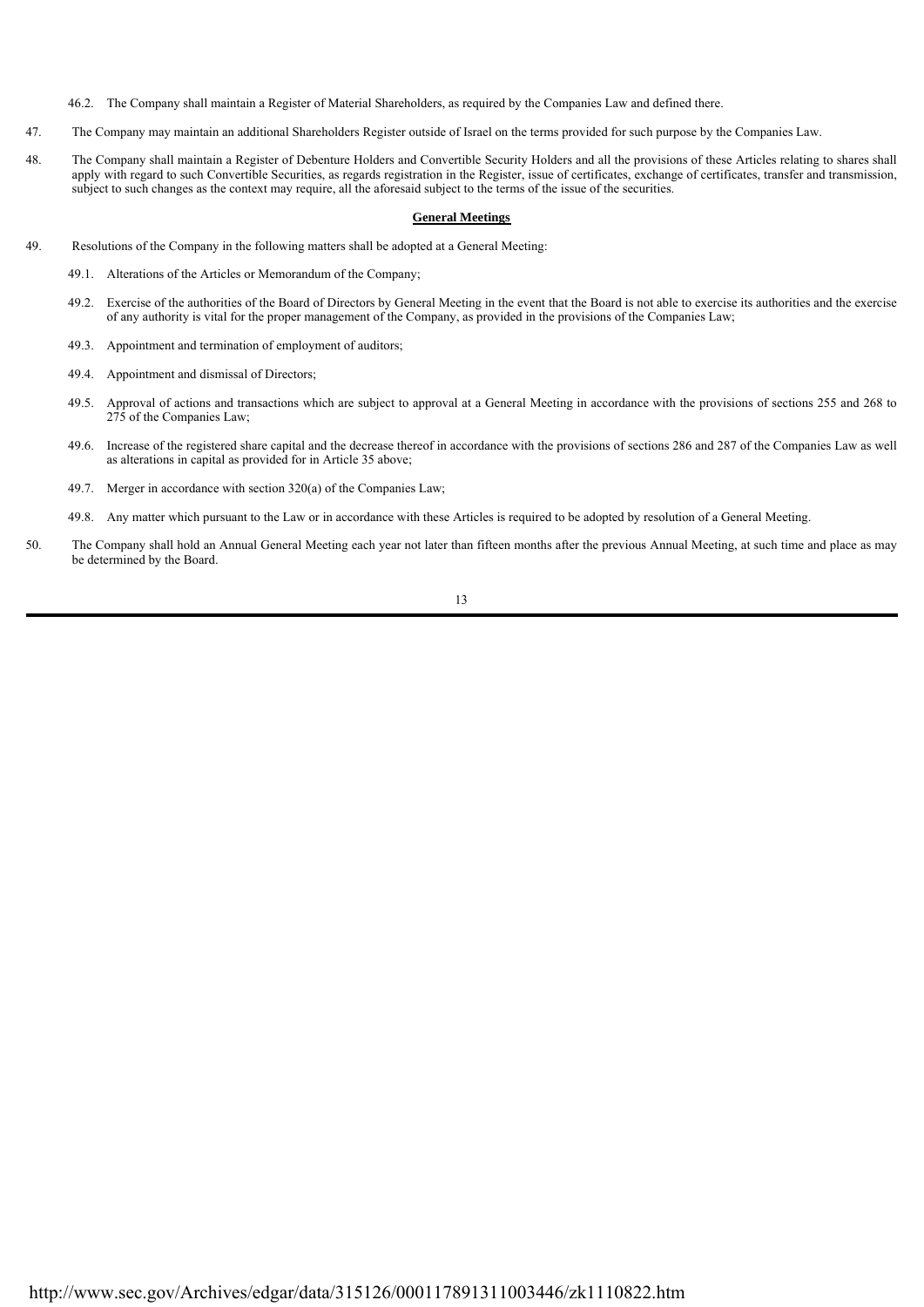- 51. The Agenda of the Annual General Meeting shall include the following items:
	- 51.1. Discussion of the Financial Statements and Directors' Report which are presented to the General Meeting;
	- 51.2. Appointment of Directors and determination of their remuneration;
	- 51.3. Appointment of auditors;
	- 51.4. Report of the Board as to the auditor's fee for auditing and additional services, if any;
	- 51.5. In addition to the aforesaid, there may be included on the agenda of the Annual Meeting any other matter determined in accordance with Article 55 hereafter.

A General Meeting as aforesaid is referred to as an "Annual Meeting" and any other General Meeting is referred to as an "Extraordinary Meeting".

- 52. The Board of Directors of the Company shall convene a Extraordinary Meeting as may be decided by the Board, and shall also convene a Extraordinary Meeting at the demand of any one of the following:
	- 52.1. Any two Directors or one quarter of the officiating Directors.
	- 52.2. One or more shareholders, who hold at least five percent of the issued capital and at least one percent of the voting rights in the Company, or one or more shareholders who hold at least five percent of the voting rights in the Company.
- 53. If the Board receives a demand for the convening of an Extraordinary Meeting as aforesaid, the Board shall within twenty one days of receipt of the demand convene the meeting for a date fixed in the notice as to the Extraordinary Meeting in accordance with Article 57.1 hereafter, provided that the date for convention shall not be later than thirty five days from the date of publication of the notice, all the aforesaid subject to the provisions of the Companies Law.
- 54. In the event that the Board does not convene a Extraordinary Meeting demanded in accordance with Article 52 above, the persons making the demand, and in the case of shareholders - such part of them as hold at least one half of their voting rights, may themselves convene the meeting provided that it shall not be held more than three months of the date that the demand was lodged as aforesaid, and the meeting shall be convened, to the extent possible, in the same manner as the convention of meetings by the Board.

55.

55.1. The agenda at a General Meeting shall be fixed by the Board and shall includealso items in respect of which a demand for the convention of a Extraordinary Meeting has been made in accordance with Article 52 above and any matter requested in accordance with Article 55.2 hereafter.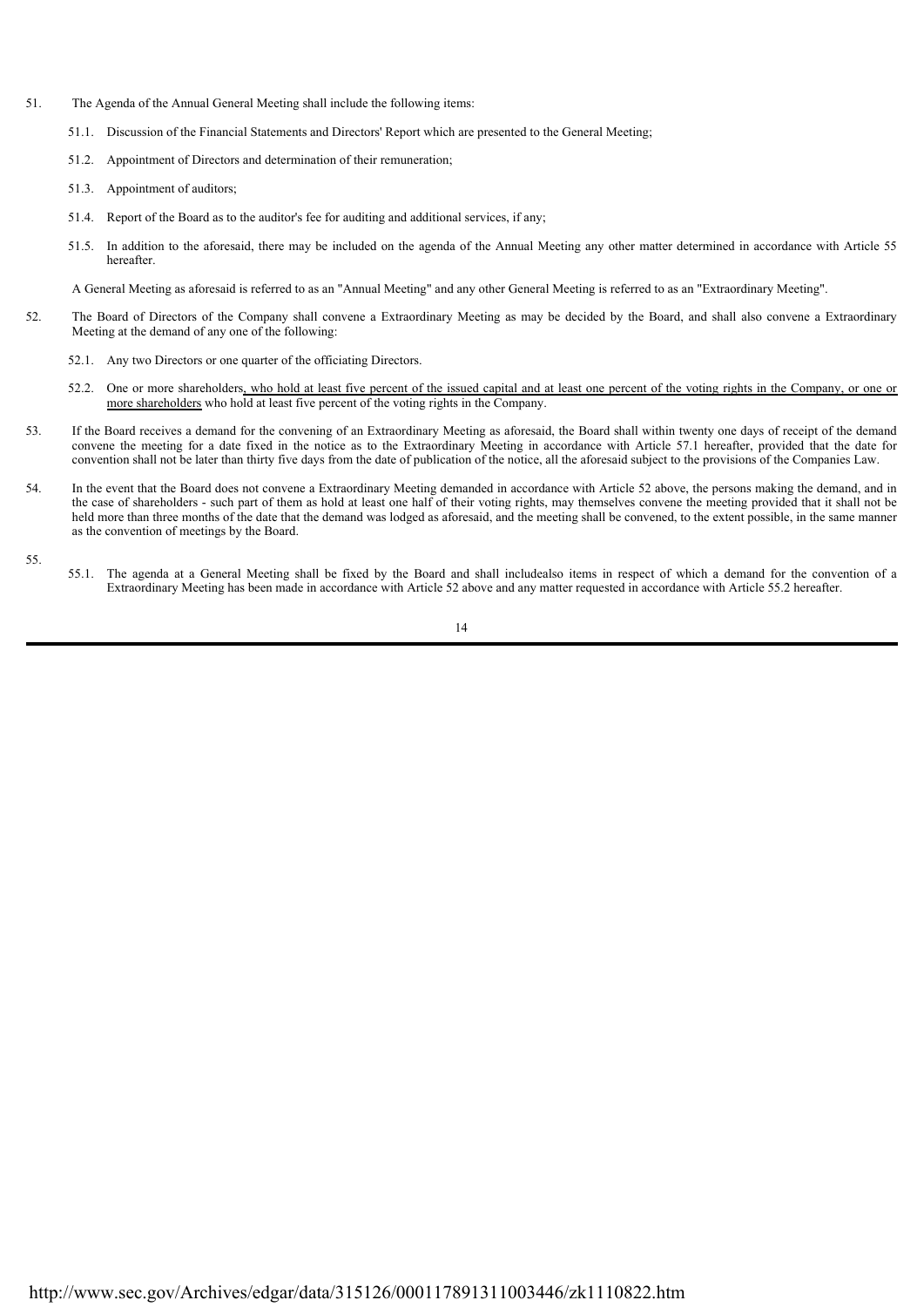- 55.2. One or more shareholders who hold at least one percent of the voting rights at the General Meeting, may request the Board to include any matter on the agenda of a meeting to be held provided that such matter is appropriate for deliberation at a General Meeting.
- 55.3. A request as aforesaid in Article 55.2 above shall be lodged with the Company at least seven days prior to the giving of notice of the convening of the General Meeting, and there shall be attached thereto a draft of the resolution proposed by the shareholder.
- 56.1. A notice of a General Meeting shall be published in at least twodistributed daily newspapers published in Hebrew. The notice shall be published at least fourteen days prior to the convening of the meeting or before if required by law.
	- 56.2. Apart from the notice as to the General Meeting as in Article 56.1 above, the Company shall not give any notice as to the General Meeting, either to the registered shareholders or to shareholders who are not registered.
- 57.

56.

- 57.1. The notice as to a General Meeting shall detail the place, the day and the hourat which the meeting will be held and shall include the agenda as well as a summary of the proposed resolutions and any other details required by law.
- 57.2. In the resolution of the Board to convene a meeting, the Board may fix the manner in which the items on the agenda will be detailed and notified to the shareholders entitled to participate at the meeting, all at according to the discretion of the Board and subject to the provisions of the Law.
- 57.3. Without derogating from the authority of the Board as aforesaid in this article 57 and without derogating from the generality of the provisions of these Articles relating to delegation of the authority of the Board, the Board may delegate its authority as aforesaid in this article 57, to a Committee of the Board and/or to an officer of the company, either for the purpose of a specific General Meeting or for a period.
- 58. A defect made bona fide in the convening of a General Meeting or the management of the meeting including a fault resulting from the non-performance of a provision or condition fixed by law or by these Articles, including as to the manner of the convention or management of the General Meeting, shall not invalidate any resolution carried at the General Meeting and shall not prejudice the proceedings thereof, subject to the provisions of any law.

#### **Proceedings at General Meetings**

59. No business shall be transacted at any General Meeting unless a quorum is present at the time of the opening of the meeting. A quorum shall be constituted when two shareholders, holding collectively at least thirty-three and one third percent of the voting rights, are present in person or by proxy, within half an hour from the time set for the meeting, unless otherwise determined in these Articles.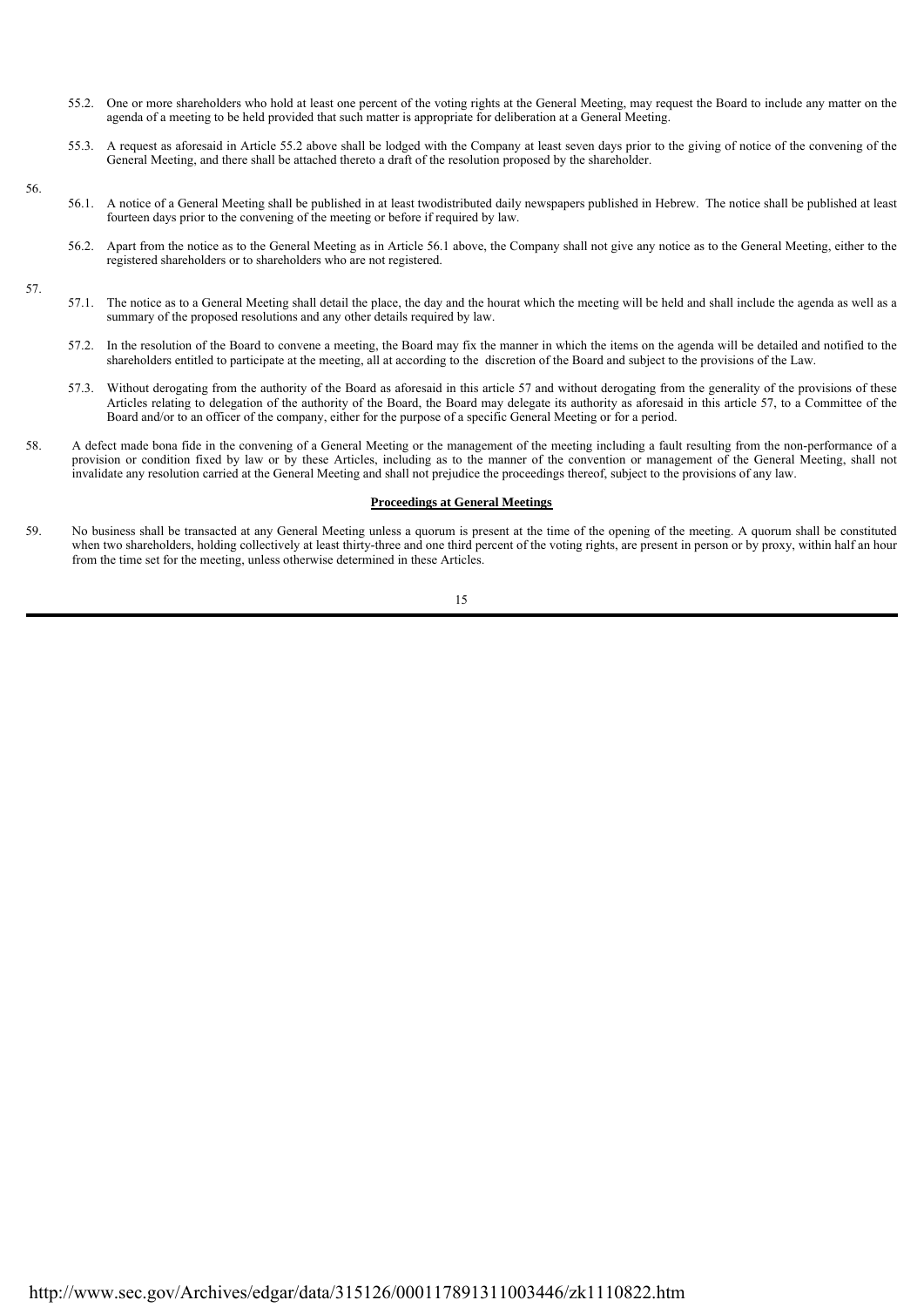- 60. If a quorum is not present within half an hour from the time set for the meeting, the meeting shall stand adjourned for seven days, to the same day of the week at the same time and place, without need for notification to the shareholders, or to such other day, time and place as the Board may determined in the notice to the shareholders, as mentioned in article 56 above.
- 61. At an adjourned meeting a quorum shall be constituted when two shareholders, holding collectively at least thirty-three and one third percent of the voting rights, are present in person or by proxy, within half an hour from the time set for the opening of the adjourned meeting. If a quorum is not present as aforesaid, at the adjourned meeting, the meeting shall be held if one shareholder, holding at least twenty five percent of the voting rights, is present in person or by proxy.
- 62. The Chairman of the Board or in his absence, any Director or officer appointed for such purpose by the Chairman of the Board, shall take the chair at every General Meeting of the Company. If there shall be no Chairman as aforesaid or if at any particular meeting, no such person is present within fifteen minutes from the time set for commencement of the meeting, or if they shall be unwilling to act as Chairman of the meeting, the Directors present may by majority vote elect as Chairman one of the Directors or officers of the Company present at the meeting, and in default of their so doing, the shareholders present in person or by proxy may elect as Chairman one of the Directors or officers of the Company present at the meeting. If no Directors or officers are present or if all of the Directors or officers shall be unwilling to act as Chairman, one of the shareholders or the proxy of a shareholder shall be elected to act as Chairman.
- 63. The Company shall maintain Minutes of the proceedings at the General Meeting which shall include the following details:
	- 63.1. The names of the shareholders participating at the General Meeting and the number of shares held by them;
	- 63.2. The matters transacted at the General Meeting and the resolutions carried.
- 64. Minutes signed by the Chairman of the General Meting shall constitute prima facie evidence as to the contents thereof.

#### **Voting and Carrying of Resolutions at General Meetings**

65. A non-registered shareholder who wishes to vote at a General Meeting shall prove to the Company his ownership of his share to the date prescribed in the notice given for the convening of the General Meeting. Subject to the provisions of the Companies Law, the Board may issue directives and procedures relating to the proof of ownership of shares of the Company.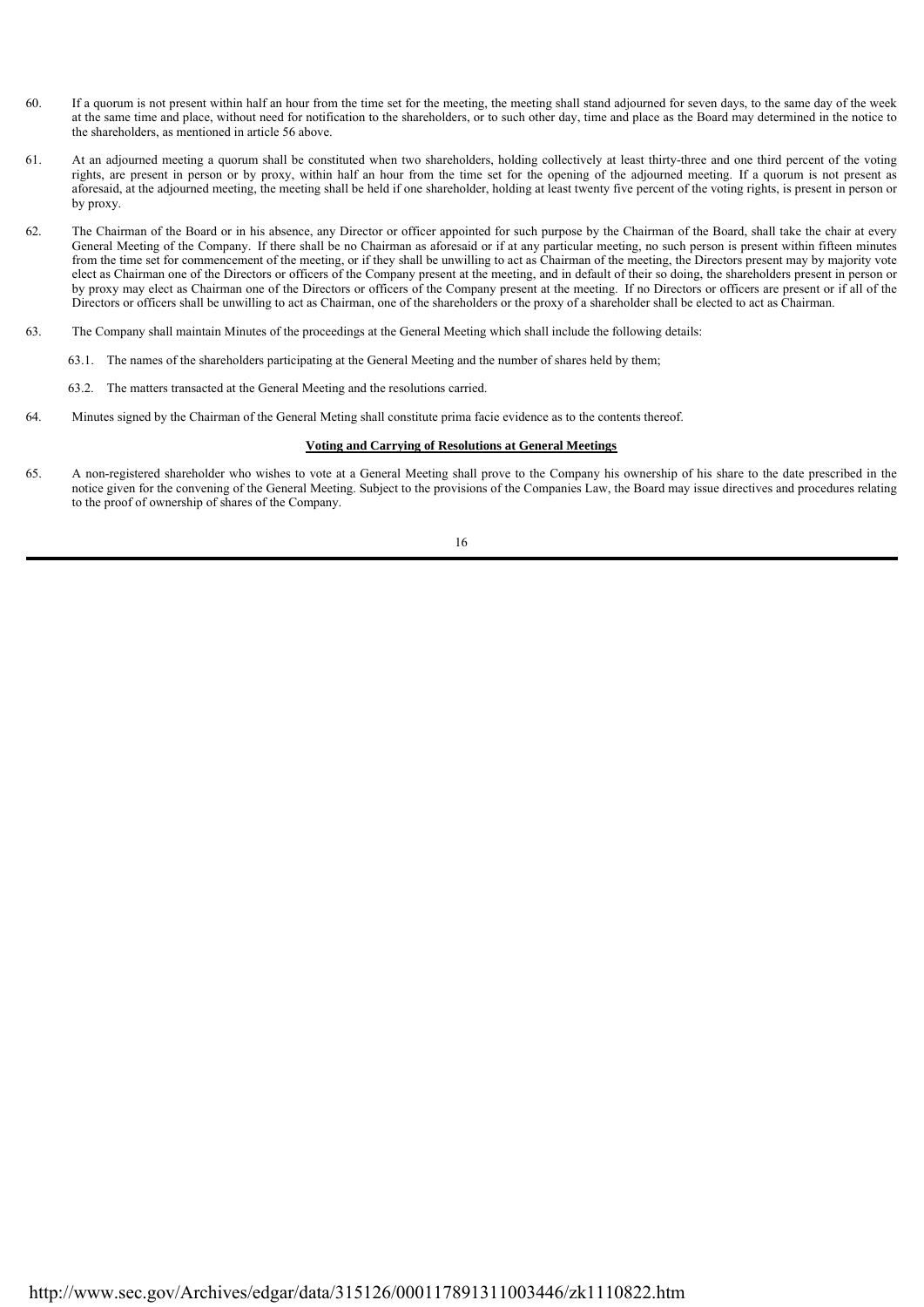- 66. A shareholder is entitled to vote at a General Meeting or Class Meeting, in person or by proxy, in accordance with the provisions of these Articles and subject to the provisions of the Companies Law. A voting proxy need not be a shareholder of the Company.
- 66A. Deed of Vote A Shareholder may vote in a Shareholders Meeting by means of a Deed of Vote (*ktav hatzba'ah*) on any issue for which voting by Deed of Vote is required to be offered under applicable Law and on any other issue for which the Board of Directors has approved voting by Deed of Vote, either generally or specifically. The form of the Deed of Vote shall be set by the corporate secretary or any one so authorized by the Board of Directors.

 For the purposes of these articles, a "proxy" would also apply, mutatis mutandis, to a Deed of Vote and may be used instead of a Deed of Vote, subject to the applicable law.

- 66B. The Board of Directors may authorize shareholder voting in a general meeting via the Internet, subject to applicable law.
- 67. Subject to the provisions of any law, in the event of joint holders, each of them, in person or by proxy, is entitled to vote at any meeting in respect of the jointly owned shares as though he were the sole owner. In the event that more than one of the joint owners is present at the meeting, in person or by proxy, the shareholder entitled to vote will be the one whose name appears first in the Register or in the Ownership Certificate (as defined in the Law) issued by a member of the Stock Exchange, or in such other document determined by the Board for such purpose, as the case may be. Several executors or administrators of a deceased shareholder shall for the purpose of this article be deemed joint owners of the shares.
- 68. Any person entitled to shares in accordance with article 30 above, may vote at any General Meeting in respect thereof in the same manner as if he were the registered holder of such shares, provided that at least forty eight hours before the time for the meeting or the adjourned meeting, as the case may be, at which he proposes to vote, he shall satisfy the Company of his right to vote such shares unless the Company shall have previously recognized his right to vote the shares at such meeting.
- 69 69. The instrument appointing a proxy (hereinafter "**The Proxy Appointment**") shall be in writing signed by the appointing shareholder.

The proxy appointment or an office copy to the satisfaction of the Company shall be deposited at the registered office or at such other place or places, in or out of Israel, - as may from time to time be determined by the Board, either generally or in respect of a specific meeting - at least forty eight hours prior to commencement of the meeting or the adjourned meeting, as the case may be, at which the proxy proposes to vote on the strength of such pr appointment. Notwithstanding the aforesaid, the Chairman of the meeting may, at his discretion, accept such proxy appointment after such time if he so deem at his discretion. If the proxy appointment is not received as aforesaid in this article, it shall not be valid at such meeting.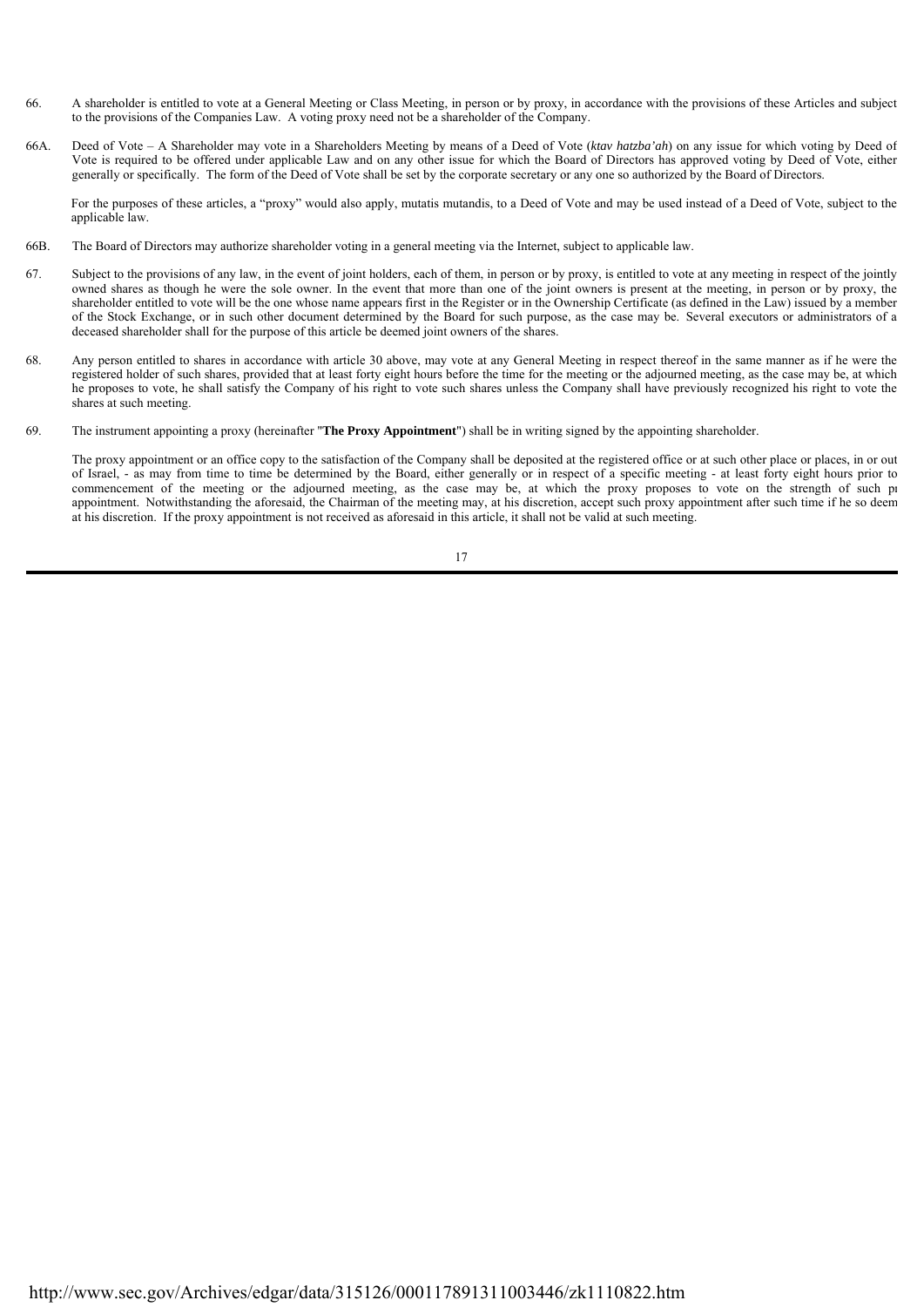- 70. A voting proxy is entitled to participate in the discussions at the General Meeting and to be elected as chairman of the meeting in the same manner as the appointing shareholder, unless the proxy appointment otherwise provides.
- 71.
- 71.1 The proxy appointment shall be in form usual in Israel or any other form which may be approved by the Board or the person/s designated by it for this purpose.
- 71.2 The proxy appointment shall state the class and number of shares in respect of which it is given. If the proxy appointment does not state the number of shares in respect of which it is given or states a number of shares which exceeds the number registered in the name of the shareholder or stated in the Ownership Certificate, as the case may be, the proxy instrument shall be deemed to have been given in respect of all the shares of the shareholder according to the registration in the Company's Register or in the Ownership Certificate, as the case may be.
- 71.3 If the proxy appointment is given in respect of a number of shares which is less than the number of shares registered in the name of the shareholder or stated in the Ownership Certificate, as the case may be, the shareholder shall be deemed not to have participated in the voting in respect of the excess shares and the proxy appointment shall be valid in respect of the number of shares stated therein.
- 72. Without derogating from the provisions of these Articles relating to the appointment of a proxy for voting, a shareholder who holds more than one share is entitled to appoint more than one proxy, subject to the following provisions:
	- 72.1 Each proxy appointment shall state the class and number of shares in respect of which it is given.
	- 72.2 If the total number of shares of any class stated in proxy appointments given by such shareholder exceeds the number of shares registered in the name of the shareholder in the Company's Register or stated in the Ownership Certificate, as the case may be, said shareholder will be eligible to vote only the shares registered in the said shareholders name in the Company's Register on the condition that the voting instructions are identical in all the proxy appointments given by the same shareholder. If the voting instructions differ, all the proxy appointments given by such shareholder shall be invalid.
- 73. A shareholder or his voting proxy may vote in respect of part only of the shares held by him or in respect of which he acts as proxy, and he may vote one way in respect of some of the shares and another way in respect of some thereof.
- 74. A vote given by virtue of a proxy appointment shall be valid notwithstanding any defect in the proxy appointment and also in case of the previous decease of the principal or declaration of his legal incapacity or revocation of the proxy appointment or transfer of the shares in respect of which the vote is given, unless a notice in writing has been received at the office prior to the meeting as to such defect, death, incapacity, revocation or transfer, as the case may be. Notwithstanding the aforesaid the chairman of the meeting may, at his discretion accept such a notice also during the meeting if he shall so deem fit at his discretion.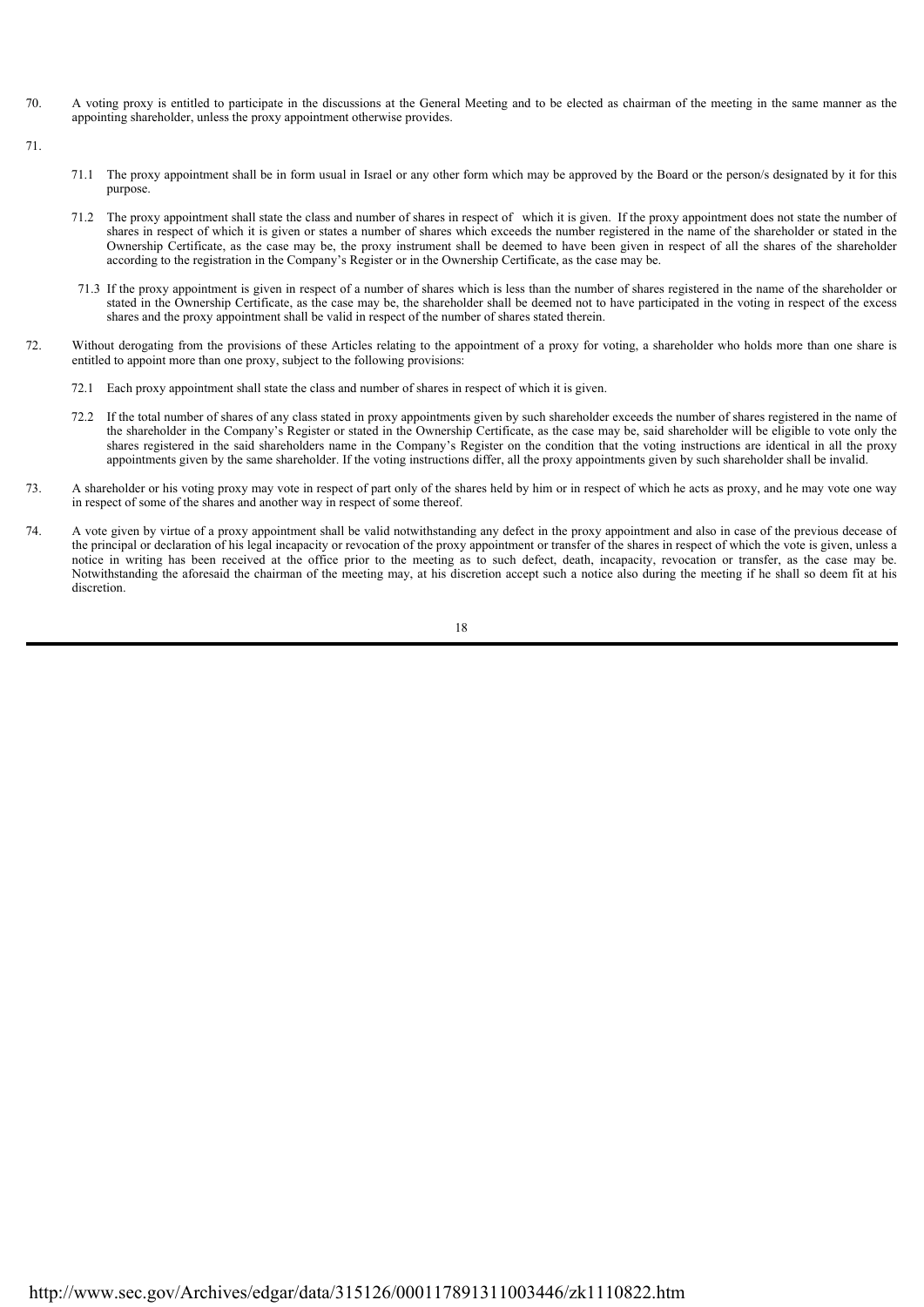- 75. A proxy appointment shall be valid also in respect of an adjourned meeting of the meeting to which the proxy appointment relates unless otherwise provided in the proxy appointment.
- 76. Each Ordinary Share entitles the holder thereof to participate at a General Meeting of the Company and to one vote at a poll.
- 77. Any resolution standing to the vote of a General Meeting shall be decided by a poll of the votes of the shareholders voting. A poll shall be taken in such manner as the chairman of the meeting may direct. In case of any dispute as to the acceptance or rejection of any vote on a poll, the chairman of the meeting shall determine the matter and his bona fide decision shall be final and binding.
- 78. A declaration by the chairman that a resolution has been carried or rejected, whether unanimously or by a particular majority, and an entry to that effect in the minutes of the meeting, shall constitute prima facie evidence of such fact, and there be no necessity to prove the number of votes (or the relative proportion thereof) cast in favor or against the proposed resolution.
- 79. Subject to the provisions of the Companies Law or the provisions of these Articles requiring any other majority, resolutions of a General Meeting shall be adopted by a simple majority. The chairman of the meeting shall not have a second or casting vote.
- 80. The chairman of a General Meeting may, with the consent of a meeting at which a quorum is present, and shall if so directed by the meeting, adjourn the meeting or adjourn the proceedings with regard to any particular matter on the agenda, to another time and place as may be decided. No business shall be transacted at the adjourned meeting other than business which was on the agenda but unfinished at the meeting from which the adjournment took place. It shall not be necessary to give notice of the adjourned meeting unless the adjournment exceeds twenty one days, in which case notice of the adjourned meeting shall be given according to the provisions of these Articles regarding a General Meeting.

#### **The Board of Directors**

- 81. The number of the members of the Board (hereinafter: "**Directors**") shall not be less than five and shall not exceed fifteen, including the External Directors, as defined in the Companies Law.
- 82. The Directors shall be appointed at the Annual Meeting and, with the exception of the External Directors, shall continue in office until the termination of the first Annual Meeting following their appointment. Notwithstanding the aforesaid, if no Directors were appointed at the Annual Meeting, the Directors appointed at the previous Annual Meeting shall continue in office. Directors whose period of office is expiring are eligible for re-appointment, except for External Directors, whose nomination and duration of service shall be as set forth in the Companies Law.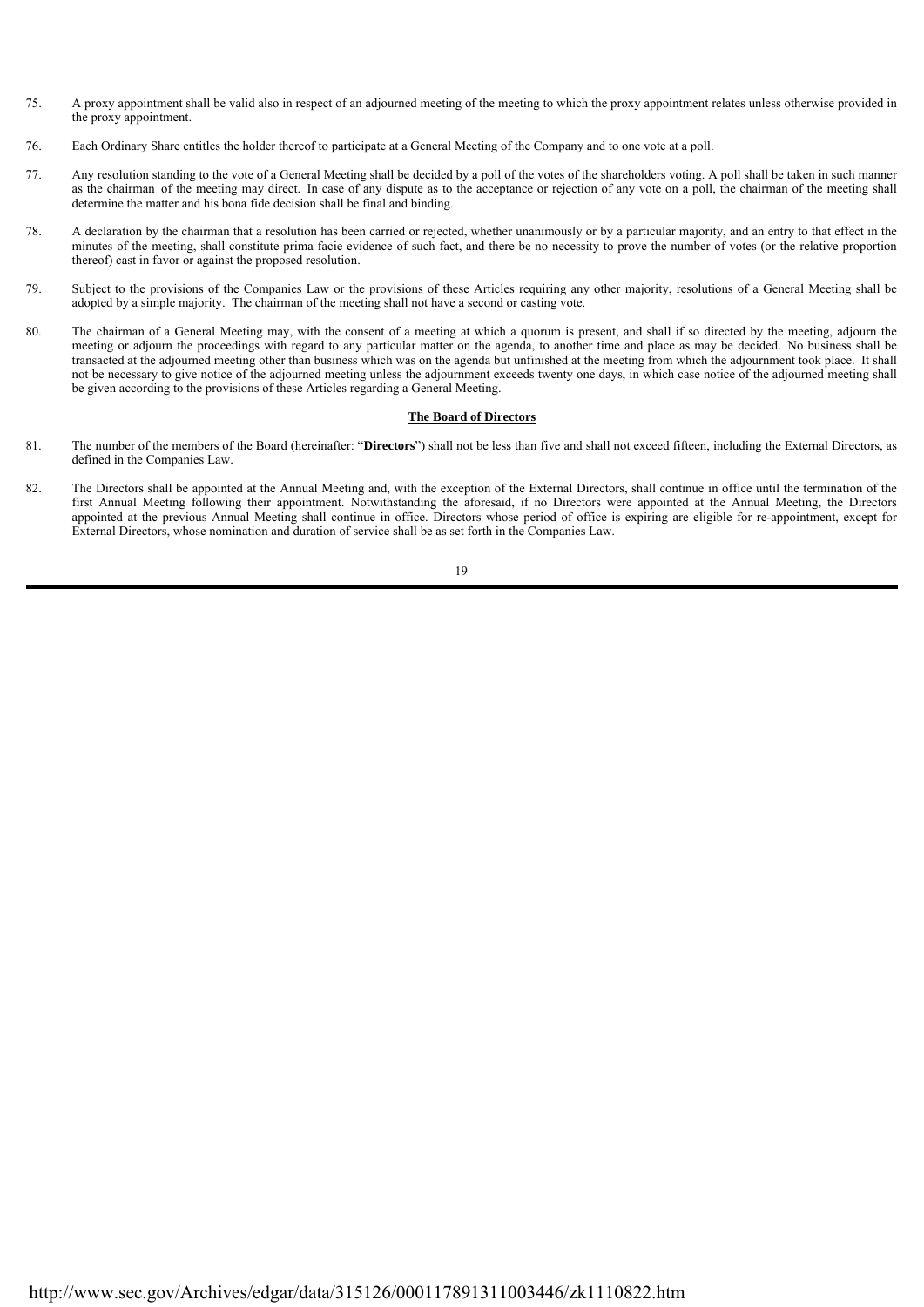- 83. No person other than a person who officiated as a Director up to the Annual Meeting, shall be appointed as a Director at the Annual Meeting, unless recommended for appointment by the Board, or unless a shareholder of the company who wishes to propose a candidate shall have lodged at the office, not later than within seven days of the publication of the notice of the meeting, a document in writing signed by the shareholder notifying his intention to propose such candidate for appointment as a Director, to which document there shall be attached the consent of the candidate to officiate as a Director and his/her resume.
- 84. The Board may appoint, from time to time, an additional Director or Directors, whether in order to fill the office of a Director which has become vacant for any reason whatsoever or as an additional Director or Directors, provided that the total number of Directors shall not exceed the maximum number fixed in Article 81 above. The office of a Director appointed as aforesaid shall terminate at the end of the Annual Meeting held following his appointment and he shall be eligible for re-appointment.
- 85. An Extraordinary Meeting may appoint, from time to time, an additional Director or Directors, whether in order to fill the office of a Director which has become vacant for any reason whatsoever or as an additional Director or Directors, provided that the total number of Directors shall not exceed the maximum number fixed in Article 81 above, and the provisions of Article 83 above shall apply also on the appointment of a Director in an Extraordinary Meeting, with the relevant changes. The office of Directors, other than External Directors, appointed as aforesaid shall terminate at the end of the Annual Meeting held following their appointment.
- 86. The service of a Director in office shall commence on the day of his/her appointment by the Board or by the General Meeting, as the case may be, unless a later date was set for the commencement of such service in office.
- 87. Notwithstanding the aforesaid, the General Meeting may at any time, by a simple majority, remove any Director, other than an External Director, from office prior to the expiration of his office, provided that there shall be afforded to such Director a reasonable opportunity to present his standpoint before the General Meeting. Any General Meeting may also appoint, may also remove any External Director, from office, according to the provisions of the Companies Law.
- 88. Without prejudice to the provisions of any law, the office of any Director, other than an External Director, shall terminate prior to the termination of the period for which he was appointed, in the event that there shall be served upon him a demand that he should resign signed by at least two thirds of the Directors then officiating.
- 89. In the event of the vacation of the office of a Director, the Board may continue to act in all matters so long as the number of Directors does not fall below the minimum number of Directors fixed in article 81 above. If the number of Directors shall fall below such number, the Board may not act otherwise than for the convention of a General Meeting for the purpose of the appointment of additional directors but not for any other purpose.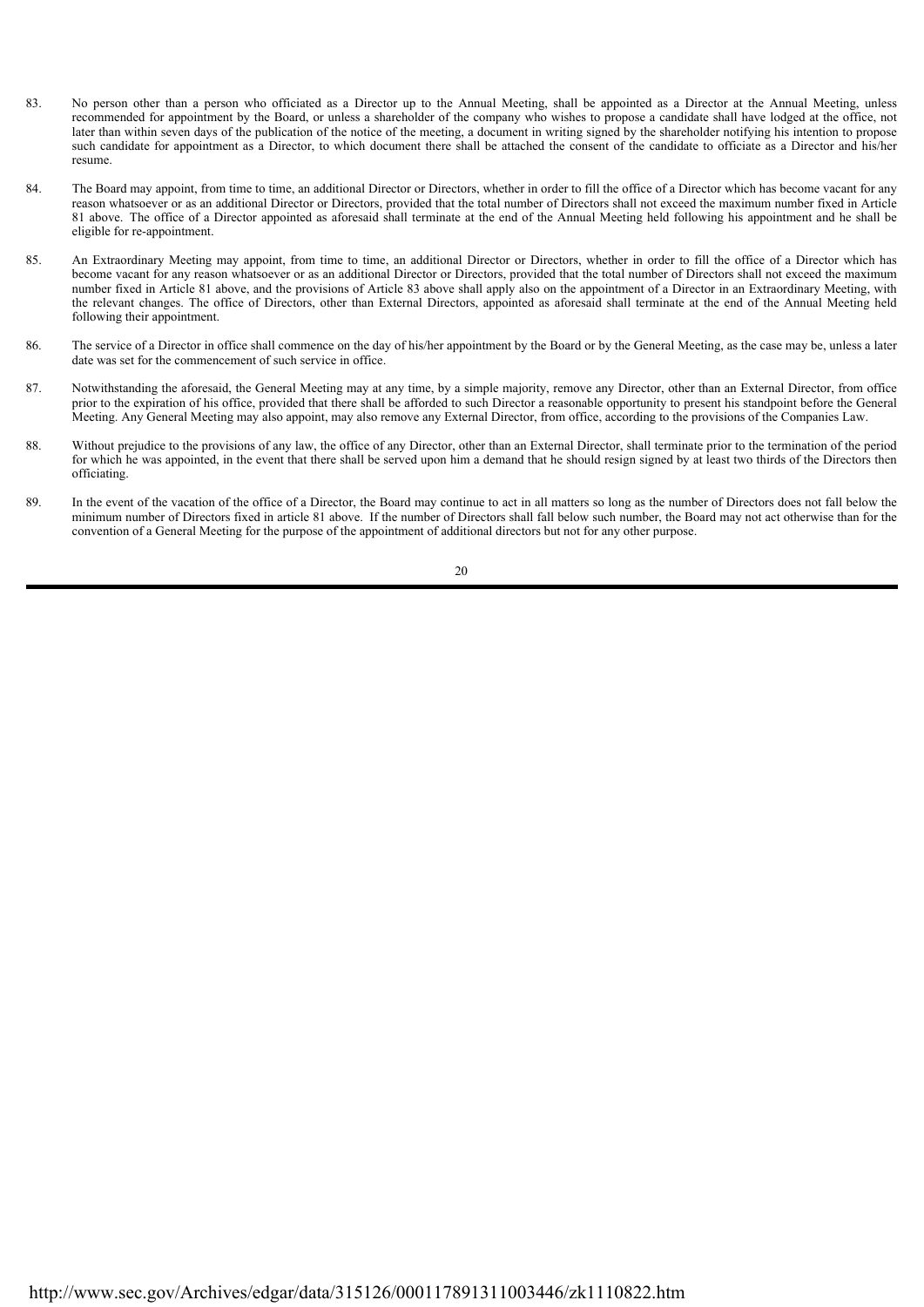- 90. A Director may resign by notice to the Board, to the chairman or to the office, as required by the Companies Law, and his resignation shall come into effect upon delivery of such notice, unless the notice shall determine a later date. A Director shall state the reasons for his resignation.
- 91. Subject to the provisions of the Companies Law, the Company may pay the Directors remuneration for carrying out their duty as Directors.
- 92.
- 92.1 A Director, except an external director, may appoint a substitute director in his place subject to the approval of the substitute by the Board (hereinafter the"Substitute Director"). Notwithstanding the aforesaid, there shall not be appointed as a Substitute Director, any person who is not himself qualified to be appointed a director, or who himself already officiates as a Substitute Director of another Director. A person who already officiates as a Director of the Company shall not be appointed as a Substitute Director, other than as a substitute in a Board Committee
- 92.2 The same rules shall apply to a Substitute Director as to the Director who appointed the Substitute Director.
- 92.3 The Substitute Director may attend a meeting of the Board and/or committees of the Board, in which the Director who appointed him/her was a member, to participate and vote there at, in the same manner as could the Director who appointed the Substitute.
- 92.4 A Director who has appointed a Substitute Director may, subject to the provisions of law, revoke the appointment at any time. In addition the office of a Substitute Director shall be vacated at any time that the office of the Director who appointed the Substitute is vacated in any manner whatsoever.
- 92.5 Any appointment or revocation of the appointment of a Substitute Director, as aforesaid, shall be made by notice in writing which shall be lodged with the Substitute Director and with the Company. Subject to article 92.1 above, any appointment or revocation, as the case may be, shall come into force after the lodging of the notice as aforesaid or upon such date as is fixed in the notice, whichever is the later.
- 92.6 Subject to the provisions of the Companies Law, the Company may pay a Substitute Director remuneration for participation at meetings of the Board, on the condition that the Director, the Substitute Director is replacing, is not present at the Board Meeting for which remuneration is sought.

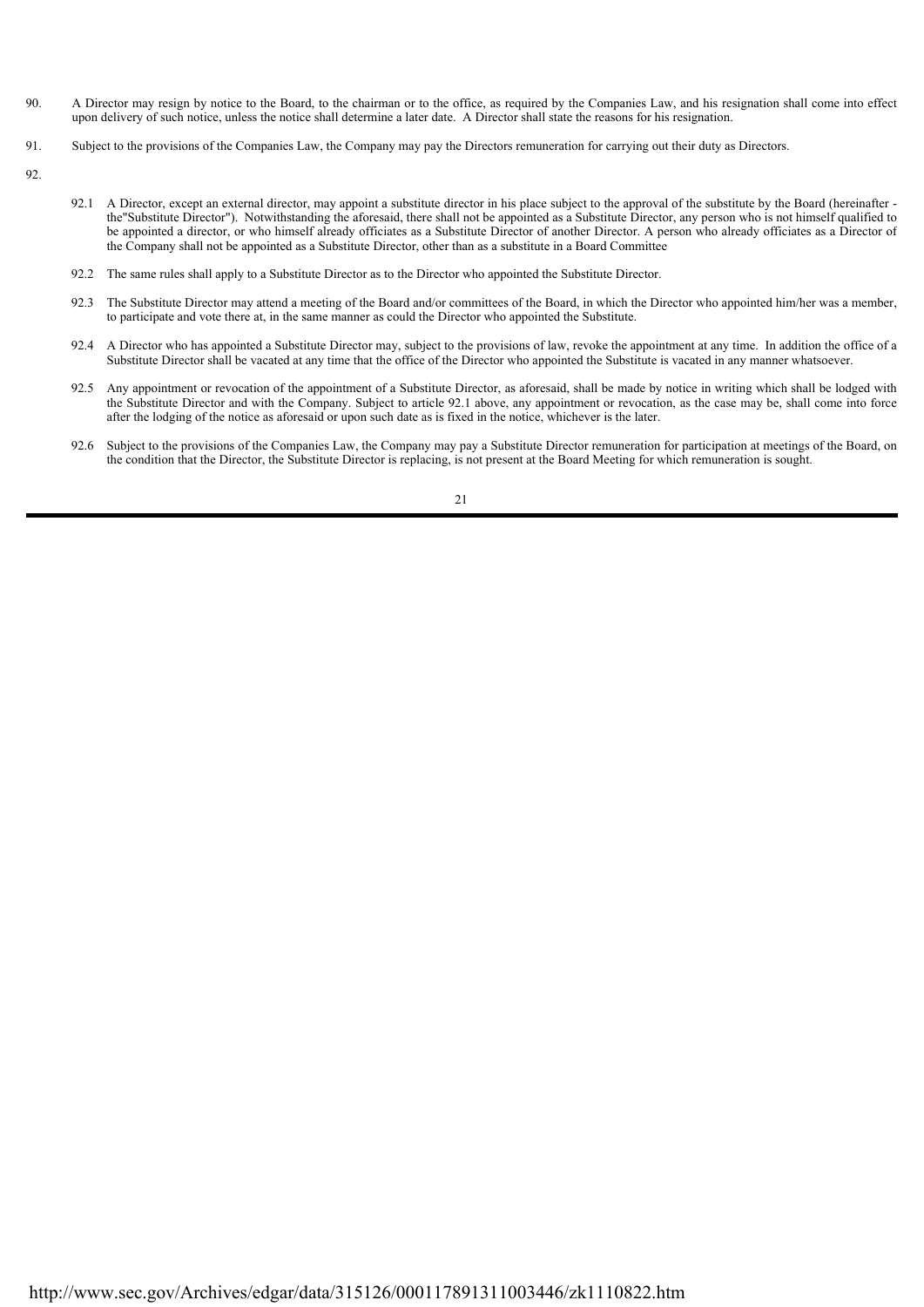#### **External Directors**

93. At least two External Directors shall officiate in the Company in respect of whom the provisions in this respect fixed in the Companies Law shall be applicable.

#### **Powers and Duties of The Board**

- 94. The Board shall have all the powers and authorities conferred upon it by these Articles, by the Companies Law and by any other Law.
- 95. Without derogating from the provisions of these Articles, the Board shall formulate the policy of the Company and shall supervise the performance of the office and actions of the Managing Director, including inter alia -
	- 95.1. Determination of the business plans of the Company, financing principles and priorities;
	- 95.2. Examination of the financial position of the Company and determine the credit framework which the Company may receive;
	- 95.3. Fixing the organizational structure and salary policy;
	- 95.4. Decision as to the issue of a series of debentures;
	- 95.5. Responsibility for the preparation and approval of Financial Statements, in accordance with section 117 of the Companies Law;
	- 95.6. Report to the Annual Meeting on the affairs of the Company and business results, in accordance with the provisions of the Companies Law;
	- 95.7. Appointment and dismissal of the General Manager;
	- 95.8. Decision with regard to activities and transactions which require approval of the Board in accordance with these Articles or in accordance with the provisions of sections 255 and 268 to 275 of the Companies Law;
	- 95.9. Allotment of shares and securities convertible to shares up to the registered share capital of the Company;
	- 95.10. Decision as to the distribution of dividends or bonus shares, as the case may be;
	- 95.11. Decision as to tender offer within the meaning of section 1 of the Companies Law, from all or part or any of the shareholders of the Company, at its discretion:
	- 95.12. Opinion as to a special tender offer, in accordance with the provisions of section 329 of the Companies Law;

The powers of the Board in accordance with these Articles may not be delegated to the General Manager.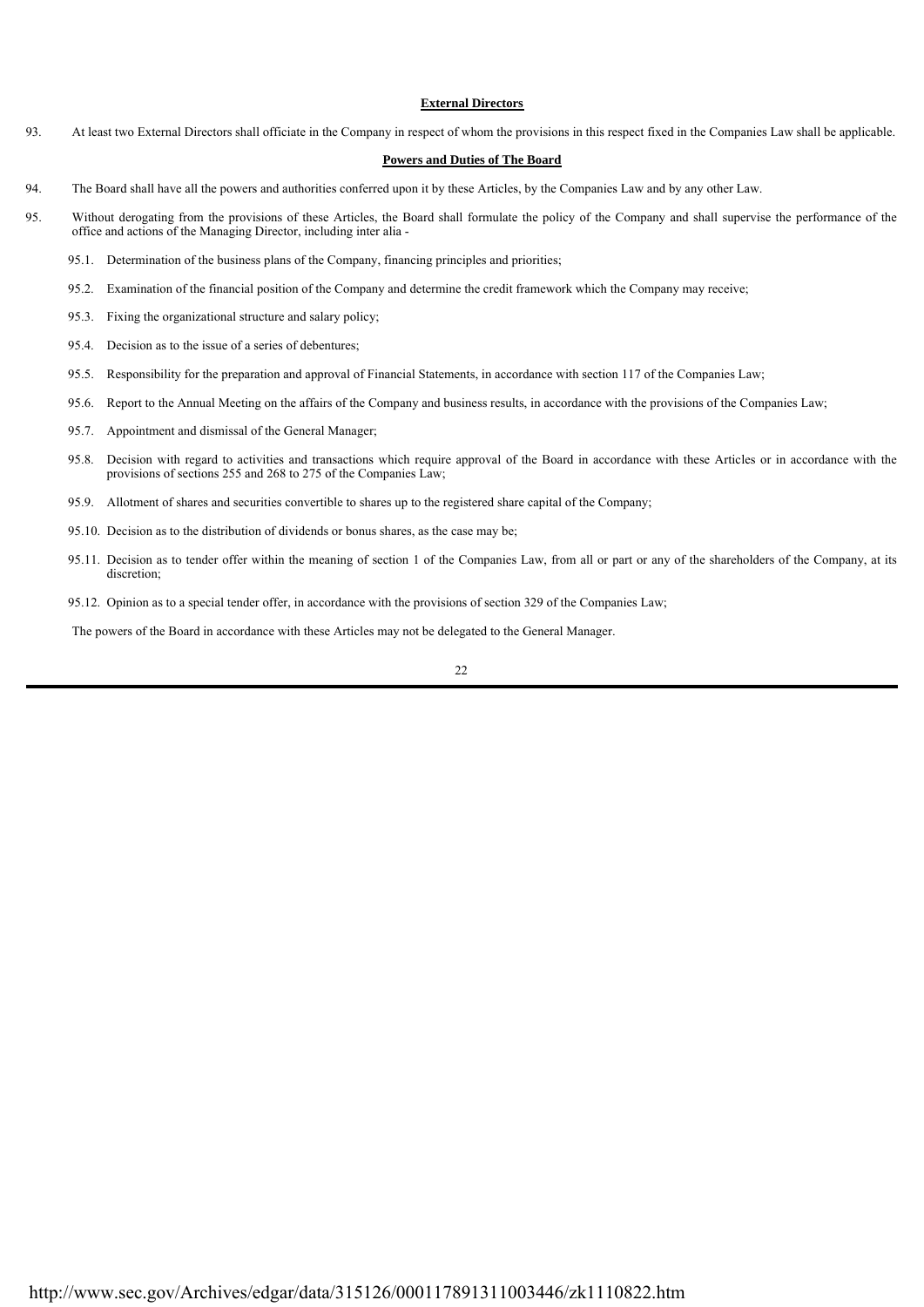- 96. Any power of the Company which has not been conferred by law or by these Articles to any other body, may be exercised by the Board.
- 97.
- 97.1 . The Board may resolve that the powers vested in the General Manager shall be transferred to the authority of Board, the aforesaid in respect of a specific matter or for a particular period that shall not exceed the period required in the circumstances of the case.
- 97.2. Without derogating from the aforesaid, the Board may instruct the General Manager as how to act with regard to a specific matter. If the General Manager shall not carry out such instruction, the Board may exercise instead of him the powers necessary for carrying out such instruction.
- 97.3. If the General Manager is unable to carry out his powers, the Board may carry them out in his place.
- 98. Subject to the provisions of the Companies Law, the Board may delegate its powers to the General Manager, to an officer of the Company or to any other person. Delegation of the powers of the Board may be with regard to a specific matter or for a particular period, the aforesaid at the discretion of the Board.

#### **Receipt of Credit and the Grant of Guaranties and Securities**

- 99. The Company may, from time to time:
	- 99.1. Receive credit in any amount and secure the repayment thereof in any manner, and grant guaranties, securities and bonds of any kind whatsoever, as the Board, at its discretion may decide.
	- 99.2. Receive credit in an amount and conditions decided by the General Manager or the person designated by him for that purpose, in the framework of the credit and securities set by the Board.
	- 99.3. The issue of a series of debentures, including capital notes or undertakings, including debentures, capital notes or undertakings which can be converted to shares, and also the terms thereof, and mortgage of the property of the Company, in whole or in part, at present or in future, by floating or fixed charge, as the Board, at its discretion may decide. Debentures, capital notes, undertakings or other securities, as aforesaid, may be issued either at a discount or at a premium or in any other manner, whether with deferred rights or special rights and/or preferred rights and/or other rights, all the aforesaid as the Board may, at its discretion, determine.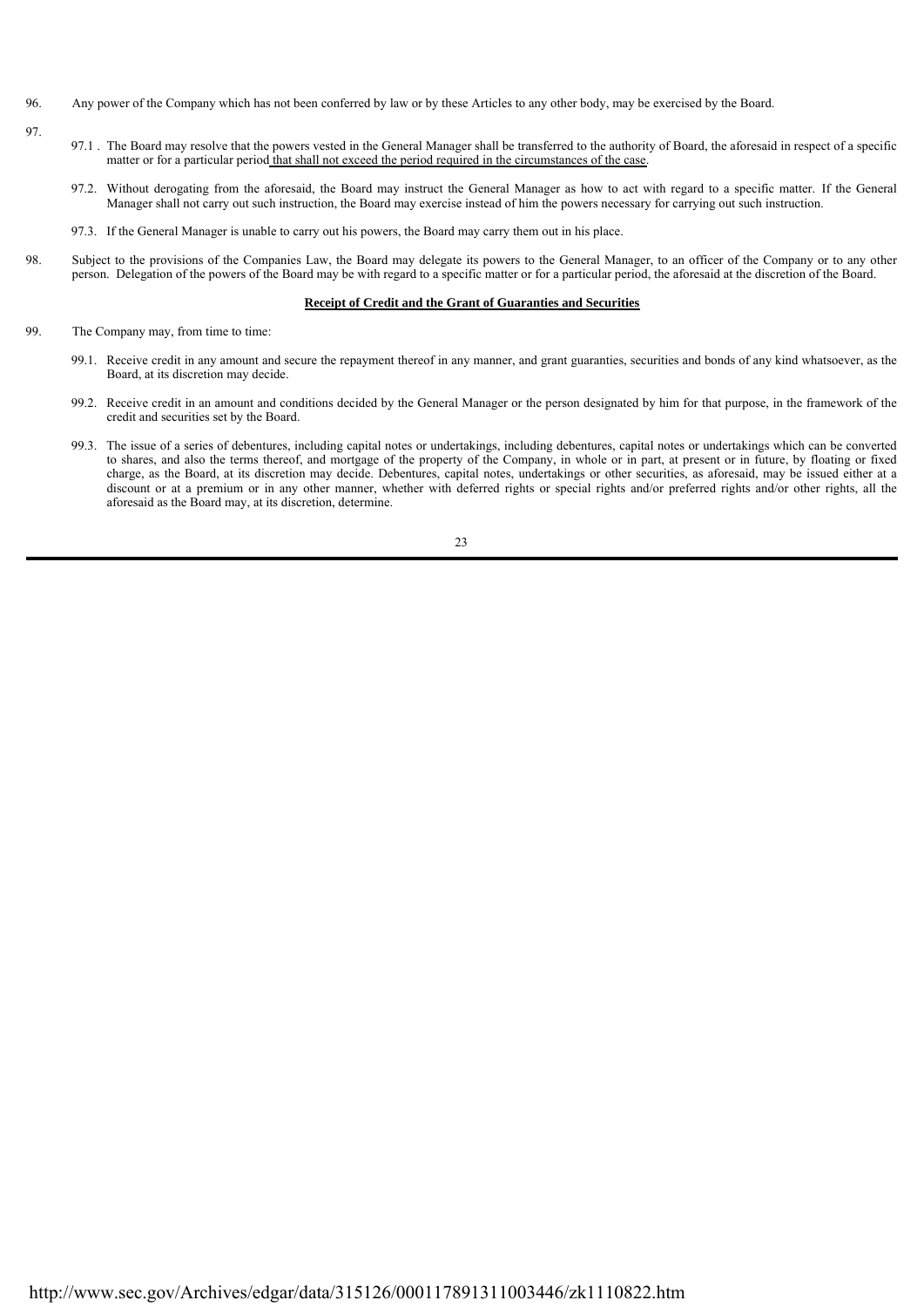#### **Committees of the Board**

- 100. Subject to the provisions of the Companies Law, the Board may, as it deems fit, set up committees of two or more persons, appoint members of such committees (hereinafter - a"Board Committee"), and delegate its powers, in whole or in part, to a Board Committee.
- 101. The Board may from time to time enlarge, limit or annul the delegation of powers to a Board Committee, however no such limitation or annulment as aforesaid, shall prejudice the validity of any resolution of the Board Committee in accordance with which the Company shall have acted vis-a-vis a third party who was not aware of the annulment.

102.

- 102.1. The quorum for proceeding to business at a meeting of a Board Committeeshall be two committee members officiating at the time of the meeting, in person or by their substitute, unless otherwise determined by the Board.
	- 102.2 The provisions of these Articles with regard to actions of the Board, shall apply, except as the context otherwise requires, also to Board Committees, so long as they shall not have been replaced by instructions of the Board in such respect, all the aforesaid subject to the provisions of the Companies Law.
	- 102.3 A Board Committee shall regularly report its resolutions and recommendations to the Board.
- 103. A resolution carried or an action taken by a Board Committee shall be as effective as a resolution carried or action taken by the Board, unless otherwise expressly determined by the Board with regard to a specific matter or with regard to a specific committee.

104.

- 104.1. The Board shall, from among its members, appoint an Audit Committee. The number of members of the Audit Committee and their qualifications shall be as determined in the Companies Law.not be less than three and all the External Directors shall be members thereof. The following persons shall not of the Audit Committee: The Chairman of the Board, any director who is employed by the Company or who provides the Company services on a fixed basis, any controlling shareholder of the Company or a relative of same.
- 104.2. The functions of the Audit Committee shall be as determined by the Companies Law including any other function which may be imposed upon it by the Board.

#### **Proceedings of the Board**

105. Subject to the provisions of these Articles, the Board may hold meetings to carry out its functions, may adjourn its meetings and may organize its actions and discussions as it may deem fit.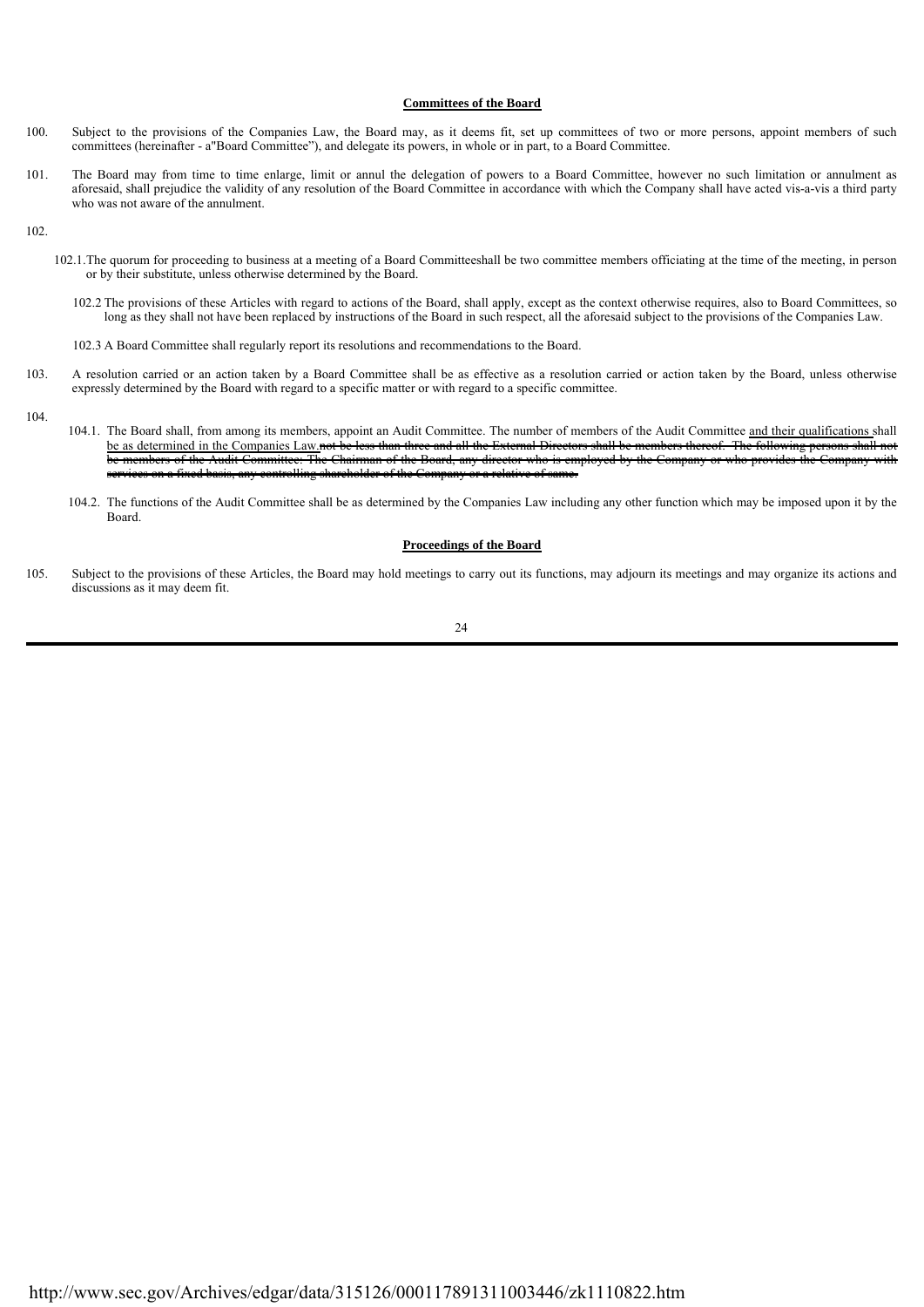- 106. The Board shall appoint one of its members to act as Chairman of the Board and may appoint more than one Chairman of the Board (each of whom is hereinafter referred to as - "**The Chairman of the Board**"). The Board may also remove the Chairman of the Board from office and appoint another in his place. The Board may appoint one or more of its members as Vice-chairman of the Board who shall serve in place of the Chairman in his absence. The Board may fix the period during which the Chairman and Vice-Chairmen of the Board shall remain in office. If no such period is fixed, the Chairman and Vice-Chairmen of the Board shall remain in office so long as they officiate as directors, or others are appointed in their stead.
- 107. The Chairman of the Board shall preside at and manage the proceedings at meeting of the Board. If the Chairman of the Board is absent from a meeting of the Board in accordance with advance notice given by him, or if he is not present at the meeting within 15 minutes from the time fixed for the meeting, then the Vice-Chairman of the Board (if appointed) shall preside at the meeting. In the absence from the meeting of both the Chairman and Vice-Chairmen of the Board, the Board members present shall elect one of their number as chairman of the meeting.
- 108. The Board shall hold meetings in accordance with the needs of the Company and the provisions of The Companies Law.
- 109. The Chairman is authorized to convene the Board at any time and to determine the place and time of any Board meeting.
- 110. Without derogating from the aforesaid, the Chairman is obliged to convene the Board in any of the following instances:
	- 110.1 On receipt of a demand from at least two directors for the convention of the Board, for discussion of the matter detailed in such demand;
		- 110.2 On receipt of a notice or report from the General Manager which necessitates an action by the Board;
		- 110.3 On receipt of a notice from the auditor as to material defects in the bookkeeping of the Company.

Upon receipt of such a notice or demand as above, the Chairman shall convene the Board, without delay, and not later than within 14 days of the date of demand, notice or report, as the case may be.

- 111.
- 111.1 Prior notice of the convening of the Board shall be given to all members of the Board reasonably (considering the circumstances and the urgency of the matter) in advance of the meeting.
- 111.2 Notwithstanding the aforesaid, with the consent of all the directors, the Board may hold a meeting without notice insofar as the Companies Law permits.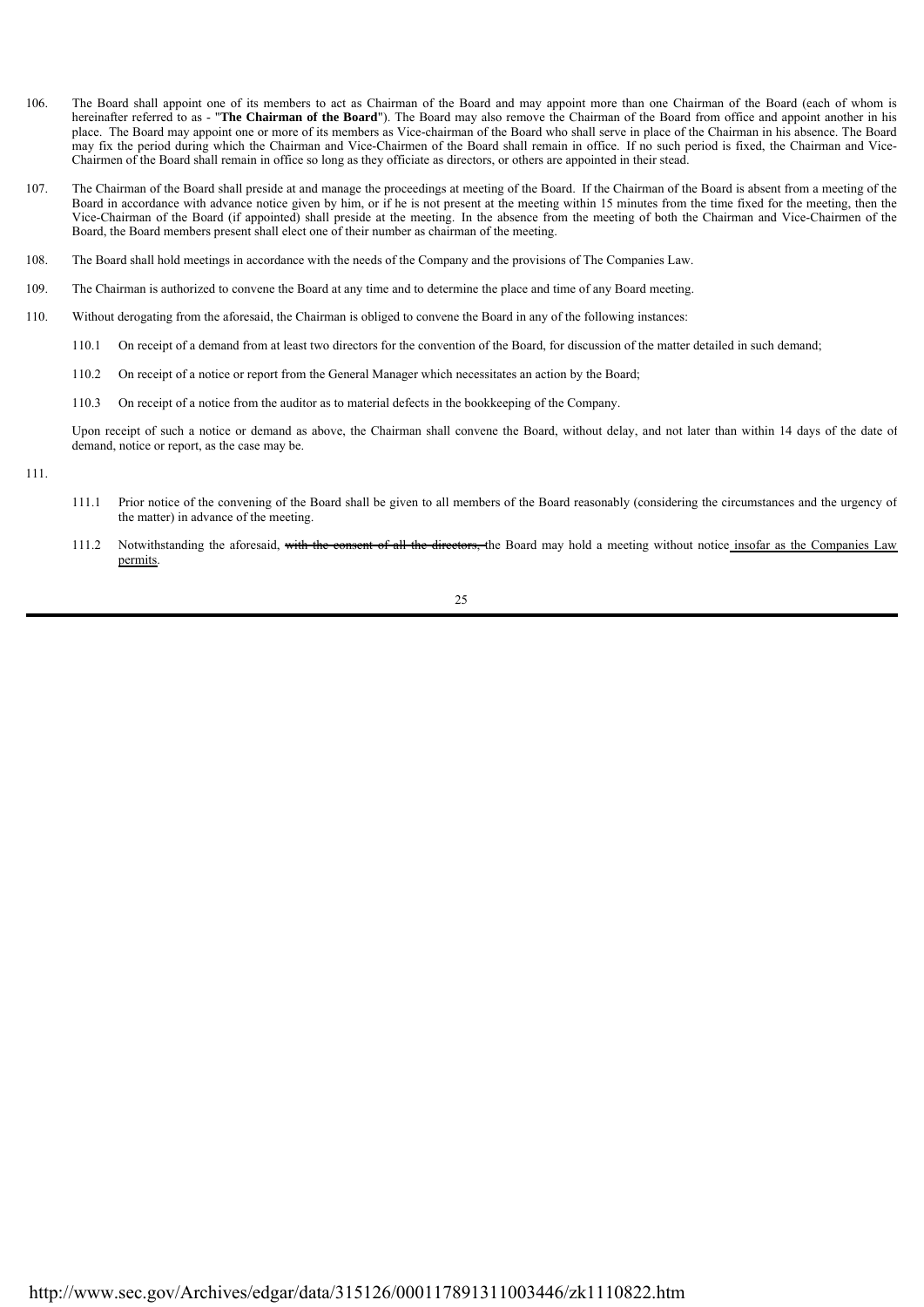- 112. The agenda of Board meetings (Hereinafter "**The Agenda**") shall be determined by the Chairman, and shall include:
	- 112.1 Matters determined by the Chairman;
	- 112.2 Matters fixed in accordance with Article 110 above;
	- 112.3 Any matter which a director or the General Manager may, reasonably in advance of the convening of a Board meeting, request the Chairman to include on the agenda.
- 113. The notice convening the Board, may be given in writing or orally, and shall include the time and place at which the meeting is to be held and reasonable details as to the matters on the agenda of the meeting.
- 114. Notice of a meeting of the Board shall be delivered to the address of the director furnished to the Company unless the director has requested or agreed that the notice be delivered to him at another address.
- 115. The quorum for commencing a meeting of the Board shall be three members of the Board officiating at the time of the meeting, in person or by their substitute.
- 116.
- 116.1 Each director shall have one vote on a poll of the Board. Resolutions of the Board shall be carried by a majority of the votes of the directors present and voting at the meeting without taking abstention votes into account. The Chairman of the Board shall not have an additional or casting vote.
- 116.2 In the event of an equality of votes, the resolution voted upon shall be deemed to have been rejected.
- 117. The Board may hold its meetings by the use of any means of communication provided that all the directors can hear one another at the same time. The Board may determine the mode and methods for conducting a meeting by means of communication.
- 118. The Board is authorized to adopt resolutions even without actually holding a meeting, provided that all the directors entitled to participate in the proceedings and to vote on the matter, have so consented. The provisions of Article 116 above subject to the changes required by the context, shall apply to such a resolution. A resolution carried in accordance with this Article shall be valid for all intents and purposes, as though it had been carried at a duly convened and conducted meeting of the Board.

#### **Minutes**

119. The directors shall cause minutes of the proceedings at meetings of the Board to be kept; The minutes shall filed in registers kept for such purpose and, inter alia, shall include the names of directors participating and the names of other persons present at each meeting, the matters discussed at the meetings and the resolutions carried. Minutes signed by the Chairman of the Board or the Chairman of the meeting, as the case may be, shall constitute prima facie evidence as to the contents thereof.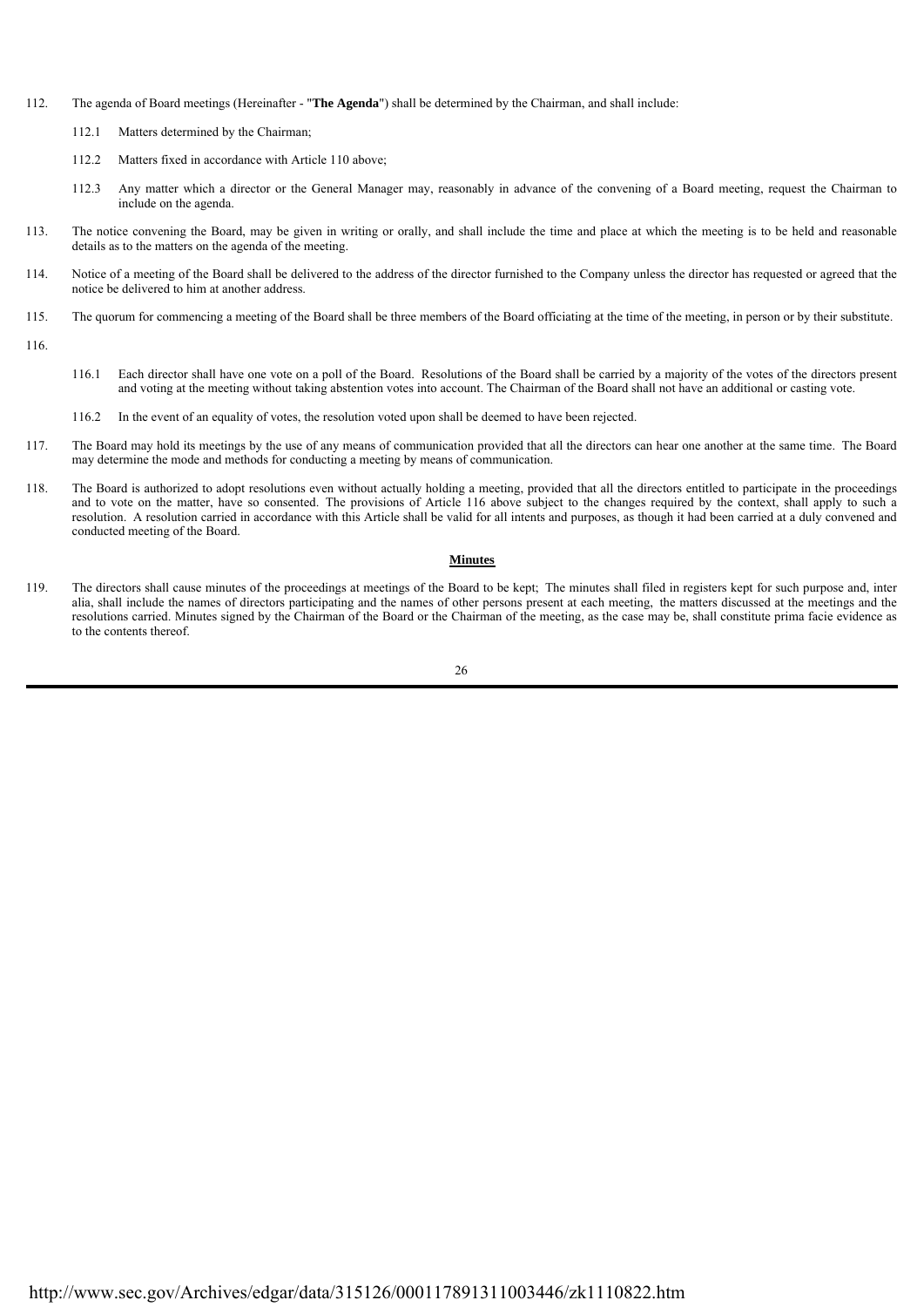120. The provisions of Article 118 above shall apply also with regard to the meetings of every Committee of the Board and with regard to the carrying of resolutions by the Board without meeting as in Article 117 above.

#### **The General Manager**

- 121. The appointment and dismissal of the General Manager shall be made by the Board. The Board may appoint more than one General Manager.
- 122. The General Manager is not bound to be a shareholder of the Company or a director.
- 123. The General Manager shall be responsible for the current management of the affairs of the Company within the framework of the policy determined by the Board and subject to the directives of the Board.
- 124. The General Manager shall have all the management and executive powers which are not conferred by law or by or in accordance with these Articles on any other organ of the Company, with the exception of such powers, if any, as may be transferred from the General Manager to the Board in accordance with the provisions of Article 96.1 above.
- 125. The General Manager shall be subject to the supervision of the Board.
- 126. Subject to the provisions of the Companies Law and to the provisions of these Articles, the Board may, from time to time, at its discretion give to and confer upon the General Manager any of the powers of the Board in accordance with these Articles, and may confer such powers for such period, for such purposes, upon such terms and with such limitations as the Board may deem fit, and the Board may also confer such powers, either with or without waiving its own powers in such matter or in place and instead of them, in whole or in part, and may from time to time annul, rescind and change such powers, in whole or in part.
- 127. The General Manager may, with the approval of the Board, delegate his powers to another person or persons under his authority; Such approval may be either general or with regard to a specific matter.
- 128. Without derogating from the provisions of the Companies Law or from any other law, the General Manager shall submit to the Board reports on such matters, at such times and to such extent as may be required by the Board, either by a specific resolution or within the framework of the procedures of the Board.
- 129. The remuneration of the General Manager may be paid by way of salary or by commission or participation in profits or by the grant of or right to purchase securities, or in any other manner.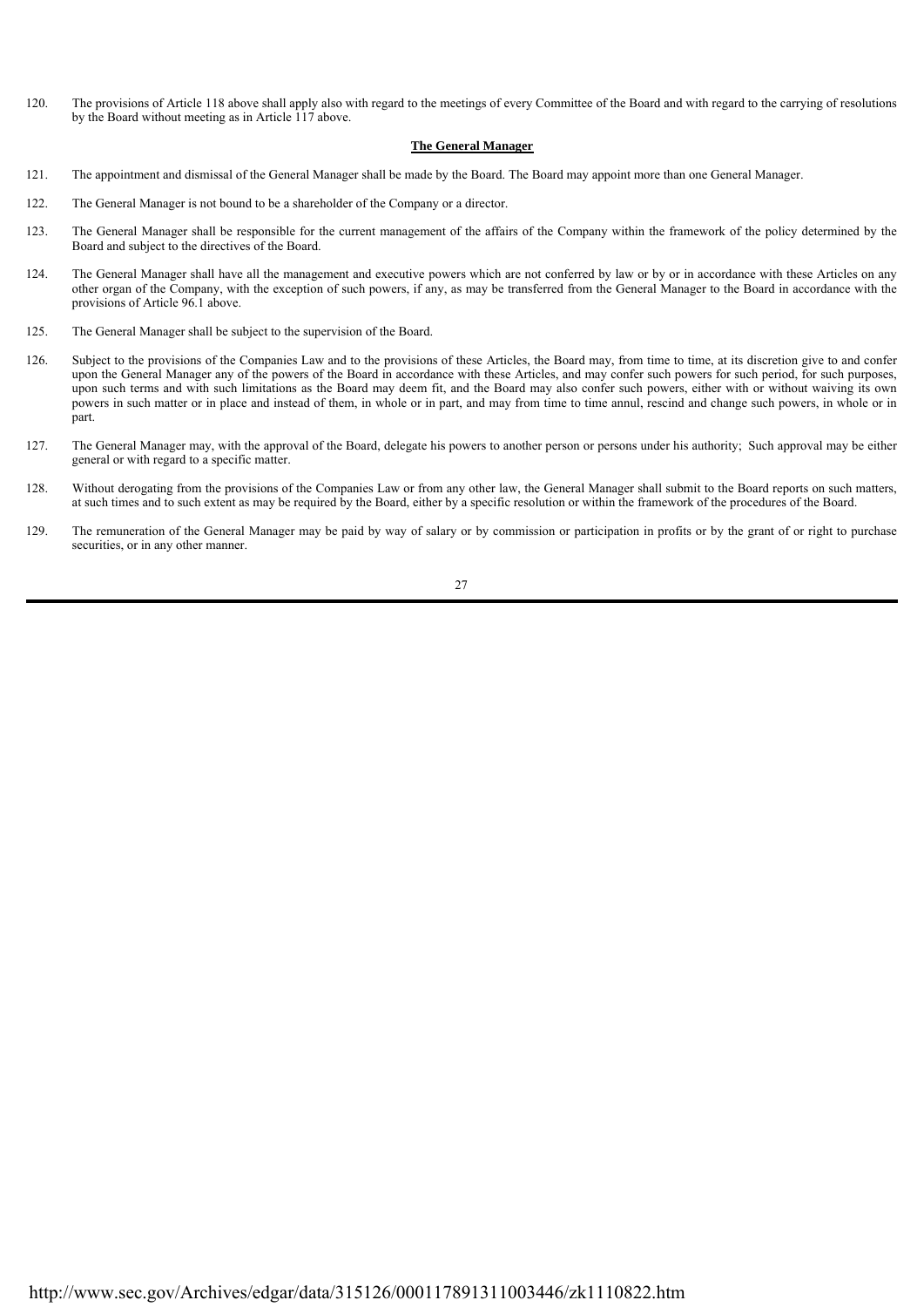#### **Validity of Actions and Approval of Transactions**

- 130. Subject to the provisions of any law, all actions of the Board or of a Committee of the Board or of any person acting as a director or as a member of a Committee of the Board or of the General Manager, as the case may be - shall be valid even though it may subsequently transpire that there was some defect in the appointment of the Board, of the Committee of the Board, of the director who is a committee member or of the General Manager, as the case may be, or that any of the said officials was not qualified to hold office.
- $131.$ Subject to the provisions of the Companies Law:
	- 131.1. A person shall not be disqualified from being an officer of the Company, because of his being an officer of or having an interest in another corporation, including a corporation in which the Company is an interested party, or being a shareholder of, or as a result of the entering into a contract with the Company, in any matter and in any manner whatsoever, by himself or by such a corporation as above.
	- 131.2. The fact that a person is an officer of the Company shall not disqualify him and/or a relative of his and/or a corporation in which he is any interest, from entering into an agreement with the Company in respect of any transactions in which the officer has any personal interest.
	- 131.3. An officer of the Company shall be entitled to participate in the deliberations and vote with regard to the approval of transactions in which he has a personal interest.
- 132. Subject to the provisions of the Companies Law, a transaction of the Company with an officer of the Company or with a controlling shareholder, or a transaction of the Company with a third party in which an officer of the Company or a controlling shareholder has a personal interest, and which are not out of the ordinary course of business, shall be approved by the Board or by the Audit Committee or by such other organ empowered by the Board for such purpose. Such approval may be for a specific transaction or general with regard to a specific type of transaction. Such empowerment may be general to all types of transaction or with regard to a specific type of transaction.
- 133. Subject to the provisions of the Companies Law, a general notification given to the Board by an officer or by a controlling shareholder, with regard to a personal interest in any particular body, detailing such personal interest, shall constitute a disclosure by the officer or controlling shareholder to the Company of his personal interest as aforesaid, for the purpose of a transaction between the Company and such body.

#### **Signature on behalf of the Company**

134. Subject to the provisions of the Companies Law and of these Articles, the Board may authorize any person to sign on behalf of the Company, and determine the manner of the Company's signature through any such authorized signatory, whether on his own or jointly with any other authorized signatory, whether generally or with regard to specific matters.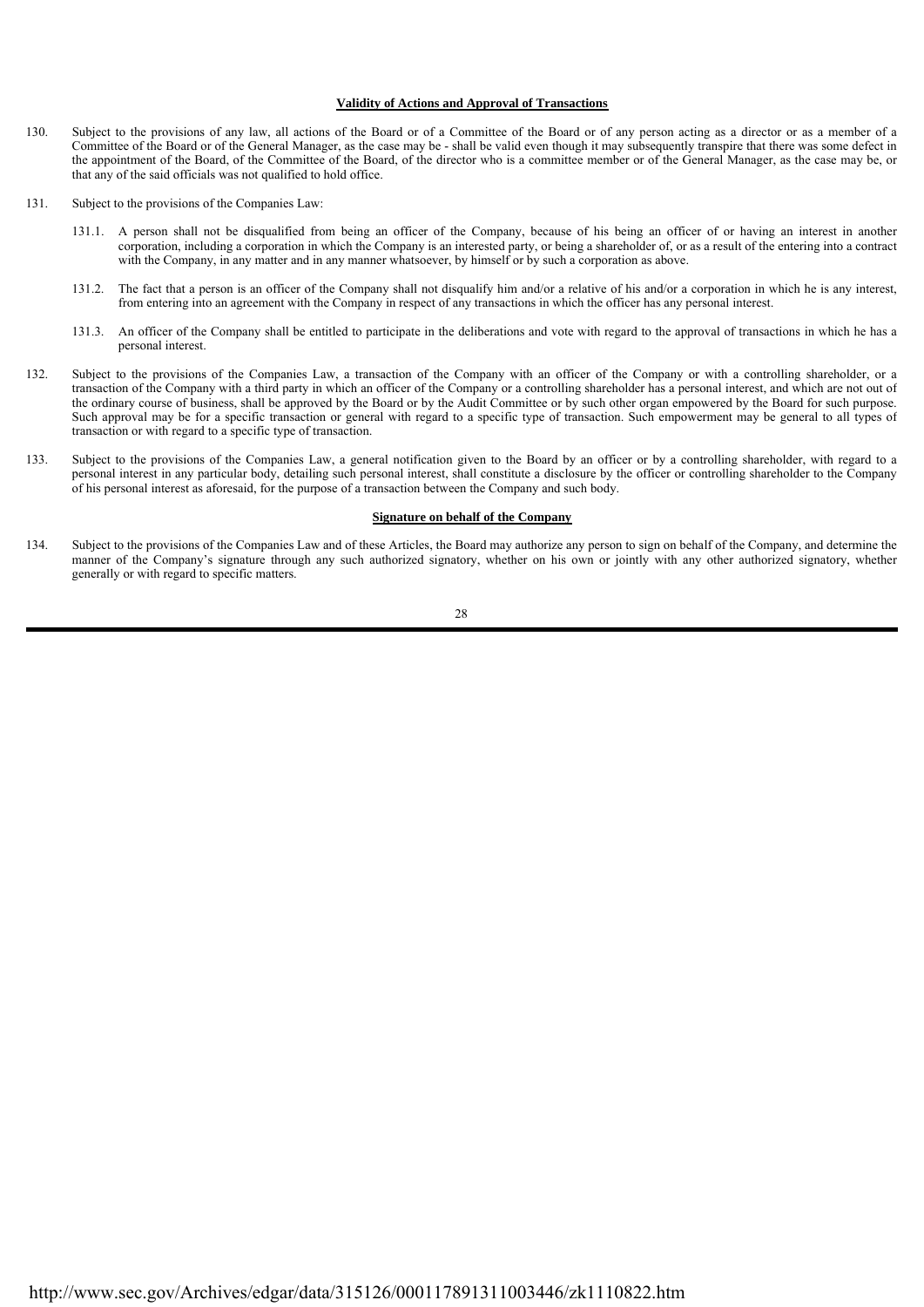135. Every signature of the Company on any document shall include the name of the Company, in addition to the signature of authorized signatories as required by the determination of the Board.

#### **Appointment of Attorneys**

136. Subject to the provisions of the Companies Law, the Board may at any time grant a Power of Attorney to any person to act as attorney of the Company for such purposes, with such powers and discretion, for such period and subject to such conditions, all the aforesaid as the Board, or the person authorized for this purpose by the Board, may determine.

#### **Exemption, Indemnity and Insurance**

- 137. Subject to the provisions of the Companies Law, the Company may exempt, in advance or retroactively, any officer of the Company from liability, in whole or in part, in respect of damage resulting from a breach of his/her duty of care to the Company.
- 138. Subject to the provisions of the Companies Law and the provisions of any other law, the Company may insure the liability of any officer of the Company in respect of liability payment or expense which may be imposed on him or expended by him as a result of any act carried out by him in his capacity as an officer of the Company, in any of the following instances:

138.1. Breach of a duty of care to the Company or to any other person;

- 138.2. Breach of a duty of trust to the Company provided that the officer acted bona fide and had reasonable grounds for believing that the act would not harm the interests of the Company;
- 138.3. A monetary liability imposed upon the officer in favor of a third party;
- 138.4. A payment or expense imposed upon the officer in connection with an Administrative Proceeding, in each of the following:
	- 138.4.1. Payment to a Party Injured by Breach;
- 138.4.2. Expenses incurred by the officer in connection with an Administrative Proceeding that was conducted in his case, including reasonable expenses of the proceedings, including lawyers' fees.

138.5. Any other event in respect of which insurance of an officer is permitted and/or may be permitted.

Subject to the provisions of the Companies Law -Cancelled.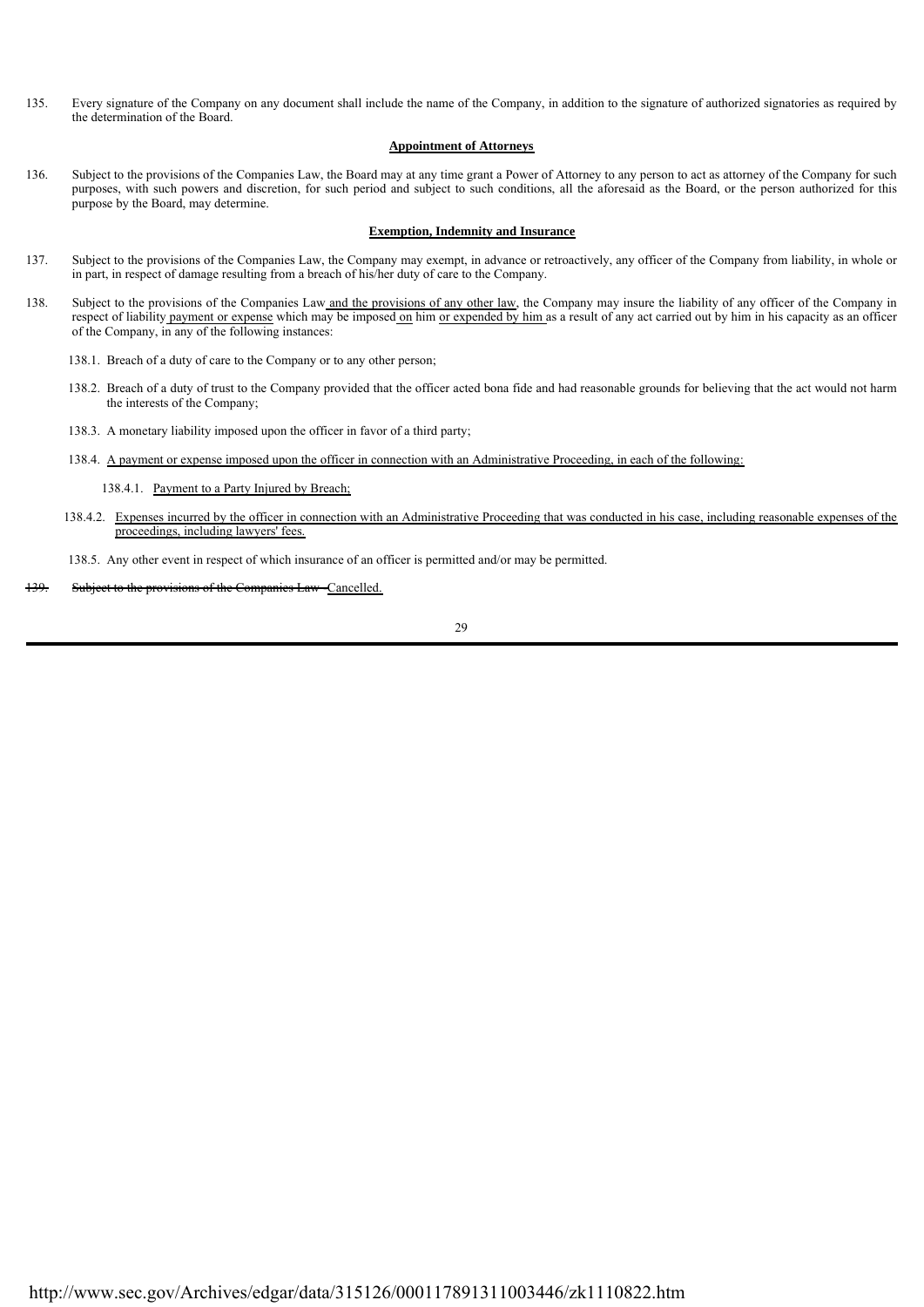- 139.1. The Company may undertake in advance to indemnify an officer of the Company in respect of a liability or expense as detailed in Article 140 hereinafter, which may be imposed upon him/her as a result of an act carried out by him/her in his capacity as an officer of the Company, provided such undertaking is limited to the kinds of events which in the opinion of the Board are foreseeable at the time of the issue of the undertaking and is limited to the amount fixed by the Board as reasonable in the circumstances of the matter (hereinafter - "**The Indemnity Undertaking**").
- 139.2. Without derogating from the aforesaid in Article 139.1 above, the Company may indemnify an officer of the Company retroactively in respect of a liability or expense as detailed in Article 140 hereinafter, imposed upon him/her as a result of an act carried out by him/her in his capacity as an officer of the Company.
- 140. Subject to the provisions of the Companies Law, and the provisions of any other law, the Company may indemnify an officer (both retroactively and by undertaking to so indemnify in advance),An indemnity undertaking or an indemnity, as aforesaid in Article 139 above, may be issued in respect of a liability, payment or expense as follows detailed in Articles 140.1 to 140.5 below, imposed on or expended by the officer in respect of acts carried out by him in his capacity as an officer of the Company, as follows:
	- 140.1. A monetary liability imposed upon the officer in favor of a third party pursuant to a judgment, including a judgment by way of compromise or a judgment of an arbitrator approved by a court; provided that the undertaking in advance to grant indemnification in respect of such monetary liability is limited to the kinds of events which in the opinion of the Board are foreseeable in consideration of the Company's operations at the time of the issue of the undertaking. Furthermore, the undertaking in advance to grant indemnification shall be limited to the amount fixed by the Board as reasonable in the circumstances of the matter, and which in relation to such events occurring as of  $\llbracket \cdot \rrbracket$  and onwards, shall not in each case exceed the amount set forth in Article 141.2 below, and that the undertaking in advance to grant indemnification shall list the events which in the opinion of the Board are foreseeable in consideration of the Company's operations at the time of the issue as well as the amount or criterion fixed by the Board as reasonable in the circumstances of the matter;
	- 140.2. Reasonable expenses of the proceedings, including lawyers' fees, expended by the officer due to an investigation or proceeding conducted against him by an authority which is authorized to conduct an investigation or proceeding, and which has ended without the filing of an indictment against him and without a monetary liability being imposed upon him in lieu of criminal proceeding, or which has ended without the filing of an indictment against him but with the imposition of a monetary liability in lieu of a criminal proceeding in an offense which requires no proof of a criminal intention or in respect of a monetary sanction;

1 The date of the general meeting at which the amendment to the articles of association is approved, insofar as it is approved, will be inserted.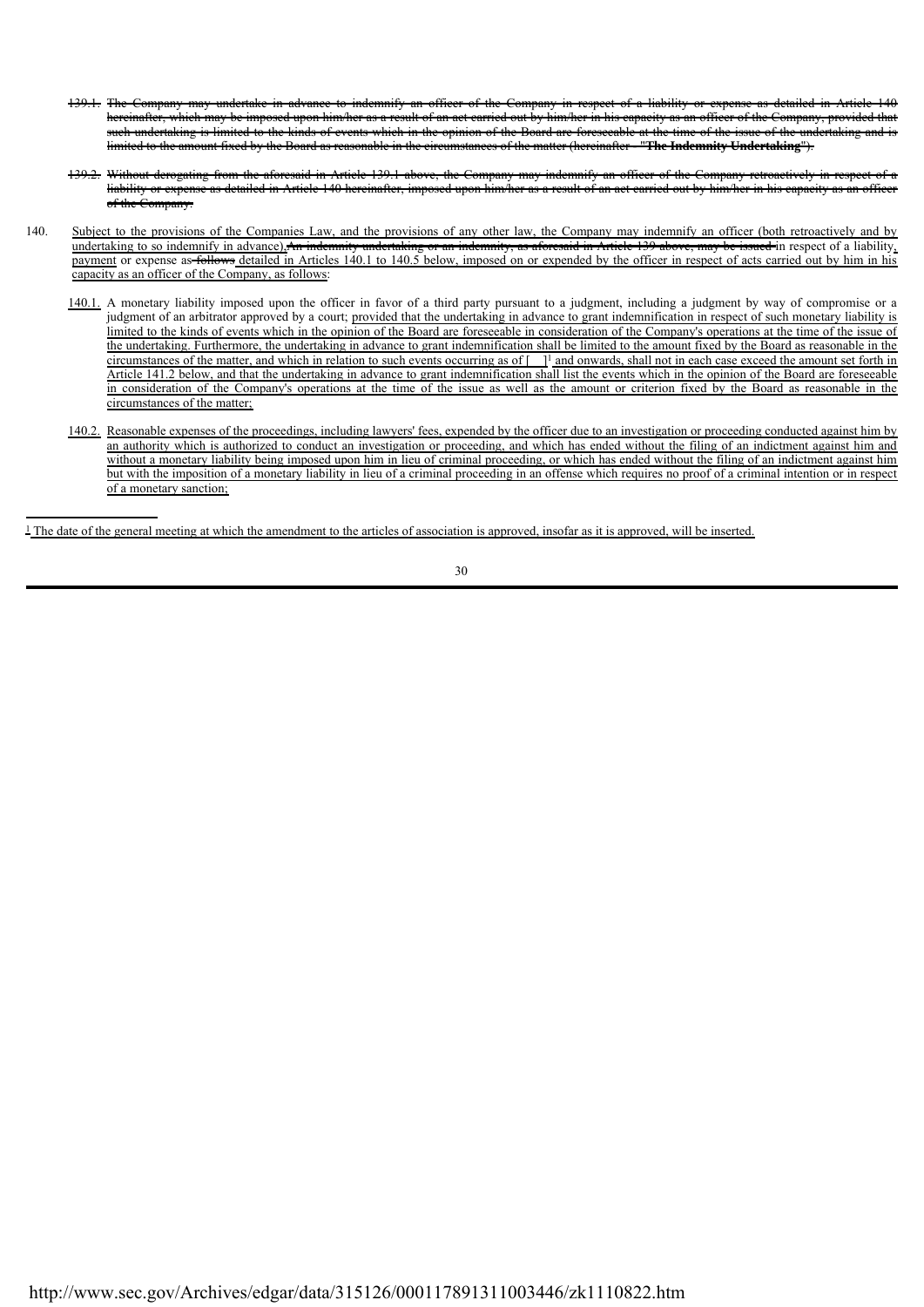140.1. In this Article – "A proceeding ending without the filing of an indictment in a matter on which a criminal investigation has been instituted" "Monetary liability in lieu of a criminal proceeding" – including in their meaning in Section 260 (a)(1a) of the Companies Law.

140.2 140.3. Reasonable expenses of the proceedings, including lawyers fees, expended by the officer or imposed upon him/her by the court, in proceedings issued against him/her by or on behalf of the Company or by a third party, or with regard to criminal proceedings from which the officer was acquitted or criminal proceedings in which he was convicted but which do not require proof of a criminal intention;

140.4. A payment or expense imposed upon the officer in connection with an Administrative Proceeding, in each of the following:

#### 140.4.1. Payment to a Party Injured by Breach;

- 140.4.2. Expenses incurred by the officer in connection with an Administrative Proceeding that was conducted in his case, including reasonable expenses of the proceedings, including lawyers' fees.
- 140.5. Any other liability, payment or expense in respect of which it is and/or may be permissible to indemnify an officer.

140.3.In this Article, "A Third Party" – including in case of a claim filed against the officer by way of a derivative claim.

- 141. Subject to the provisions of the Companies Law, and the provisions of any other law
	- 141.1. The Company may insure and/or indemnify an officer of the Company (both retroactively and by undertaking to so indemnify in advance), issue undertaking in advance to indemnify any person, including an officer of the Company, who officiates or officiated, or will officiate on behalf of or at the request of the Company as andirector officer of another company of which the Company, directly or indirectly, is a shareholder, or in which the Company has any interest whatsoever (hereinafter - "**An Director Officer of the other Company**"), in respect of a liability or expense that shall be incurred or expended by him in respect of acts carried out by him in his capacity as An Officer of the other Company, and in this case Articles 138 to 140 above will apply with the necessary adjustments.as detailed in Article 140 above, which may be imposed upon him/her as a result of an act carried out by him/her in his capacity as a Director of the other Company, provided that such undertaking is limited to the kinds of events which in the opinion of the Board are foreseeable at the time of the issue of the undertaking and is limited to the amount fixed by the Board as reasonable in the circumstances of the matter-
	- 141.2. Without derogating from the aforesaid in Article 141.1 above, the Company may indemnify a Director of the other Company retroactively in respect of a liability or expense as detailed in Article 140 above, imposed up other Company.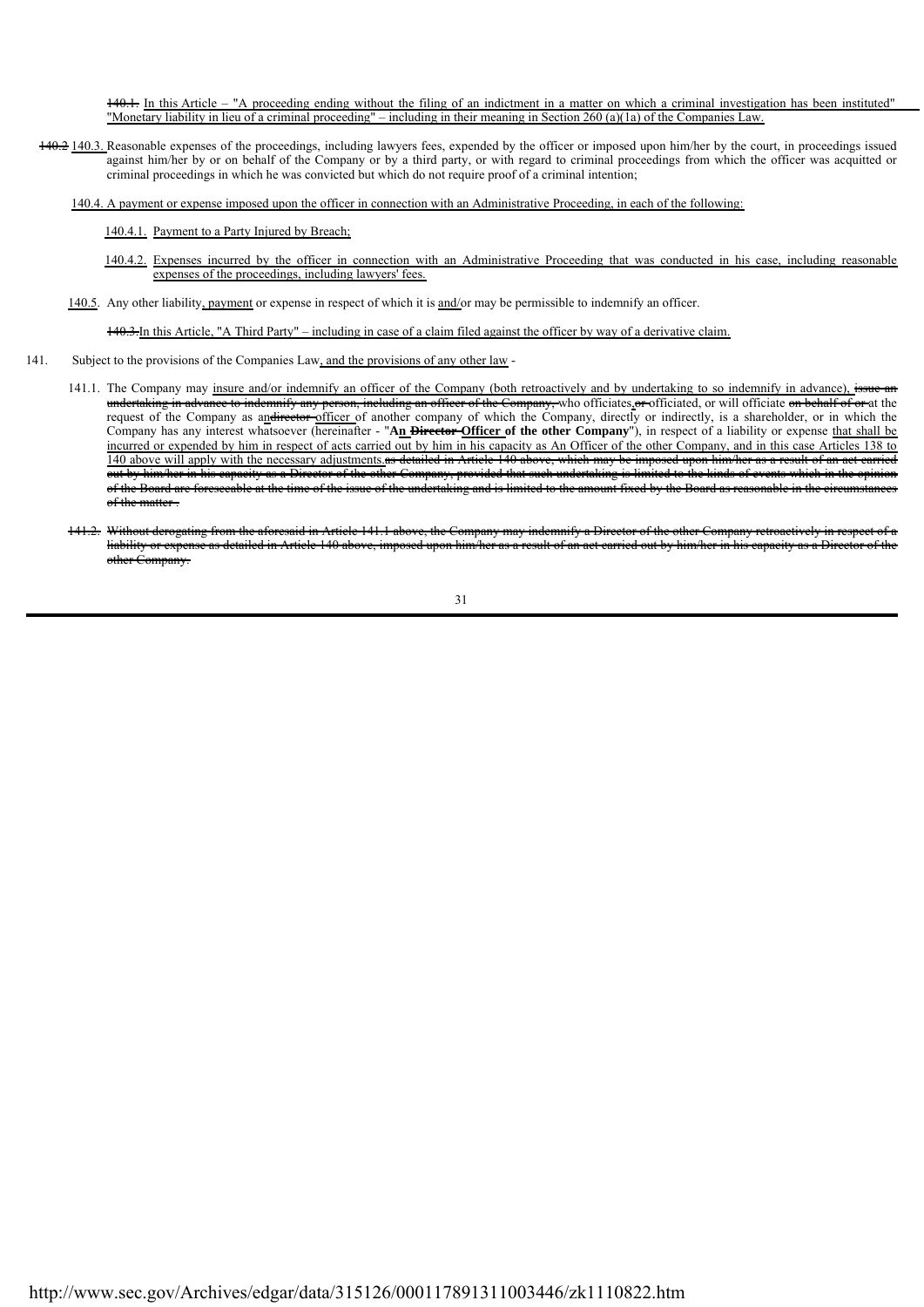- 141.3. 141.2. The aggregate indemnification amount that the Company shall pay to its Officers, including officers officiating or who will officiate at the request of the Company as An Officer of the other Company (in addition to sums that may be received from insurance companies in connection to insurance policies that the Company has purchased) pursuant to all the letters of indemnification that shall be issued by the Company pursuant to the indemnification decision, in connection to one or more of the types of events to be approved in respect of a liability as detailed in Article 140 above, shall not exceed in the aggregate 25% of the shareholders equity (in US \$) of the Company according to Company's last (annual or quarterly) the financial statements of the Company dated December 31, 2000 known before the actual indemnification payment.
- Cancelled.
	- 142.1. The Company may indemnify every employee or clerk of the Company who is not an officer of the Company retroactively, in respect of any liability or expense paid or imposed upon him/her in his capacity as an employee or clerk of the Company in any legal proceedings, due to an act carried out by him/her bona fide in his/her capacity as employee or clerk of the Company, excluding a criminal indictment in which the he/she was convicted in an offense which require proof of a criminal intention and the convicting judgment was not canceled in an appeal or it can not be issued for an appeal;
	- 142.2. The company may issue an undertaking in advance to indemnify an employee or clerk of the Company, who is not an officer of the Company, or to indemnify him/her retroactively in respect of any monetary liability imposed or will be imposed, upon him/her in favor of any third party in respect of an act carried out by him/her bona fide in his/her capacity as an employee or clerk of the Company.
- 143. Subject to the provisions of the Companies Law, nothing in these Articles shall limit the Company, in any manner whatsoever, in entering into an agreement of liability insurance, or to the grant of exemption or indemnification:
	- 143.1. In respect of an officer of the Company or a director of the other company, to the extent that the insurance, the exemption or the indemnity are not forbidden by law.
	- 143.2. In respect of any person who is not an officer of the Company or a director of the other company, including but without derogating from the generality of the aforesaid, employees, contractors or consultants.

#### **Dividends, Reserve Funds and Capitalization of Reserve Funds**

144. The Company may, before deciding on the distribution of a dividend as in Article 145 hereinafter, set aside some sums of the profits, to a general fund or a reserve fund for the distribution of dividends, distribution of bonus shares or any other purpose, as the Board may at its discretion determine.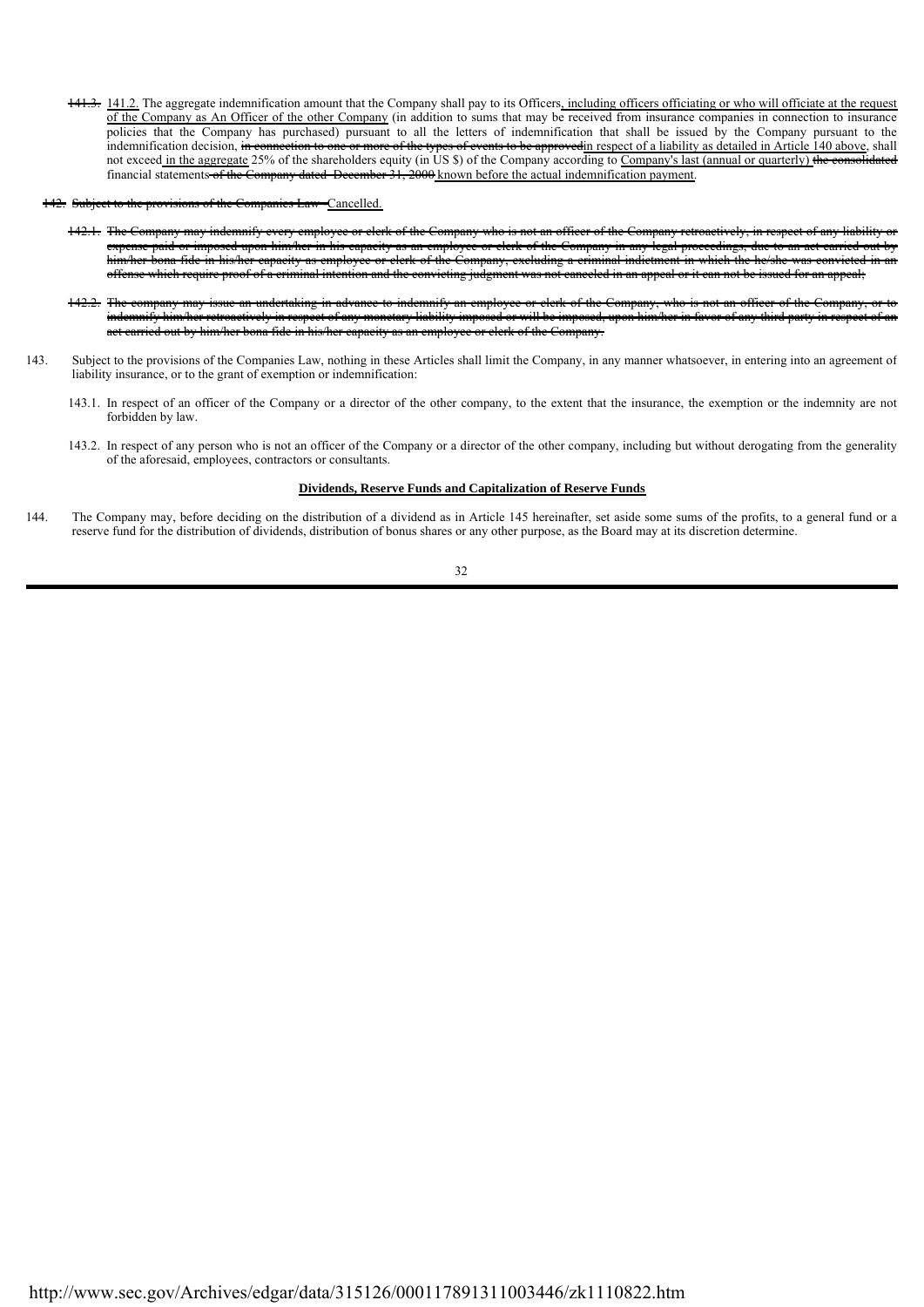- 145. Until use is made of the said funds, the Company is authorized to invest the monies set aside as aforesaid and the monies of the funds, in any investment, to manage such investments, to vary them or otherwise to use them, and it may divide the reserve fund into special funds and to use each fund or part thereof for the purpose of the business of the Company, without holding the same distinct from the other assets of the Company, all the aforesaid at the discretion of the Board or a person designated for that purpose by the Board, and upon such terms as the Board may determine.
- 146. Subject to the provisions of the Companies Law, the Company may distribute dividends, as the Board may resolve. The Board may decide that the dividend shall be paid, in whole or in part, in cash or by way of the distribution of assets in specie, including securities, or in any other manner at the discretion of the Board.
- 147.
- 147.1. Subject to the provisions of the Companies Law, the Company may allot bonus shares, as the Board may decide, subject to the conversion of part of the profits of the Company, within the meaning of section 302(b) of the Companies Law, into share capital, from a premium of shares or from any other source included in the shareholders equity of the Company as stated in the last Financial Statements of the Company, in such amount as may be determined by the Board and which shall not be less than the par value of the bonus shares.
- 147.2. When deciding on the allotment of bonus shares, the Board shall determine whether the bonus shares shall be of one class to all shareholders notwithstanding the classes of shares held by them, or that each such shareholder shall receive bonus shares of the same class in respect of each class of shares held by him/her.
- 147.3. Bonus shares allotted in accordance with this Article shall be deemed fully paid up.
- 148. When deciding upon the allotment of bonus shares, the Board may decide that the Company shall transfer to a special fund designated for the distribution of bonus shares in the future, such sum as the conversion thereof to share capital shall be sufficient to allot to any person who is at such time entitled for any reason whatsoever to purchase shares in the Company (including an entitlement which can only be realized at a subsequent date), those bonus shares to which such person would have been entitled had he realized his entitlement to purchase such shares prior to the date determining the right to receive the bonus shares (in this Article - "**The Determining Date**"). If subsequent to the determining date, such person shall realize his entitlement to purchase the shares or part of them, the Company shall allot to him/her those bonus shares of a par value which he would have received had he realized, prior to the determining date, his entitlement to purchase those share which he actually did purchase, the aforesaid by converting to share capital an appropriate part of the aforesaid special fund. Bonus shares shall entitle the holders thereof to participate in the distribution of cash dividends or bonus shares commencing at such time as is fixed by the Board. For the purpose of fixing the amount to be appropriated to the aforesaid special fund, any amount appropriated to the fund in respect of previous distributions of bonus shares, shall be deemed as though it had already been capitalized and there had been allotted therefrom shares entitling the persons entitled to purchase shares, to the bonus shares.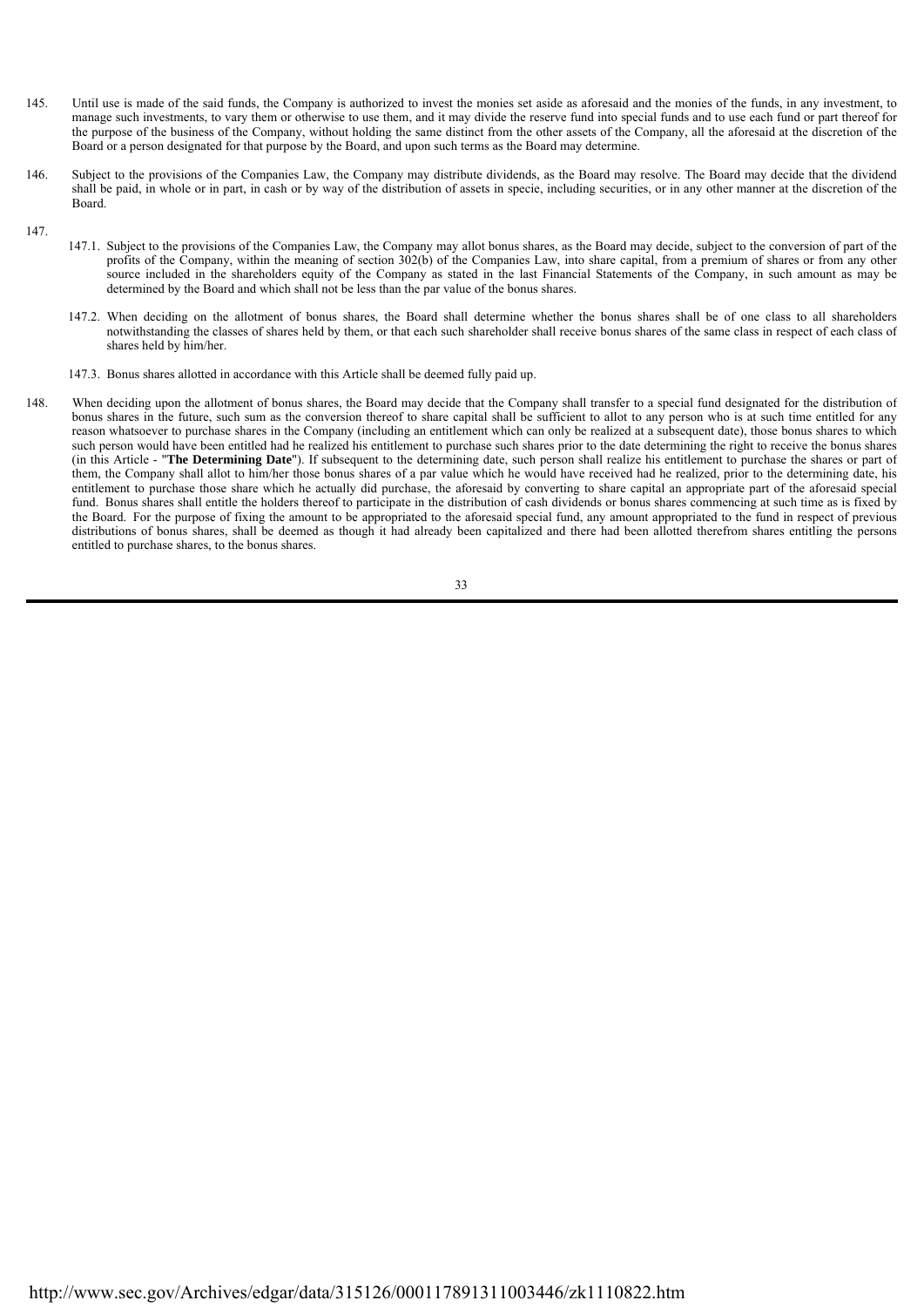- 149. Subject to the rights assigned to the classes of shares issued by the Company and to the provisions of these Articles, a dividend or bonus shares shall be distributed between the shareholders proportionately to the par value of each share without taking into consideration any premium paid for such share.
- 150. In order to carry out any resolution for the distribution of a dividend or for the allotment of bonus shares, the Board is authorized:
	- 150.1. To settle as it may deem fit any difficulty which may arise and to take such steps as it may deem necessary in order to overcome the difficulty.
	- 150.2. To decide that fractions or fractions less than an amount fixed by the Board, shall not be taken into account in order to adjust the entitlement of the shareholders or to decide on the sale of fractions of shares and the distribution of the net proceeds between the persons entitled thereto.
	- 150.3. To authorize signature on behalf of the shareholders of any agreement or other document which may be required in order to give effect to the allotment and/or distribution, and in particular to authorize the signature and lodging for registration of a document in writing in accordance with section 291 of the Companies Law.
	- 150.4. To determine the value of certain assets to be distributed and to decide that payments in cash shall be paid to the shareholders on the basis of the valuation so determined.
	- 150.5. To vest monies or specific assets in trustees for the persons entitled thereto, as the Board may deem expedient.
	- 150.6. To make any other arrangement or settlement as may in the opinion of the Board be required in order to enable the allotment or the distribution, as the case may be.
- 151.
- 151.1. Dividends or other benefits in respect of shares shall not bear interest.
- 151.2. As long as amounts of dividends resolved to be distributed have not yet been collected by the persons entitled thereto, the Company may use them for its purposes without any limitation and it shall not be bound to deposit the same in a trust account or in any yield bearing account or to segregate them in any other manner, and the Company shall not be considered as a trustee in respect thereof. The Company may forfeit any amount of dividend not collected by the person entitled thereto by the end of seven years from the date fixed for the payment thereof.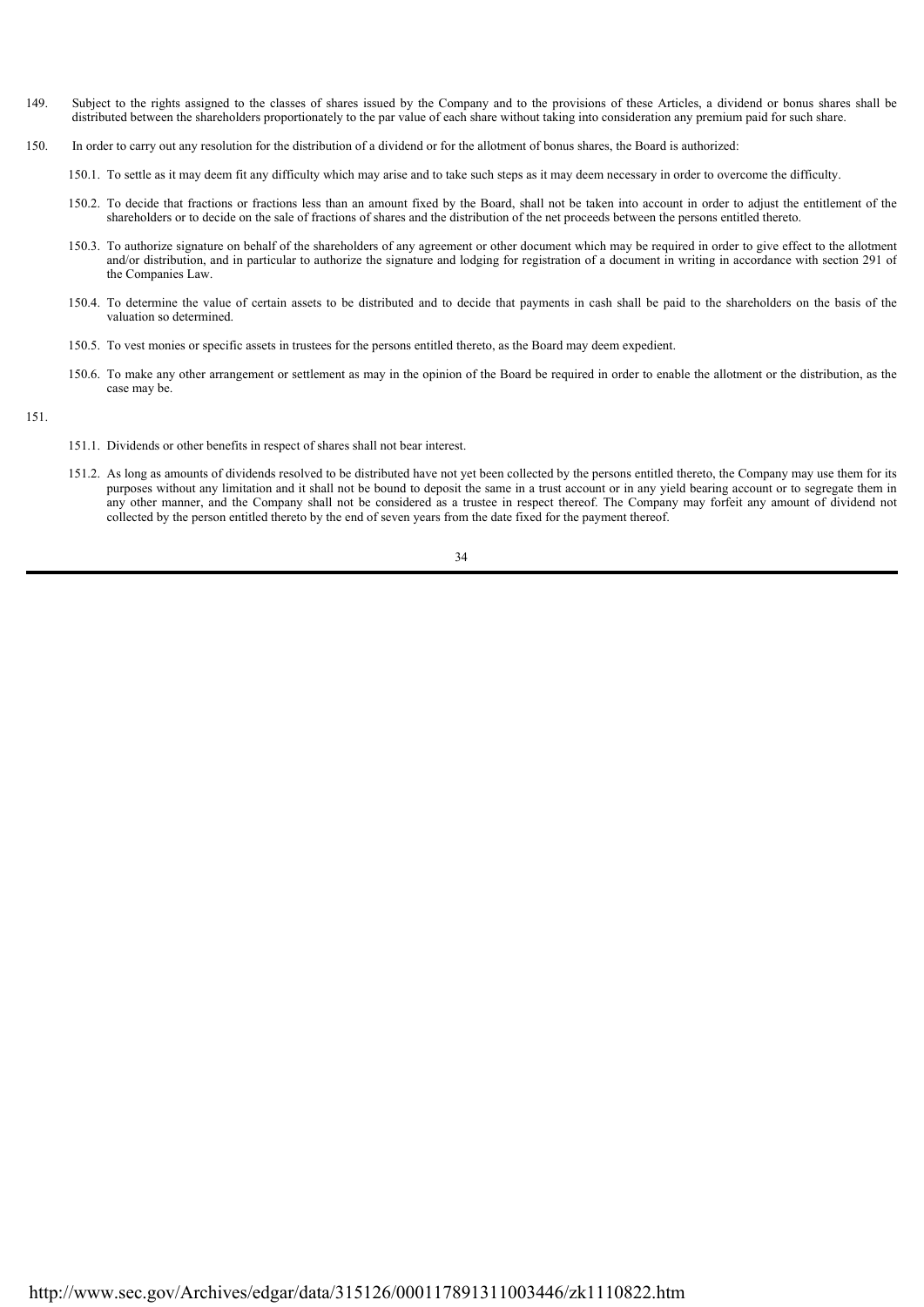- 152. The Company may withhold any dividend or bonus shares or other benefit rights in respect of shares the consideration for which, in whole or in part, has not been paid to the Company at the date set for it, and to collect any such amount as aforesaid or consideration received from the sale of the bonus shares or other benefit rights, on account of the debts in respect of the said shares, the aforesaid whether the said shares are solely owned by the shareholder in debt or whether the shares are owned jointly with other shareholders.
- 153. The Company may withhold any dividend or bonus shares or other rights in respect of shares of which a person is entitled to be registered as owner thereof in the Register or which he is entitled to transfer, in accordance with Article 31 above, until such person is registered as the owner thereof or until he shall duly transfer them, as the case may be.
- 154. The Board may, from time to time, decide upon the mode of payment of dividends or allotment of bonus shares or transfer thereof to the persons entitled thereto and may also determine instructions, procedures and arrangements relating thereto, both with regard to the registered shareholders and also with regard to unregistered shareholders. Without derogating from the generality of the aforesaid, the board may determine as follows:
	- 154.1. Subject to the provisions of 154.2 and 154.3 hereafter, any dividend or monies to be distributed to a registered shareholder, shall be paid by posting a check to his address as registered in the Shareholders Register, or in the case of jointly registered shareholders, to the person whose name appears first in the Shareholders Register with regard to such shares. The posting of any check as aforesaid shall be at the risk of the registered shareholder.
	- 154.2. Dividend which amount to less than a specific amount fixed by the Board, shall not be sent by check as aforesaid and the provisions of 154.3 hereinafter shall apply thereto.
	- 154.3. Payment of a dividend or monies to be distributed to registered shareholders shall be effected at the Office or at such other place as the Board may fix.
	- 154.4. Any dividend distributed to unregistered shareholders shall be transferred to such shareholders by means of the Nominee Company or in such other manner as the Board may determine.
- 155. If two or more persons are registered in the Register as joint owners of any share, each of them is entitled to give a valid receipt in respect of any dividend, share or other security, or other monies or rights payable in respect of such share.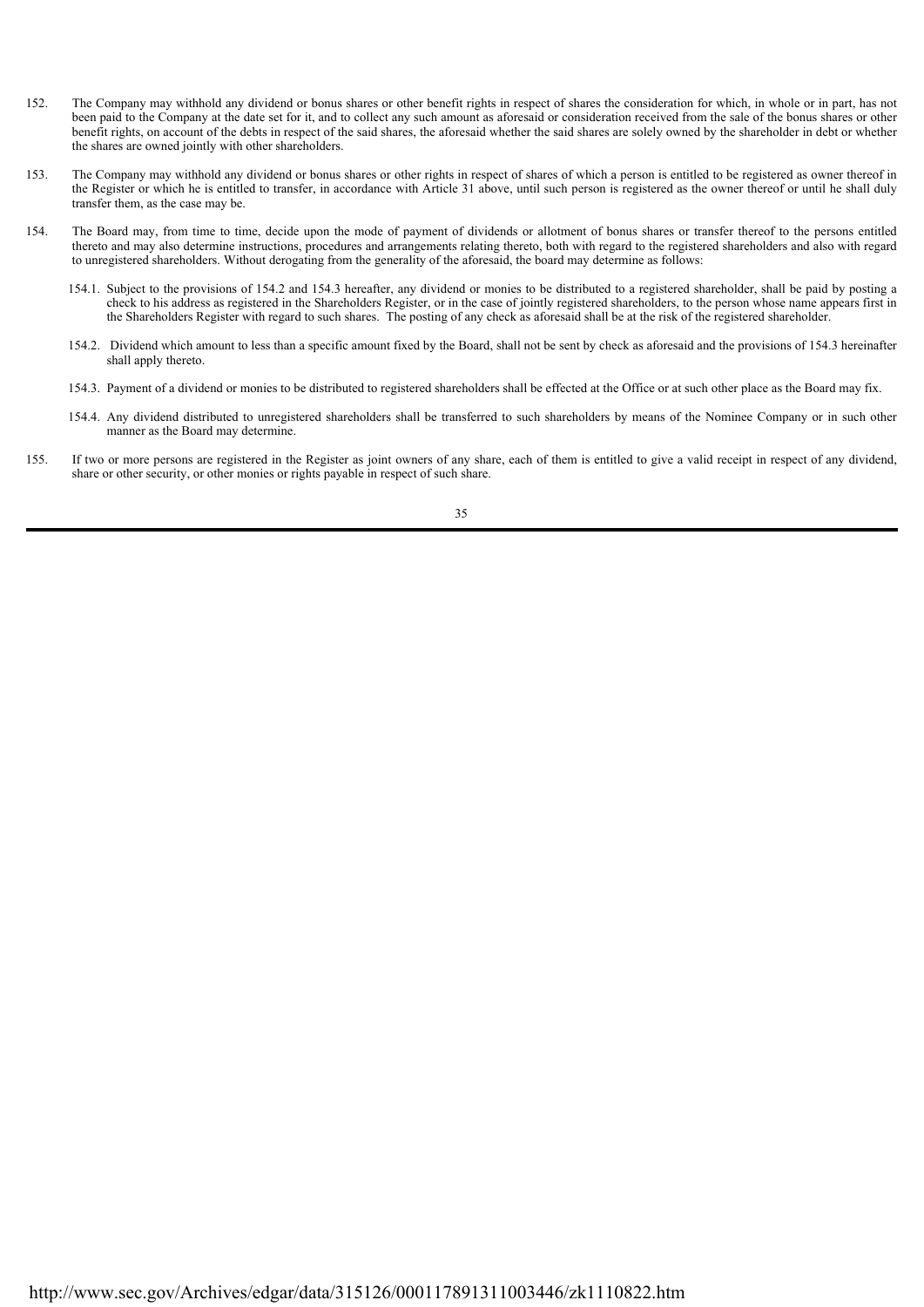#### **Company Documents**

- 156.1. Shareholders shall not have a right to peruse the documents of the Company or any of them, unless such right has been conferred upon them by any legislation or regulation in the circumstances determined for such purpose.
- 156.2. Without derogating from the aforesaid in Article 156.1 above, the Board may, at its discretion, permit the perusal of the documents of the Company, or any of them, also to shareholders or any of them, as it may at its discretion deem fit.
- 157. Subject to the provisions of any Law, any book, list or Register which the Company is, by law or by these Articles, bound to maintain, shall be kept by such technical, mechanical or other means as may be decided by the Board.

#### **Financial Statements**

158. The Financial Statements of the Company shall be signed by the persons authorized by the Board for such purpose, as required by law.

#### **Auditors**

- 159. An accountant auditor or accountant auditors shall be appointed at every Annual Meeting and shall officiate until the closing of the following Annual Meeting.
- 160.
- 160.1 The Board shall at its discretion determine the auditing fees of the accountant auditor appointed.
- 160.2 Fees of the accountant auditor in respect of additional services to the Company which are not audit acts, shall be determined by the Board at its discretion.

#### **Notices**

- 161. The giving of notices or service of documents to shareholders and to the Nominee Company, in accordance with the provisions of the Companies Law or of these Articles, shall be effected in one of the manners referred to in this Chapter.
- 162. Notice of General Meeting shall be served as in Article 56 above.
- 163.
- 163.1. Without derogating from the aforesaid, the Company may serve a shareholderwith any notice or document, by delivery by hand or by facsimile or by dispatch by post or by email. Dispatch by post shall be to the last address of the shareholder registered in the Company's Register, or if no such address is registered, to such address as may have been furnished by him/her to the Company for the purpose of sending notices to him. Notice delivered by facsimile shall be delivered to the shareholder to the number given by him/her to the Company. Notice delivered by email shall be delivered to the shareholder to the address given by him/her to the Company.

156.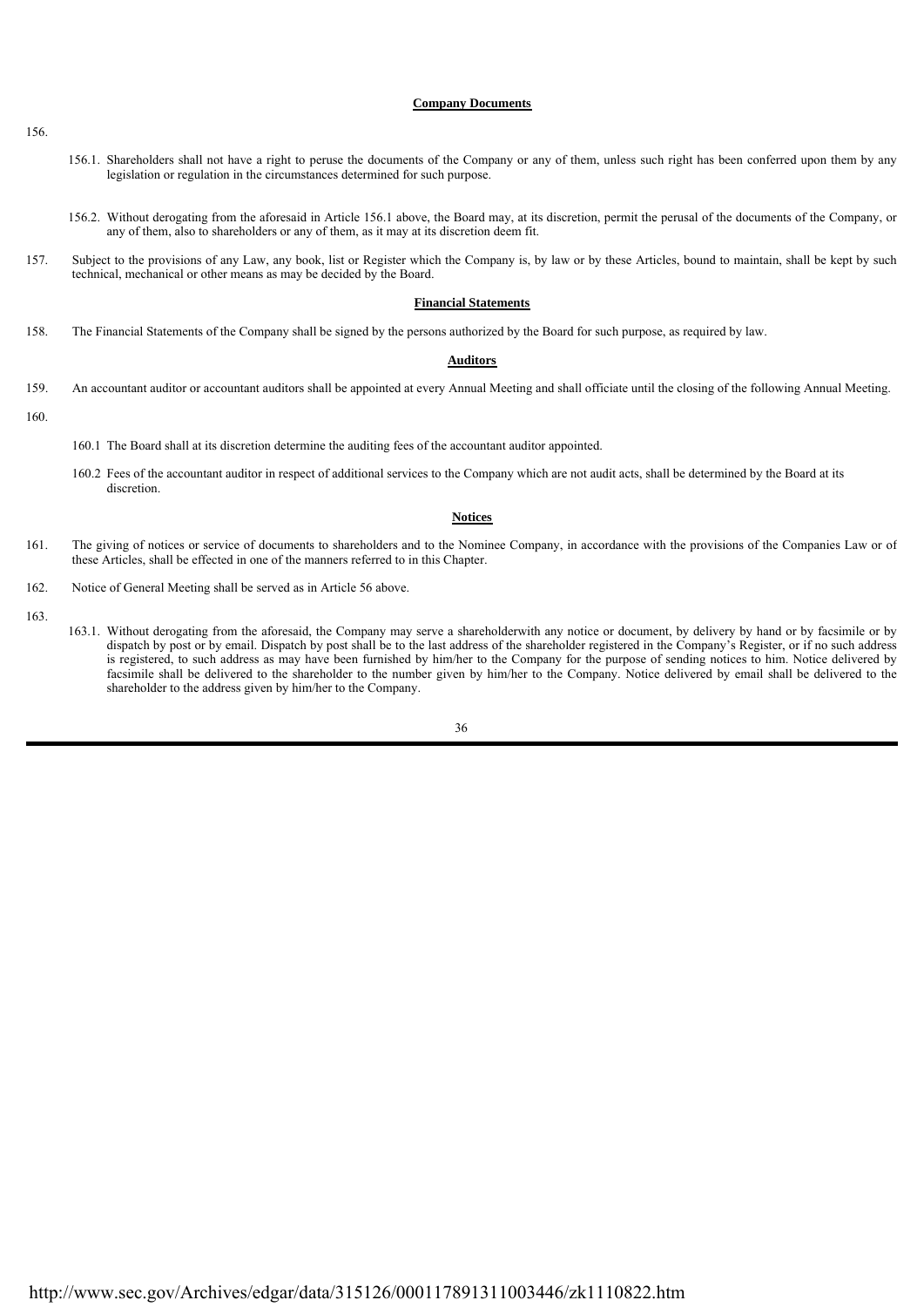- 163.2. A notice or document delivered by hand to a shareholder shall be deemed to have been served at such time as delivered by hand.
- 163.3. A notice or document dispatched by post, shall be deemed to have been duly served, if handed in for dispatch at any post office when correctly addressed and properly stamped. Service shall be deemed to have been effected at such time as the letter is delivered by the post in the usual course and not later than two days from the date that the letter containing such notice was handed to the post office.
- 163.4. A notice sent by facsimile or by email shall be deemed to have been served twenty four hours after dispatch.
- 164. Without derogating from the aforesaid, the Company may serve a notice to the shareholders by a single publication in two daily newspapers published in Israel in Hebrew, either in addition or in place of a notice as in Article 163 above. The date of publication in the newspaper shall be deemed to be the date on which notice was received by the shareholders.
- 165. The Company may give notice as to service of a document at the office or at such other place as may be fixed by the Board or as to service in any other manner, including by means of internet.
- 166. The Company may serve a notice or document to joint shareholders by the dispatch of the same to the shareholder whose name appears first in the Shareholders Register with regard to such share.
- 167. The service of a notice or document to one member of a family residing together with the person for whom the notice or document is intended, shall be deemed as service of the same to the intended person.
- 168. Any person who by operation of law, transfer or other means shall become entitled to any share, shall be bound by every notice in respect of such share which was duly given, prior to the entry of his details in the Register, to the person from whom he derives his title to such share.
- 169. Any notice or document given to a shareholder of the Company in accordance with the provisions of these Articles, shall be deemed to have been duly served notwithstanding the decease, bankruptcy or liquidation of such shareholder or the transmission of the right to the shares by law (whether or not the Company is aware of same), so long as no other person has been registered as owner of the shares in his place, and dispatch or delivery as aforesaid shall for all intents and purposes be deemed sufficient with regard to any person having an interest in such shares and/or entitled to them by virtue of transmission of the right by law, whether jointly with such shareholder or on his behalf or in his place.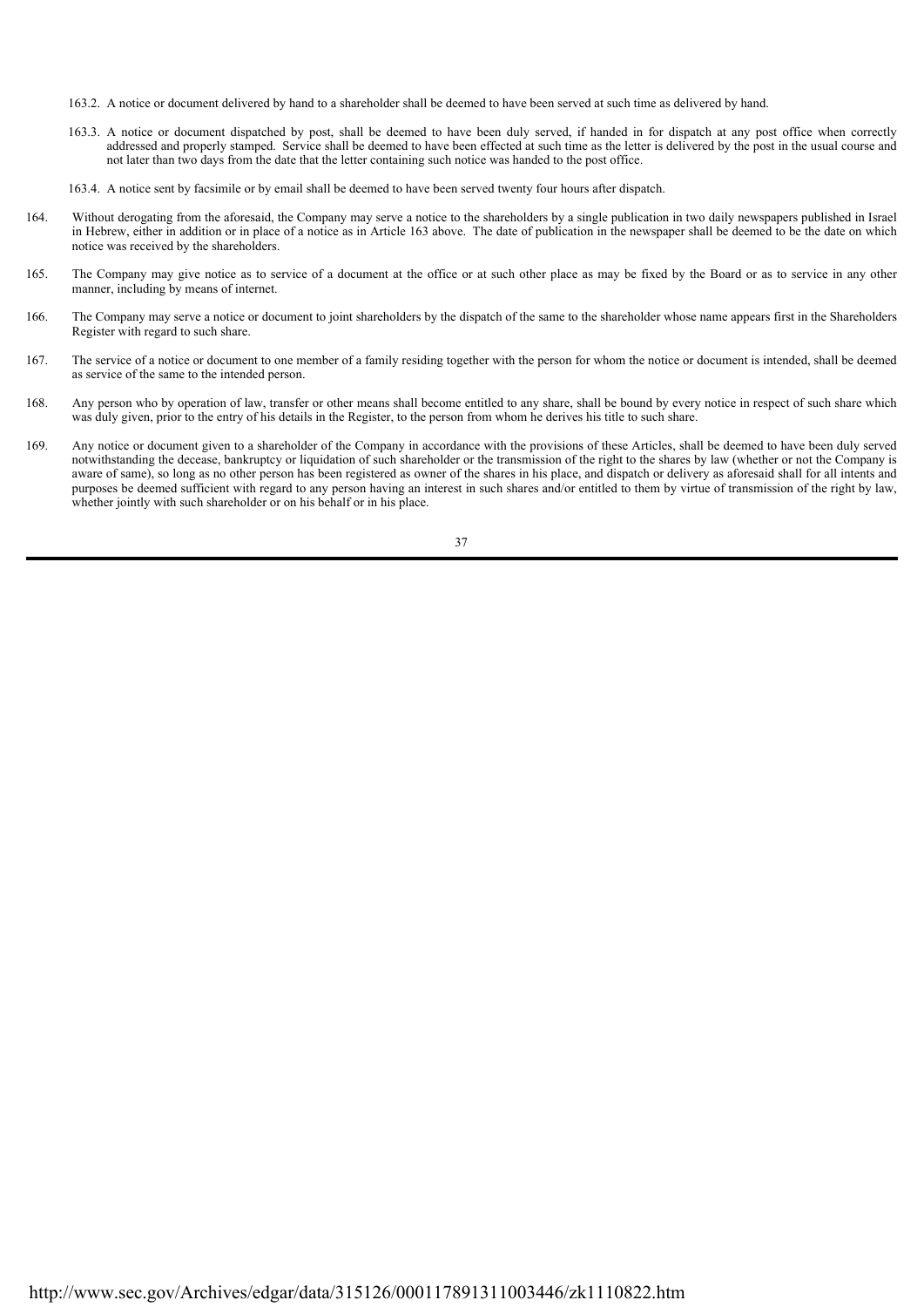- 170 Subject to the provisions of any Law, any shareholder, director or other person entitled to receive notice in accordance with these Articles or by the Companies Law, may waive receipt of same, either in advance or retroactively, either with regard to a specific instance or generally, and by his doing so, it shall be deemed as though the notice had been duly given, and any procedure or act in respect of which the notice was bound to be given, shall be deemed as valid and effective.
- 171 171. A certificate in writing signed by a director or by the secretary of the Company with regard to the dispatch or giving of a notice in one of the manners detailed in these Articles, shall constitute conclusive evidence to the facts detailed in such certificate.
- $172$ When prior notice of a given number of days or a notice effective for a specific period is required to be given, the day of service shall, unless otherwise determined, be counted in the number of days or the specific period. If notice is given in more than one of the manners detailed above, it shall be deemed to have been given at the earliest of the times at which it is deemed to have been served, as aforesaid.

An accidental omission in giving notice of a general meeting to any shareholder or non-receipt of notice of a meeting or any other notice by a shareholder shall cause the cancellation of a resolution passed at such meeting or cancellation of proceedings based on such notice.

#### **Merger**

173. Approval of merger as provided in section 327 of the Companies Law, is subject to a simple majority at the General Meeting or Class Meeting, as the case may be, all the aforesaid subject to the provisions of any law.

#### **Winding Up**

174. Subject to the provisions of any law, the liquidator, whether on voluntary or other liquidation, may in accordance with a resolution of a General Meeting carried by a special majority, distribute between the shareholders in specie, the excess assets, in whole or in part, and may in accordance with a resolution of a General Meeting carried by a special majority, vest any part of the excess assets in trustees upon such trust for the shareholders as the liquidator may deem fit. For the purpose of the distribution of the excess assets in specie, the liquidator may determine the proper value of the assets available for distribution and determine how the distribution between the shareholders will be carried out taking into consideration the rights of the various classes of shares of the Company owned by them.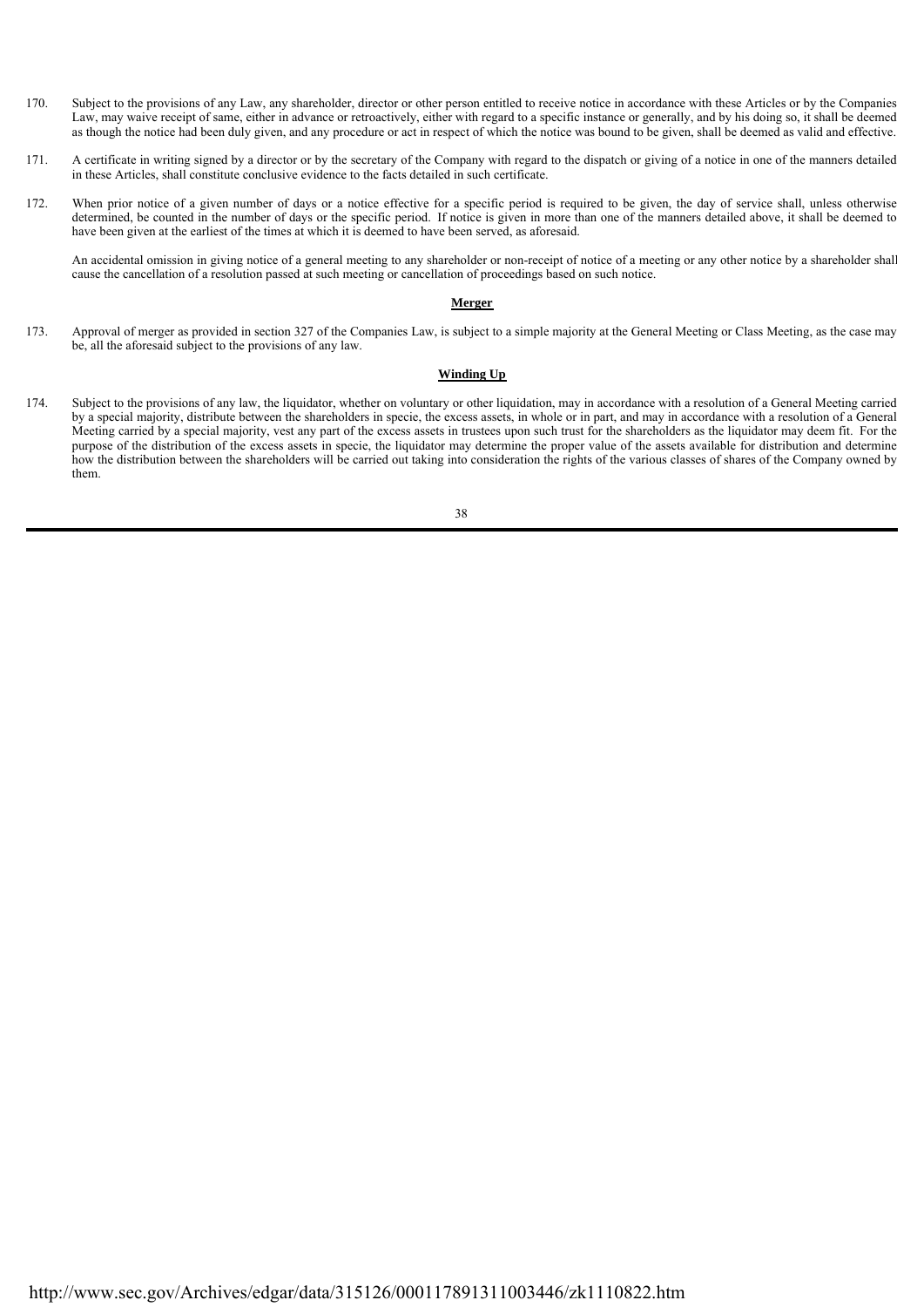### **Articles of Association of**

## **Elron Electronic Industries Ltd.**

## **Table of Contents**

|    |                                                                  | <b>Sections</b> | Pages                              |
|----|------------------------------------------------------------------|-----------------|------------------------------------|
| 1. | Introduction                                                     |                 | $+3$ -1-4                          |
| 2. | Name of the Company                                              | $\overline{2}$  | $\frac{34}{5}$                     |
| 3. | Limitation of Liability                                          | 3               | $\frac{34}{5}$                     |
| 4. | Objects of the Company                                           | $\overline{4}$  | $\frac{34}{5}$                     |
| 5. | <b>Business</b>                                                  | 5               | $34 - 5$                           |
| 6. | Donations                                                        | 6               | $3 - 45$                           |
| 7. | Registered Office                                                | $\tau$          | $\frac{45}{45}$<br>$\frac{45}{45}$ |
| 8. | The Articles                                                     | $8 - 10$        |                                    |
| 9. | Registered Share Capital                                         | 11              |                                    |
|    | 10. The Shares                                                   | $12 - 14$       | $+5-6$                             |
|    | 11. Share Certificates                                           | $15-19$         | $5 - 6 - 7$                        |
|    | 12. Payments for Shares                                          | 20              | 62                                 |
|    | 13. Forfeiture of Shares                                         | 21              | $6 - 78$                           |
|    | 14. ransfer of Shares                                            | $22 - 33$       | $7 - 8 - 10$                       |
|    | 15. Alteration of the Share Capital                              | 34-37           | $8 - 9 - 10 - 11$                  |
|    | 16. Modification of Rights                                       | 38-40           | $\frac{1011}{20}$                  |
|    | 17. Issuance of Shares and Other Securities                      | $41 - 44$       | $10 - 11 - 12$                     |
|    | 18. Redeemable Securities                                        | 45              | H12                                |
|    | 19. Registers                                                    | 46-48           | $H=12-13$                          |
|    | 20. General Meetings                                             | 49-58           | $+2-14-13-15$                      |
|    | 21. Proceedings at General Meetings                              | 59-64           | $+4-15-16$                         |
|    | 22. Voting and Carrying of Resolutions at General Meetings       | 65-80           | 15-18-16-19                        |
|    | 23. The Board of Directors                                       | 81-92           | $18 - 20 - 19 - 21$                |
|    | 24. External Directors                                           | 93              | 2022                               |
|    | 25. Powers and Duties of the Board                               | 94-98           | $20 - 22 - 23$                     |
|    | 26. Receipt of Credit and the Grand of Guaranties and Securities | 99              | 2223                               |
|    | 27. Committees of the Board                                      | 100-104         | 22-2324                            |
|    | 28. Proceedings of the Board                                     | 105-118         | <del>23-25-</del> 24-26            |
|    | 29. Minutes                                                      | 119-120         | $2526-27$                          |
|    | 30. The General Manager                                          | 121-129         | <del>25-26</del> 27                |
|    |                                                                  |                 |                                    |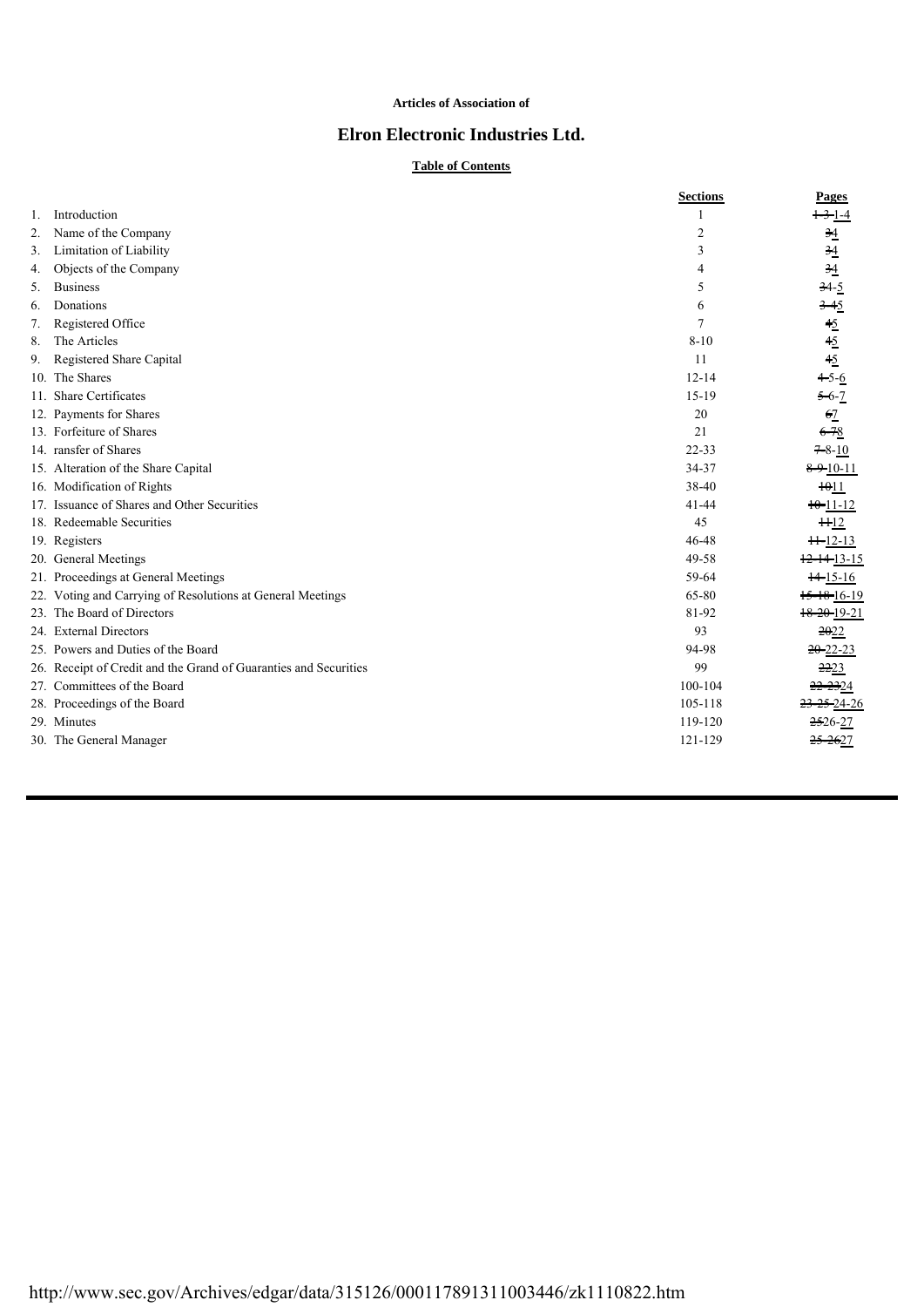| 31. Validity of Articles and Approval of Transactions            | 130-133 | <del>26-27</del> 28     |
|------------------------------------------------------------------|---------|-------------------------|
| 32. Signature on behalf of the Company                           | 134-135 | 2728-29                 |
| 33. Appointment of Attorneys                                     | 136     | 2729                    |
| 34. Exemption, Indemnity and Insurance                           | 137-143 | 28-30-29-32             |
| 35. Dividends, Reserve Funds and Capitalization of Reserve Funds | 144-155 | 30-33-32-35             |
| 36. Company Documents                                            | 156-157 | <del>33-34</del> 36     |
| 37. Financial Statements                                         | 158     | <del>33</del> 36        |
| 38. Auditors                                                     | 159-160 | <del>34</del> 36        |
| 39. Notices                                                      | 161-172 | <del>34-36-</del> 36-38 |
| 40. Merger                                                       | 173     | 3638                    |
| 41. Winding Up                                                   | 174     | 3638                    |
|                                                                  |         |                         |

ii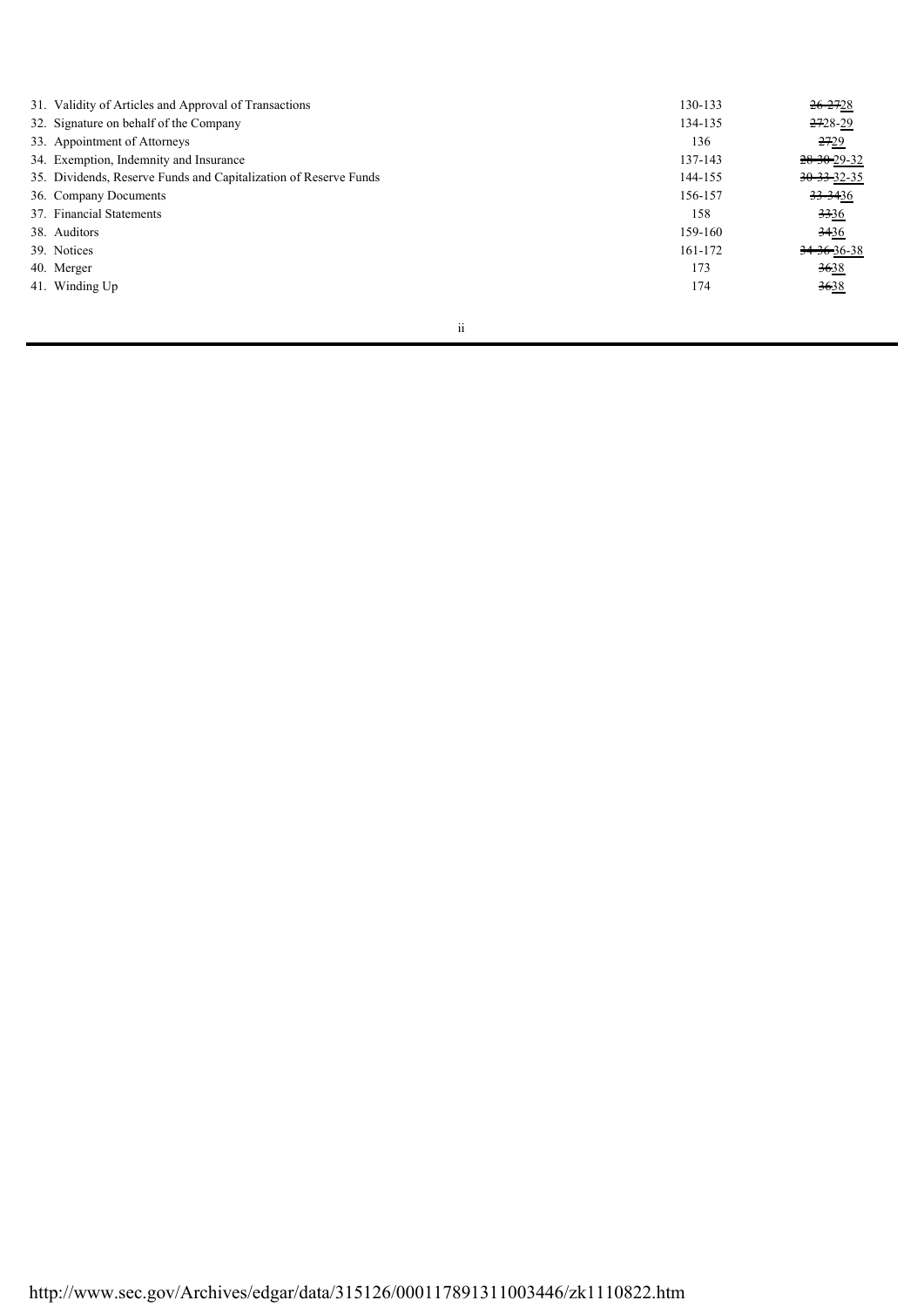

\_\_\_\_\_\_\_\_\_\_\_\_\_\_\_\_\_\_\_\_\_, 2011

Dear Mr./ Ms.  $\_\_$ 

#### **English Translation of Indemnification Letter**

Whereas on the Company's board of directors resolved, after approval therefor had been received from the Company's audit committee, to approve the grant of this letter to all of the directors serving and who will serve from time to time at the Company, as well as to the officers of the Company who are or whose relatives are controlling shareholders in the Company and/or in the granting of which the controlling shareholders of the Company may have a personal interest, who serve and will serve from time to time at the Company, in respect of any acts carried out by them in their capacity as officers of the Company, as well as in respect of any acts carried out by them in their capacity, at the Company's request, as officers of another company, of which the Company is a shareholder, either directly or indirectly, or in which the Company has any interest whatsoever ("**Another/Other Company**") in accordance with the provisions of the Companies Law and other laws and the terms of indemnification specified in this Letter;and

Whereas, on the general meeting of the Company also approved the said resolution; and

Whereas on \_\_\_\_\_\_\_\_\_\_ the Company's board of directors resolved, after approval therefor had been received from the Company's audit committee, to approve the grant of this Letter to the officers of the Company as well, for which the general meeting approval is not required, according to the provisions of the Companies Law and other laws and the terms of indemnification specified in this Letter.

We hereby notify you as follows:

#### 1. **Indemnification Undertaking**

Without derogating from the Company's right to indemnify you retroactively, as permitted in the Company's articles of association, the Company hereby undertakes as follows:

- 1.1. To indemnify you for any liability or expense, as specified below, imposed upon you or expended by you as a result of acts carried out by you (including acts carried out prior to the date of this Letter) and/or to be carried out by you, in your capacity as an officer at the Company.
	- 1.1.1. A monetary liability that shall be imposed upon you in favor of a third party pursuant to a judgment, including a judgment by way of compromise or a judgment of an arbitrator approved by a court, provided that such liability will be connected directly or indirectly, to one or more of the events specified in the Addendum hereto, or any part thereof or related thereto, directly or indirectly, provided that the maximum amount of the indemnification for such liability shall not exceed the amount specified in Section 2 below;

Tel. 972-3-6075555, Fax. 972-3-6075556 www.elron.com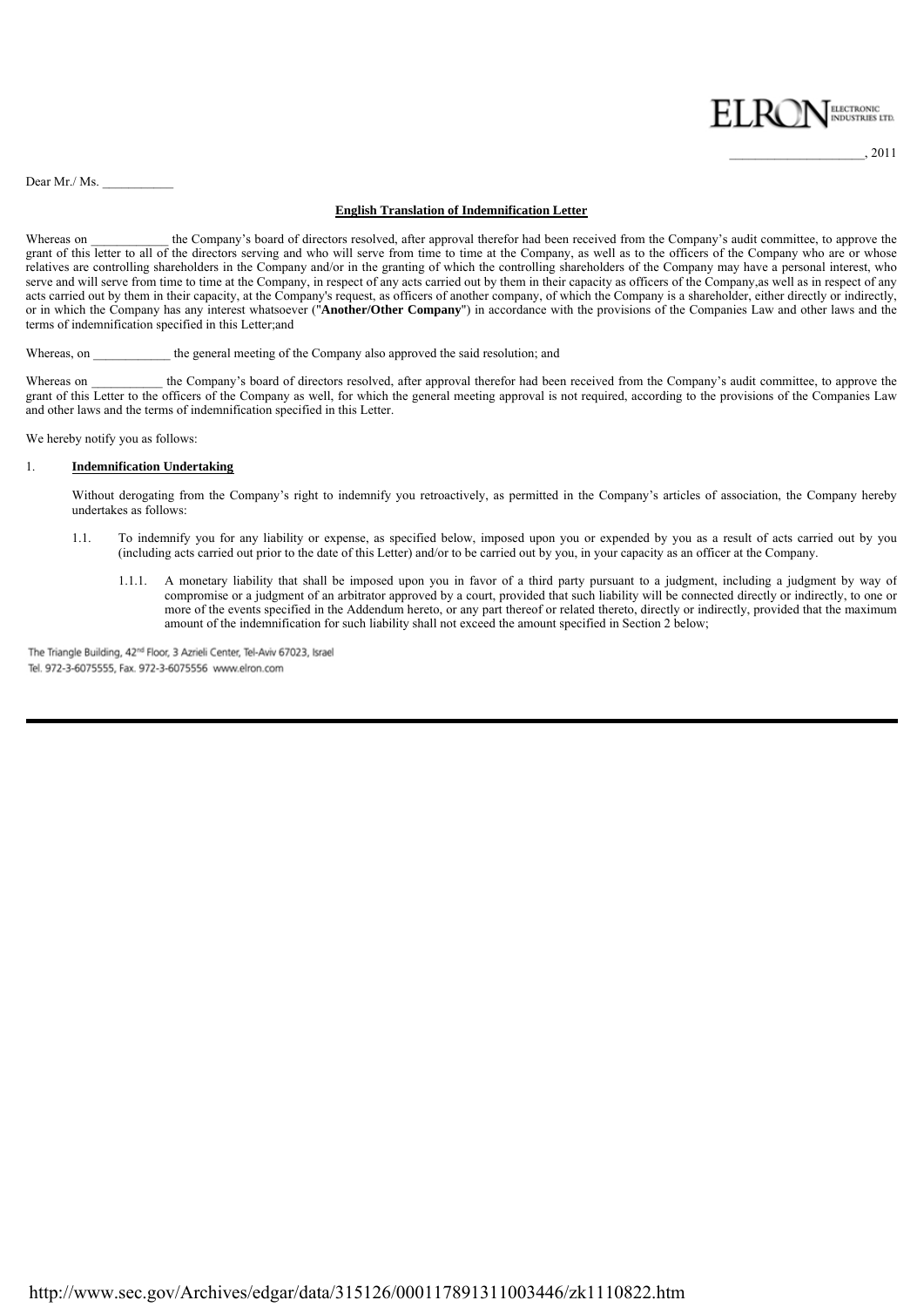

 1.1.2. Reasonable expenses of the proceedings, including lawyers' fees, to be expended by you due to an investigation or proceeding that was conducted against you by an authority which is authorized to conduct an investigation or proceeding, and which has ended without the filing of an indictment against you and without a monetary liability being imposed upon you in lieu of criminal proceeding, or which has ended without the filing of an indictment against you but with the imposition of a monetary liability in lieu of a criminal proceeding in an offense which requires no proof of a criminal intention or in respect of a monetary sanction;

In this paragraph – "**A proceeding ending without the filing of an indictment in a matter on which a criminal investigation has been instituted**" and "**Monetary liability in lieu of a criminal proceeding**" – including in their meaning in Section 260 (a)(1a) of the Companies Law as shall be amended from time to time.

- 1.1.3. Reasonable expenses of the proceedings, including lawyers' fees, to be expended by you or imposed upon you by a court, in proceedingsissued against you by the Company or on its behalf or by a third party, or in criminal proceedings from which you shall be acquitted, or in criminal proceedings in which you shall be convicted of an offense which do not require proof of criminal intention;
- 1.1.4. Payment to a party injured by a breach, which will be imposed upon you in connection with an administrative proceeding;
- 1.1.5. Expenses that you shall incur in connection with an administrative proceeding that was conducted in your case, including reasonable expenses of the proceedings, including lawyers' fees.

In this Section, "**A Third Party**" – including in case of a claim filed against you by way of a derivative claim.

2. The aggregate indemnification amount that the Company shall pay its officers, including officers serving or who will serve upon the Company's request as officers in Other Companies, pursuant to all the letters of indemnification that shall be issued by the Company, pursuant to the indemnification decision, for liability as stated in Section 1.1.1 above, shall not exceed 25% (twenty five percent) of the shareholders equity (in U.S. dollars) of the Company according to the Company's last (annual or quarterly) financial statements known before the actual indemnification payment (the "**Maximum Indemnification Amount**") in addition to sums that may be received, if any, from insurance companies in connection to insurance policies that the Company has purchased.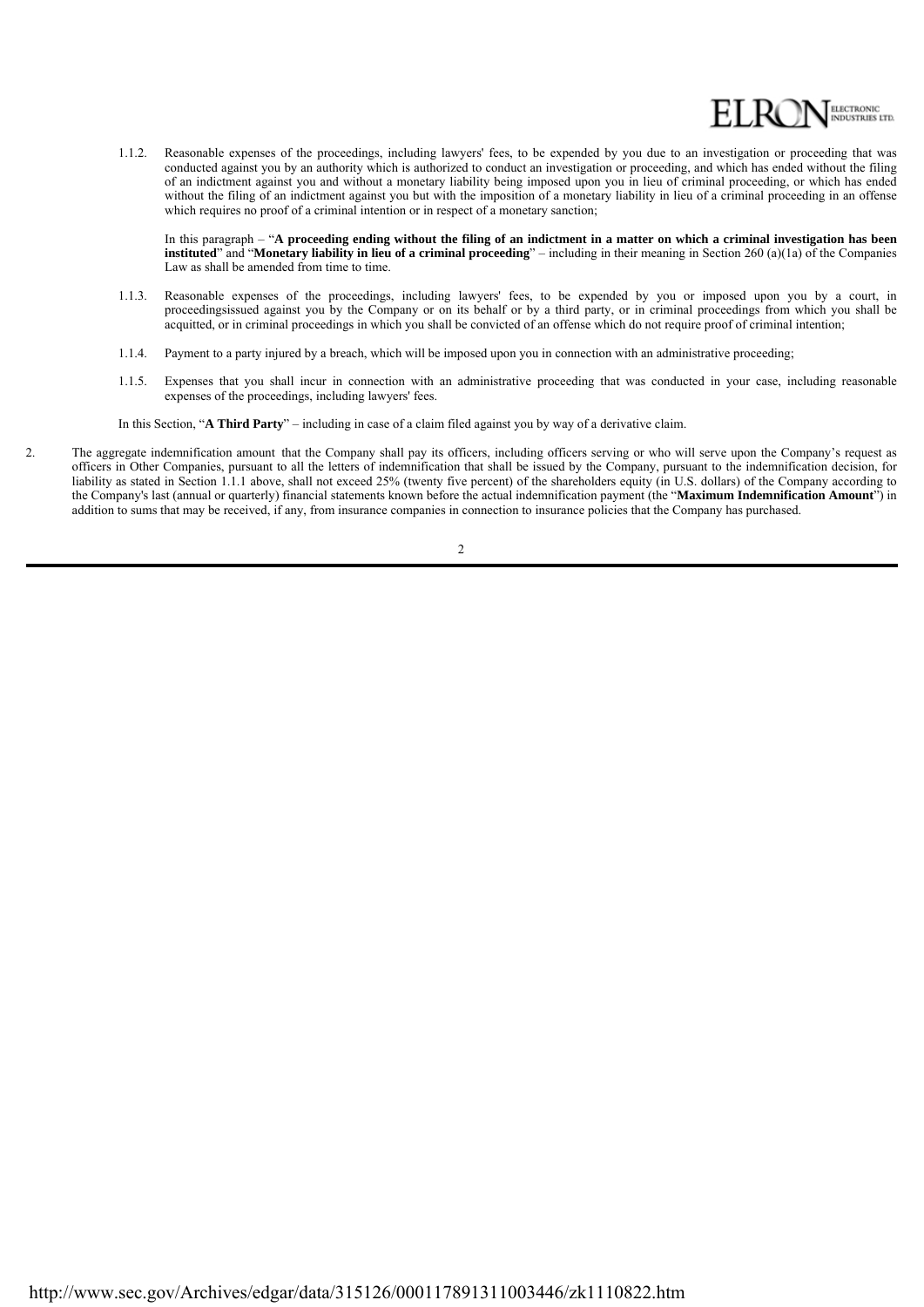

- 2.1. If and insofar as the sum of all of the indemnification amounts that the Company shall be required to pay to officers thereof, as stated in Section 1.1.1 above, shall exceed the Maximum Indemnification Amount or the balance of the Maximum Indemnification Amount (as being at that time) according to Section 2 above, the Maximum Indemnification Amount, or the balance thereof, as the case may be, shall be divided among the officers who shall be entitled to such indemnification,which they have requested but not yet received, such that the indemnification amount that each one of the officers shall receive, in practice, shall be calculated according to the ratio between the sum of the indemnifiable liability of each of the officers and the total sum of the indemnifiable liability of all of such officers, in the aggregate.
- 2.2. Upon the occurrence of an event for which you may be entitled to indemnification in accordance with the aforesaid, the Company shall make available to you, from time to time, such funds as are required to cover the expenses and other various payments involved in the handling of such legal and/or administrative proceeding, including in inquiry and investigation proceedings, such that you will not be required to pay or finance the same yourself, and all subject to the conditions and provisions of this letter of indemnification.

#### $\overline{3}$ . **3. Without derogating from the aforesaid, the indemnification undertaking pursuant to this Letter is subject to the provisions of this Section:**

- 3.1. You shall notify the Company of any legal and/or administrative proceeding (including inquiry/investigation proceedings) to be instituted against you in connection with any event for which the indemnification may apply and of any threat that shall be delivered to you in writing according to which such proceeding is to be instituted against you, with the appropriate promptness after first learning thereof, and you shall forward to the Company, or to whomever it shall instruct you, any document in connection with such proceeding. The aforesaid is subject to any bar to do so pertaining to any proceeding, applicable to you according to law.
- 3.2. Subject to the same not contradicting the terms and conditions of the officer liability insurance policy of the Company the Company shall be entitled to assume the handling of your defense against such legal and/or administrative proceeding (including inquiry/investigation proceedings) and/or to entrust such handling to any attorney whom the Company shall choose for this purpose (other than an attorney who shall be unacceptable to you, on reasonable grounds), provided that all of the following cumulative conditions shall be fulfilled: (a) The Company shall have given notice, within 45 days from the date of receipt of the notice as stated in Section 3.1 above (or a shorter period if required for the purpose of filing your statement of defense or your response to the proceeding), that it shall indemnify you in accordance with the provisions of this Letter; (b) The legal and/or administrative proceeding (including inquiry/investigation proceedings) against you shall include only a claim for financial compensation. In handling the proceedings, the Company and/or such attorney will be entitled to act according to their sole discretion to conclude such proceeding; the attorney so appointed will act and will owe a duty of trust to the Company and to you. Where a conflict of interests between you and the Company and/or the Other Company shall arise, the attorney shall notify thereof, and you will be entitled to appoint an attorney on your behalf and the provisions of this Letter of Indemnification shall apply to the expenses that you shall incur in respect of such appointment.In case that the Company shall elect to settle in respect of a monetary charge or decide a dispute by way of arbitration in respect of a monetary charge, it may do so, insofar as the claim against you and/or the threatened claim against you as aforesaid in Section 3.1 above shall be fully removed. Upon the Company's request, you shall sign any document which will authorize it and/or any such attorney, to handle in your name your defense in the same proceeding, and represent you in all matters related thereto, according to the aforesaid.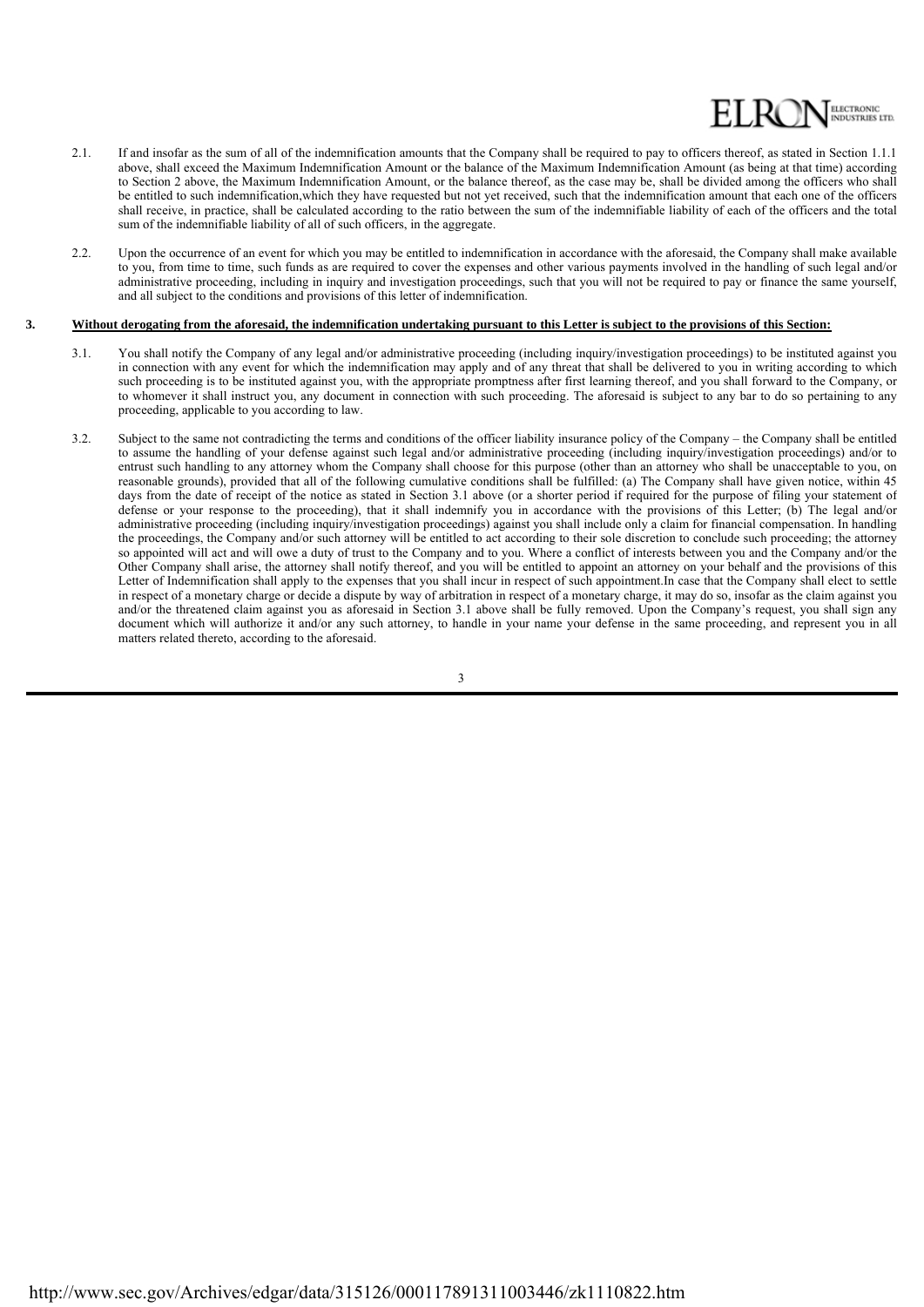

- 3.3. You shall cooperate with the Company and/or with any attorney as aforesaid in any reasonable manner as shall be required of you by any of them in handling such legal and/or administrative proceeding (including inquiry/investigation proceedings), provided that the Company shall arrange to cover all of the expenses entailed therein, in a manner that you shall not be required to pay or finance them yourself, all subject to the provisions of this Indemnification Letter.
- 3.4. Whether the Company shall act according to the provisions of Section 3.2 above or not, it shall ensure the coverage of all of theexpenses and various other payments stipulated in Section 1.1 above in a manner that you shall not be required to pay them or finance them yourself, without such derogating from the indemnification secured to you according to the provisions of this Letter, all subject to the provisions of Section 2 above.
- 3.5. Your indemnification in connection with any legal and/or administrativeproceeding (including inquiry/investigation proceedings) against you, as stated in this letter, will not apply with respect to any amount that shall be due from you following a settlement, arbitration or arrangement for abstention from institution of proceedings or cessation of proceedings in an administrative proceeding ("**Arrangement**"), unless the Company shall consent in writing to such settlementto such arbitration being conducted, or to engaging in such Arrangement, as the case may be. Notwithstanding the aforesaid, in an administrative proceeding, the Company's consent as aforesaid shall only be required if the Arrangement imposes or is expected to impose on the Company financial liabilities (except for expenses of the proceedings). The Company shall not withhold its consent to such settlement, to such arbitration being conducted or to engaging in such Arrangement, as the case may be, for unreasonable grounds.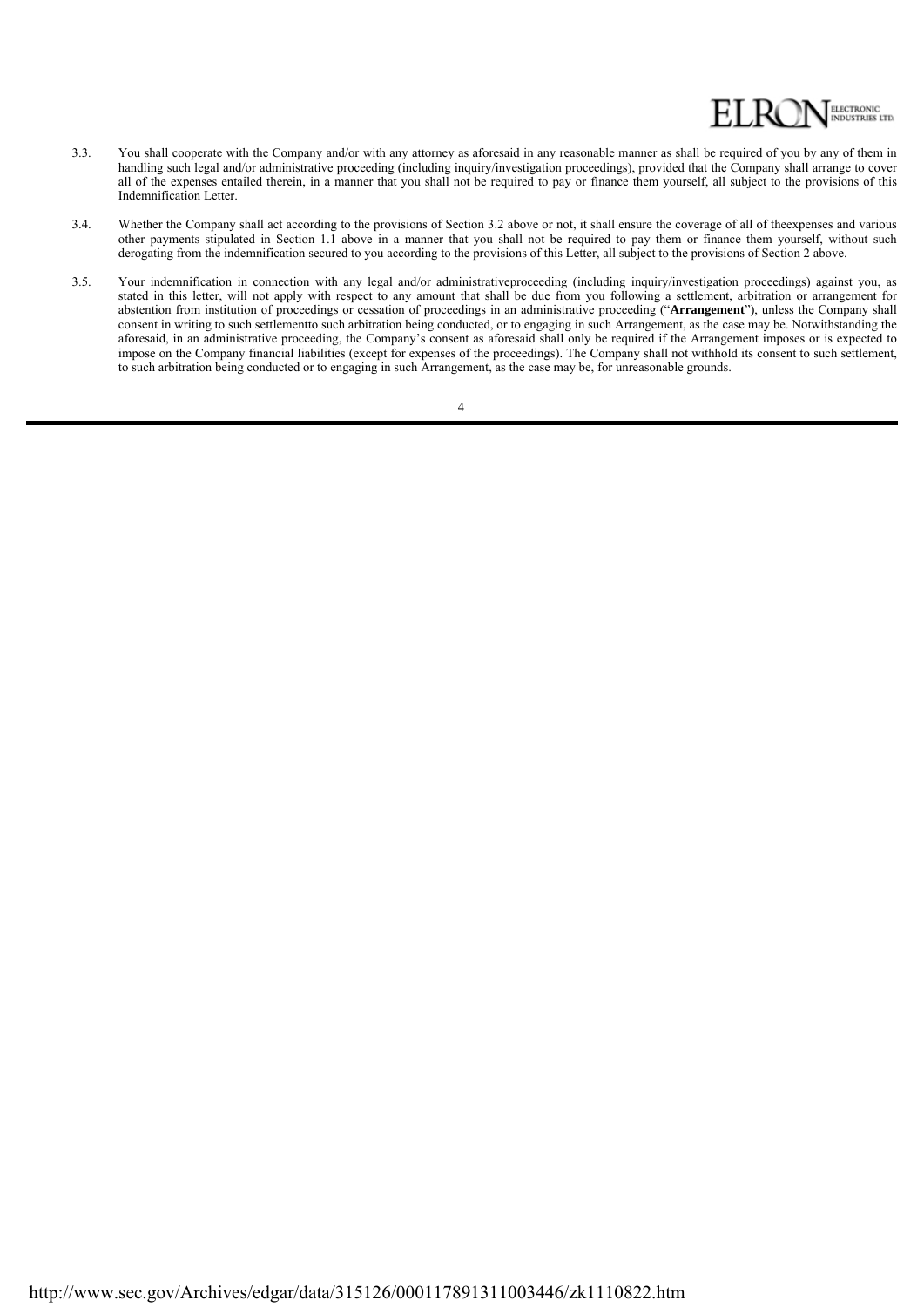

- 3.6. The Company will not be required to pay, pursuant to this Letter, funds actually paid to you, or in your name or in your stead in any manner, in connection with an insurance policy or indemnification commitmentof any partyother than the Company. For avoidance of doubt, it shall be clarified that the indemnification according to this Letter shall apply in respect of all other amounts that may be due to you beyond (and in addition to) an amount to be paid (if any) in connection with such insurance and/or indemnification.
- 3.7. Upon your request for a payment in respect of any case, pursuant to this letter, the Company shall employ all of the necessary actions according to law for payment thereof, and will act for the arrangement of any approval required therefor, if any, including a court approval, if and insofar as it shall be required.
- 4. The Company's undertakings according to this Letter are subject to the provisions of any law, as shall exist from time to time, including the provisions of the Companies Law, especially the provisions of Chapter 5 of Part VI of the Companies Law, addressing transactions with interested parties.
- 5. The Company's undertakings according to this letter shall be available to you and/or your estate, also after expiration of your term of office as an officer of the Company and/or Another Company, provided that the acts in respect of which the indemnification undertaking pursuant to this Letteris being granted were and/or shall be carried out during the period of your term of office as an officer of the Company and/or Another Company. It is further clarified that subject to the provisions of Section 12 of this Indemnification Letter, the Company's undertakings according to this Indemnification Letter will apply also in respect of events which occurred prior to the signing of this Indemnification Letter.
- 6. In the event that the Company shall pay you or in your stead any amounts in the context of this Letter in connection with proceedings as aforesaid, and it shall subsequently transpire that you are not entitled to indemnification from the Company for such amounts, such amounts shall be deemed as a loan given to you by the Company, which shall bear interest at the minimal rate required from time to time according to law, to avoid causing a taxable benefit, and you shall be required to repay such amounts to the Company, when you shall be requested to do so thereby in writing and according to a payment schedule to be determined by the Company, of which final repayment date shall not exceed 24 months.

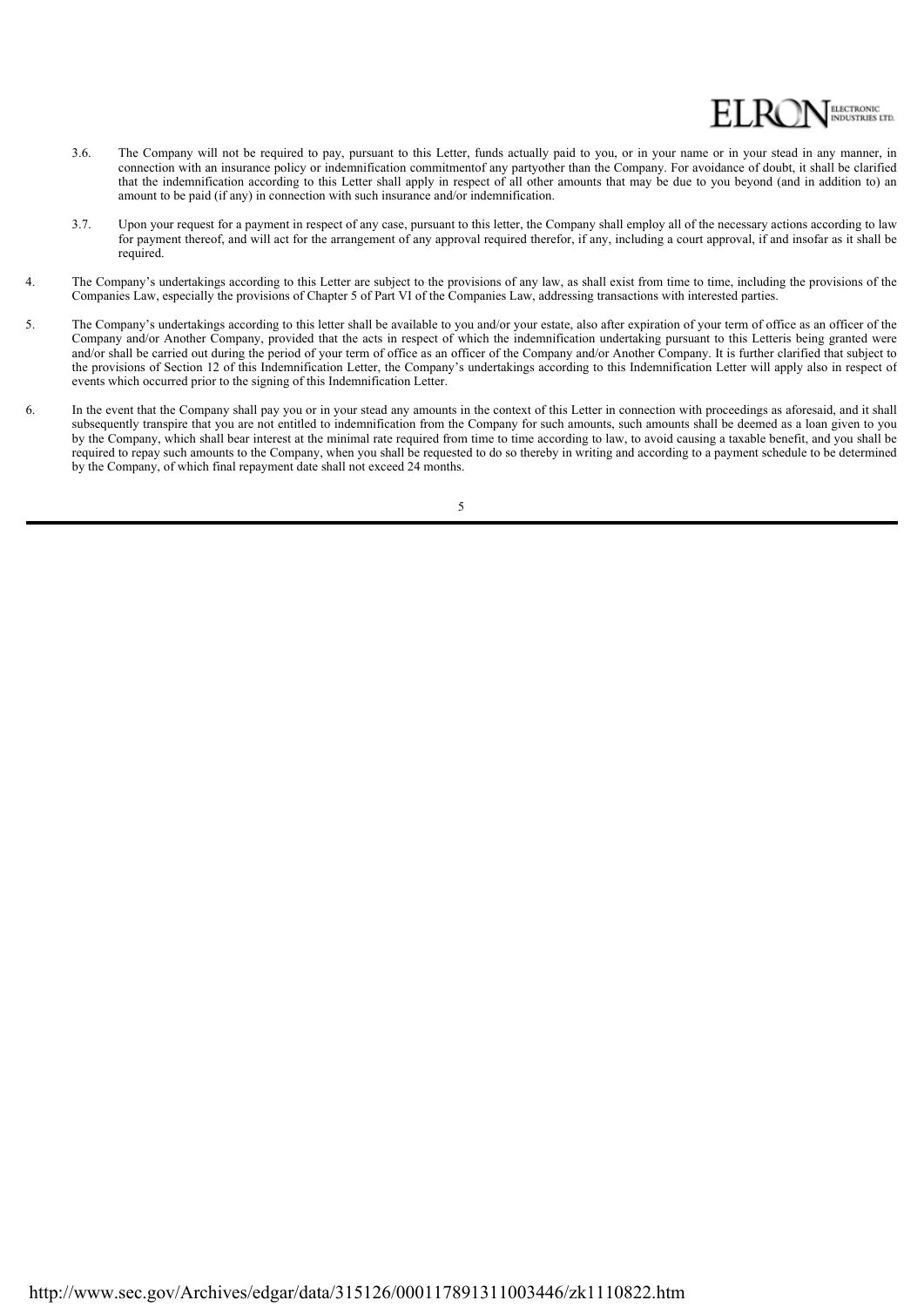# ELECTRONIC<br>INDUSTRIES LTD.

7. In this Indemnification Letter –

The "**Companies Law**" - The Israel Companies Law, 5759-1999;

"**Securities Law**" - The Israel Securities Law, 5728-1968;

The "**Joint Investments Law**" The Israel Joint Investments in Trust Law, 5754-1994;

The "**Advice Law**" - **Israel Regulation of Investment Advice**, Investment Marketing and Investment Portfolio Management Law, 5755-1995;

The "**Insurance Supervision Law**" - The Israel Financial Services (Insurance) Supervision Law, 5741-1981;

The "**Pension Funds Law**" - The Israel Financial Services (Pension Funds) Supervision Law, 5765-2005;

"**Officer**" - In its meaning in the Companies Law and including an employee of the Company;

"**Act**" **or any derivative thereof** - Including a resolution and/or omission (or any derivative thereof) implicitly, and including your acts prior to the date of this Indemnification Letter during the term of your office as an officer at the Company and/or Another Company;

"Administrative Proceeding" - A proceeding pursuant to Chapter H3 (imposition of a monetary sanction by the authority), Chapter H4 (imposition of administrative enforcement measures by the administrative enforcement committee) or Chapter I1 (Arrangement for avoidance of institution of proceedings or cessation of proceedings, contingent upon conditions) of the Securities Law; Proceeding pursuant to Chapters J, J1 and K1 of the Joint Investments Law; Proceeding according to Chapters G1, G2 and H1 of the Advice Law; Proceeding according to Chapter I1 of the Insurance Supervision Law and according to Chapter H of the Pension Funds Law; Proceeding for imposition of a monetary sanction according to Article D of Chapter 4 of Part IX in the Companies Law, as shall be amended from time to time; and also any other administrative proceeding which according to law, indemnification may be granted for payments related thereto or expenses incurred in relation thereto;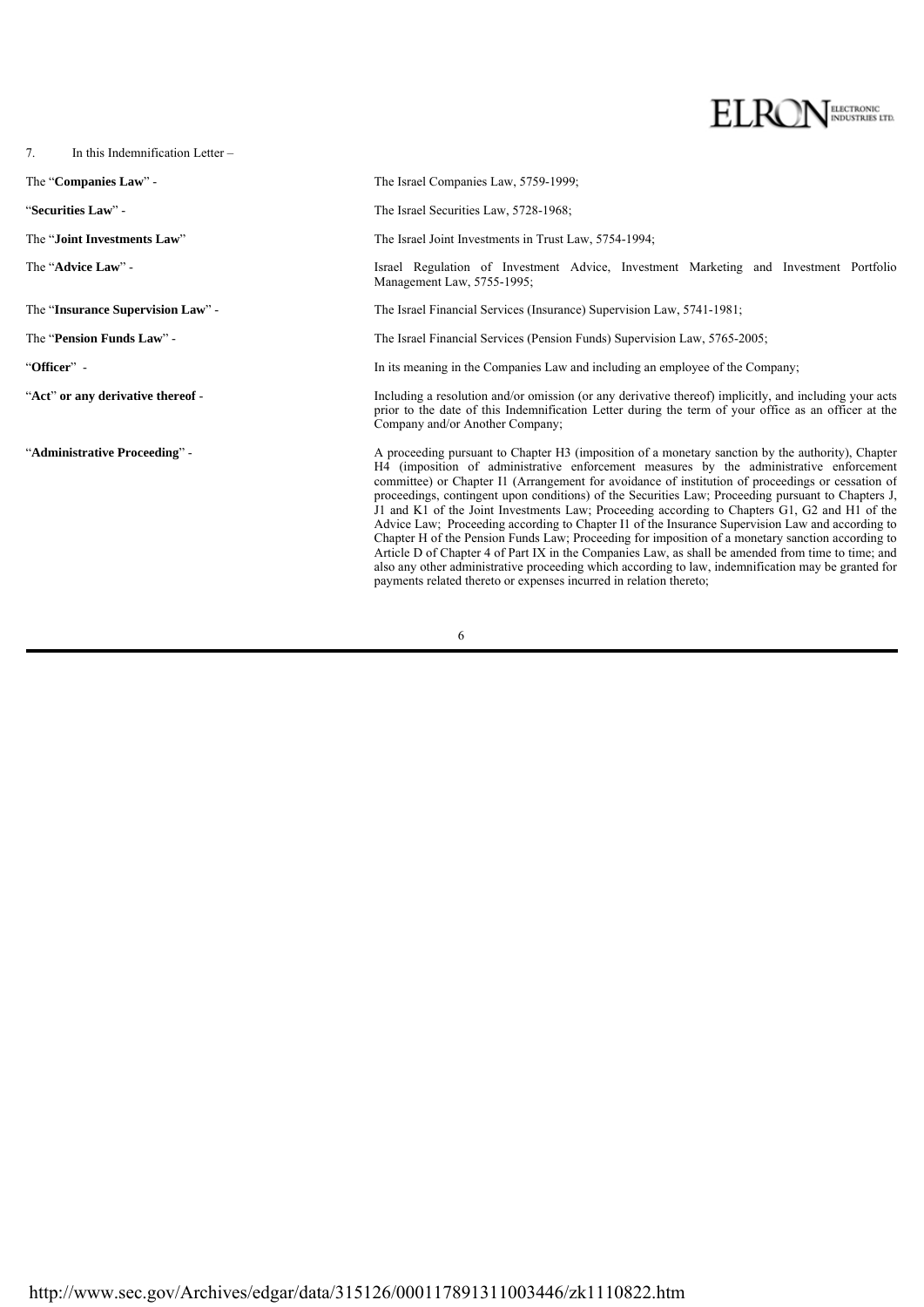

#### "Payment to a Party Injured by Breach" -

Payment to a party injured by breach as stated in Section 52(54)(a)(1)(a) of the Securities Law (including as applied in the Joint Investments Law and in the Advice Law); as well as payment to a party injured by breach imposed by the Commissioner of the Capital Market according to Section 92L of the Insurance Supervision Law or Section 47 of the Pension Funds Law.

All statements in the masculine, include feminine implicitly.

Any place where the name of a law or a section of law is referred to in this Indemnification Letter, the intention is to the form thereof as shall be amended from time to time (directly or through another law) and including regulations promulgated thereunder and provisions given according thereto.

- 8. The Company's undertakings pursuant to this Indemnification Letter shall be construed broadly and in a manner designed to fulfill the same, as far as is permissible by law, for the object for which they were intended. In any case of discrepancy between any provision of this Indemnification Letter and any provisions of mandatory law, which cannot be modified or supplemented, the said legal provision shall prevail, although this shall not prejudice or derogate from the validity of the remaining provisions in this Indemnification Letter.
- 9. The Addendum to this Indemnification Letter constitutes an integral part hereof.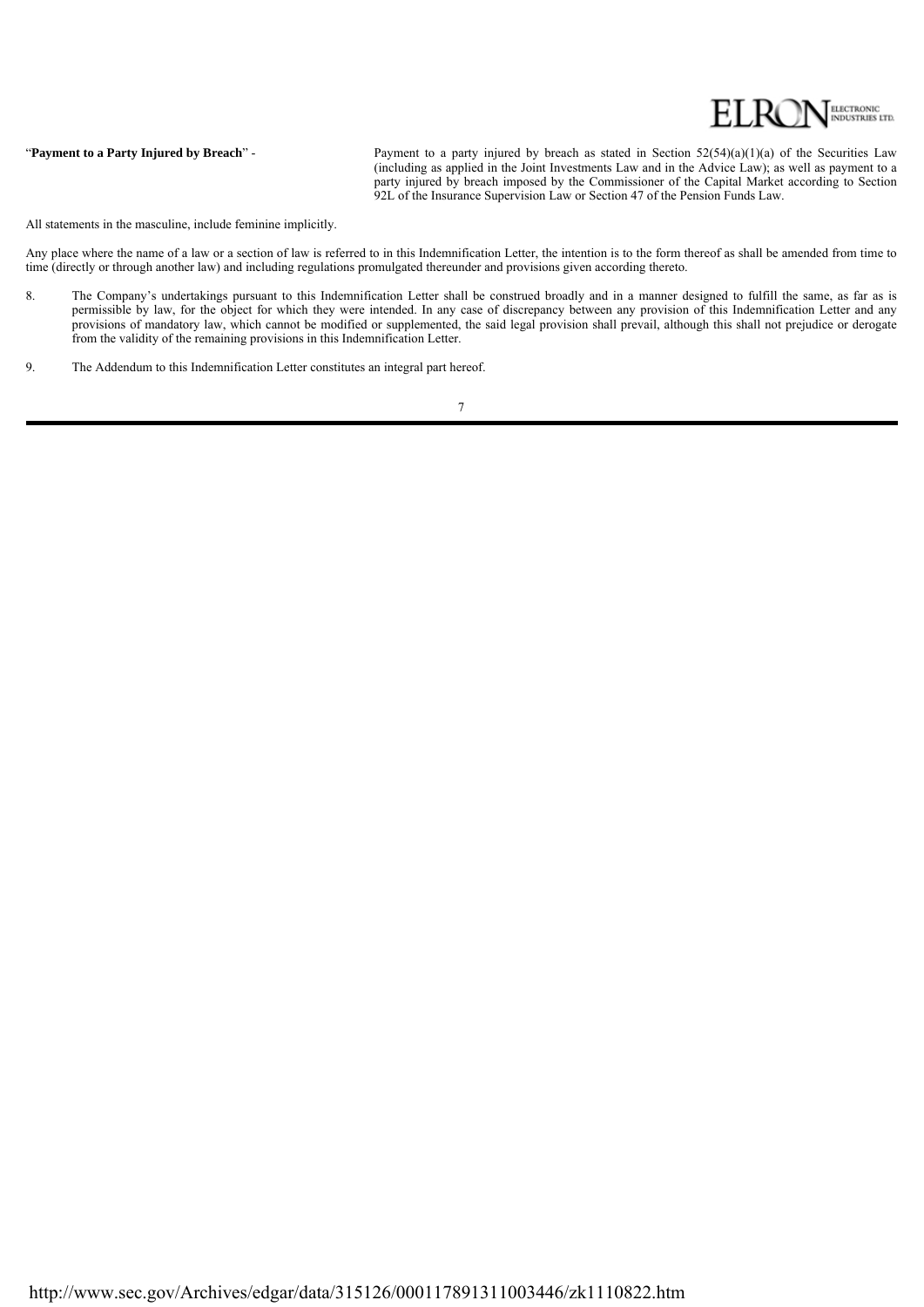## ELECTRONIC<br>INDUSTRIES LTD.

- 10. The indemnification undertaking pursuant to this Indemnification Letter does not constitute a contract in favor of any third party, including any insurer, and no insurer shall have any right to demand the Company's participation in a payment for which the insurer is liable according to the policy executed therewith (except for the deducible amount).
- 11. This Indemnification Letter shall be governed by Israeli law, and sole jurisdiction is conferred upon the court in Tel Aviv-Jaffa to hear disputes that shall derive from this Indemnification Letter. However, in case that a legal proceeding be instituted against you in another court by any third party, for which you are entitled to indemnification or any other right according to this Letter from the Company, the said court shall also be authorized to hear the disputes deriving from this Indemnification Letter, in respect of such proceeding.
- 12. The provisions of this Indemnification Letter prevail any prior undertaking or agreement (prior to the signing of this Indemnification Letter), whether written or oral, between the Company and the officer on the matters specified in the Indemnification Letter, also in respect of events that occurred prior to the signing of this Indemnification Letter and prior to any indemnification being requested from the Company in respect thereof. The aforesaid is contingent upon a prior indemnification letter provided to the officer, if any, continuing to apply and remaining in effect in respect of any event that had occurred prior to the signing of this Indemnification Letter (even if indemnification in respect thereof was requested from the Company after the signing of the amended indemnification letter), if the terms of this Indemnification Letter worsen the indemnification terms for the officer in respect of such event, subject to any law.

In witness the Company has signed, through its signatories, who have been duly authorized.

**\_\_\_\_\_\_\_\_\_\_\_\_\_\_\_\_\_\_\_\_\_\_\_\_ Elron Electronic Industries Ltd**

**\_\_\_\_\_\_\_\_\_\_\_\_\_\_\_\_\_\_\_\_\_\_\_\_\_\_\_**

I confirm receipt of this Letter and confirm my agreement to all terms herein.

Date: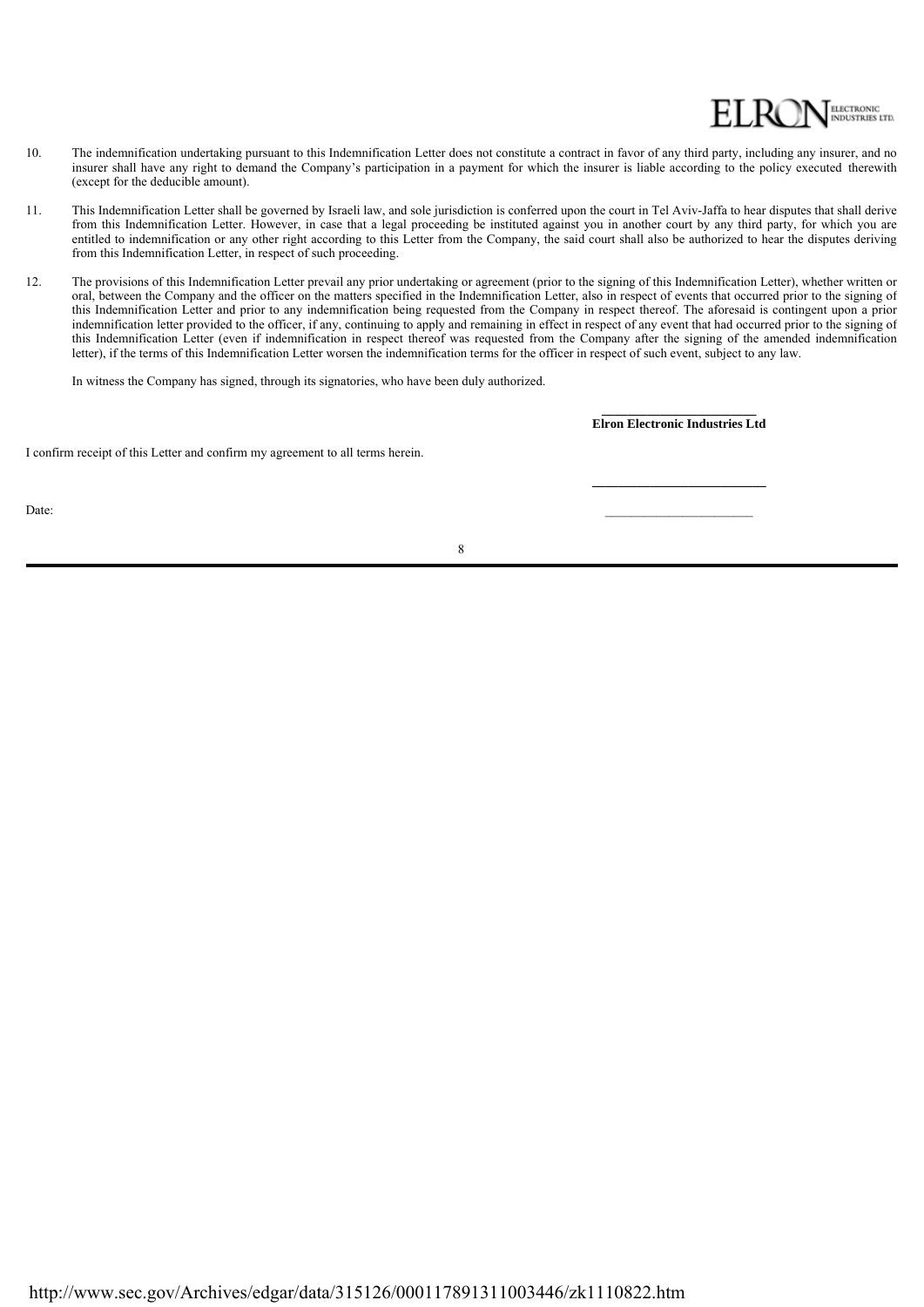

#### **The Addendum**

Subject to the provisions of law, these are the kinds of events:

- 1. An offering, issue and self-purchase of securities by the Company or by a subsidiary, a corporation controlled by the Company or another company, in which the Company is a shareholder, directly or indirectly, or that the Company has any interest in whatsoever (the "**Company**") or by a shareholder of the Company, including, but without derogating from the generality of the aforesaid, an offering of securities to the public pursuant to a prospectus or otherwise, a private placement or a securities offering in any other manner, or the issuance of bonus shares, or the performance of a tender offer or sale offer (including the offering of securities which was not ultimately executed), in or outside Israel, as well as other actions in respect of securities.
- 2. An event deriving from the Company being a public company or a reporting corporation, as such terms are defined in the Companies Law, or deriving from the fact that its shares or other securities shall have been offered to the public or deriving from the fact that its shares or securities are traded on a stock exchange in or outside of Israel or are held by the public in Israel or abroad.
- 3. Sale, purchase or holding of investments by or for or in the name of the Company.
- $\Delta$ Events associated with the execution of investments by the Company in any corporations, before, during and after the investment is executed, during the engagement, the signing, development and monitoring, including actions performed in the name of the Company as a director, officer, employee or observer on the board of directors of the corporation in which the investment is being executed.
- $\overline{\mathcal{L}}$ Events related to consultation to the Company, performance and management of investments by the Company in any corporations.
- 6. Transactions and acts of the Company in their meaning in Section 1 of the Companies Law, including the execution, cancellation thereof and/or actions or transactions that the Company shall refrain from implementing, negotiations for engagement in a transaction, due diligence inquiry (including the nonperformance thereof), transfer, sale, lease, renting, pledge or purchase of assets or liabilities, including securities, or rights or grant or receipt of a right in any of them including a tender offer of any type or merger of the Company with another entity, receipt of credit and grant of securities, cooperation agreements, ventures and management agreements, as well as another transaction in securities issued and/or to be issued by the Company, all whether the Company is a party thereto or not, and whether the transactions and/or act as aforesaid be concluded or not for any reason.
- 7. An act in respect of the issuance of licenses and permits, including, but without derogating from the generality of the aforesaid, approvals and/or exemptions related to antitrust, the Chief Scientist and the Commissioner of the Capital Market, Insurance and Savings at the Israel Ministry of Finance.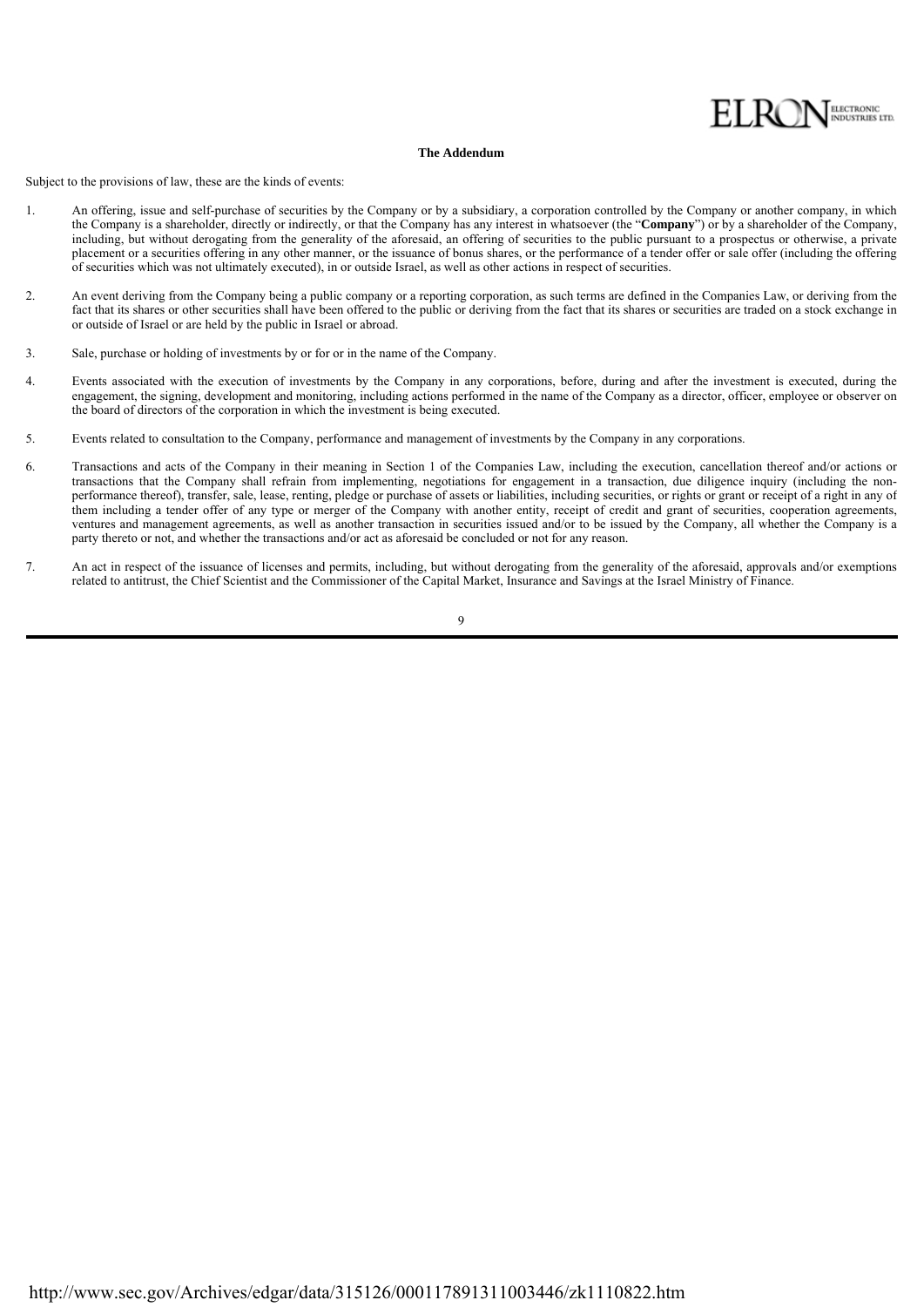

- 8. An act or decision as well as any claim or demand either directly or indirectly connected with employment relations at the Company or held companies, employees' rights, including, without derogating from the generality of the aforesaid, negotiations, engagement and implementation of personal or collective employment agreements, employee benefits, allocation of options and other securities, loans to employees, employment and engagement terms, compensation, admission to work, employment and non-employment, promotion of employees, handling pension arrangements, insurance and saving funds and other benefits, hygiene and safety at work and injuries at work and so forth.
- 9. An act or omission related to information, representations, estimates, opinions, financial statements, reports or notices and applications for approval (as well as the actions underlying the same), filed with judicial and administrative authorities by the Company and/or in relation with the Company and its operations (even if not filed by the Company itself)(including the refraining from filing such report or notice) according to any law, including but without derogating from the generality of the aforesaid, the Companies Law or the Securities Law, including regulations promulgated thereunder, or according to rules or directives prevailing in the stock exchange in or outside Israel, or according to the directives of a qualified authority, including, without derogating from the generality of the aforesaid, the securities authority (in Israel and in the USA – SEC), the Antitrust Authority, Income Tax, the Databases Registrar, the Companies Registrar, the Trademarks Registrar, the Pledges Registrar, the Land Registrar, the Tel Aviv Stock Exchange Ltd., the Commissioner of the Capital Market, Insurance and Saving at the Ministry of Finance, the Supervisor of the Banks, local authorities, other qualified authorities in the field of communication, energy, planning and construction and so forth, whether in Israel or in other countries around the world, or according to the provisions of the tax laws applicable to the Company, as well as a claim or demand in respect of non-disclosure or failure to provide any type of information on the date required by law.
- 10. Transferring information required or permitted for transfer according to law to companies who are interested parties in the Company.
- 11. An act or omission in respect of voting rights in the Company or in held companies and the operation thereof.
- 12. Any proceeding (including a claim) or demand in respect of intellectual property rights of the Company or of held companies, the registration thereof, enforcement and protection thereof, and/or in respect of a violation carried out or claimed to have been carried out of an intellectual property right and/or in respect of abuse through an act and/or omission in third party intellectual property by the Company or anyone on its behalf.
- 13. An act or omission in respect of the taking out and/or activation and/or handling of insurance arrangements and/or risk management, as well as any matter in respect of negotiations in respect of insurance agreements, engagement in insurance agreements, terms of insurance policies and the activation of insurance policies.

10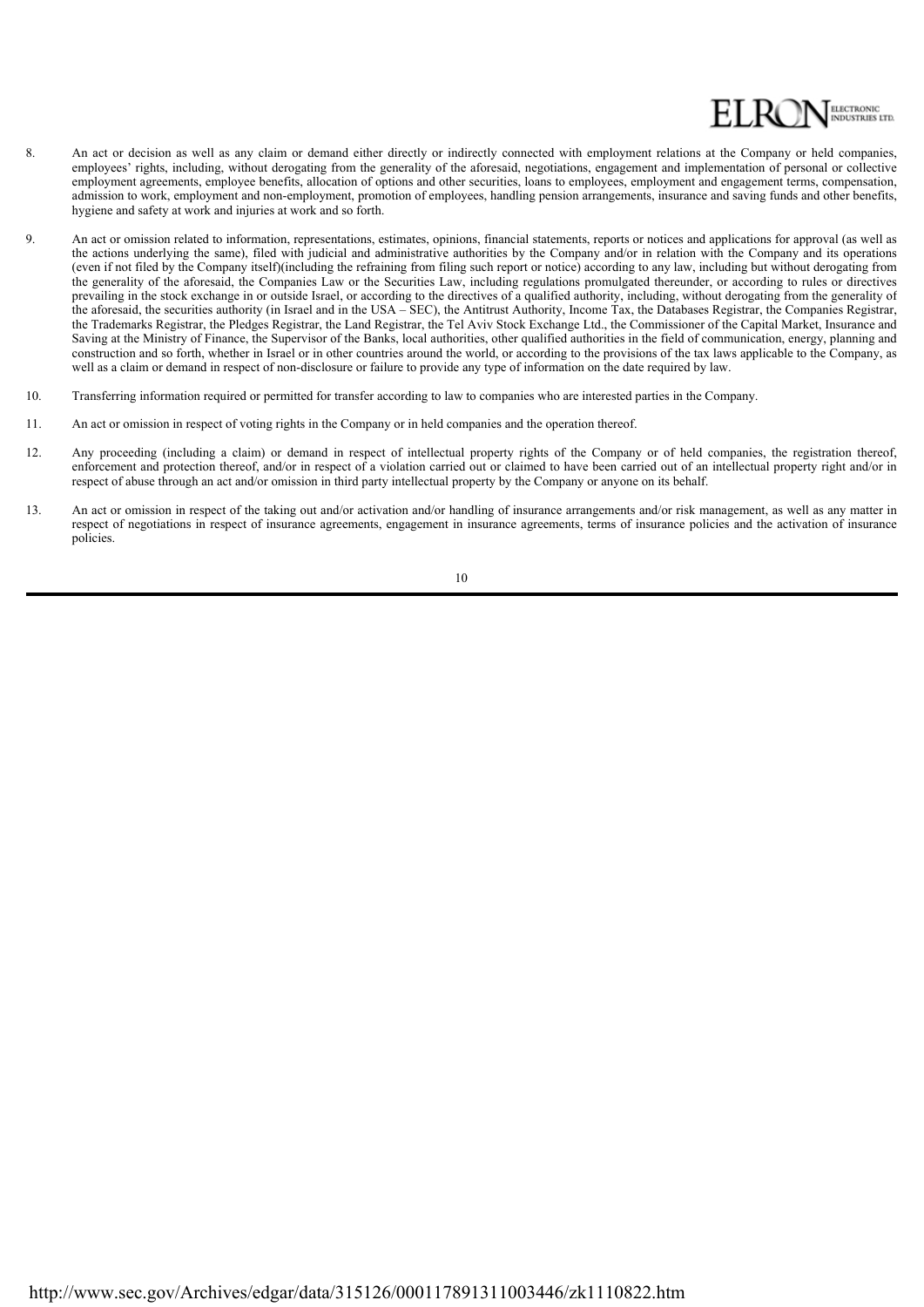## ELECTRONIC<br>INDUSTRIES LTD.

- 14. Any claim or demand filed by a lender or creditor of the Company in respect of funds loaned thereto thereby, and/or debts and/or undertakings of the Company and/or of a company held by the Company thereto.
- 15. Any claim or demand filed by the purchasers, owners, lessors, tenants or other holders of assets or products of the Company, for damage or losses related to the use of the said assets or products.
- 16. An act or omission in respect of issues in the field of environmental quality and/or in the field of planning and building, including any legal or administrative proceeding, whether in or outside Israel, in matters related, directly or indirectly, to environmental quality or the provisions of law, procedures or standards, as applicable in or outside Israel, in respect of environmental quality, and related, *inter alia*, to contamination, protection of health, production proceedings, distribution, use, handling, storage and transportation of hazardous materials including for bodily, property and environmental damage.
- 17. Any act or omission related to the distribution, as defined in the Companies Law, including the purchase of the Company's shares, provided that the indemnification for any such act or omission does not constitute breach of any law.
- 18. Claim or demand addressing any act or omission performed for the change of the Company's structure and/or reorganization thereof or any decision pertaining thereto, as well as any act, omission, claim or demand in respect of: merger, split, arrangement pursuant to the Companies Law, allotment or distribution as defined in the Companies Law.
- 19. Expression, statement including a position or opinion expressed in good faith by the officer while in office and in his capacity as officer, including in negotiations and engagements with suppliers or customers, and including within the context of meetings of the management, board of directors or any committee thereof.
- 20. Any claim or demand filed in respect of an appointment or motion for the appointment of a receiver for the Company or in respect of a motion for dissolution against the Company or in respect of any proceeding for settlement or arrangement with creditors of the Company.
- 21. Class actions or derivative actions in connection with the Company and its operations.
- $22.$ Acts and/or omissions in respect of the application for and/or receipt and/or renewal of licenses and/or approvals and/or permits required for the operations and business of the Company or that led to the non-renewal or revocation and/or non-compliance of the Company therewith or with standards and/or directives and/or requirements and/or procedures of a qualified authority by virtue of laws and/or orders and/or regulations that are relevant to the operations and business of the Company.

11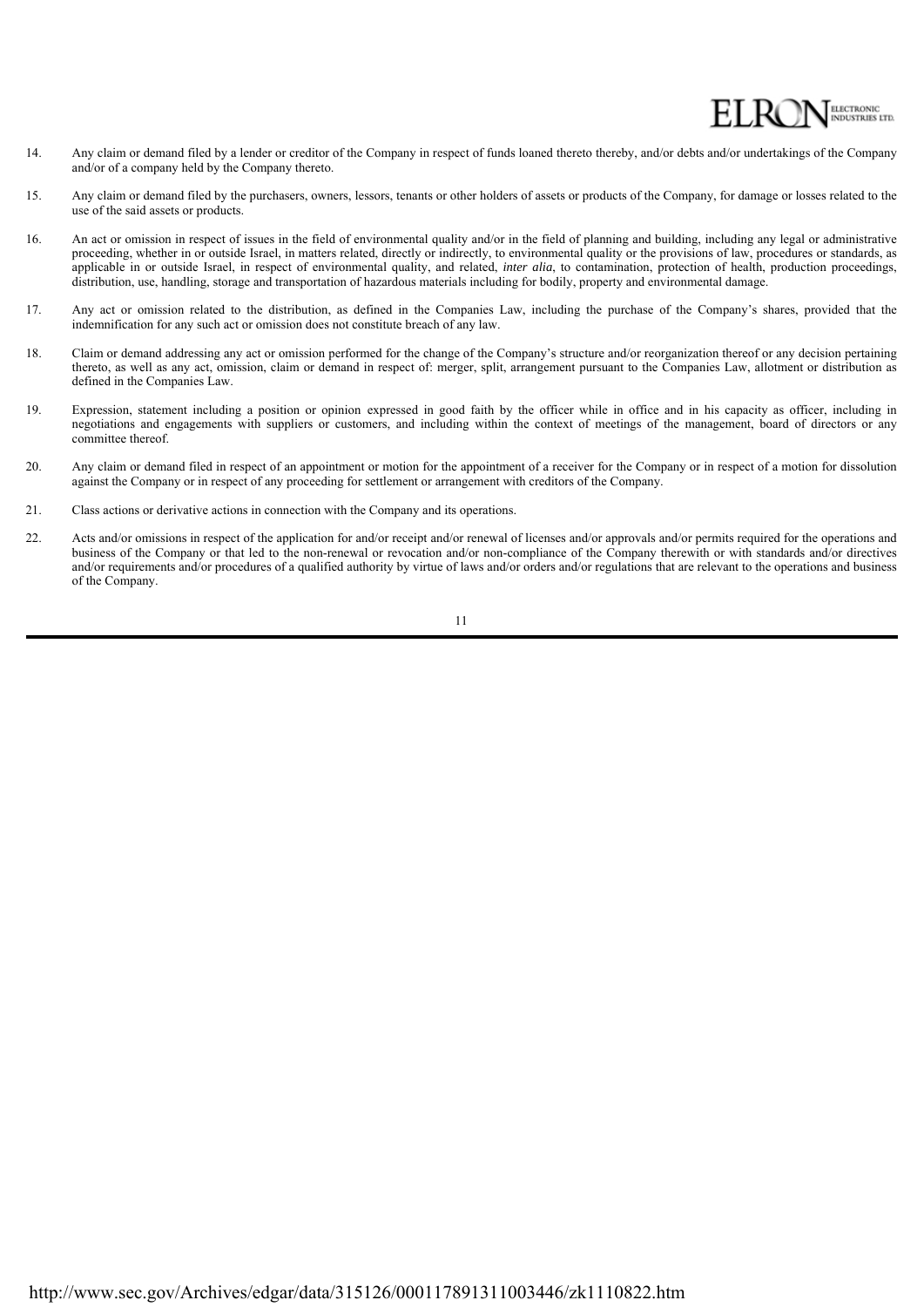

- 23. Proceedings, in or outside Israel, on matters related directly or indirectly, to the Israel Antitrust Law, 5748-1988 and/or to orders and/or regulations and/or rules promulgated thereunder, and/or approvals and/or permits issued by virtue thereof, including binding arrangements, mergers and monopolies.
- 24. All matters related to the preparation and/or approval of financial statements including acts or omissions related to the adoption of financial reporting standards (including international financial reporting standards – IFRS), preparation and signature on the Company's financial statements, consolidated or separate, as applicable as well as in connection with the preparation and/or approval of the Board of Directors report and/or business plans and projections and/or the provision of an estimate in respect of the effectiveness of the internal auditing in the Company and in respect of other issues included in the financial statements and the Board of Directors report, as well as provision of certifications referring to the financial statements – all, whether pursuant to the reporting requirements according to Israeli law or according to foreign law.
- 25. All matters related to the preparation and/or filing of any reporting and disclosure document pursuant to securities laws in or outside Israel, including periodic reports according to the securities laws in Israel and the filing of periodic reports according to securities laws in the USA.
- 26. An act or omission in respect of the formulation of a business plan, formulation of a work plan, including in respect of pricing, marketing, distribution, instructions to employees, customers, agents, marketers and suppliers and any cooperation, the Company's policy and procedures thereof; execution of actions following or in accordance with the Company's policy, procedures and proceedings prevailing therein, whether published or not.
- 27. All matters related, directly or indirectly to the management of the Company's investment portfolio and/or the bank accounts, including foreign currency deposits, securities, loans and credit facilities, charge cards, bank guarantees, letters of credit, investment consulting agreements, including with portfolio managers, hedging transactions, options, future contracts and so forth.
- 28. Acts related to the filing of bids for tenders and/or franchises and/or licenses, of any type whatsoever.
- 29. An act contrary to the incorporation documents of the Company.
- 30. An act pertaining to a tax liability of the Company and/or of its shareholders.
- $31$ 31. Breach of the provisions of any agreement to which the Company is party, whether actually performed or is claimed to have been performed.
- 32. An act or decision, related directly or indirectly to the Company's trade relations and/or the Company's business, including with employees, external contractors, customers, suppliers, franchisers, consultants, tenants and service providers, or any third party conducting any type of business, directly or indirectly, with the Company, including negotiations, the execution and performance and/or non-performance of contracts with all of the aforesaid.